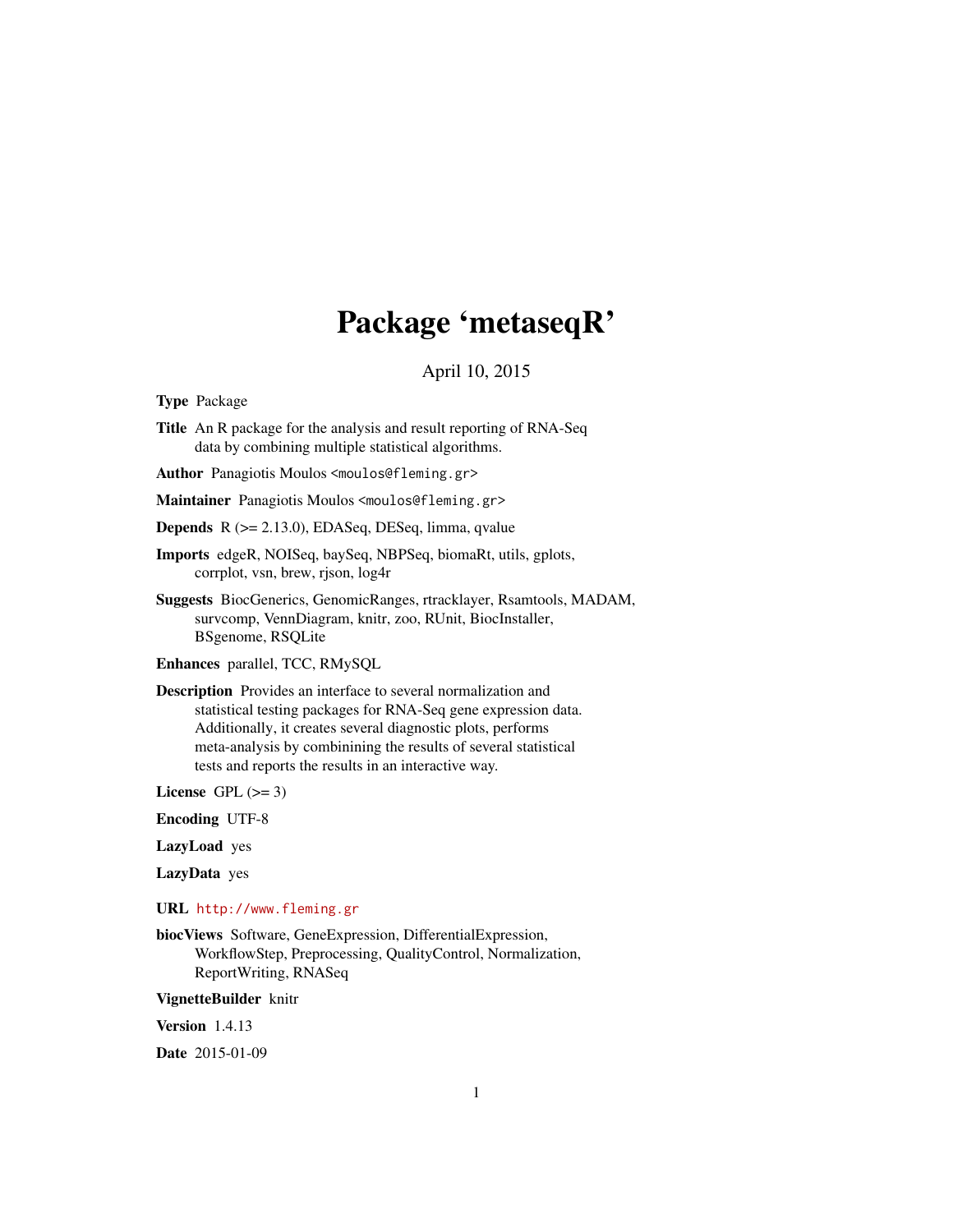| Collate 'zzz.R' 'metaseqr.argcheck.R' 'metaseqr-data.R'   |
|-----------------------------------------------------------|
|                                                           |
| 'metaseqr.export.R' 'metaseqr.filter.R' 'metaseqr.main.R' |
| 'metaseqr.meta.R' 'metaseqr.norm.R' 'metaseqR-package.R'  |
| 'metaseqr.plot.R' 'metaseqr.query.R' 'metaseqr.sim.R'     |
| 'metaseqr.stat.R' 'metaseqr.util.R'                       |

# R topics documented:

|                                                                                                                    | 5              |
|--------------------------------------------------------------------------------------------------------------------|----------------|
| $as.class. vector \dots \dots \dots \dots \dots \dots \dots \dots \dots \dots \dots \dots \dots \dots \dots \dots$ | 5              |
|                                                                                                                    | 6              |
|                                                                                                                    | $\overline{7}$ |
|                                                                                                                    | 8              |
|                                                                                                                    | 9              |
|                                                                                                                    | 10             |
|                                                                                                                    | 11             |
|                                                                                                                    | 11             |
|                                                                                                                    | 12             |
|                                                                                                                    | 12             |
|                                                                                                                    | 13             |
|                                                                                                                    | 13             |
|                                                                                                                    | 14             |
|                                                                                                                    | 15             |
|                                                                                                                    | 16             |
|                                                                                                                    | 16             |
|                                                                                                                    | 17             |
|                                                                                                                    | 18             |
|                                                                                                                    | 18             |
|                                                                                                                    | 19             |
|                                                                                                                    | 20             |
|                                                                                                                    | 20             |
|                                                                                                                    | 21             |
|                                                                                                                    | 23             |
|                                                                                                                    | 24             |
|                                                                                                                    | 25             |
|                                                                                                                    | 26             |
|                                                                                                                    | 27             |
|                                                                                                                    | 28             |
|                                                                                                                    | 29             |
|                                                                                                                    | 30             |
|                                                                                                                    | 32             |
|                                                                                                                    | 34             |
|                                                                                                                    | 35             |
|                                                                                                                    | 36             |
|                                                                                                                    |                |
|                                                                                                                    | 38             |
| disp                                                                                                               | 40             |
|                                                                                                                    | 40             |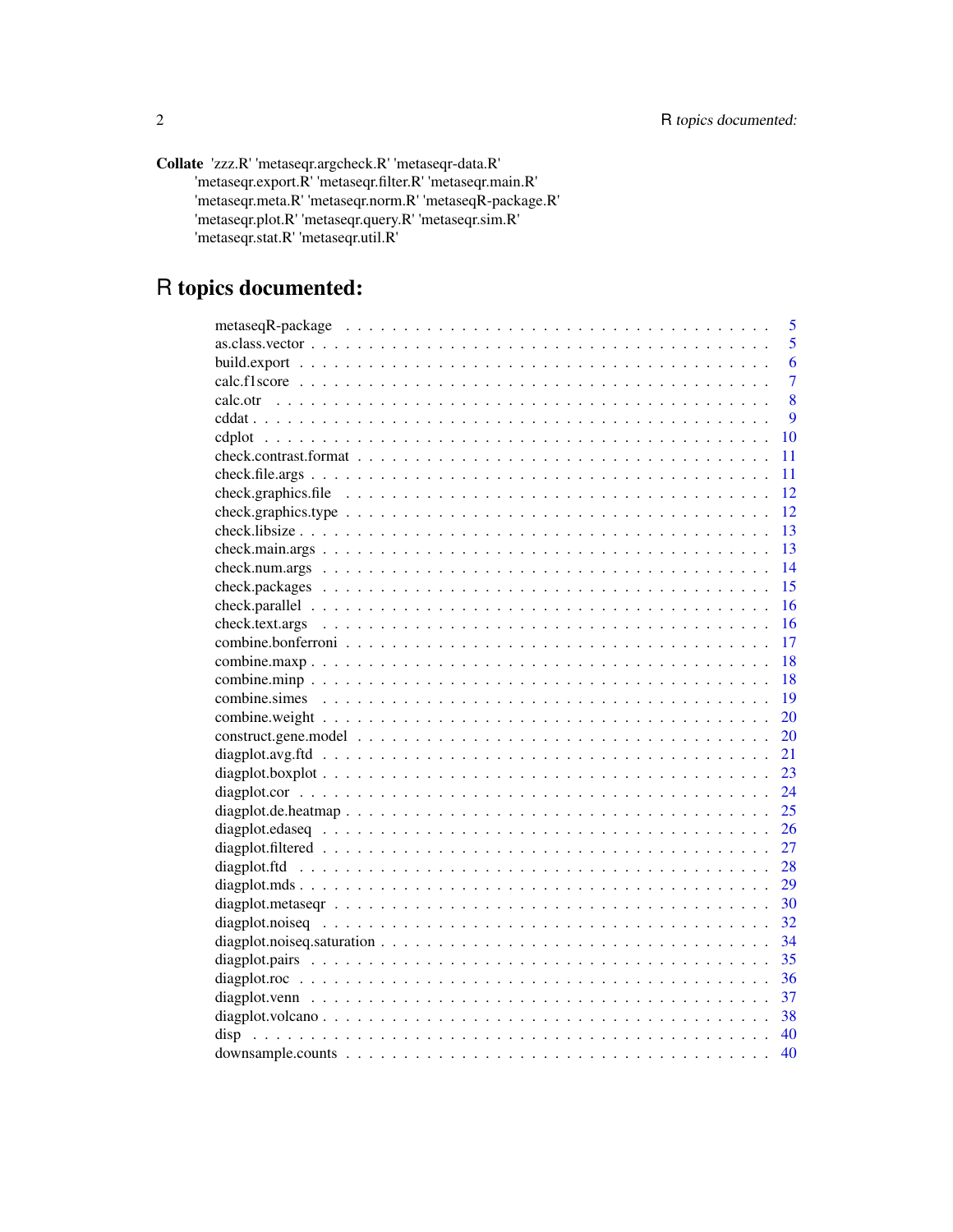|                                                                                                        | 41 |
|--------------------------------------------------------------------------------------------------------|----|
|                                                                                                        | 42 |
|                                                                                                        | 44 |
|                                                                                                        | 45 |
|                                                                                                        | 46 |
|                                                                                                        | 46 |
|                                                                                                        | 47 |
|                                                                                                        | 48 |
|                                                                                                        | 49 |
|                                                                                                        | 49 |
|                                                                                                        | 50 |
|                                                                                                        | 51 |
|                                                                                                        | 52 |
|                                                                                                        | 53 |
|                                                                                                        | 53 |
|                                                                                                        | 54 |
|                                                                                                        | 55 |
|                                                                                                        | 55 |
|                                                                                                        | 56 |
|                                                                                                        | 57 |
|                                                                                                        | 58 |
|                                                                                                        | 58 |
|                                                                                                        | 59 |
|                                                                                                        | 60 |
|                                                                                                        | 60 |
|                                                                                                        | 61 |
|                                                                                                        | 62 |
|                                                                                                        | 63 |
|                                                                                                        | 63 |
|                                                                                                        | 64 |
|                                                                                                        | 65 |
|                                                                                                        | 65 |
| $libsize.list.mm9$                                                                                     | 66 |
| $load, bs, genome \ldots \ldots \ldots \ldots \ldots \ldots \ldots \ldots \ldots \ldots \ldots \ldots$ | 66 |
|                                                                                                        | 67 |
|                                                                                                        | 67 |
|                                                                                                        | 68 |
|                                                                                                        | 68 |
| make.grid                                                                                              | 69 |
|                                                                                                        | 70 |
|                                                                                                        | 71 |
|                                                                                                        | 71 |
| make.html.header                                                                                       | 72 |
|                                                                                                        | 73 |
|                                                                                                        | 74 |
|                                                                                                        | 75 |
|                                                                                                        | 76 |
|                                                                                                        | 76 |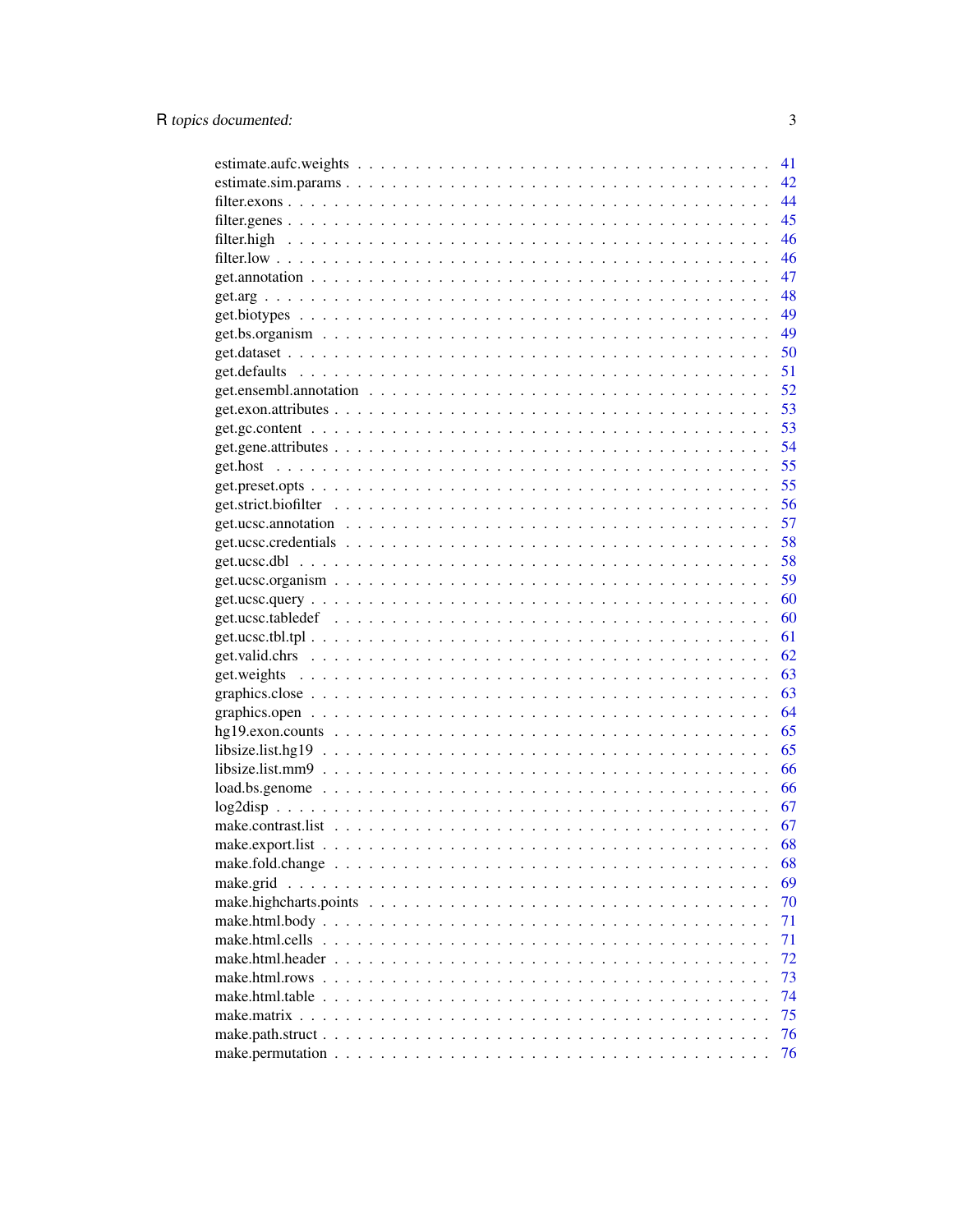| 77 |
|----|
| 78 |
| 78 |
| 79 |
| 80 |
| 81 |
| 82 |
| 83 |
| 84 |
| 84 |
| 85 |
| 86 |
|    |
|    |
|    |
|    |
|    |
|    |
|    |
|    |
|    |
|    |
|    |
|    |
|    |
|    |
|    |
|    |
|    |
|    |
|    |
|    |
|    |
|    |
|    |
|    |
|    |
|    |
|    |
|    |

**Index**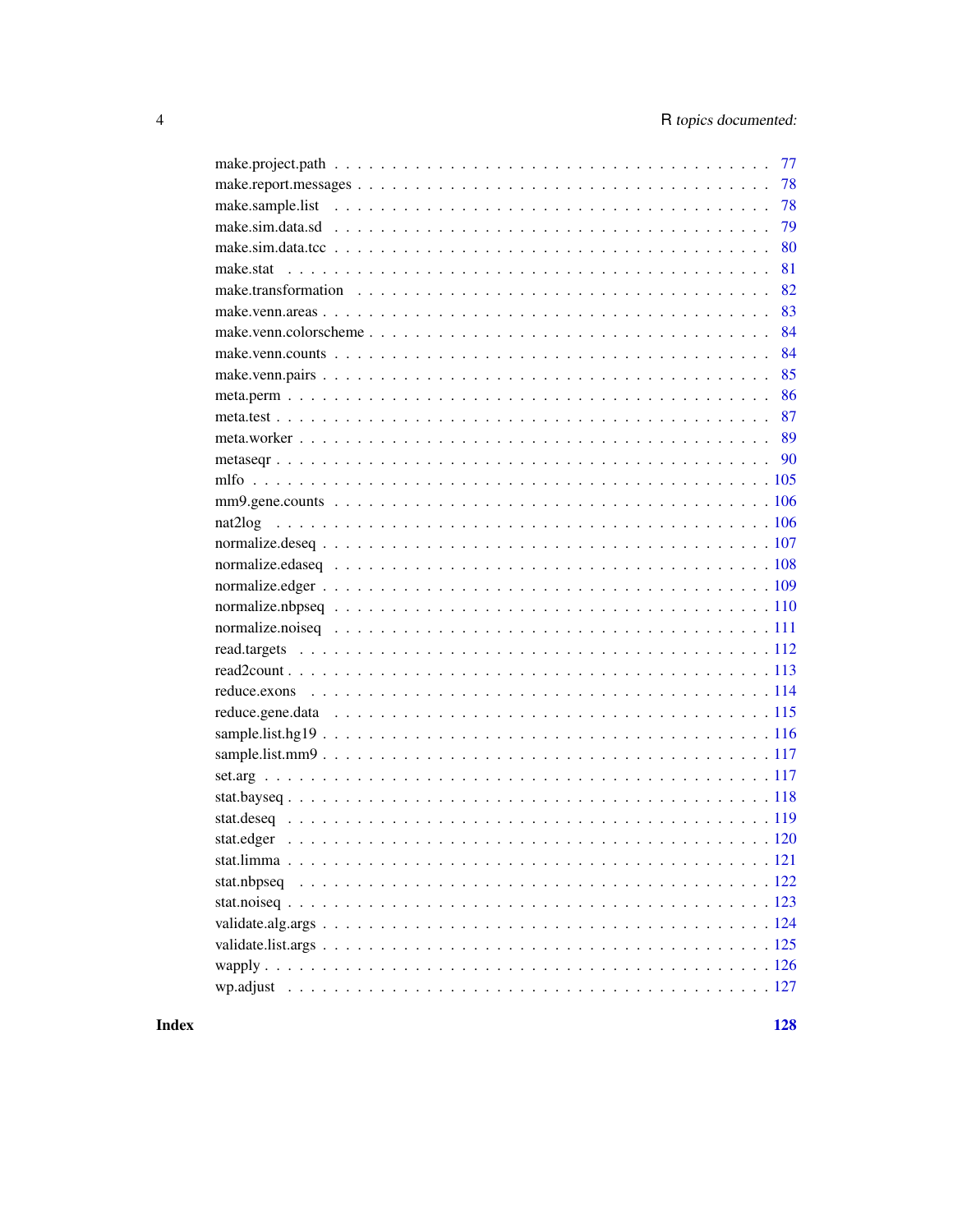<span id="page-4-0"></span>metaseqR-package *The metaseqR Package*

#### Description

An R package for the analysis and result reporting of RNA-Seq gene expression data, using multiple statistical algorithms.

#### Details

| Package:  | metaseqR                                            |
|-----------|-----------------------------------------------------|
| Type:     | Package                                             |
| Version:  | 0.99.1                                              |
| Date:     | 2014-03-11                                          |
| Depends:  | R (>= 2.13.0), EDASeq, DESeq, limma, NOISeq, baySeq |
| Encoding: | $UTF-8$                                             |
| License:  | $GPL (=3)$                                          |
| LazyLoad: | yes                                                 |
| URL:      | http://www.fleming.gr                               |

Provides an interface to several normalization and statistical testing packages for RNA-Seq gene expression data. Additionally, it creates several diagnostic plots, performs meta-analysis by combinining the results of several statistical tests and reports the results in an interactive way.

#### Author(s)

Panagiotis Moulos <moulos@fleming.gr>

as.class.vector *Create a class vector*

# Description

Creates a class vector from a sample list. Internal to the stat. \* functions. Mostly internal use.

#### Usage

```
as.class.vector(sample.list)
```
# Arguments

sample.list the list containing condition names and the samples under each condition.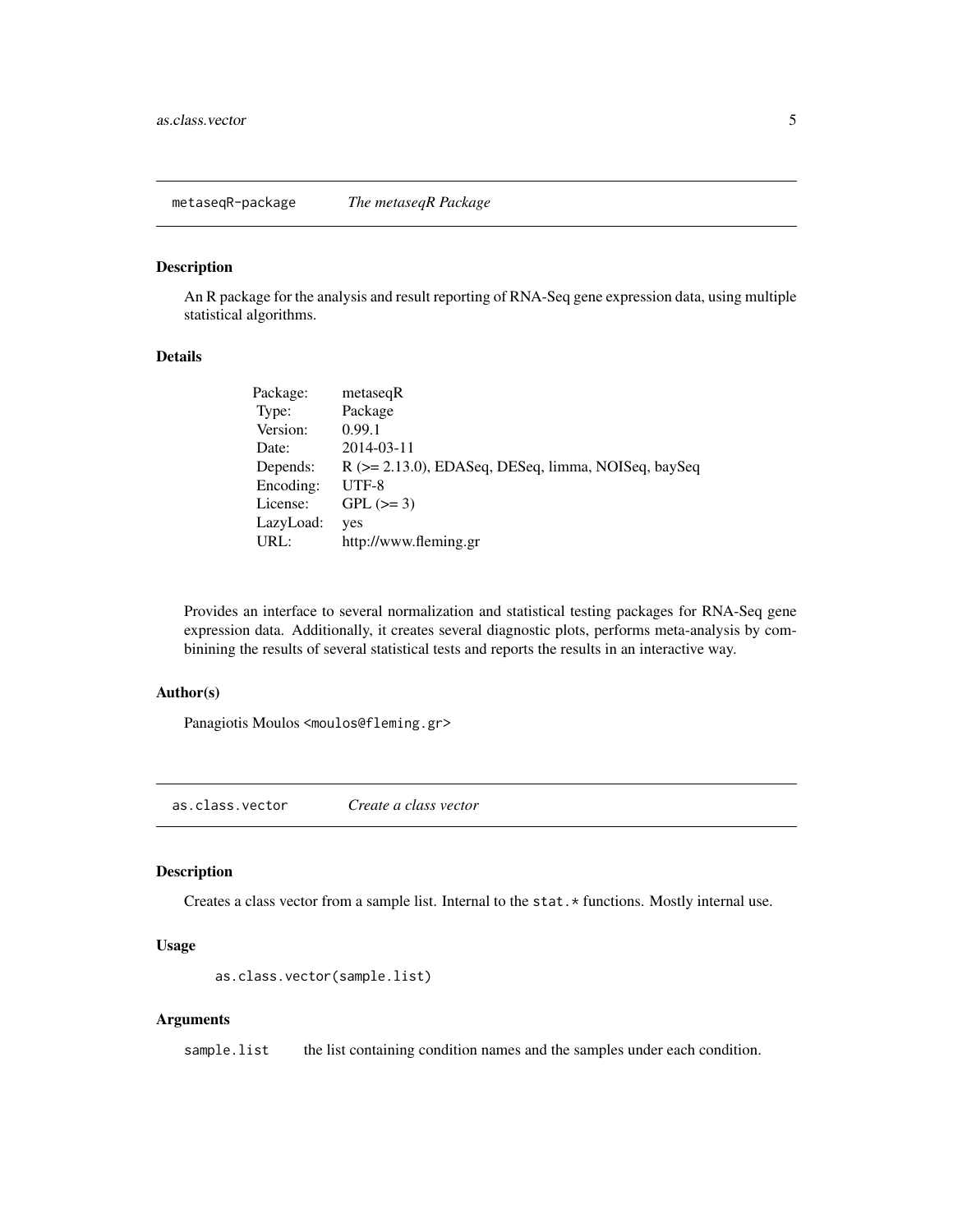#### <span id="page-5-0"></span>Value

A vector of condition names.

#### Author(s)

Panagiotis Moulos

#### Examples

```
sample.list <- list(A=c("A1","A2"),B=c("B1","B2","B3"))
clv <- as.class.vector(sample.list)
```
build.export *Results export builder*

# Description

This function help build the output files of the metaseqr pipeline based on several elements produced during the pipeline execution. It is intended for internal use and not available to the users.

# Usage

```
build.export(gene.data, raw.gene.counts,
   norm.gene.counts, flags, sample.list, cnt,
   statistics, raw.list, norm.list,
   p.mat = matrix(NA, nrow(gene.data), length(statistics)),
   adj.p.mat = matrix(NA, nrow(gene.data), length(statistics)),
    sum.p = rep(NA, nrow(gene.data)),adj.sum.p = rep(NA, nrow(gene.data)),
   export.what = c("annotation", "p.value", "adj.p.value", "meta.p.value",
            "adj.meta.p.value", "fold.change", "stats", "counts","flags"),
    export.scale = c("natural", "log2", "log10", "vst"),
   export.values = c("raw", "normalized"),
   export.stats = c("mean", "median", "sd", "mad", "cv", "rcv"),
   log.offset = 1, report = TRUE)
```
#### Arguments

| gene.data        | an annotation data frame (such the ones produced by get. annotation).       |  |
|------------------|-----------------------------------------------------------------------------|--|
| raw.gene.counts  |                                                                             |  |
|                  | a matrix of filtering flags $(0,1)$ , created by the filtering functions.   |  |
| norm.gene.counts |                                                                             |  |
|                  | a matrix of normalized gene counts.                                         |  |
| flags            | a matrix of normalized gene counts.                                         |  |
| sample.list      | see the documentation of metasegr.                                          |  |
| cnt              | the statistical contrast for which the export builder is currently running. |  |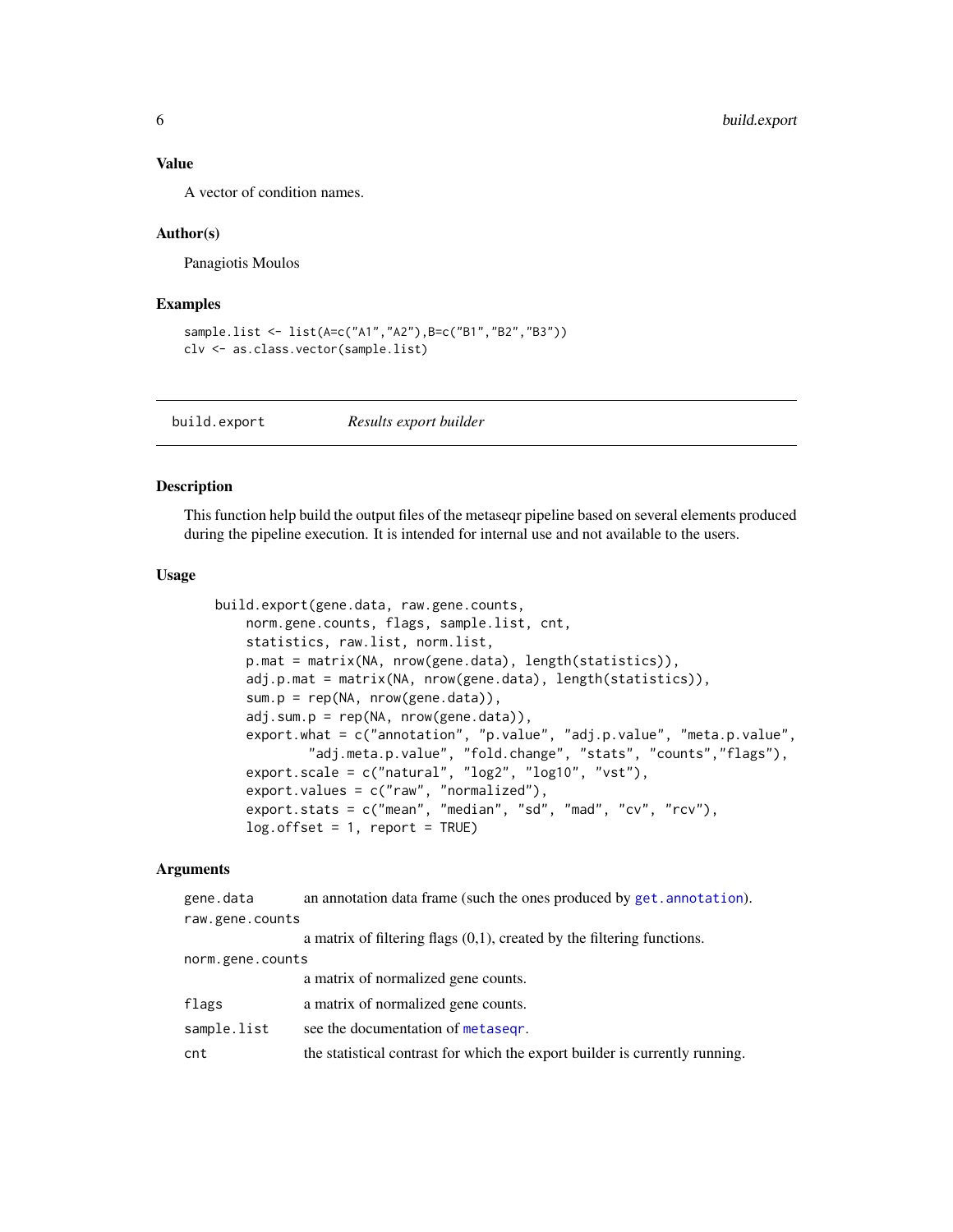#### <span id="page-6-0"></span>calc.f1score 7

| statistics    | the statistical tests used (see the documentation of metasegr).                            |
|---------------|--------------------------------------------------------------------------------------------|
| raw.list      | a list of transformed un-normalized counts, see the documentation of make. transformation. |
| norm.list     | a list of transformed normalized counts, see the documentation of make. transformation.    |
| p.mat         | a matrix of p-values, see the documentation of metasegr.                                   |
| adj.p.mat     | a matrix of adjusted p-values, see the documentation of metasegr.                          |
| sum.p         | a vector of combined p-values, see the documentation of metasegr.                          |
| adj.sum.p     | a vector of adjusted combined p-values, see the documentation of metaseqr.                 |
| export.what   | see the documentation of metasegr.                                                         |
| export.scale  | see the documentation of metasegr.                                                         |
| export.values | see the documentation of metasegr.                                                         |
| export.stats  | see the documentation of metasegr.                                                         |
| log.offset    | see the documentation of metasegr.                                                         |
| report        | see the documentation of metasegr.                                                         |

# Value

A list with three members: a data frame to be exported in a text file, a long string with the result in a html formatted table (if report=TRUE) and the column names of the output data frame.

# Author(s)

Panagiotis Moulos

#### Examples

## Not run: # Not yet available

## End(Not run)

calc.f1score *Calculate the F1-score*

# Description

This function calculates the F1 score (2\*(precision\*recall/precision+racall) or 2\*TP/(2\*TP+FP+FN) given a matrix of p-values (one for each statistical test used) and a vector of ground truth (DE or non-DE). This function serves as a method evaluation helper.

# Usage

 $calc.f1score(truth, p, sig = 0.05)$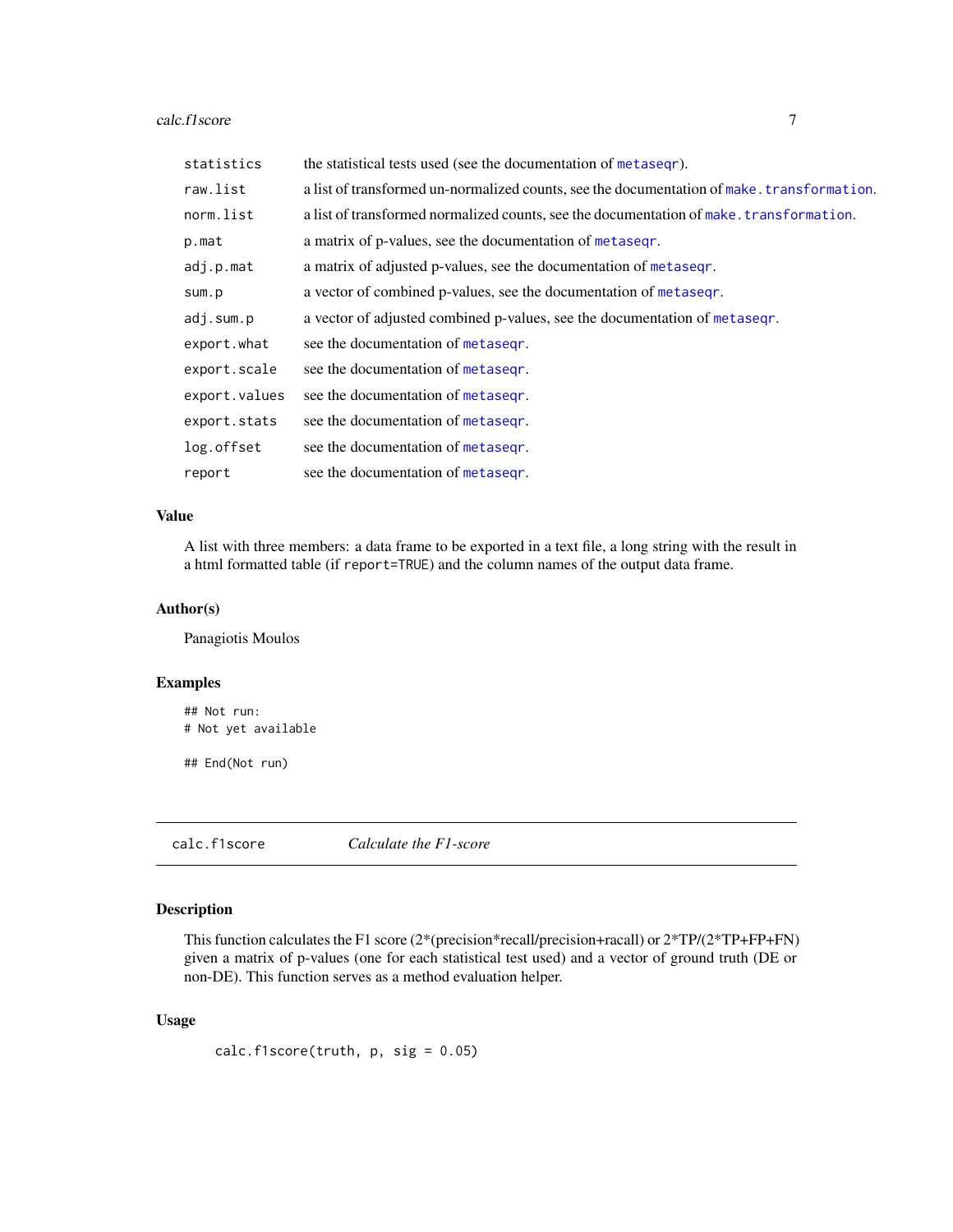#### <span id="page-7-0"></span>**Arguments**

| truth | the ground truth differential expression vector. It should contain only zero and<br>non-zero elements, with zero denoting non-differentially expressed genes and<br>non-zero, differentially expressed genes. Such a vector can be obtained for ex-<br>ample by using the make. sim. data. sd function, which creates simulated RNA-<br>Seq read counts based on real data. It MUST be named with gene names, the<br>same as in p. |
|-------|------------------------------------------------------------------------------------------------------------------------------------------------------------------------------------------------------------------------------------------------------------------------------------------------------------------------------------------------------------------------------------------------------------------------------------|
| р     | a p-value matrix whose rows correspond to each element in the truth vector.<br>If the matrix has a colnames attribute, a legend will be added to the plot using<br>these names, else a set of column names will be auto-generated. p can also be a<br>list or a data frame. In any case, each row (or element) MUST be named with<br>gene names (the same as in truth).                                                            |
| sig   | a significance level $(0 < sig \leq 1)$ .                                                                                                                                                                                                                                                                                                                                                                                          |

#### Value

A named list with two members. The first member is a data frame with the numbers used to calculate the TP/(FP+FN) ratio and the second member is the ratio TP/(FP+FN) for each statistical test.

#### Author(s)

Panagiotis Moulos

#### Examples

```
p1 <- 0.001*matrix(runif(300),100,3)
p2 <- matrix(runif(300),100,3)
p \leftarrow \text{rbind}(p1, p2)rownames(p) <- paste("gene",1:200,sep="_")
colnames(p) <- paste("method",1:3,sep="_")
truth <- c(rep(1,40),rep(-1,40),rep(0,20),rep(1,10),
    rep(2,10),rep(0,80))
names(truth) <- rownames(p)
f1 <- calc.f1score(truth,p)
```
calc.otr *Calculate the ratio TP/(FP+FN)*

#### Description

This function calculates the ratio of True Positives to the sum of False Positives and False Negatives given a matrix of p-values (one for each statistical test used) and a vector of ground truth (DE or non-DE). This function serves as a method evaluation helper.

#### Usage

 $calc.otr(truth, p, sig = 0.05)$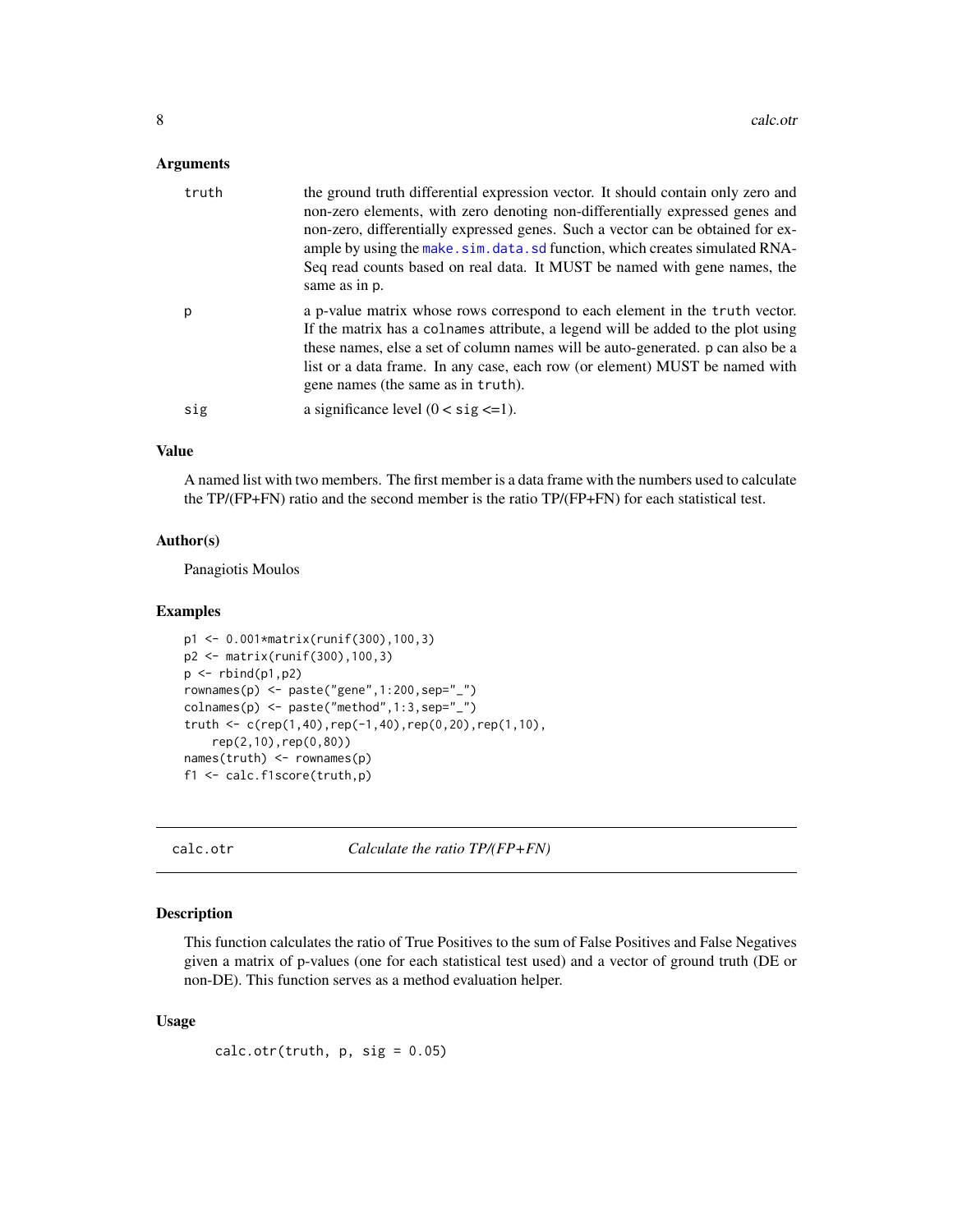#### <span id="page-8-0"></span>cddat **9** y 1999 a 1999 a 1999 a 1999 a 1999 a 1999 a 1999 a 1999 a 1999 a 1999 a 1999 a 1999 a 1999 a 1999 a 1

# Arguments

| truth | the ground truth differential expression vector. It should contain only zero and<br>non-zero elements, with zero denoting non-differentially expressed genes and<br>non-zero, differentially expressed genes. Such a vector can be obtained for ex-<br>ample by using the make.sim.data.sd function, which creates simulated RNA-<br>Seq read counts based on real data. It MUST be named with gene names, the<br>same as in p. |
|-------|---------------------------------------------------------------------------------------------------------------------------------------------------------------------------------------------------------------------------------------------------------------------------------------------------------------------------------------------------------------------------------------------------------------------------------|
| p     | a p-value matrix whose rows correspond to each element in the truth vector.<br>If the matrix has a colnames attribute, a legend will be added to the plot using<br>these names, else a set of column names will be auto-generated. p can also be a<br>list or a data frame. In any case, each row (or element) MUST be named with<br>gene names (the same as in truth).                                                         |
| sig   | a significance level $(0 \lt$ sig $\lt = 1)$ .                                                                                                                                                                                                                                                                                                                                                                                  |

#### Value

A named list with two members. The first member is a data frame with the numbers used to calculate the TP/(FP+FN) ratio and the second member is the ratio TP/(FP+FN) for each statistical test.

# Author(s)

Panagiotis Moulos

#### Examples

```
p1 <- 0.001*matrix(runif(300),100,3)
p2 <- matrix(runif(300),100,3)
p \leftarrow \text{rbind}(p1, p2)rownames(p) <- paste("gene",1:200,sep="_")
colnames(p) <- paste("method",1:3,sep="_")
truth <- c(rep(1,40),rep(-1,40),rep(0,20),rep(1,10),rep(2,10),rep(0,80))
names(truth) <- rownames(p)
otr <- calc.otr(truth,p)
```
<span id="page-8-1"></span>cddat *Old functions from NOISeq*

# Description

Old functions from NOISeq to create the "readnoise" plots. Internal use only.

# Usage

cddat(input)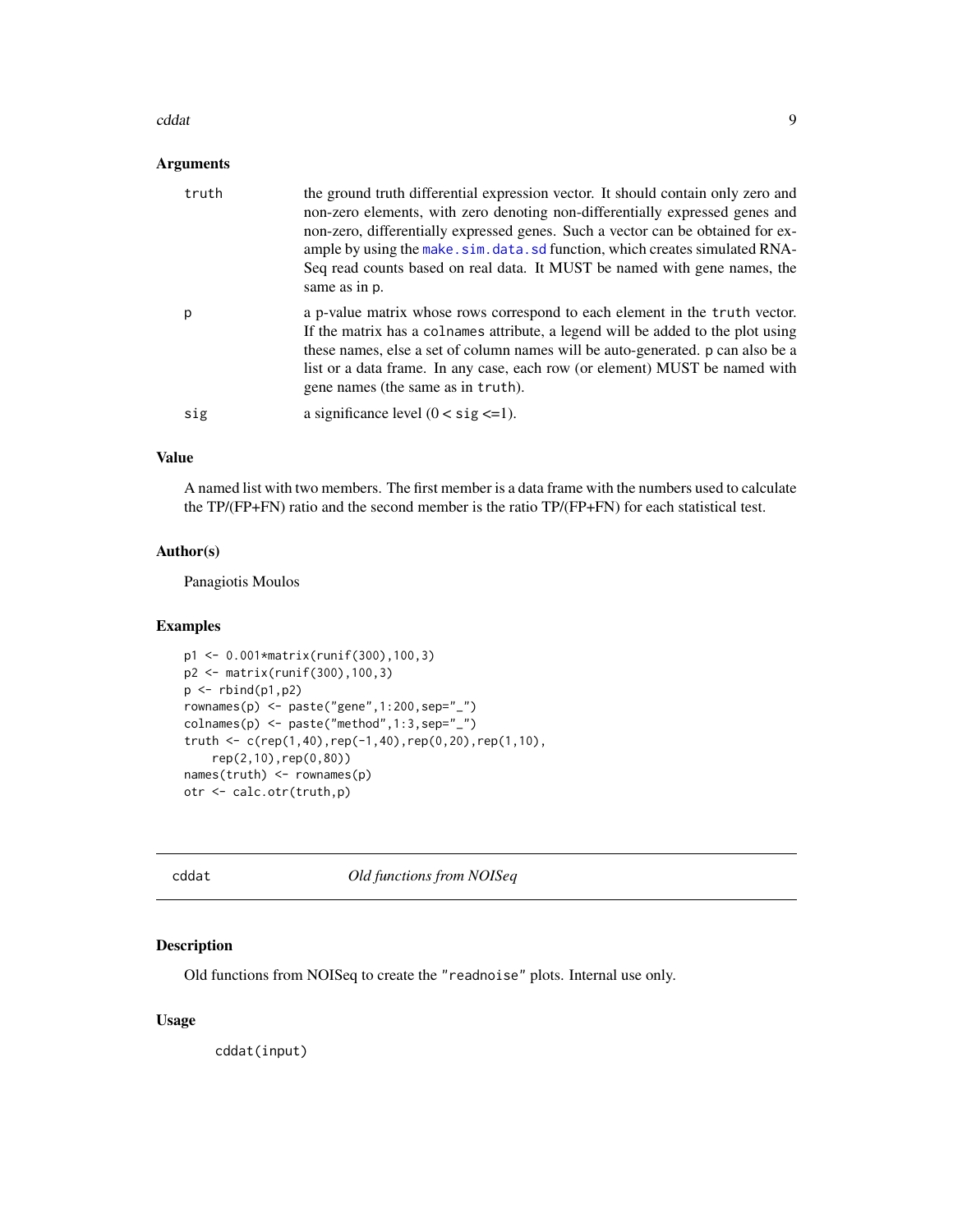# <span id="page-9-0"></span>Arguments

input input to cddat.

#### Value

a list with data to plot.

# Note

Adopted from an older version of NOISeq package (author: Sonia Tarazona).

# Author(s)

Panagiotis Moulos

cdplot *Old functions from NOISeq*

# Description

Old functions from NOISeq to create the "readnoise" plots. Internal use only.

# Usage

cdplot(dat, samples = NULL, ...)

# Arguments

| dat                     | the returned list from cddat.         |
|-------------------------|---------------------------------------|
| samples                 | the samples to plot.                  |
| $\cdot$ $\cdot$ $\cdot$ | further arguments passed to e.g. par. |

# Value

Nothing, it created the old RNA composition plot.

# Note

Adopted from an older version of NOISeq package (author: Sonia Tarazona)

# Author(s)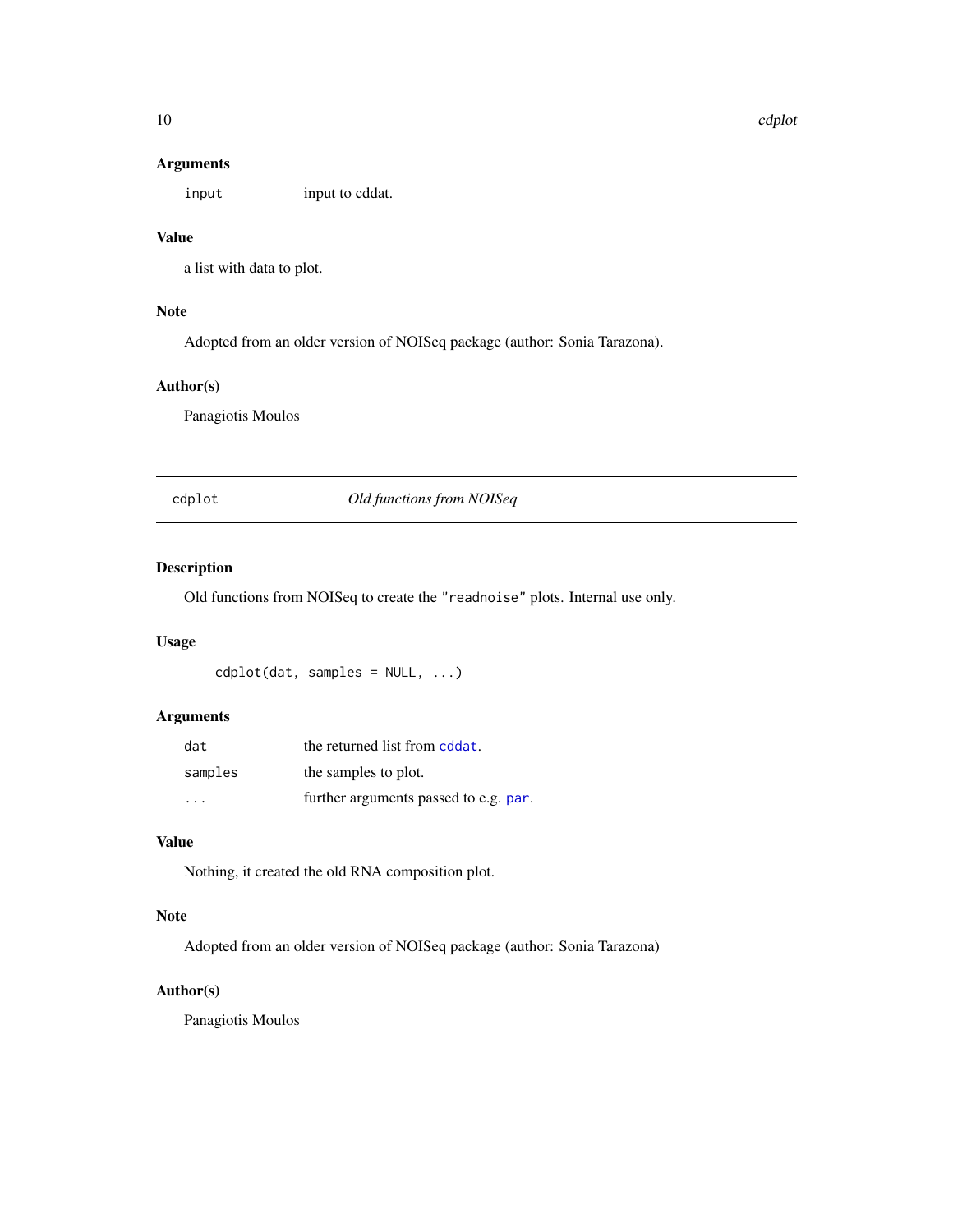<span id="page-10-0"></span>check.contrast.format *Contrast validator*

# Description

Checks if the contrast vector follows the specified format. Internal use only.

# Usage

```
check.contrast.format(cnt, sample.list)
```
# Arguments

cnt contrasts vector. sample.list the input sample list.

# Author(s)

Panagiotis Moulos

# Examples

```
sample.list <- list(A=c("A1","A2"),B=c("B1","B2","B3"))
cnt <- c("A_vs_B") # Will work
#cnt <- c("A_vs_C") ## Will throw error!
check.contrast.format(cnt,sample.list)
```
check.file.args *File argument validator*

#### Description

Checks if a file exists for specific arguments requiring a file input. Internal use only.

# Usage

```
check.file.args(arg.name, arg.value)
```
## Arguments

| arg.name  | argument name to display in a possible error. |
|-----------|-----------------------------------------------|
| arg.value | the filename to check.                        |

# Author(s)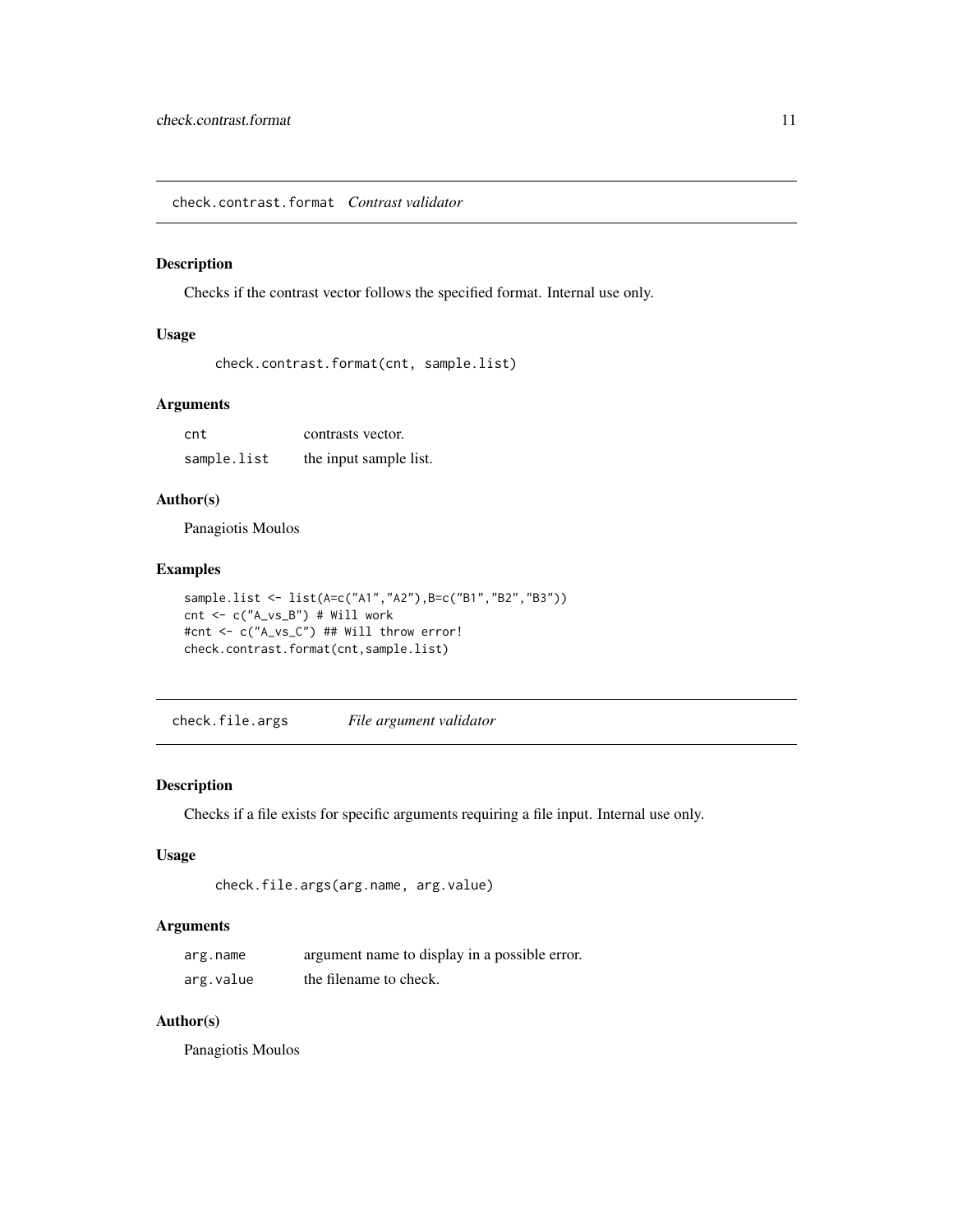# Examples

```
# OK
check.file.args("file",system.file("metaseqr_report.html",
   package="metaseqR"))
## Error!
#check.file.args("file",system.file("metaseqr_report.htm",
# package="metaseqR"))
```
check.graphics.file *Check graphics file*

# Description

Graphics file checker. Internal use only.

# Usage

check.graphics.file(o)

#### Arguments

o the plotting device, see main metaseqr function

#### Author(s)

Panagiotis Moulos

check.graphics.type *Check plotting device*

# Description

Plotting device checker. Internal use only.

# Usage

```
check.graphics.type(o)
```
#### Arguments

o the plotting device, see main metaseqr function

# Author(s)

<span id="page-11-0"></span>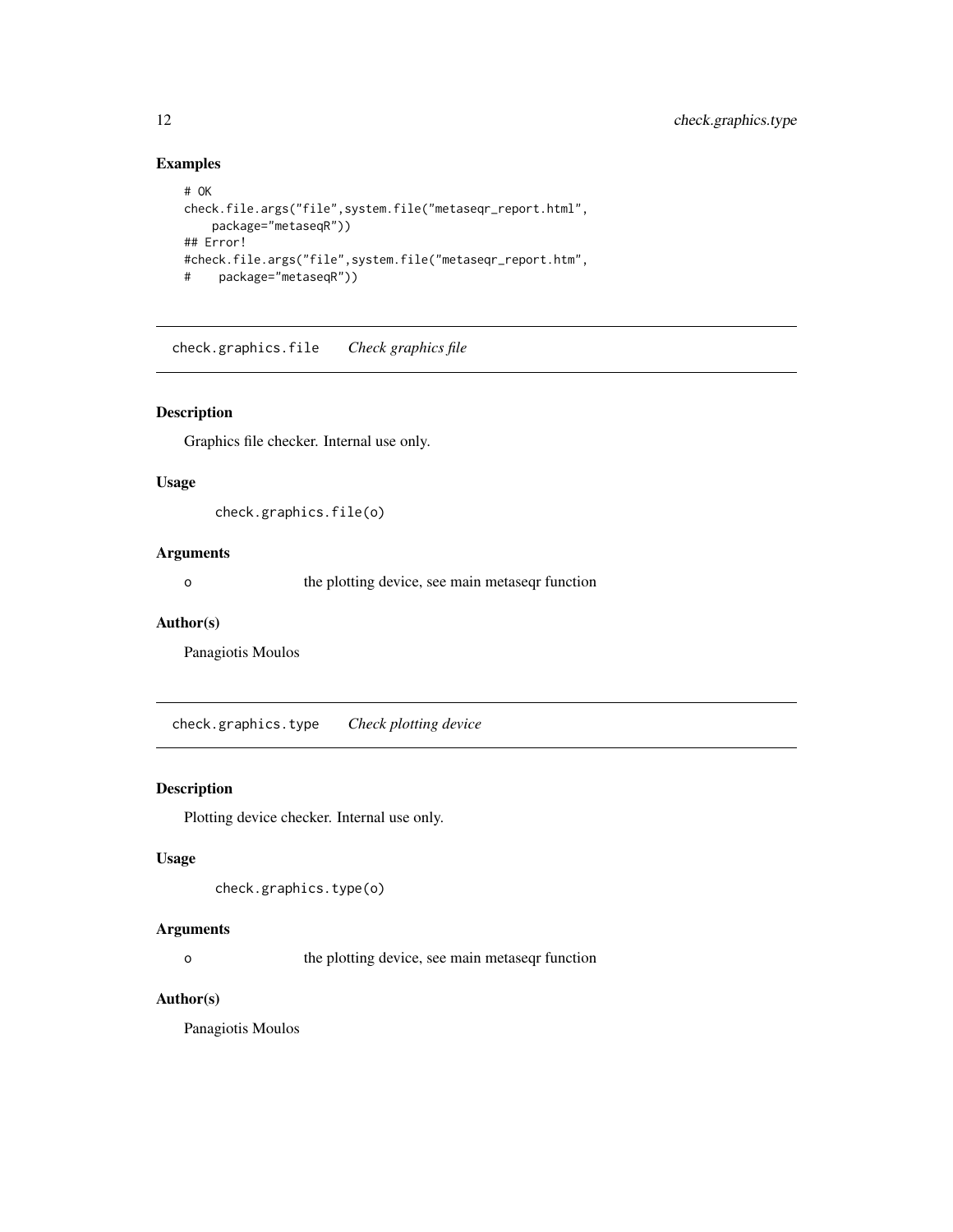<span id="page-12-0"></span>check.libsize *Library size validator*

# Description

Checks the names of the supplied library sizes. Internal use only.

# Usage

```
check.libsize(libsize.list, sample.list)
```
#### **Arguments**

| libsize.list | the samples-names library size list. |
|--------------|--------------------------------------|
| sample.list  | the input sample list.               |

# Author(s)

Panagiotis Moulos

#### Examples

```
sample.list <- list(A=c("A1","A2"),B=c("B1","B2","B3"))
libsize.list.1 <- list(A1=1e+6,A2=1.1e+6,B1=1.2e+6,
B2=1.3e+6,B3=1.5e+6)
libsize.list.2 <- list(A1=1e+6,A2=1.1e+6,B1=1.2e+6,
B2=1.3e+6)
check.libsize(libsize.list.1,sample.list) # Will work
#check.libsize(libsize.list.2,sample.list) # Will throw error!
```
check.main.args *Main argument validator*

# Description

Checks if the arguments passed to [metaseqr](#page-89-1) are valid and throws a warning about the invalid ones (which are ignored anyway because of the ... in [metaseqr](#page-89-1). However, for this reason this function is useful as some important parameter faults might go unnoticed in the beginning and cause a failure afterwards.

# Usage

check.main.args(main.args)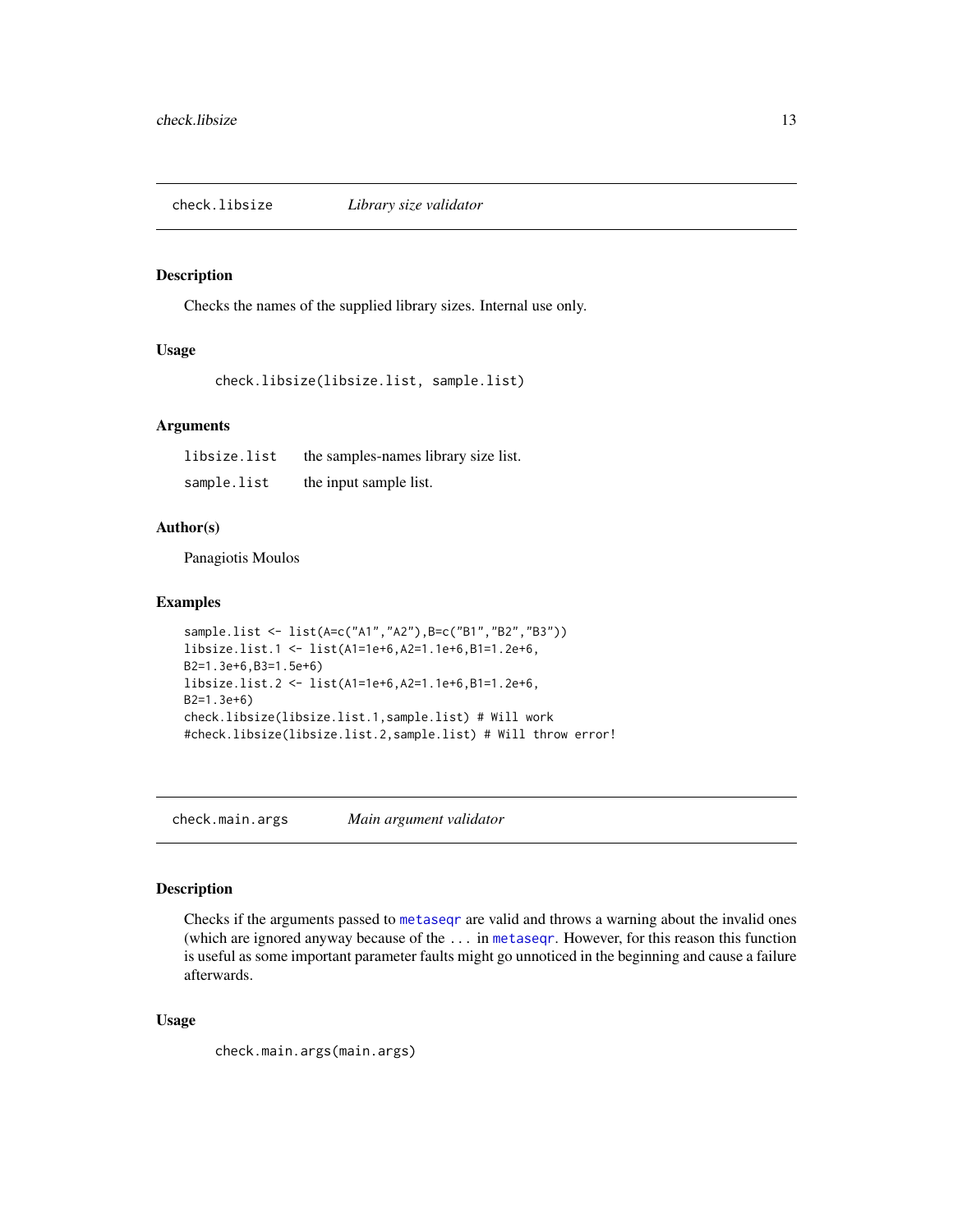# <span id="page-13-0"></span>Arguments

main.args a list of parameters with which metaseqr is called (essentially, the output of [match.call](#page-0-0).

# Author(s)

Panagiotis Moulos

check.num.args *Numeric argument validator*

# Description

Checks if one or more given numeric argument(s) satisfy several rules concerning numeric arguments, e.g. proper bounds or proper format (e.g. it must be a number and not a character). Mostly for internal use.

# Usage

check.num.args(arg.name, arg.value, arg.type, arg.bounds, direction)

## Arguments

| arg.name   | the name of the argument that is checked (for display purposes).                                                                                                                                                                                                                                                                                                                                                                                                                                                                                                                                                                                                                                                                                |
|------------|-------------------------------------------------------------------------------------------------------------------------------------------------------------------------------------------------------------------------------------------------------------------------------------------------------------------------------------------------------------------------------------------------------------------------------------------------------------------------------------------------------------------------------------------------------------------------------------------------------------------------------------------------------------------------------------------------------------------------------------------------|
| arg.value  | the value(s) of the argument to be checked.                                                                                                                                                                                                                                                                                                                                                                                                                                                                                                                                                                                                                                                                                                     |
| arg.type   | either the string "numeric" to denote generic double-like R numerics or "integer"<br>for integer values.                                                                                                                                                                                                                                                                                                                                                                                                                                                                                                                                                                                                                                        |
| arg.bounds | a numeric or a vector with 2 elements, restraining arg, value to be within the<br>bounds defined by the input vector or e.g. larger (smaller) than the numeric<br>value. See examples.                                                                                                                                                                                                                                                                                                                                                                                                                                                                                                                                                          |
| direction  | a string denoting to which direction the arg. value should be compared with<br>arg bounds. For example, "both" should be given with a two element vector<br>against which, arg. value will be checked to see whether it is smaller than the<br>low boundary or larger than the higher boundary. In that case, the function<br>will throw an error. The direction parameter can be one of: "both" (described<br>above), "botheq" (as above, but the arg. val is also checked for equality -<br>closed intervals), "gt" or "gte" (check whether arg. val is smaller or smaller<br>than or equal to the first value of arg.bounds), "1t" or "1te" (check whether<br>arg. val is larger or larger than or equal to the first value of arg. bounds). |

## Author(s)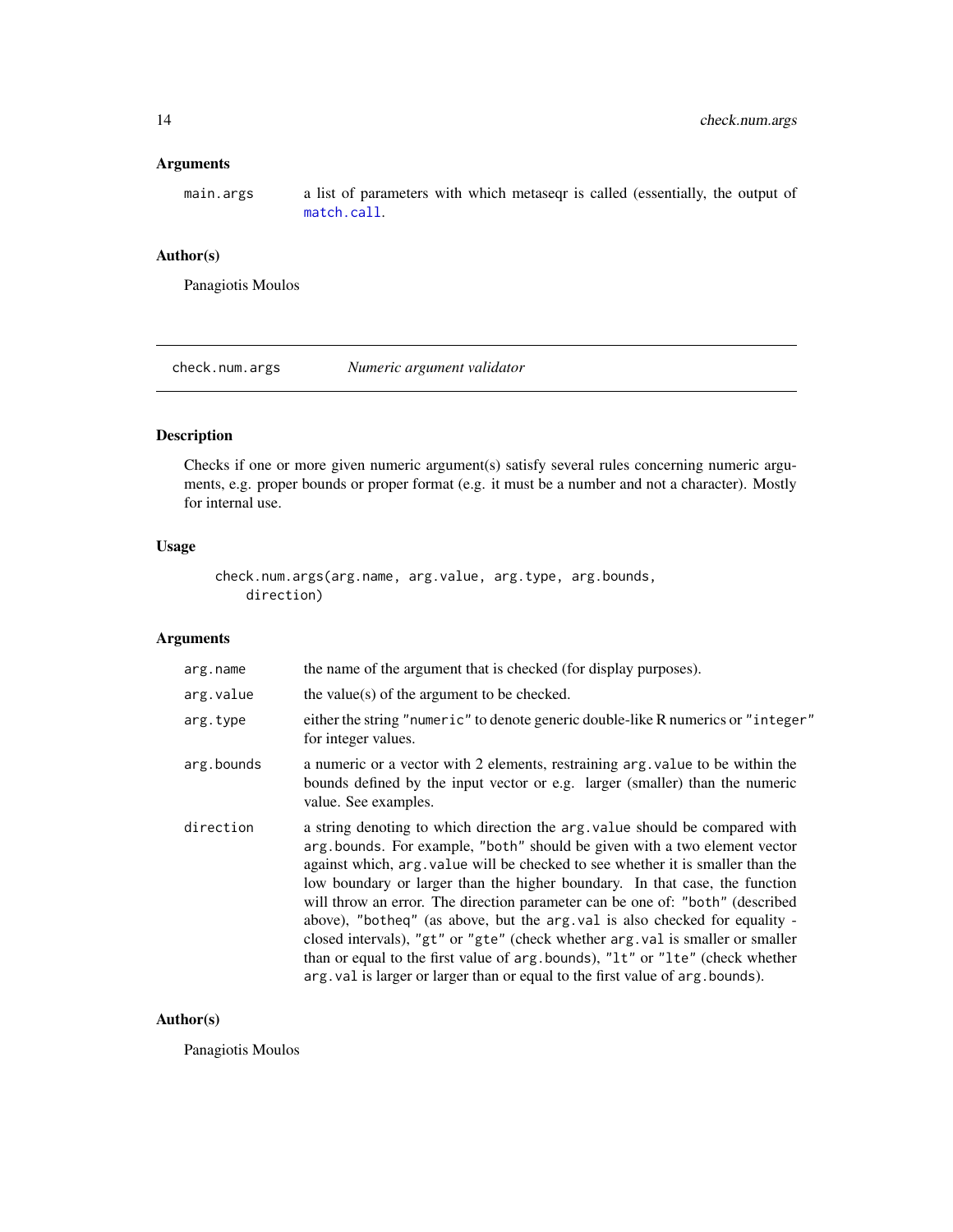# <span id="page-14-0"></span>check.packages 15

# Examples

```
pcut <- 1.2 # A probability cannot be larger than 1! It will throw an error!
#check.num.args("pcut",pcut,"numeric",c(0,1),"botheq")
pcut <- 0.05 # Pass
check.num.args("pcut",pcut,"numeric",c(0,1),"botheq")
gc.col <- 3.4 # A column in a file cannot be real! It will throw an error!
#check.num.args("gc.col",gc.col,"integer",0,"gt")
gc.col <- 5L # Pass
check.num.args("gc.col",gc.col,"integer",0,"gt")
```
check.packages *Required packages validator*

# Description

Checks if all the any required packages, not attached during installation or loading, are present according to metaseqR input options. Internal use only.

# Usage

```
check.packages(m, p)
```
#### Arguments

| m | meta-analysis method. |
|---|-----------------------|
| D | QC plot types.        |

# Author(s)

Panagiotis Moulos

```
check.packages(c("simes","whitlock"),
    c("gcbias","correl"))
```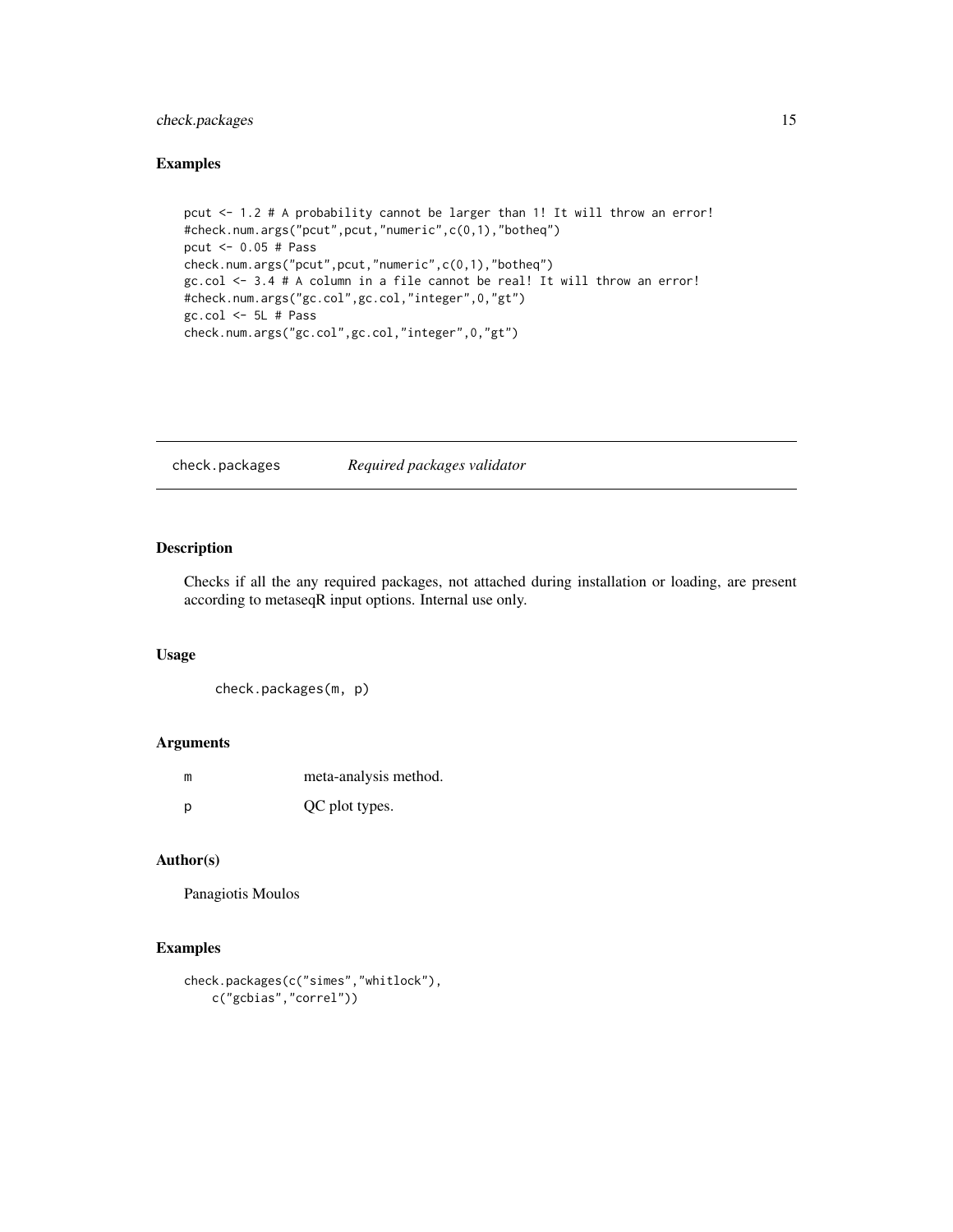<span id="page-15-0"></span>check.parallel *Parallel run validator*

# Description

Checks existence of multiple cores and loads multicore package.

#### Usage

```
check.parallel(rc)
```
# Arguments

rc fraction of available cores to use.

# Author(s)

Panagiotis Moulos

# Examples

multic <- check.parallel(0.8)

check.text.args *Text argument validator*

# Description

Checks if one or more given textual argument(s) is/are member(s) of a list of correct arguments. It's a more package-specific function similar to [match.arg](#page-0-0). Mostly for internal use.

## Usage

```
check.text.args(arg.name, arg.value, arg.list,
   multiarg=FALSE)
```
# Arguments

| arg.name  | the name of the argument that is checked (for display purposes).                                                                                                 |
|-----------|------------------------------------------------------------------------------------------------------------------------------------------------------------------|
| arg.value | the value(s) of the argument to be checked.                                                                                                                      |
| arg.list  | a vector of valid argument values for arg. value to be matched against.                                                                                          |
| multiarg  | a logical scalar indicating whether arg, name accepts multiple arguments or not.<br>In that case, all of the values in arg. value are checked against arg. list. |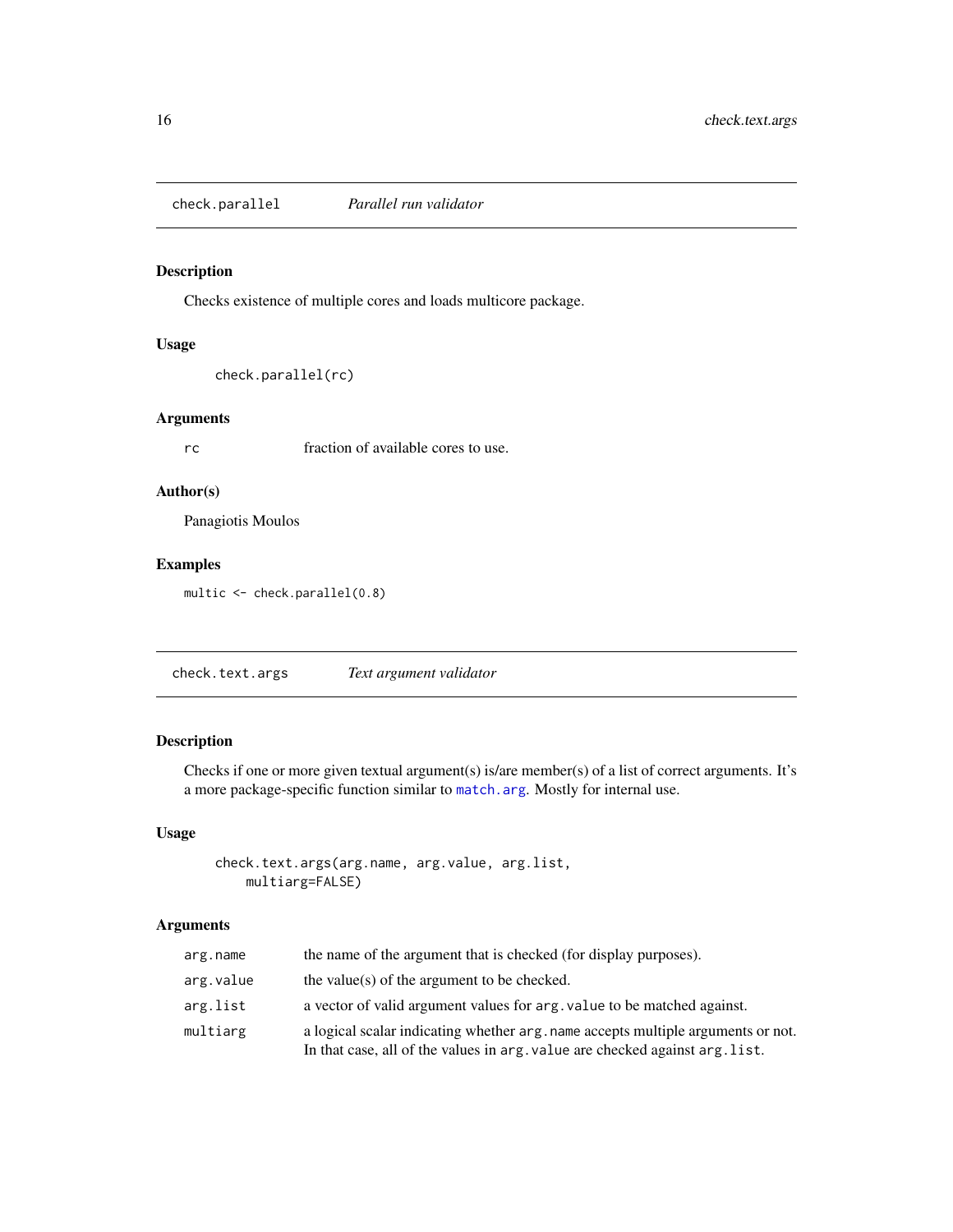#### <span id="page-16-0"></span>combine.bonferroni 17

# Author(s)

Panagiotis Moulos

#### Examples

```
# OK
check.text.args("count.type","gene",c("gene","exon"),
   multiarg=FALSE)
## Error!
#check.text.args("statistics","ebseq",c("deseq","edger",
# "noiseq","bayseq","limma"), multiarg=TRUE)
```
combine.bonferroni *Combine p-values with Bonferroni's method*

# Description

This function combines p-values from the various statistical tests supported by metaseqR using the Bonferroni's method (see reference in the main [metaseqr](#page-89-1) help page or in the vignette).

#### Usage

```
combine.bonferroni(p)
```
#### Arguments

p a p-value matrix (rows are genes, columns are statistical tests).

# Value

A vector of combined p-values.

# Author(s)

Panagiotis Moulos

# Examples

p <- matrix(runif(300),100,3) pc <- combine.bonferroni(p)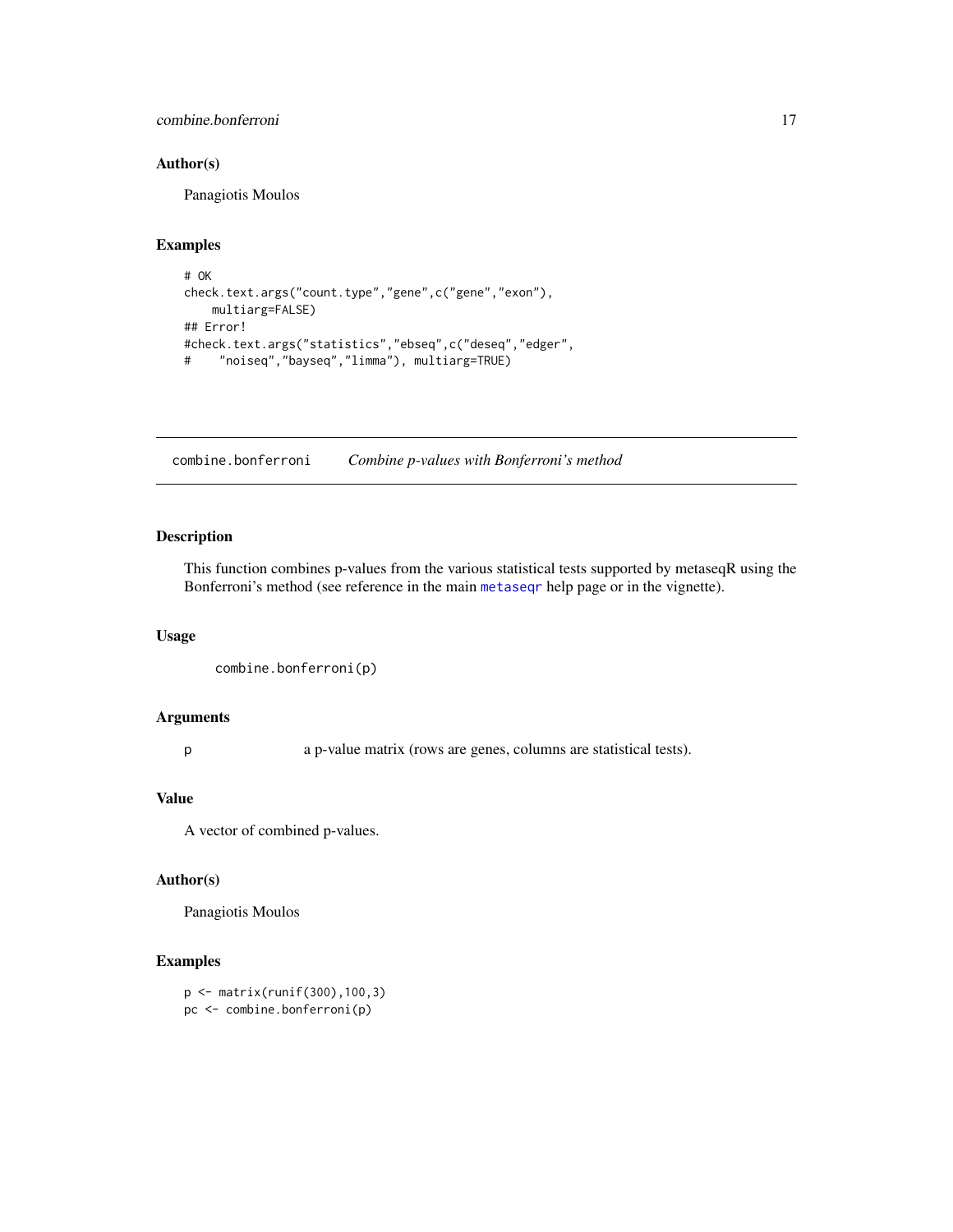<span id="page-17-0"></span>

# Description

This function combines p-values from the various statistical tests supported by metaseqR by taking the maximum p-value.

#### Usage

```
combine.maxp(p)
```
#### Arguments

p a p-value matrix (rows are genes, columns are statistical tests).

## Value

A vector of combined p-values.

# Author(s)

Panagiotis Moulos

## Examples

p <- matrix(runif(300),100,3) pc <- combine.maxp(p)

combine.minp *Combine p-values using the minimum p-value*

#### Description

This function combines p-values from the various statistical tests supported by metaseqR by taking the minimum p-value.

#### Usage

combine.minp(p)

## Arguments

p a p-value matrix (rows are genes, columns are statistical tests).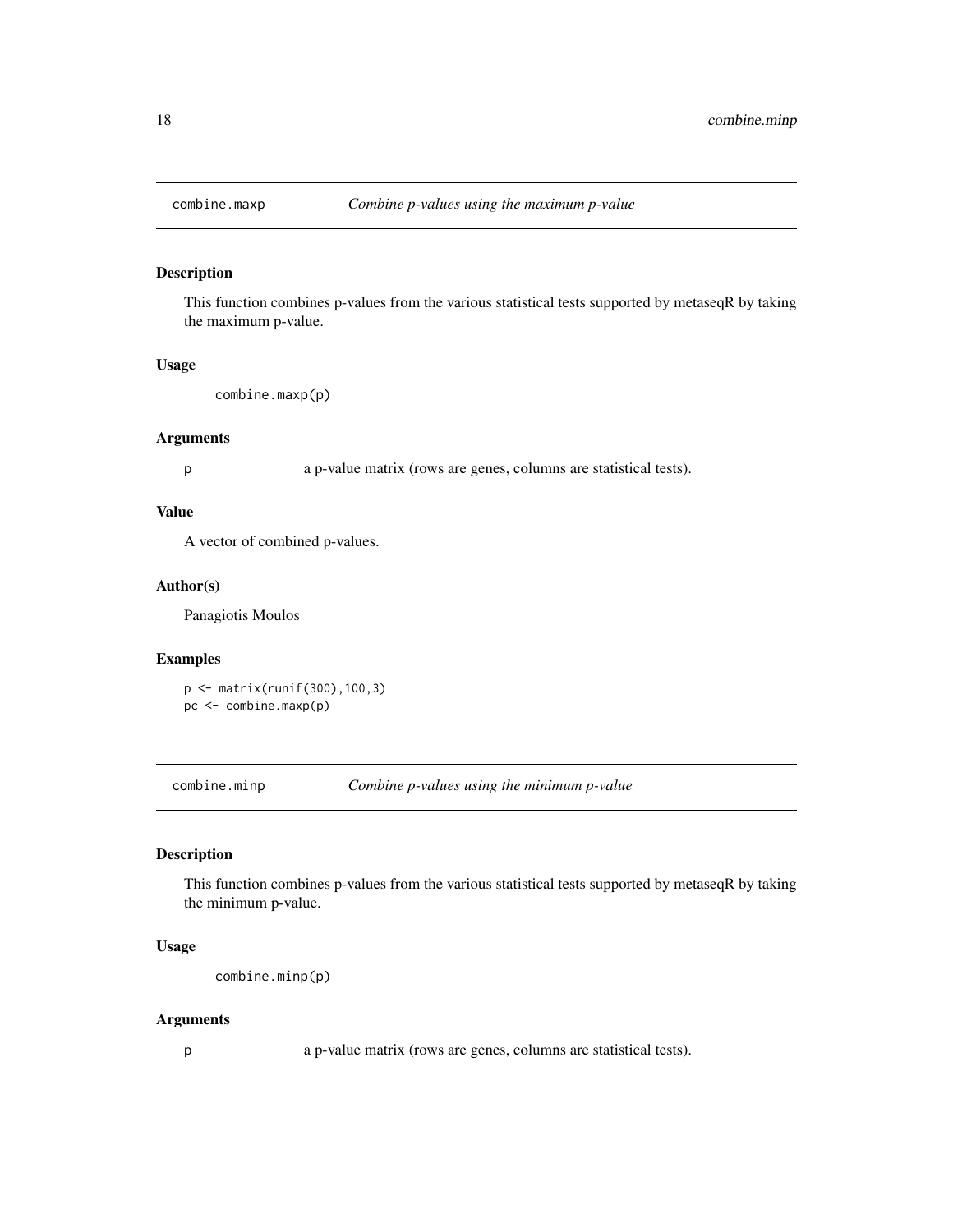#### <span id="page-18-0"></span>combine.simes 19

# Value

A vector of combined p-values.

# Author(s)

Panagiotis Moulos

# Examples

```
p <- matrix(runif(300),100,3)
pc <- combine.minp(p)
```
combine.simes *Combine p-values with Simes' method*

# Description

This function combines p-values from the various statistical tests supported by metaseqR using the Simes' method (see reference in the main [metaseqr](#page-89-1) help page or in the vignette).

#### Usage

```
combine.simes(p)
```
# Arguments

p a p-value matrix (rows are genes, columns are statistical tests).

#### Value

A vector of combined p-values.

#### Author(s)

Panagiotis Moulos

# Examples

p <- matrix(runif(300),100,3) pc <- combine.simes(p)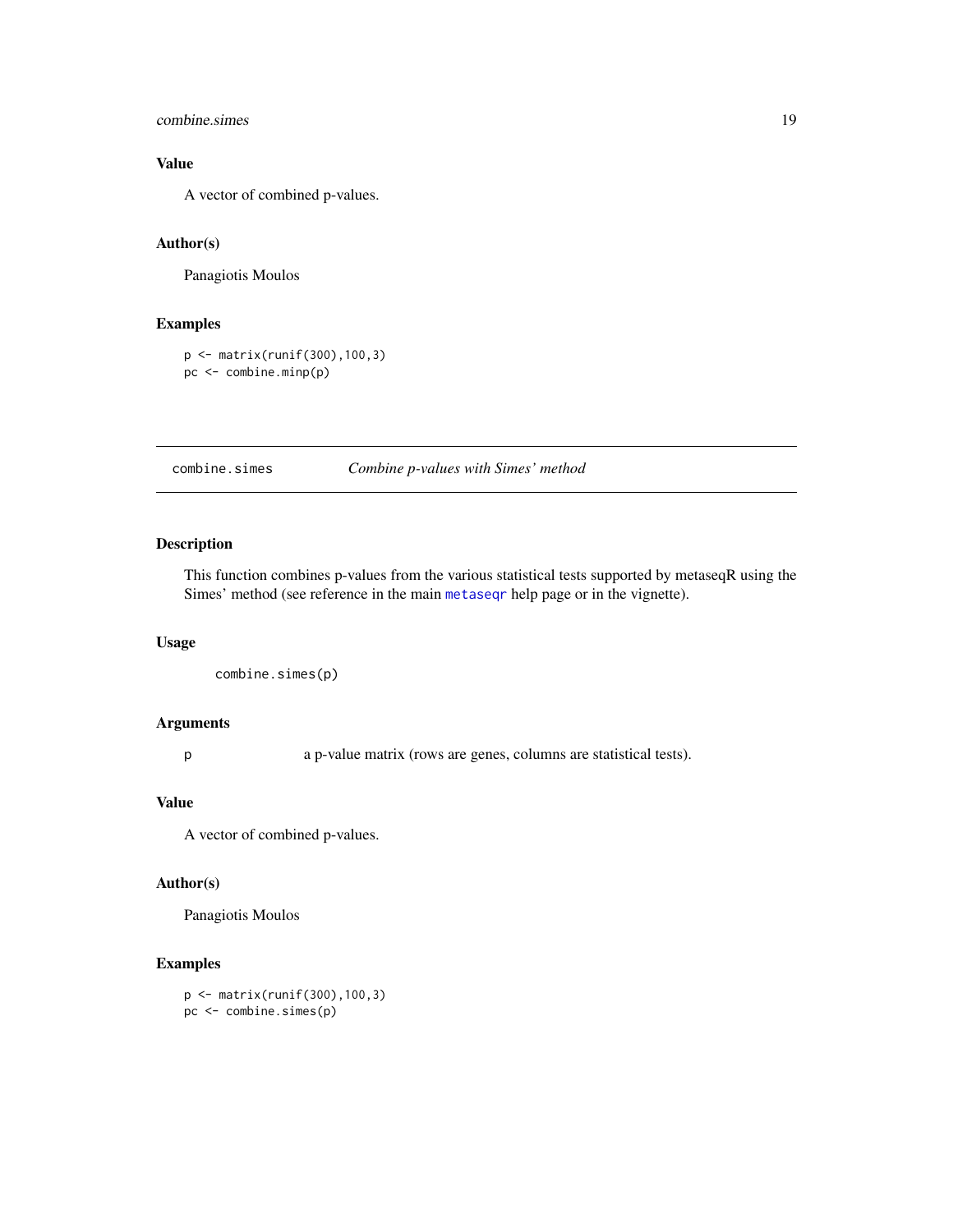<span id="page-19-0"></span>

#### Description

This function combines p-values from the various statistical tests supported by metaseqR using p-value weights.

## Usage

```
combine.weight(p, w)
```
#### Arguments

|   | a p-value matrix (rows are genes, columns are statistical tests). |
|---|-------------------------------------------------------------------|
| W | a weights vector, must sum to 1.                                  |

# Value

A vector of combined p-values.

#### Author(s)

Panagiotis Moulos

#### Examples

p <- matrix(runif(300),100,3) pc <- combine.weight(p,w=c(0.2,0.5,0.3))

construct.gene.model *Assemble a gene model based on exon counts*

#### Description

This function assembles gene models (single genes, not isoforms) based on the input exon read counts file and a gene annotation data frame, either from an external file provided by the user, or with the [get.annotation](#page-46-1) function. The gene.data argument should have a specific format and for this reason it's better to use one of the two aforementioned ways to supply it. This function is intended mostly for internal use but can be used if the requirements are met.

# Usage

```
construct.gene.model(exon.counts, sample.list, gene.data,
   multic = FALSE)
```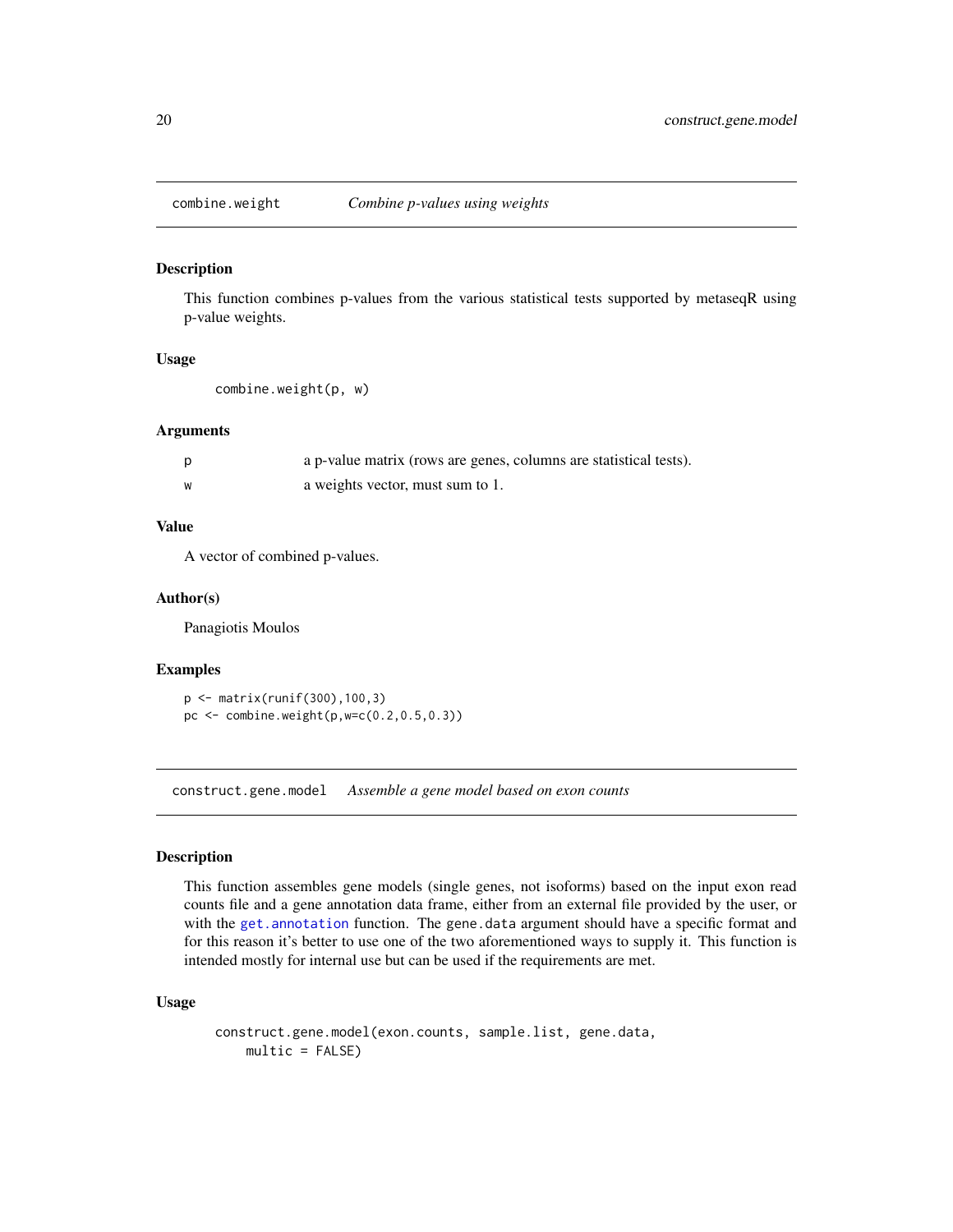# <span id="page-20-0"></span>diagplot.avg.ftd 21

#### Arguments

| exon.counts | the exon counts data frame produced by reading the exon read counts file.                                                                                                  |
|-------------|----------------------------------------------------------------------------------------------------------------------------------------------------------------------------|
| sample.list | the list containing condition names and the samples under each condition.                                                                                                  |
| gene.data   | an annotation data frame from the same organism as exon.counts (such the<br>ones produced by get. annotation).                                                             |
| multic      | a logical value indicating the presence of multiple cores. Defaults to FALSE. Do<br>not change it if you are not sure whether package multicore has been loaded or<br>not. |

# Value

A named list where names represent samples. Each list member is a also a named list where names correspond to gene ids and members are named vectors. Each vector is named according to the exons corresponding to each gene and contains the read counts for each exon. This structure is used for exon filtering and assembling final gene counts in the metaseqr pipeline.

#### Author(s)

Panagiotis Moulos

# Examples

```
# Takes some time to run...
data("hg19.exon.data",package="metaseqR")
gene.data <- get.annotation("hg19","gene","ensembl")
reduced.gene.data <- reduce.gene.data(hg19.exon.counts,
    gene.data)
multic <- check.parallel(0.4)
gene.model <- construct.gene.model(hg19.exon.counts,
    sample.list.hg19,gene.data,multic)
```
diagplot.avg.ftd *Create average False (or True) Discovery curves*

# Description

This function creates false (or true) discovery curves using a list containing several outputs from [diagplot.ftd](#page-27-1).

#### Usage

```
diagplot.avg.ftd(ftdr.obj, output = "x11",
   path = NULL, draw = TRUE, ...)
```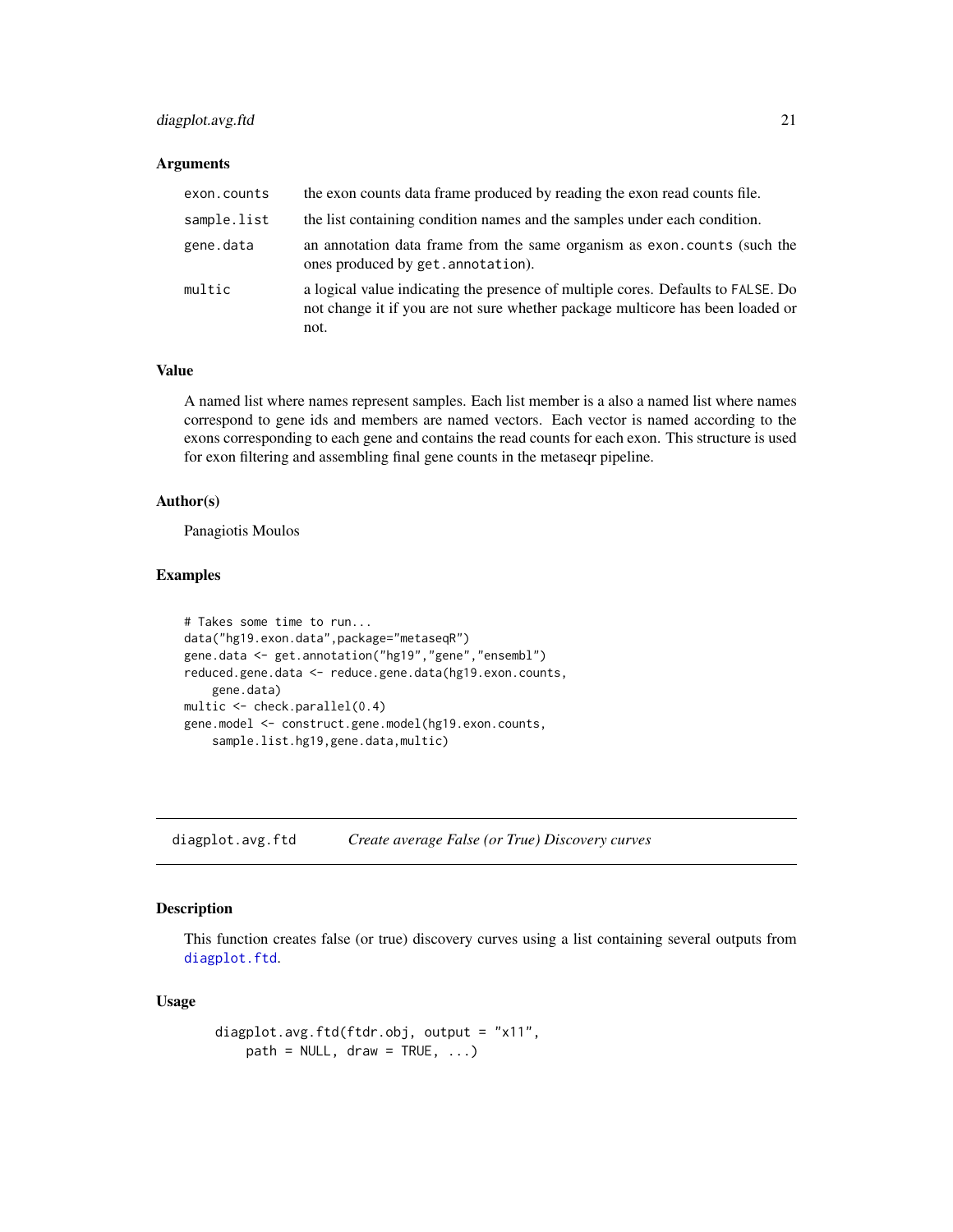#### Arguments

| ftdr.obj  | a list with outputs from diagplot. ftd.                                                                                                                                                               |
|-----------|-------------------------------------------------------------------------------------------------------------------------------------------------------------------------------------------------------|
| output    | one or more R plotting device to direct the plot result to. Supported mechanisms:<br>" $x11"$ (default), " $png"$ , " $jpg"$ , " $bmp"$ , " $pdf"$ or " $ps"$ .                                       |
| path      | the path to create output files.                                                                                                                                                                      |
| draw      | boolean to determine whether to plot the curves or just return the calculated<br>values (in cases where the user wants the output for later averaging for example).<br>Defaults to TRUE (make plots). |
| $\ddotsc$ | further arguments to be passed to plot devices, such as parameter from par.                                                                                                                           |

# Value

A named list with two members: the first member (avg.ftdr) contains a list with the means and the standard deviations of the averaged ftdr.obj and are used to create the plot. The second member (path) contains the path to the created figure graphic.

#### Author(s)

Panagiotis Moulos

```
p11 <- 0.001*matrix(runif(300),100,3)
p12 <- matrix(runif(300),100,3)
p21 <- 0.001*matrix(runif(300),100,3)
p22 <- matrix(runif(300),100,3)
p31 <- 0.001*matrix(runif(300),100,3)
p32 <- matrix(runif(300),100,3)
p1 <- rbind(p11,p21)
p2 <- rbind(p12,p22)
p3 <- rbind(p31,p32)
rownames(p1) <- rownames(p2) <- rownames(p3) <-
    paste("gene",1:200,sep="_")
colnames(p1) <- colnames(p2) <- colnames(p3) <-
   paste("method",1:3,sep="_")
truth \leq c (rep(1,40),rep(-1,40),rep(0,20),
   rep(1,10),rep(2,10),rep(0,80))
names(truth) <- rownames(p1)
ftd.obj.1 <- diagplot.ftd(truth,p1,N=100,draw=FALSE)
ftd.obj.2 <- diagplot.ftd(truth,p2,N=100,draw=FALSE)
ftd.obj.3 <- diagplot.ftd(truth,p3,N=100,draw=FALSE)
ftd.obj <- list(ftd.obj.1,ftd.obj.2,ftd.obj.3)
avg.ftd.obj <- diagplot.avg.ftd(ftd.obj)
```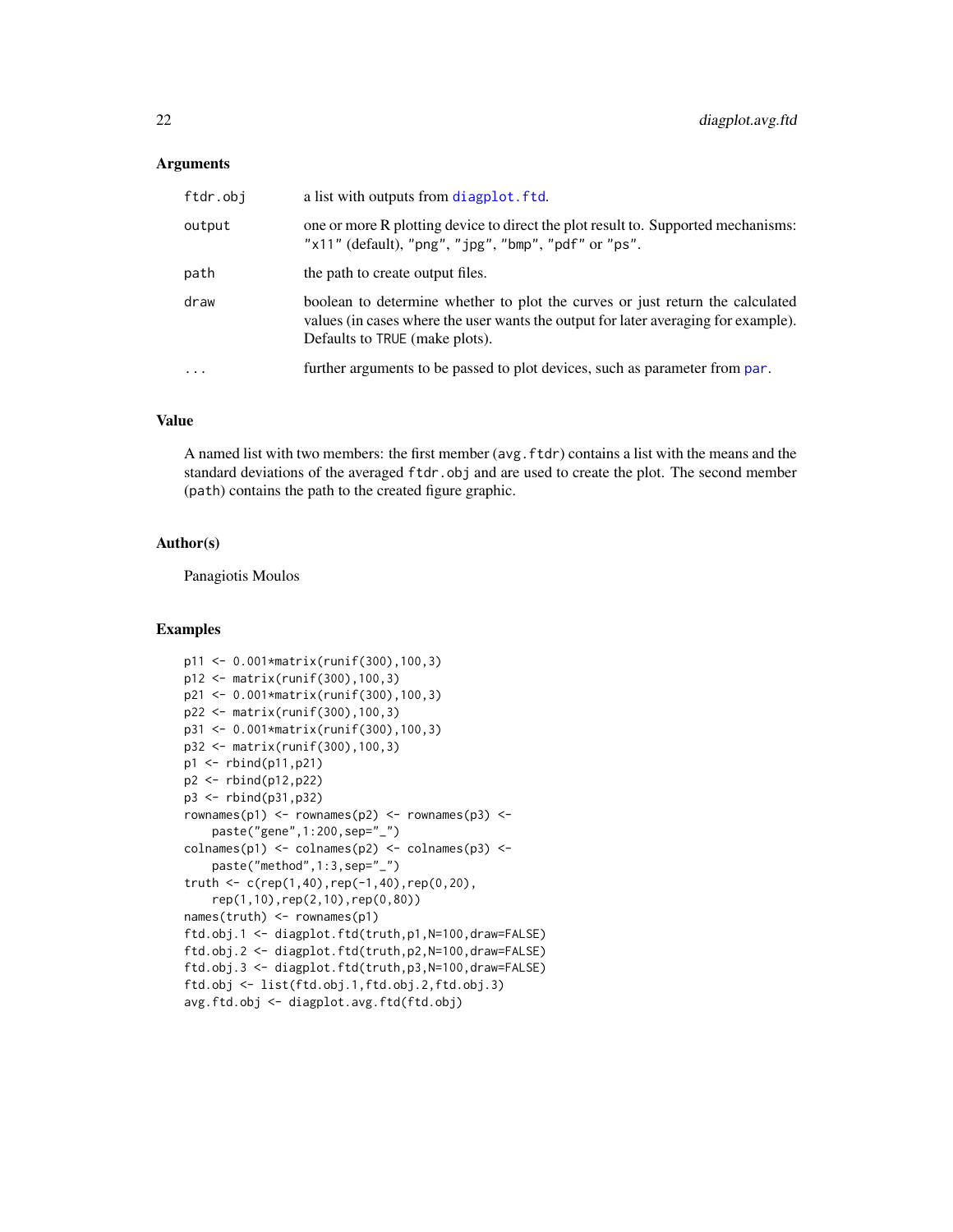<span id="page-22-0"></span>diagplot.boxplot *Boxplots wrapper for the metaseqR package*

# Description

A wrapper over the general boxplot function, suitable for matrices produced and processed with the metaseqr package. Intended for internal use but can be easily used as stand-alone. It can colors boxes based on group depending on the name argument.

#### Usage

```
diagplot.boxplot(mat, name = NULL, log.it = "auto",
    y.lim = "default", is.norm = FALSE, output = "x11",
    path = NULL, ...)
```
# Arguments

| mat     | the count data matrix.                                                                                                                                                                                                                                                                                                                                                           |
|---------|----------------------------------------------------------------------------------------------------------------------------------------------------------------------------------------------------------------------------------------------------------------------------------------------------------------------------------------------------------------------------------|
| name    | the names of the samples plotted on the boxdiagplot. If NULL, the function check<br>the column names of mat. If they are also NULL, sample names are autogener-<br>ated. If name="none", no sample names are plotted. If name is a list, it should<br>be the sample. In that argument provided to the manin metaseqr function. In that<br>case, the boxes are colored per group. |
| log.it  | whether to log transform the values of mat or not. It can be TRUE, FALSE or<br>"auto" for auto-detection. Auto-detection log transforms by default so that the<br>boxplots are smooth and visible.                                                                                                                                                                               |
| y.lim   | custom y-axis limits. Leave the string "default" for default behavior.                                                                                                                                                                                                                                                                                                           |
| is.norm | a logical indicating whether object contains raw or normalized data. It is not<br>essential and it serves only plot annotation purposes.                                                                                                                                                                                                                                         |
| output  | one or more R plotting device to direct the plot result to. Supported mechanisms:<br>"x11" (default), "png", "jpg", "bmp", "pdf", "ps" or "json". The latter is cur-<br>rently available for the creation of interactive volcano plots only when reporting<br>the output, through the highcharts javascript library (JSON for boxplots not yet<br>available).                    |
| path    | the path to create output files.                                                                                                                                                                                                                                                                                                                                                 |
| .       | further arguments to be passed to plot devices, such as parameter from par.                                                                                                                                                                                                                                                                                                      |

# Value

The filename of the boxplot produced if it's a file.

## Author(s)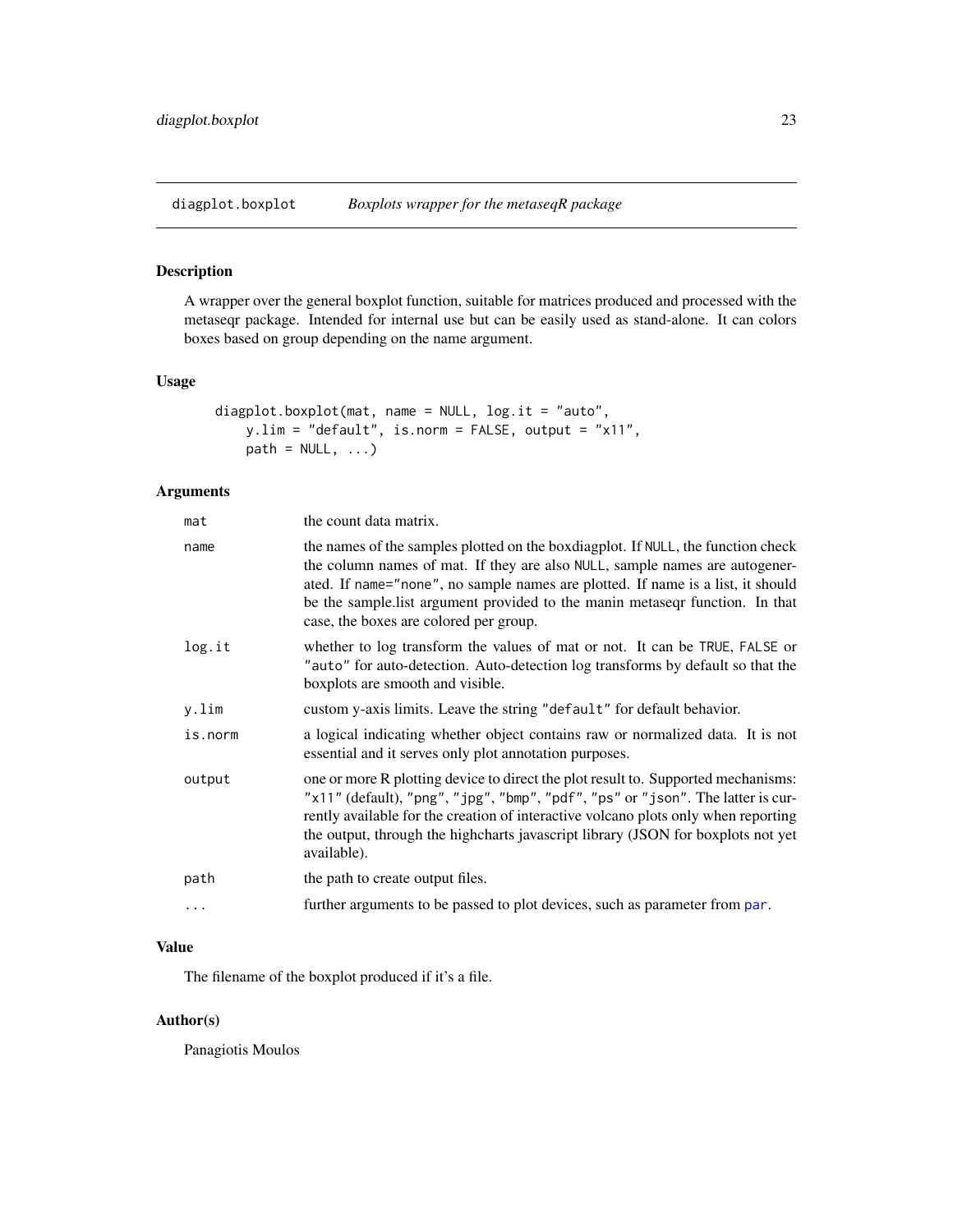# Examples

```
# Non-normalized boxplot
require(DESeq)
data.matrix <- counts(makeExampleCountDataSet())
sample.list <- list(A=c("A1","A2"),B=c("B1","B2","B3"))
diagplot.boxplot(data.matrix,sample.list)
# Normalized boxplot
norm.args <- get.defaults("normalization","deseq")
object <- normalize.deseq(data.matrix,sample.list,norm.args)
diagplot.boxplot(object,sample.list)
```
diagplot.cor *Summarized correlation plots*

## Description

This function uses the read counts matrix to create heatmap or correlogram correlation plots.

#### Usage

```
diagplot.cor(mat, type = c("heatmap", "correlogram"),
   output = "x11", path = NULL, ...)
```
# Arguments

| mat       | the read counts matrix or data frame.                                                                                                                             |
|-----------|-------------------------------------------------------------------------------------------------------------------------------------------------------------------|
| type      | create heatmap of correlogram plots.                                                                                                                              |
| output    | one or more R plotting device to direct the plot result to. Supported mechanisms:<br>" $x11$ " (default), " $png$ ", " $jpg$ ", " $bmp$ ", " $pdf$ " or " $ps$ ". |
| path      | the path to create output files.                                                                                                                                  |
| $\ddotsc$ | further arguments to be passed to plot devices, such as parameter from par.                                                                                       |

# Value

The filename of the pairwise comparisons plot produced if it's a file.

# Author(s)

Panagiotis Moulos

```
require(DESeq)
data.matrix <- counts(makeExampleCountDataSet())
diagplot.cor(data.matrix,type="heatmap")
diagplot.cor(data.matrix,type="correlogram")
```
<span id="page-23-0"></span>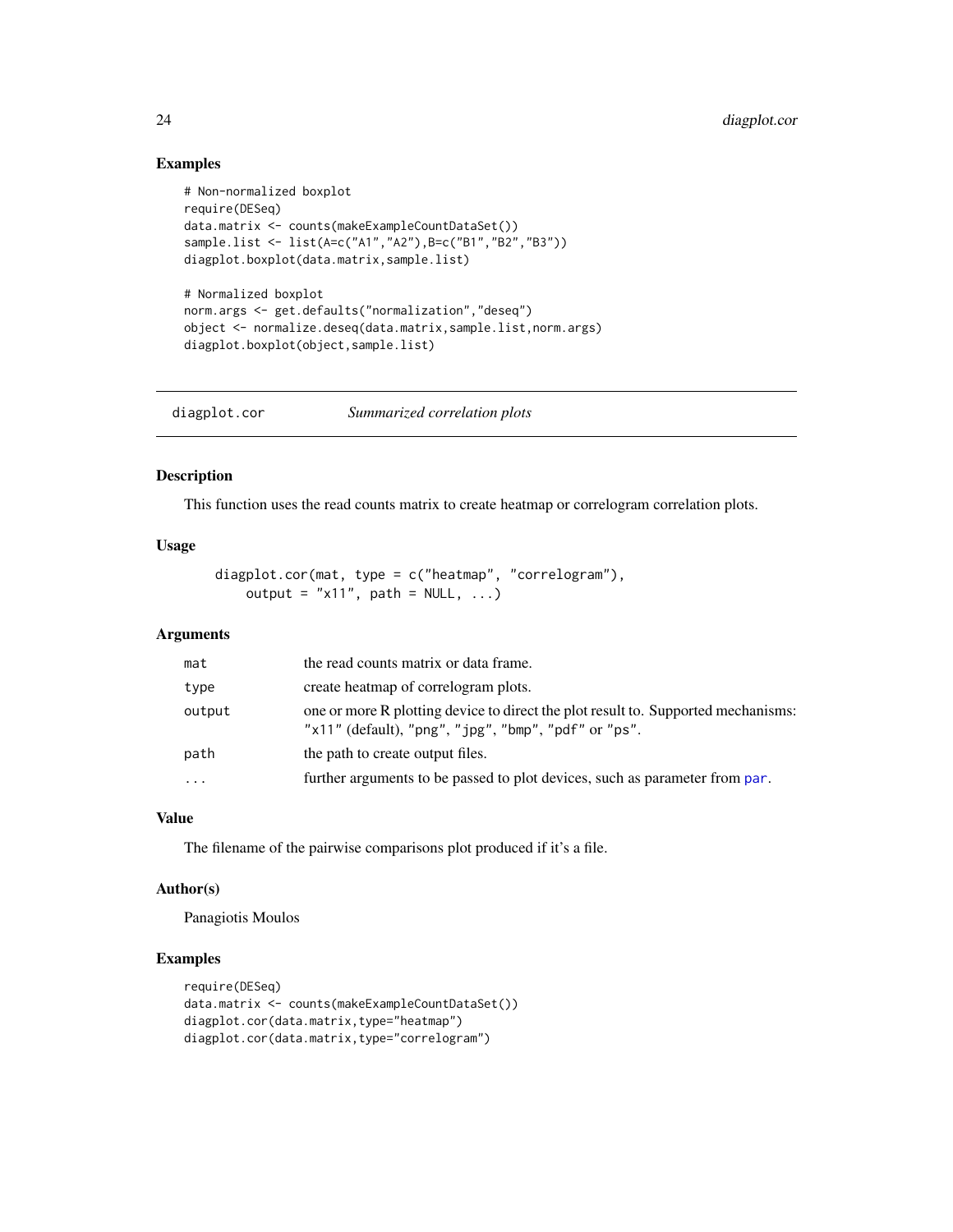<span id="page-24-0"></span>diagplot.de.heatmap *Diagnostic heatmap of differentially expressed genes*

## Description

This function plots a heatmap of the differentially expressed genes produced by the metaseqr workflow, useful for quality control, e.g. whether samples belonging to the same group cluster together.

# Usage

```
diagplot.de.heatmap(x, con = NULL, output = "x11",
   path = NULL, ...
```
#### Arguments

| $\mathsf{x}$ | the data matrix to create a heatmap for.                                                                                                                       |
|--------------|----------------------------------------------------------------------------------------------------------------------------------------------------------------|
| con          | an optional string depicting a name (e.g. the contrast name) to appear in the title<br>of the volcano plot.                                                    |
| output       | one or more R plotting device to direct the plot result to. Supported mechanisms:<br>" $x11"$ (default), " $png"$ , " $jpg"$ , " $bmp"$ , " $pdf"$ , " $ps"$ . |
| path         | the path to create output files.                                                                                                                               |
| $\cdot$      | further arguments to be passed to plot devices, such as parameter from par.                                                                                    |

# Value

The filenames of the plots produced in a named list with names the which.plot argument. If output="x11", no output filenames are produced.

#### Author(s)

Panagiotis Moulos

```
require(DESeq)
data.matrix <- counts(makeExampleCountDataSet())
sample.list <- list(A=c("A1","A2"),B=c("B1","B2","B3"))
contrast <- "A_vs_B"
M <- normalize.edger(data.matrix,sample.list)
p <- stat.edger(M,sample.list,contrast)
diagplot.de.heatmap(data.matrix[p[[1]]<0.05,])
```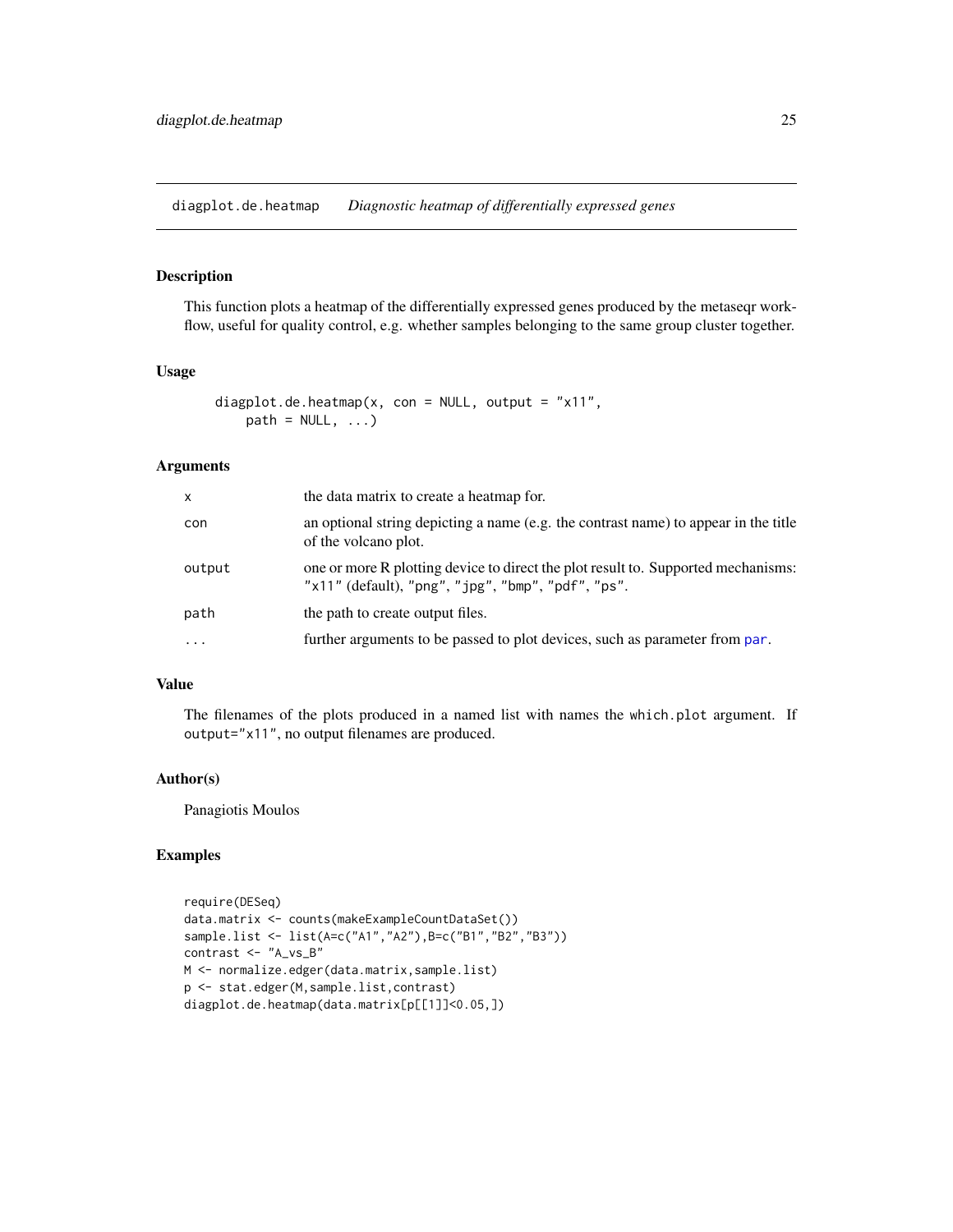# Description

A wrapper around the plotting functions availale in the EDASeq normalization Bioconductor package. For analytical explanation of each plot please see the vignette of the EDASeq package. It is best to use this function through the main plotting function [diagplot.metaseqr](#page-29-1).

#### Usage

```
diagplot.edaseq(x, sample.list, covar = NULL,
   is.norm = FALSE,
   which.plot = c("meanvar", "meandiff", "gcbias", "lengthbias"),
   output = "x11", path = NULL, ...)
```
# Arguments

| $\mathsf{x}$ | the count data matrix.                                                                                                                                                                                                                                                                                                                                                                                          |
|--------------|-----------------------------------------------------------------------------------------------------------------------------------------------------------------------------------------------------------------------------------------------------------------------------------------------------------------------------------------------------------------------------------------------------------------|
| sample.list  | the list containing condition names and the samples under each condition.                                                                                                                                                                                                                                                                                                                                       |
| covar        | The covariate to plot counts against. Usually "gc" or "length".                                                                                                                                                                                                                                                                                                                                                 |
| is.norm      | a logical indicating whether object contains raw or normalized data. It is not<br>essential and it serves only plot annotation purposes.                                                                                                                                                                                                                                                                        |
| which.plot   | the EDASeq package plot to generate. It can be one or more of "meanvar",<br>"meandiff", "gcbias" or "lengthbias". Please refer to the documentation of<br>the EDASeq package for details on the use of these plots. The which, plot="lengthbias"<br>case is not covered by EDASeq documentation, however it is similar to the GC-<br>bias plot when the covariate is the gene length instead of the GC content. |
| output       | one or more R plotting device to direct the plot result to. Supported mechanisms:<br>"x11" (default), "png", "jpg", "bmp", "pdf" or "ps".                                                                                                                                                                                                                                                                       |
| path         | the path to create output files.                                                                                                                                                                                                                                                                                                                                                                                |
| $\cdots$     | further arguments to be passed to plot devices, such as parameter from par.                                                                                                                                                                                                                                                                                                                                     |

#### Value

The filenames of the plot produced in a named list with names the which.plot argument. If output="x11", no output filenames are produced.

# Author(s)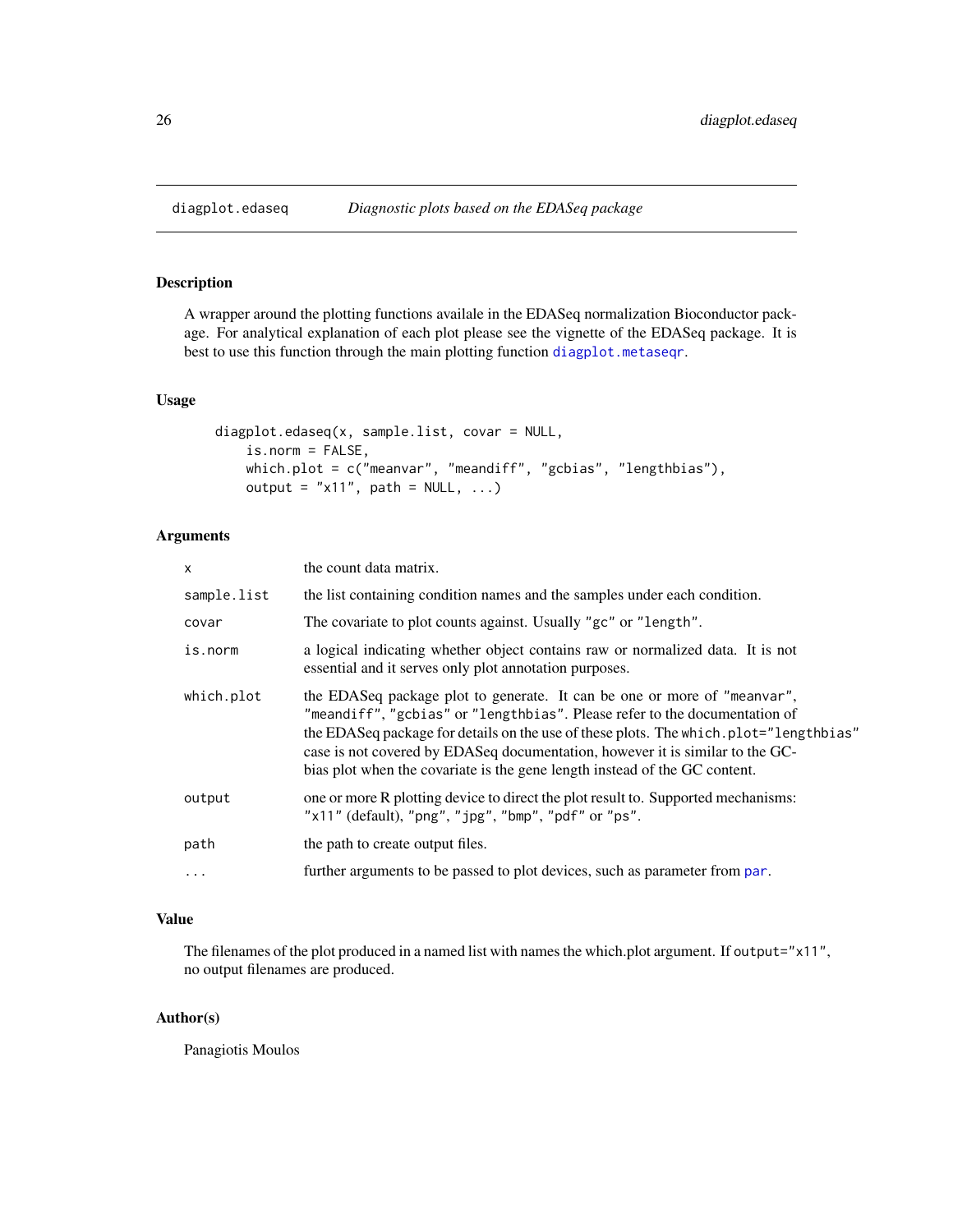# <span id="page-26-0"></span>diagplot.filtered 27

# Examples

```
require(DESeq)
data.matrix <- counts(makeExampleCountDataSet())
sample.list <- list(A=c("A1","A2"),B=c("B1","B2","B3"))
diagplot.edaseq(data.matrix,sample.list,which.plot="meandiff")
```
diagplot.filtered *Diagnostic plot for filtered genes*

## Description

This function plots a grid of four graphs depicting: in the first row, the numbers of filtered genes per chromosome in the first column and per biotype in the second column. In the second row, the percentages of filtered genes per chromosome related to the whole genome in the first columns and per biotype in the second column.

# Usage

```
diagplot.filtered(x, y, output = "x11", path = NULL, ...)
```
# Arguments

| x      | an annotation data frame like the ones produced by get. annotation. x should<br>be the filtered annotation according to metaseq R's filters.                      |
|--------|-------------------------------------------------------------------------------------------------------------------------------------------------------------------|
|        | an annotation data frame like the ones produced by get. annotation. y should<br>contain the total annotation without the application of any metased filter.       |
| output | one or more R plotting device to direct the plot result to. Supported mechanisms:<br>" $x11$ " (default), " $png$ ", " $jpg$ ", " $bmp$ ", " $pdf$ " or " $ps$ ". |
| path   | the path to create output files.                                                                                                                                  |
| .      | further arguments to be passed to plot devices, such as parameter from par.                                                                                       |

#### Value

The filenames of the plots produced in a named list with names the which.plot argument. If output="x11", no output filenames are produced.

# Author(s)

Panagiotis Moulos

```
y <- get.annotation("mm9","gene")
x \le y[-sample(1:nrow(y),10000),]diagplot.filtered(x,y)
```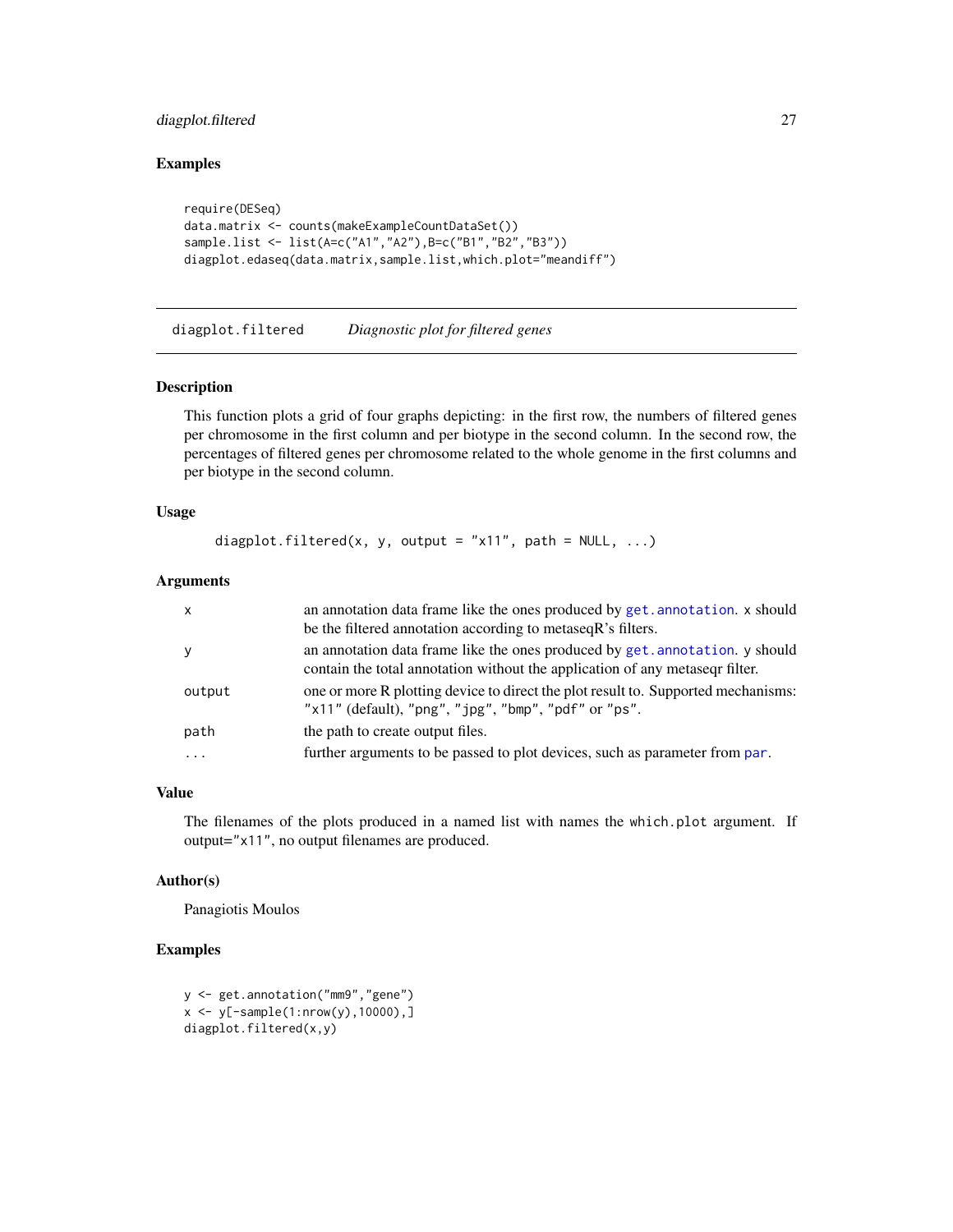<span id="page-27-1"></span><span id="page-27-0"></span>

# Description

This function creates false (or true) discovery curves using a matrix of p-values (such a matrix can be derived for example from the result table of [metaseqr](#page-89-1) by subsetting the table to get the p-values from several algorithms) given a ground truth vector for differential expression.

## Usage

```
diagplot.ftd(truth, p, type = "fpc", N = 2000,
   output = "x11", path = NULL, draw = TRUE, ...)
```
# Arguments

| truth    | the ground truth differential expression vector. It should contain only zero and<br>non-zero elements, with zero denoting non-differentially expressed genes and<br>non-zero, differentially expressed genes. Such a vector can be obtained for ex-<br>ample by using the make.sim.data.sd function, which creates simulated RNA-<br>Seq read counts based on real data. The elements of truth MUST be named<br>(e.g. each gene's name). |
|----------|------------------------------------------------------------------------------------------------------------------------------------------------------------------------------------------------------------------------------------------------------------------------------------------------------------------------------------------------------------------------------------------------------------------------------------------|
| p        | a p-value matrix whose rows correspond to each element in the truth vector.<br>If the matrix has a colnames attribute, a legend will be added to the plot using<br>these names, else a set of column names will be auto-generated. p can also be a<br>list or a data frame. The p-values MUST be named (e.g. each gene's name).                                                                                                          |
| type     | what to plot, can be "fpc" for False Positive Curves (default), "tpc" for True<br>Positive Curves, "fnc" for False Negative Curves or "tnc" for True Negative<br>Curves.                                                                                                                                                                                                                                                                 |
| N        | create the curves based on the top (or bottom) N ranked genes (default is 2000)<br>to be used with type="fpc" or type="tpc".                                                                                                                                                                                                                                                                                                             |
| output   | one or more R plotting device to direct the plot result to. Supported mechanisms:<br>"x11" (default), "png", "jpg", "bmp", "pdf" or "ps".                                                                                                                                                                                                                                                                                                |
| path     | the path to create output files.                                                                                                                                                                                                                                                                                                                                                                                                         |
| draw     | boolean to determine whether to plot the curves or just return the calculated<br>values (in cases where the user wants the output for later averaging for example).<br>Defaults to TRUE (make plots).                                                                                                                                                                                                                                    |
| $\cdots$ | further arguments to be passed to plot devices, such as parameter from par.                                                                                                                                                                                                                                                                                                                                                              |

# Value

A named list with two members: the first member (ftdr) contains the values used to create the plot. The second member (path) contains the path to the created figure graphic.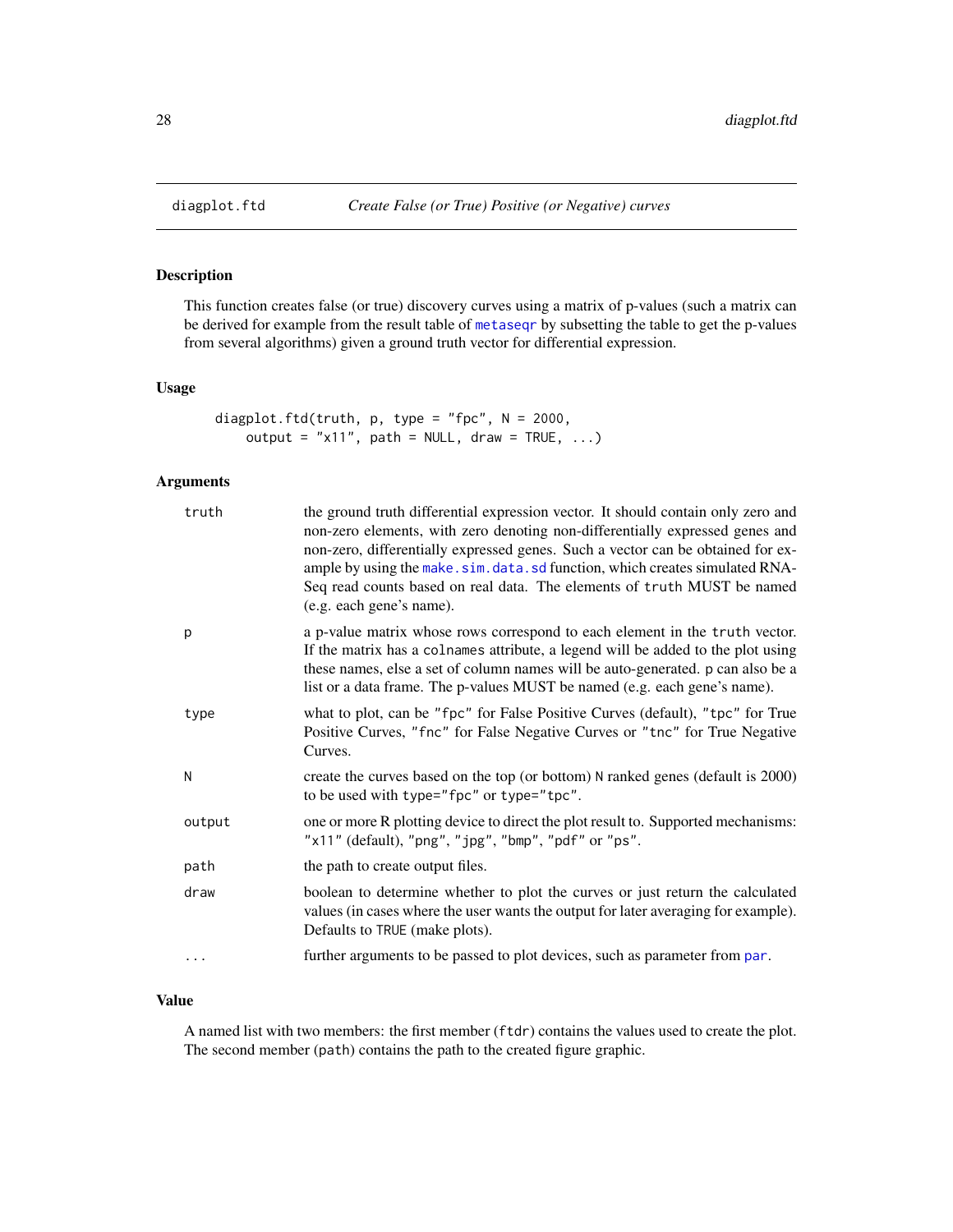# <span id="page-28-0"></span>diagplot.mds 29

#### Author(s)

Panagiotis Moulos

#### Examples

```
p1 <- 0.001*matrix(runif(300),100,3)
p2 <- matrix(runif(300),100,3)
p \leftarrow \text{rbind}(p1, p2)rownames(p) <- paste("gene",1:200,sep="_")
colnames(p) <- paste("method",1:3,sep="_")
truth \leq c (rep(1,40), rep(-1,40), rep(0,20),
    rep(1,10),rep(2,10),rep(0,80))
names(truth) <- rownames(p)
ftd.obj <- diagplot.ftd(truth,p,N=100)
```
diagplot.mds *Multi-Dimensinal Scale plots or RNA-Seq samples*

# Description

Creates a Multi-Dimensional Scale plot for the given samples based on the count data matrix. MDS plots are very useful for quality control as you can easily see of samples of the same groups are clustered together based on the whole dataset.

#### Usage

diagplot.mds(x, sample.list, method = "spearman",  $log.it = TRUE, output = "x11", path = NULL, ...)$ 

#### Arguments

| $\mathsf{x}$ | the count data matrix.                                                                                                                                                                                                                                                                                                |
|--------------|-----------------------------------------------------------------------------------------------------------------------------------------------------------------------------------------------------------------------------------------------------------------------------------------------------------------------|
| sample.list  | the list containing condition names and the samples under each condition.                                                                                                                                                                                                                                             |
| method       | which correlation method to use. Same as the method parameter in cor function.                                                                                                                                                                                                                                        |
| log.it       | whether to log transform the values of x or not.                                                                                                                                                                                                                                                                      |
| output       | one or more R plotting device to direct the plot result to. Supported mechanisms:<br>"x11" (default), "png", "jpg", "bmp", "pdf", "ps" or "json". The latter is cur-<br>rently available for the creation of interactive volcano plots only when reporting<br>the output, through the high charts javascript library. |
| path         | the path to create output files.                                                                                                                                                                                                                                                                                      |
| .            | further arguments to be passed to plot devices, such as parameter from par.                                                                                                                                                                                                                                           |
|              |                                                                                                                                                                                                                                                                                                                       |

## Value

The filename of the MDS plot produced if it's a file.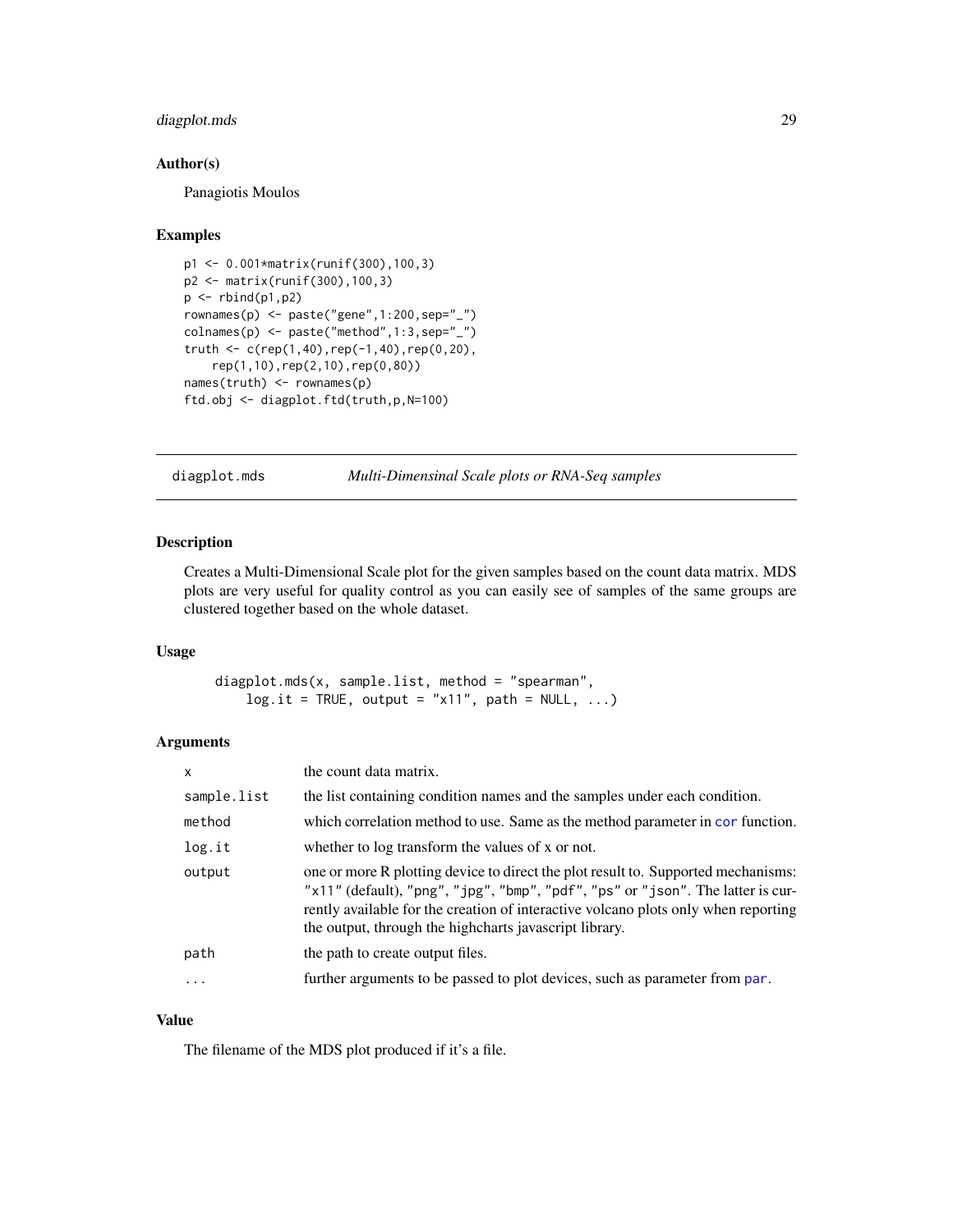#### Author(s)

Panagiotis Moulos

#### Examples

```
require(DESeq)
data.matrix <- counts(makeExampleCountDataSet())
sample.list <- list(A=c("A1","A2"),B=c("B1","B2","B3"))
diagplot.mds(data.matrix,sample.list)
```
<span id="page-29-1"></span>diagplot.metaseqr *Diagnostic plots for the metaseqR package*

#### Description

This is the main function for producing sructured quality control and informative graphs base on the results of the various steps of the metaseqR package. The graphs produced span a variety of issues like good sample reproducibility (Multi-Dimensional Scaling plot, biotype detection, heatmaps. diagplot.metaseqr, apart from implementing certain package-specific plots, is a wrapper around several diagnostic plots present in other RNA-Seq analysis packages such as EDASeq and NOISeq.

# Usage

```
diagplot.metaseqr(object, sample.list, annotation = NULL,
   contrast.list = NULL, p.list = NULL,
   thresholds = list(p = 0.05, f = 1),
    diagplot.type = c("mds", "biodetection", "countsbio", "saturation",
   "readnoise", "rnacomp", "correl", "pairs", "boxplot", "gcbias",
    "lengthbias", "meandiff", "meanvar", "deheatmap", "volcano",
    "biodist", "filtered", "venn"),
    is.norm = FALSE, output = "x11", path = NULL, ...)
```
# **Arguments**

| object      | a matrix or a data frame containing count data derived before or after the normal-<br>ization procedure, filtered or not by the metaseqR's filters and/or p-value. The<br>object can be fed to any of the diagplot. metasegr plotting systems but not<br>every plot is meaningful. For example, it's meaningless to create a "biodist"<br>plot for a count matrix before normalization or statistical testing.              |
|-------------|-----------------------------------------------------------------------------------------------------------------------------------------------------------------------------------------------------------------------------------------------------------------------------------------------------------------------------------------------------------------------------------------------------------------------------|
| sample.list | the list containing condition names and the samples under each condition.                                                                                                                                                                                                                                                                                                                                                   |
| annotation  | a data frame containing annotation elements for each row in object. Usually,<br>a subset of the annotation obtained by get. annotation or a subset of possi-<br>bly embedded annotation with the input counts table. This parameter is optional<br>and required only when diagplot.type is any of "biodetection", "countsbio",<br>"saturation", "rnacomp", "readnoise", "biodist", "gcbias", "lengthbias"<br>or "filtered". |

<span id="page-29-0"></span>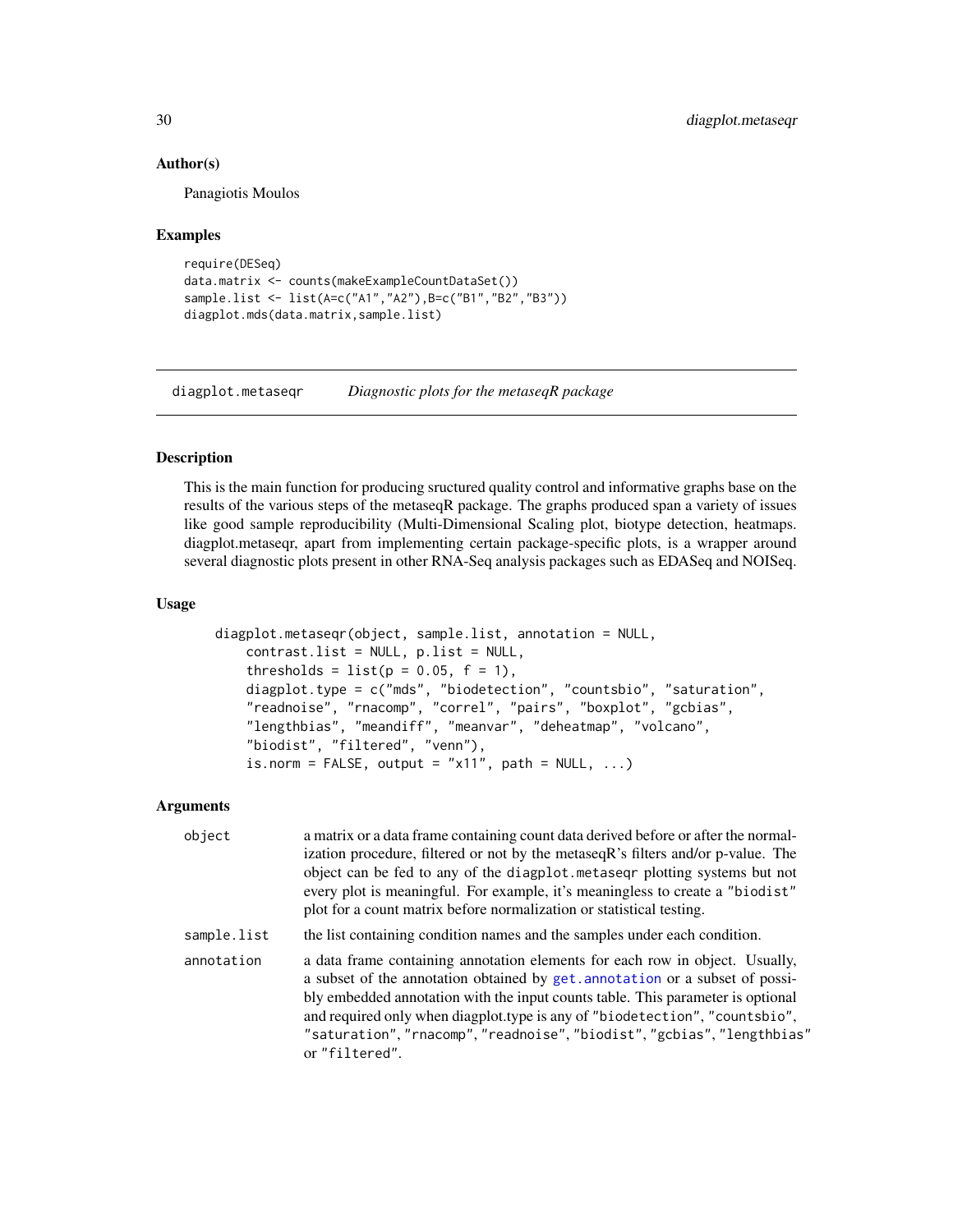| contrast.list | a named structured list of contrasts as returned by make.contrast.list or just<br>the vector of contrasts as defined in the main help page of metaseqr. This pa-<br>rameter is optional and required only when diagplot. type is any of "deheatmap",<br>"volcano" or "biodist".                                                                                                                                                                                                                                                                    |
|---------------|----------------------------------------------------------------------------------------------------------------------------------------------------------------------------------------------------------------------------------------------------------------------------------------------------------------------------------------------------------------------------------------------------------------------------------------------------------------------------------------------------------------------------------------------------|
| p.list        | a list of p-values for each contrast as obtained from any of the stat. * methods<br>of the metaseqr package. This parameter is optional and required only when<br>diagplot.type is any of "deheatmap", "volcano" or "biodist".                                                                                                                                                                                                                                                                                                                     |
| thresholds    | a list with the elements "p" and "f" which are the p-value and the fold change<br>cutoff when diagplot.type="volcano".                                                                                                                                                                                                                                                                                                                                                                                                                             |
| diagplot.type | one or more of the diagnostic plots supported in metaseqR package. Many of<br>these plots require the presence of additional package, something that is checked<br>while running the main metaseqr function. The supported plots are "mds",<br>"biodetection", "countsbio", "saturation", "rnacomp", "boxplot", "gcbias",<br>"lengthbias", "meandiff", "meanvar", "deheatmap", "volcano", "biodist",<br>"filtered", "readnoise", "venn", "correl", "pairwise". For a brief de-<br>scription of these plots please see the main metased phelp page. |
| is.norm       | a logical indicating whether object contains raw or normalized data. It is not<br>essential and it serves only plot annotation purposes.                                                                                                                                                                                                                                                                                                                                                                                                           |
| output        | one or more R plotting device to direct the plot result to. Supported mecha-<br>nisms: "png", "jpg", "bmp", "pdf", "ps" or "json". The latter is currently<br>available for the creation of interactive volcano plots only when reporting the<br>output, through the highcharts javascript library. The default plotting ("x11") is<br>not supported due to instability in certain devices.                                                                                                                                                        |
| path          | the path to create output files.                                                                                                                                                                                                                                                                                                                                                                                                                                                                                                                   |
| $\cdots$      | further arguments to be passed to plot devices, such as parameter from par.                                                                                                                                                                                                                                                                                                                                                                                                                                                                        |

# Value

A named list containing the file names of the produced plots. Each list member is names according to the selected plotting device and is also a named list, whose names are the plot types. The final contents are the file names in case the plots are written to a physical location (not meaningful for  $"x11"$ ).

#### Note

In order to make the best out of this function, you should generally provide the annotation argument as most and also the most informative plots depend on this. If you don't know what is inside your counts table or how many annotation elements you can provide by embedding it, it's always best to set the annotation parameter of the main metaseqr function to "download" to use predefined annotations that work better with the functions of the whole package.

# Author(s)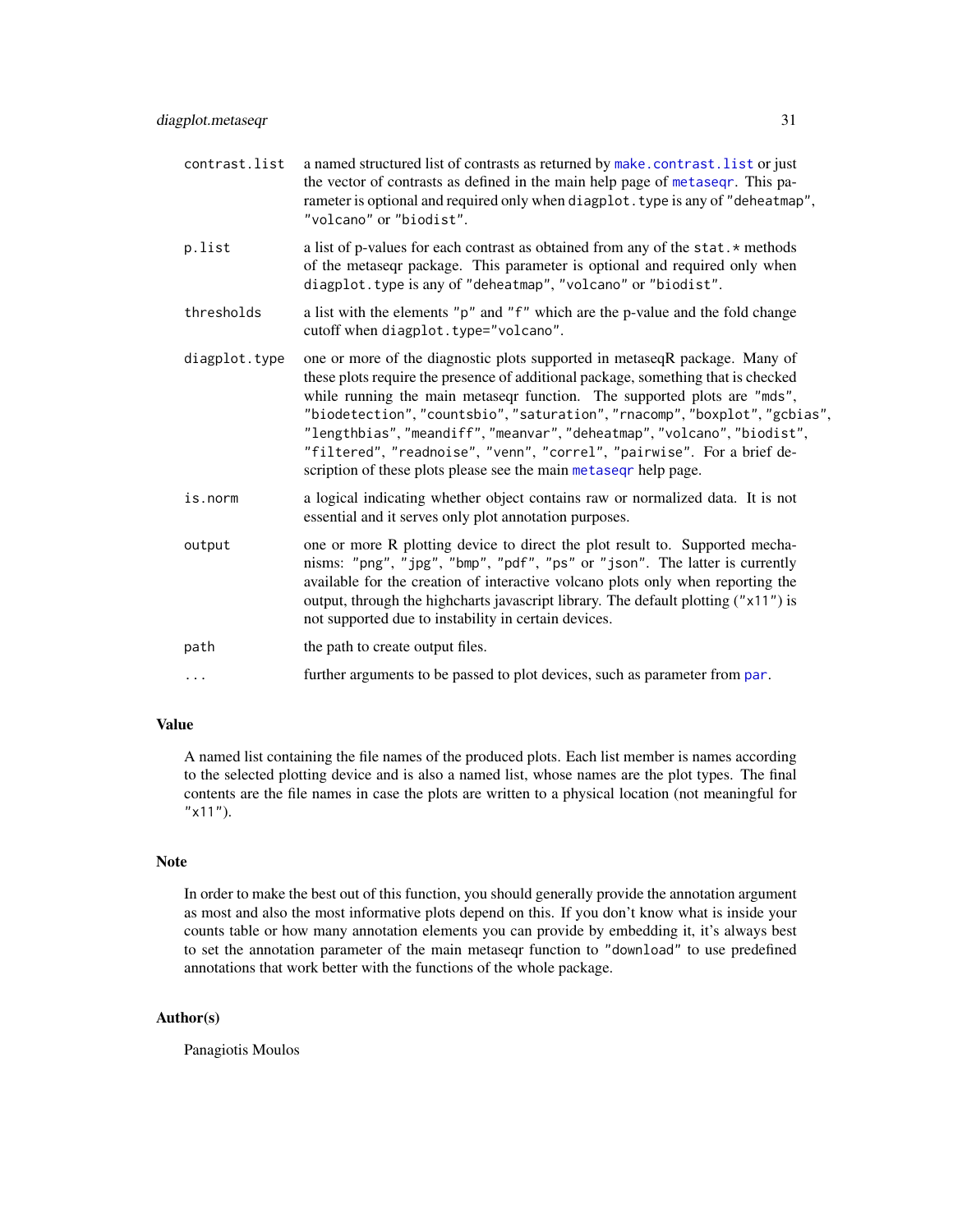# Examples

```
require(DESeq)
data.matrix <- counts(makeExampleCountDataSet())
sample.list <- list(A=c("A1","A2"),B=c("B1","B2","B3"))
contrast <- "A_vs_B"
diagplot.metaseqr(data.matrix,sample.list,diagplot.type=c("mds","boxplot"))
norm.args <- get.defaults("normalization","deseq")
object <- normalize.deseq(data.matrix,sample.list,norm.args)
diagplot.metaseqr(object,sample.list,diagplot.type="boxplot")
p <- stat.deseq(object,sample.list)
diagplot.metaseqr(object,sample.list,contrast.list=contrast,p.list=p,
       diagplot.type="volcano")
```
<span id="page-31-1"></span>diagplot.noiseq *Diagnostic plots based on the NOISeq package*

# **Description**

A wrapper around the plotting functions availale in the NOISeq Bioconductor package. For analytical explanation of each plot please see the vignette of the NOISeq package. It is best to use this function through the main plotting function [diagplot.metaseqr](#page-29-1).

# Usage

```
diagplot.noiseq(x, sample.list, covars,
   which.plot = c("biodetection", "countsbio", "saturation", "rnacomp",
            "biodist"),
   output = "x11",biodist.opts = list(p = NULL, port = NULL, name = NULL),path = NULL, is.norm = FALSE, ...)
```
#### **Arguments**

| $\mathsf{x}$ | the count data matrix.                                                                                                                                                                                                                                                                                                                                                                                                                                                                                              |
|--------------|---------------------------------------------------------------------------------------------------------------------------------------------------------------------------------------------------------------------------------------------------------------------------------------------------------------------------------------------------------------------------------------------------------------------------------------------------------------------------------------------------------------------|
| sample.list  | the list containing condition names and the samples under each condition.                                                                                                                                                                                                                                                                                                                                                                                                                                           |
| covars       | a list (whose annotation elements are ideally a subset of an annotation data frame<br>produced by get. annotation) with the following members: data (the data ma-<br>trix), length (gene length), gc (the gene gc_content), chromosome (a data frame<br>with chromosome name and co-ordinates), factors (a factor with the experimen-<br>tal condition names replicated by the number of samples in each experimental<br>condition) and biotype (each gene's biotype as depicted in Ensembl-like anno-<br>tations). |

<span id="page-31-0"></span>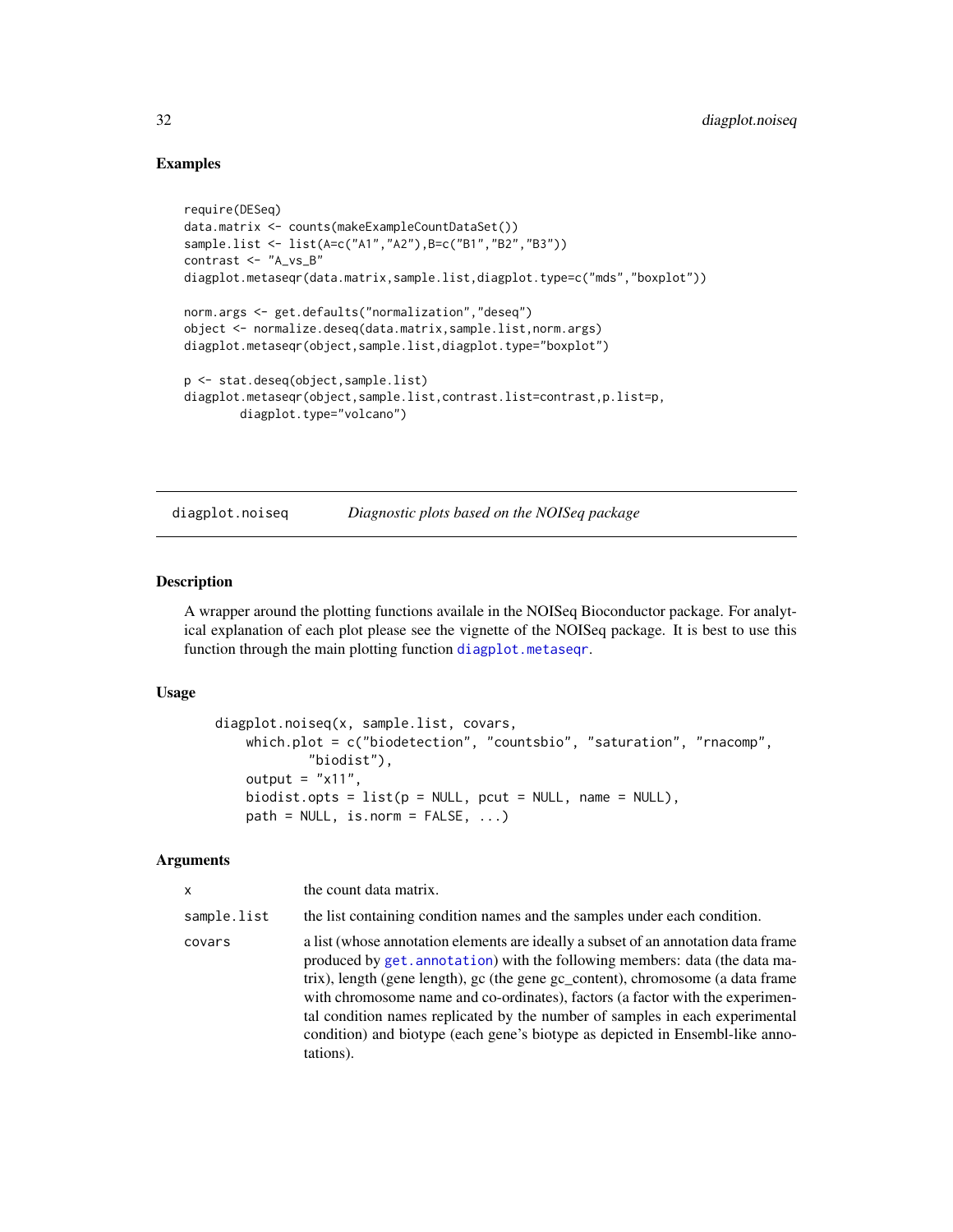| which.plot   | the NOIS eq package plot to generate. It can be one or more of "biodetection",<br>"countsbio", "saturation", "rnacomp", "readnoise" or "biodist". Please<br>refer to the documentation of the EDASeq package for details on the use of these<br>plots. The which.plot="saturation" case is modified to be more informative<br>by producing two kinds of plots. See diagplot. noiseq. saturation. |
|--------------|--------------------------------------------------------------------------------------------------------------------------------------------------------------------------------------------------------------------------------------------------------------------------------------------------------------------------------------------------------------------------------------------------|
| biodist.opts | a list with the following members: $p$ (a vector of p-values, e.g. the p-values of<br>a contrast), pcut (a unique number depicting a p-value cutoff, required for the<br>"biodist" case), name (a name for the "biodist" plot, e.g. the name of the<br>contrast.                                                                                                                                 |
| output       | one or more R plotting device to direct the plot result to. Supported mechanisms:<br>" $x11$ " (default), " $png$ ", " $jpg$ ", " $bmp$ ", " $pdf$ " or " $ps$ ".                                                                                                                                                                                                                                |
| path         | the path to create output files.                                                                                                                                                                                                                                                                                                                                                                 |
| is.norm      | a logical indicating whether object contains raw or normalized data. It is not<br>essential and it serves only plot annotation purposes.                                                                                                                                                                                                                                                         |
| $\ddots$     | further arguments to be passed to plot devices, such as parameter from par.                                                                                                                                                                                                                                                                                                                      |

# Value

The filenames of the plots produced in a named list with names the which.plot argument. If output="x11", no output filenames are produced.

# Note

Please note that in case of "biodist" plots, the behavior of the function is unstable, mostly due to the very specific inputs this plotting function accepts in the NOISeq package. We have tried to predict unstable behavior and avoid exceptions through the use of tryCatch but it's still possible that you might run onto an error.

## Author(s)

Panagiotis Moulos

```
require(DESeq)
data.matrix <- counts(makeExampleCountDataSet())
sample.list <- list(A=c("A1","A2"),B=c("B1","B2","B3"))
lengths <- round(1000*runif(nrow(data.matrix)))
starts <- round(1000*runif(nrow(data.matrix)))
ends <- starts + lengths
covars <- list(
   data=data.matrix,
   length=lengths,
    gc=runif(nrow(data.matrix)),
    chromosome=data.frame(
        chromosome=c(rep("chr1",nrow(data.matrix)/2),
            rep("chr2",nrow(data.matrix)/2)),
        start=starts,
```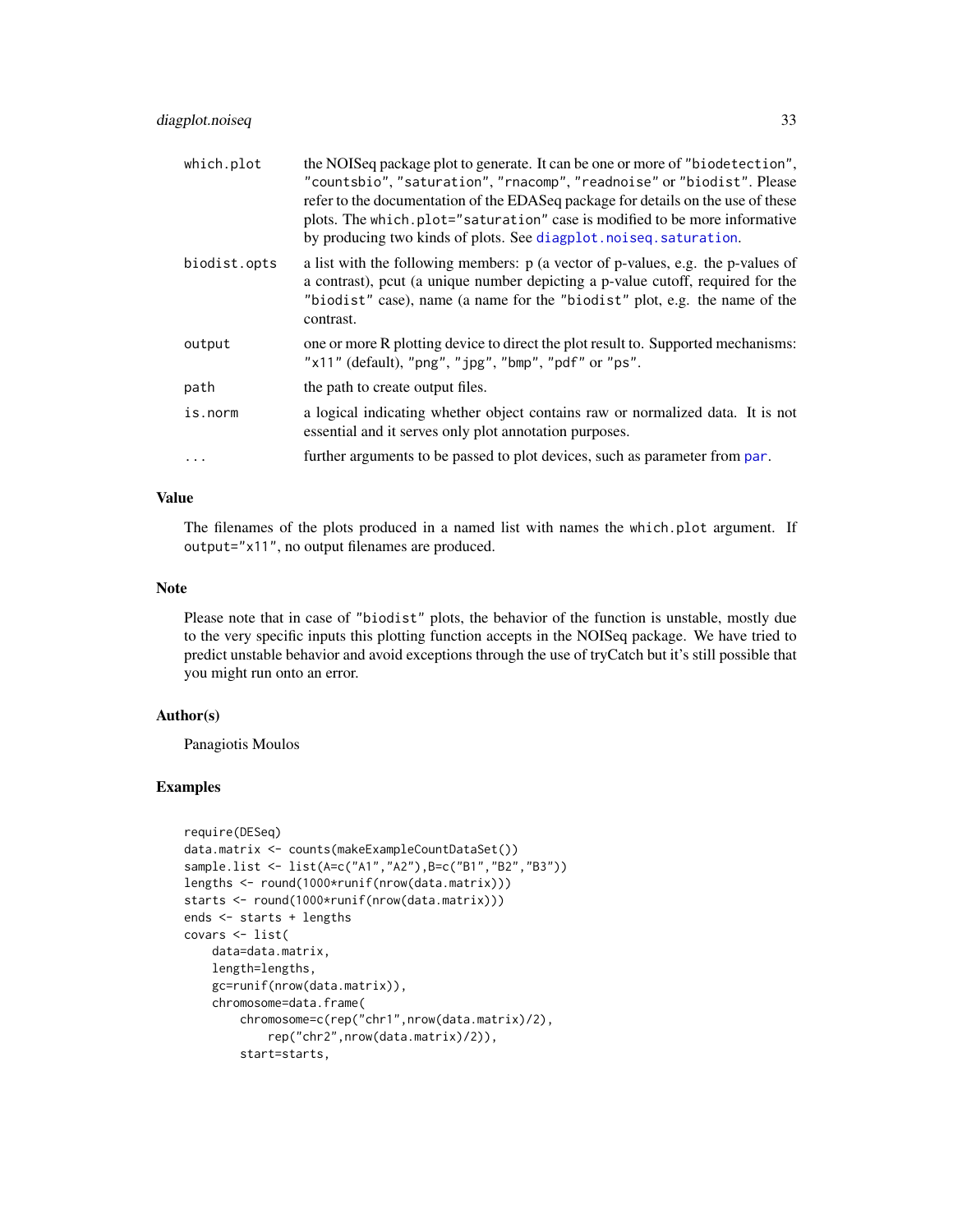```
end=ends
   ),
    factors=data.frame(class=as.class.vector(sample.list)),
   biotype=c(rep("protein_coding",nrow(data.matrix)/2),rep("ncRNA",
            nrow(data.matrix)/2))
)
p <- runif(nrow(data.matrix))
diagplot.noiseq(data.matrix,sample.list,covars=covars,
        biodist.opts=list(p=p,pcut=0.1,name="A_vs_B"))
```
<span id="page-33-1"></span>diagplot.noiseq.saturation

*Simpler implementation of saturation plots inspired from NOISeq package*

#### Description

Helper function for [diagplot.noiseq](#page-31-1) to plot feature detection saturation as presented in the NOISeq package vignette. It has two main outputs: a set of figures, one for each input sample depicting the saturation for each biotype and one single multiplot which depicts the saturation of all samples for each biotype. It expands the saturation plots of NOISeq by allowing more samples to be examined in a simpler way. Don't use this function directly. Use either [diagplot.metaseqr](#page-29-1) or [diagplot.noiseq](#page-31-1).

#### Usage

```
diagplot.noiseq.saturation(x, o, tb, path = NULL)
```
#### Arguments

| x    | the count data matrix.                                                                                                                                          |
|------|-----------------------------------------------------------------------------------------------------------------------------------------------------------------|
| o    | one or more R plotting device to direct the plot result to. Supported mechanisms:<br>" $x11"$ (default), " $png"$ , " $jpg"$ , " $bmp"$ , " $pdf"$ or " $ps"$ . |
| tb   | the vector of biotypes, one for each row of x.                                                                                                                  |
| path | the path to create output files.                                                                                                                                |

## Value

The filenames of the plots produced in a named list with names the which.plot argument. If output="x11", no output filenames are produced.

# Author(s)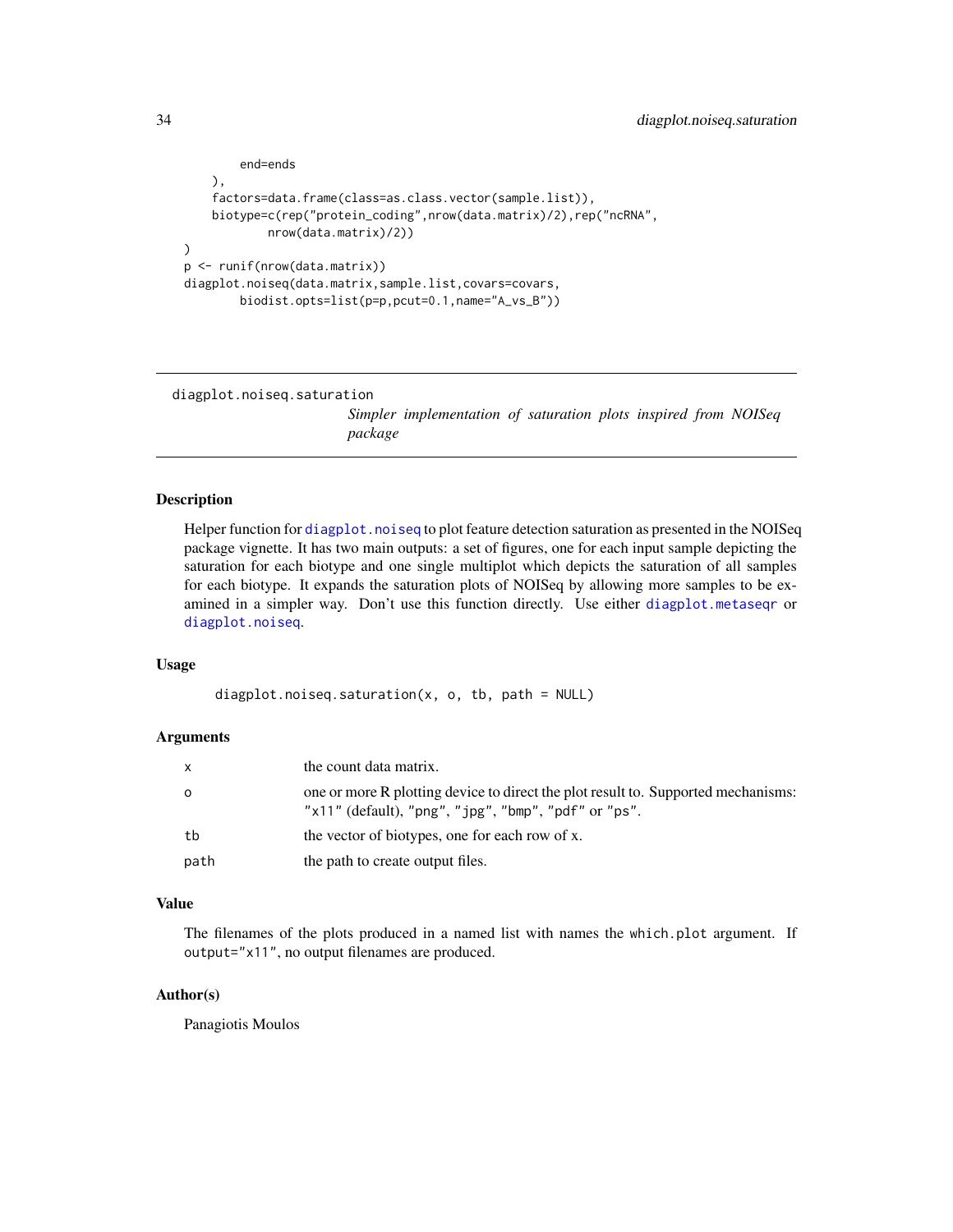<span id="page-34-0"></span>

# Description

This function uses the read counts matrix to create pairwise correlation plots. The upper diagonal of the final image contains simple scatterplots of each sample against each other (log2 scale) while the lower diagonal contains mean-difference plots for the same samples (log2 scale). This type of diagnostic plot may not be interpretable for more than 10 samples.

## Usage

diagplot.pairs(x, output = "x11", path =  $NULL, ...)$ 

# Arguments

| x         | the read counts matrix or data frame.                                                                                                     |
|-----------|-------------------------------------------------------------------------------------------------------------------------------------------|
| output    | one or more R plotting device to direct the plot result to. Supported mechanisms:<br>"x11" (default), "png", "jpg", "bmp", "pdf" or "ps". |
| path      | the path to create output files.                                                                                                          |
| $\ddotsc$ | further arguments to be passed to plot devices, such as parameter from par.                                                               |

# Value

The filename of the pairwise comparisons plot produced if it's a file.

# Author(s)

Panagiotis Moulos

```
require(DESeq)
data.matrix <- counts(makeExampleCountDataSet())
diagplot.pairs(data.matrix)
```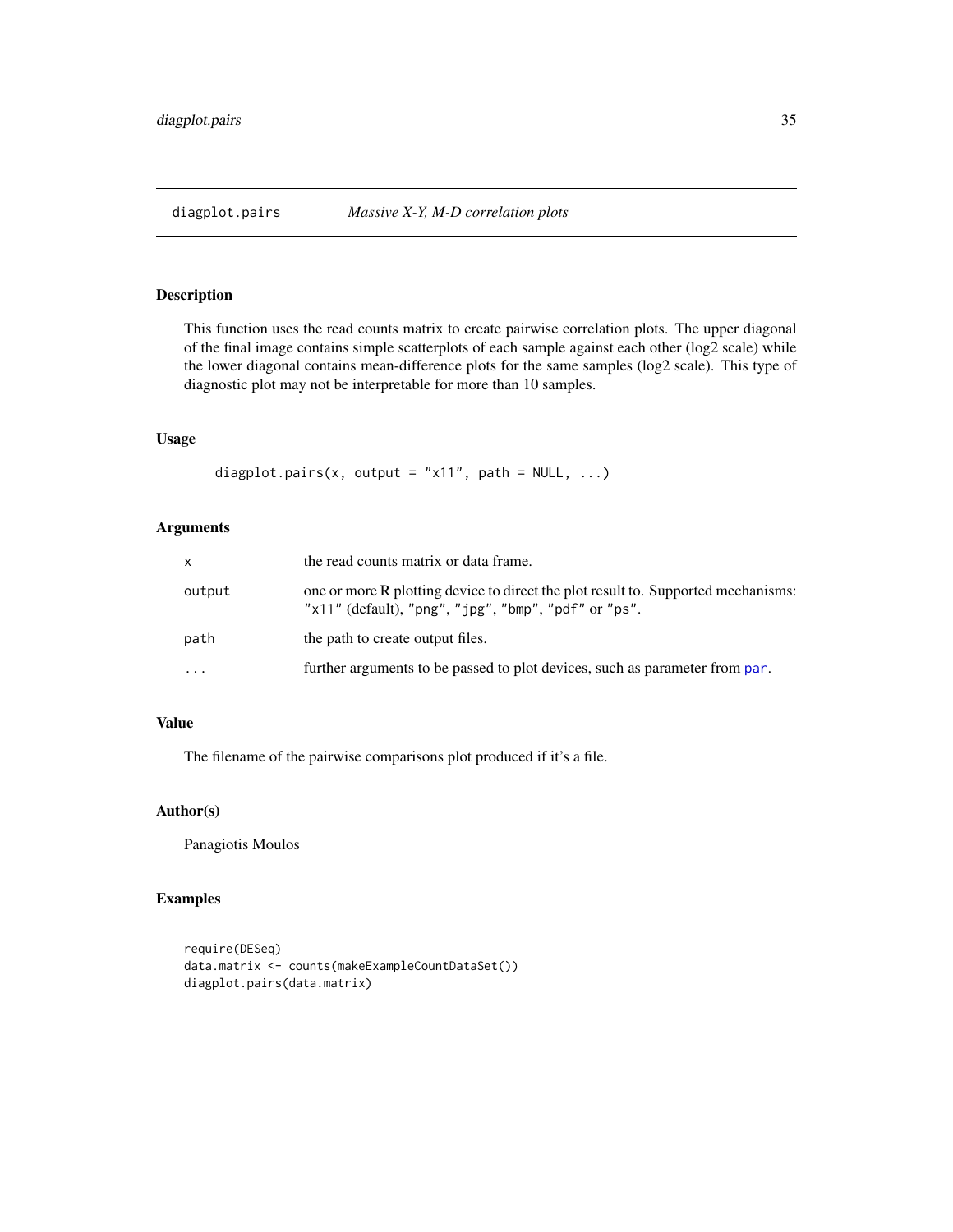<span id="page-35-0"></span>

# Description

This function creates basic ROC curves using a matrix of p-values (such a matrix can be derived for example from the result table of [metaseqr](#page-89-1) by subsetting the table to get the p-values from several algorithms) given a ground truth vector for differential expression and a significance level.

#### Usage

```
diagplot.roc(truth, p, sig = 0.05, x = "fpr",y = "tpr", output = "x11", path = NULL,draw = TRUE, ...
```
# Arguments

| truth  | the ground truth differential expression vector. It should contain only zero and<br>non-zero elements, with zero denoting non-differentially expressed genes and<br>non-zero, differentially expressed genes. Such a vector can be obtained for ex-<br>ample by using the make. sim. data. sd function, which creates simulated RNA-<br>Seq read counts based on real data. |
|--------|-----------------------------------------------------------------------------------------------------------------------------------------------------------------------------------------------------------------------------------------------------------------------------------------------------------------------------------------------------------------------------|
| p      | a p-value matrix whose rows correspond to each element in the truth vector.<br>If the matrix has a colnames attribute, a legend will be added to the plot using<br>these names, else a set of column names will be auto-generated. p can also be a<br>list or a data frame.                                                                                                 |
| sig    | a significance level $(0 < sig < = 1)$ .                                                                                                                                                                                                                                                                                                                                    |
| X      | what to plot on x-axis, can be one of "fpr", "fnr", "tpr", "tnr" for False<br>Positive Rate, False Negative Rate, True Positive Rate and True Negative Rate<br>respectively.                                                                                                                                                                                                |
| У      | what to plot on y-axis, same as x above.                                                                                                                                                                                                                                                                                                                                    |
| output | one or more R plotting device to direct the plot result to. Supported mechanisms:<br>"x11" (default), "png", "jpg", "bmp", "pdf" or "ps".                                                                                                                                                                                                                                   |
| path   | the path to create output files.                                                                                                                                                                                                                                                                                                                                            |
| draw   | boolean to determine whether to plot the curves or just return the calculated<br>values (in cases where the user wants the output for later averaging for example).<br>Defaults to TRUE (make plots).                                                                                                                                                                       |
| .      | further arguments to be passed to plot devices, such as parameter from par.                                                                                                                                                                                                                                                                                                 |
|        |                                                                                                                                                                                                                                                                                                                                                                             |

#### Value

A named list with two members. The first member is a list containing the ROC statistics: TP (True Postives), FP (False Positives), FN (False Negatives), TN (True Negatives), FPR (False Positive Rate), FNR (False Negative Rate), TPR (True Positive Rate), TNR (True Negative Rate), AUC (Area Under the Curve). The second is the path to the created figure graphic.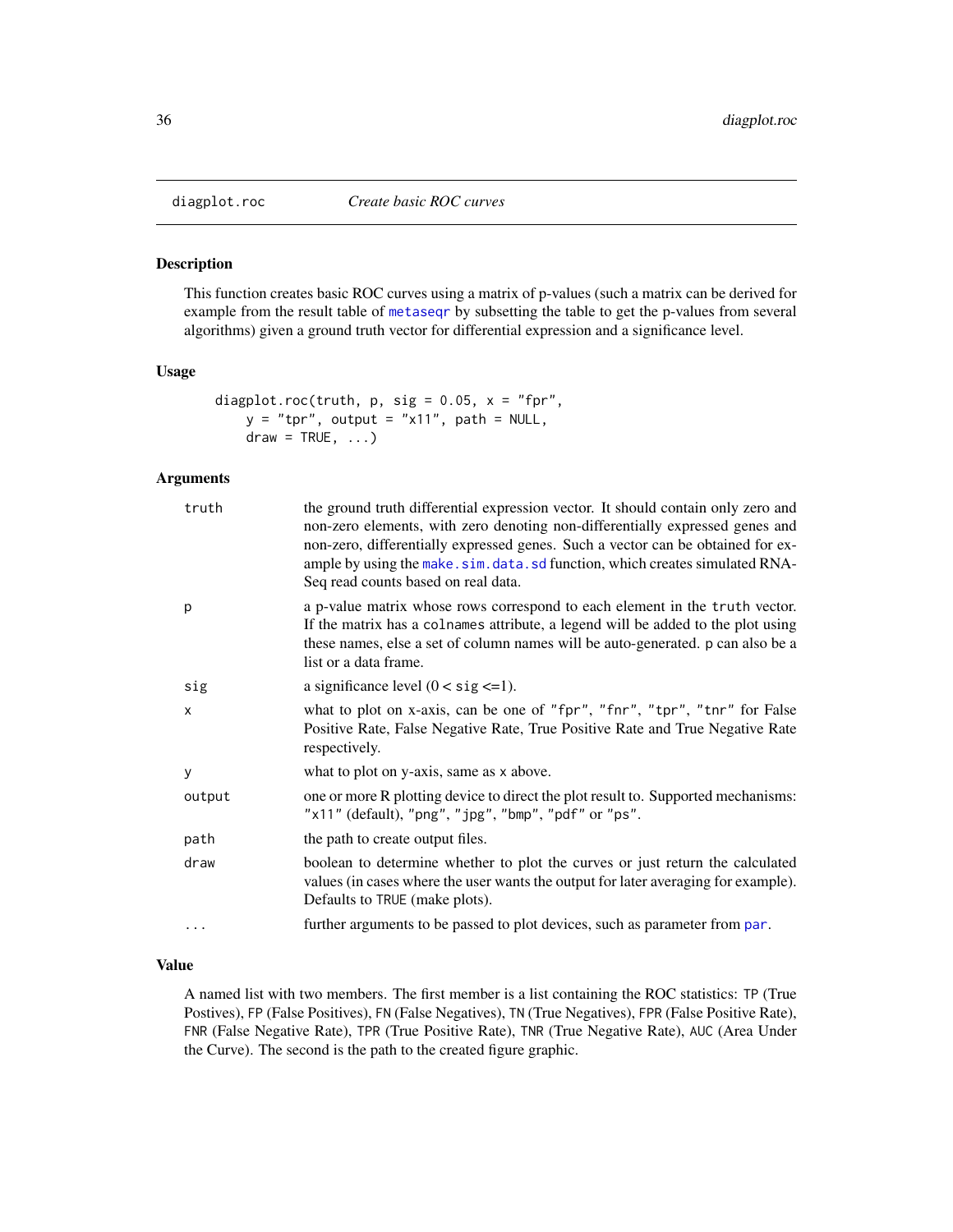# diagplot.venn 37

#### Author(s)

Panagiotis Moulos

#### Examples

```
p1 <- 0.001*matrix(runif(300),100,3)
p2 <- matrix(runif(300),100,3)
p \leftarrow \text{rbind}(p1, p2)rownames(p) <- paste("gene",1:200,sep="_")
colnames(p) <- paste("method",1:3,sep="_")
truth <- c(rep(1,40),rep(-1,40),rep(0,20),rep(1,10),rep(2,10),rep(0,80))
names(truth) <- rownames(p)
roc.obj <- diagplot.roc(truth,p)
```
diagplot.venn *Venn diagrams when performing meta-analysis*

# Description

This function uses the R package VennDiagram and plots an up to 5-way Venn diagram depicting the common and specific to each statistical algorithm genes, for each contrast. Mostly for internal use because of its main argument which is difficult to construct, but can be used independently if the user grasps the logic.

## Usage

```
diagplot.venn(pmat, fcmat = NULL, pcut = 0.05,
   fcut = 0.5, direction = c("degree", "up", "down"),nam = as.character(round(1000 * runif(1))),
   output = "x11", path = NULL, alt.names = NULL, ...)
```
# Arguments

| pmat  | a matrix with p-values corresponding to the application of each statistical algo-<br>rithm. The p-value matrix must have the colnames attribute and the colnames<br>should correspond to the name of the algorithm used to fill the specific column<br>(e.g. if "statistics"= $c$ ("deseq", "edger", "nbpseq") then colnames(pmat) <-<br>c("deseq","edger","nbpseq"). |
|-------|-----------------------------------------------------------------------------------------------------------------------------------------------------------------------------------------------------------------------------------------------------------------------------------------------------------------------------------------------------------------------|
| fcmat | an optional matrix with fold changes corresponding to the application of each<br>statistical algorithm. The fold change matrix must have the colnames attribute<br>and the colnames should correspond to the name of the algorithm used to fill the<br>specific column (see the parameter pmat).                                                                      |
| pcut  | if fcmat is supplied, an absolute fold change cutoff to be applied to fcmat to<br>determine the differentially expressed genes for each algorithm.                                                                                                                                                                                                                    |
| fcut  | a p-value cutoff for statistical significance. Defaults to 0.05.                                                                                                                                                                                                                                                                                                      |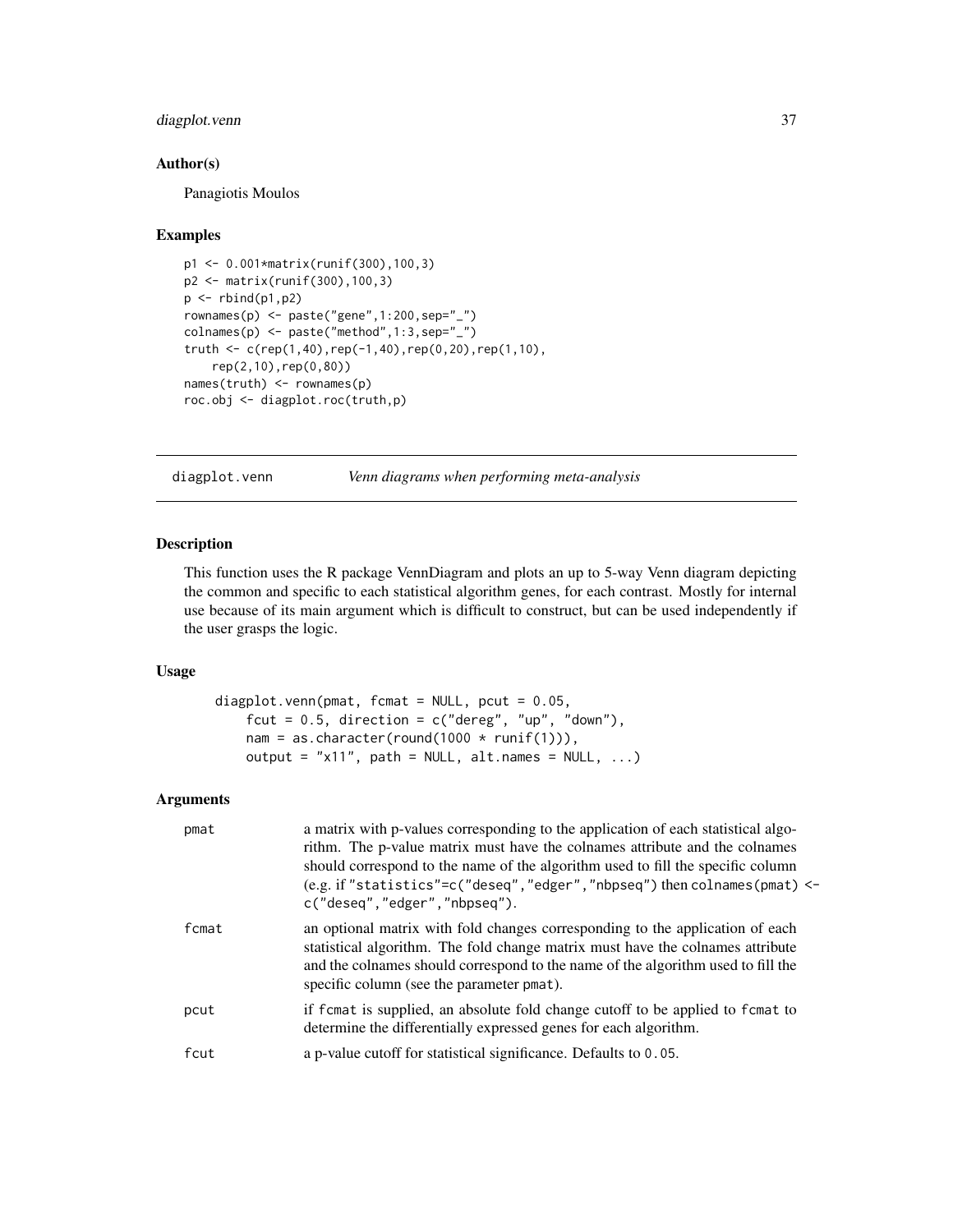| direction | if f cmat is supplied, a keyword to denote which genes to draw in the Venn dia-<br>grams with respect to their direction of regulation. It can be one of "dereg" for<br>the total of regulated genes, where $abs(femat[, n])$ >=fcut (default), "up" for<br>the up-regulated genes where fcmat[, n]>=fcut or "down" for the up-regulated<br>genes where $f$ cmat $[$ , n $]\leq-f$ cut. |
|-----------|-----------------------------------------------------------------------------------------------------------------------------------------------------------------------------------------------------------------------------------------------------------------------------------------------------------------------------------------------------------------------------------------|
| nam       | a name to be appended to the output graphics file (if "output" is not "x11").                                                                                                                                                                                                                                                                                                           |
| output    | one or more R plotting device to direct the plot result to. Supported mechanisms:<br>" $x11"$ (default), " $png"$ , " $jpg"$ , " $bmp"$ , " $pdf"$ or " $ps"$ .                                                                                                                                                                                                                         |
| path      | the path to create output files. If "path" is not NULL, a file with the intersections<br>in the Venn diagrams will be produced and written in "path".                                                                                                                                                                                                                                   |
| alt.names | an optional named vector of names, e.g. HUGO gene symbols, alternative or<br>complementary to the unique gene names which are the rownames of pmat. The<br>names of the vector must be the rownames of pmat.                                                                                                                                                                            |
| .         | further arguments to be passed to plot devices, such as parameter from par.                                                                                                                                                                                                                                                                                                             |

# Value

The filenames of the plots produced in a named list with names the which.plot argument. If output="x11", no output filenames are produced.

## Author(s)

Panagiotis Moulos

## Examples

```
p1 <- 0.01*matrix(runif(300),100,3)
p2 <- matrix(runif(300),100,3)
p <- rbind(p1,p2)
rownames(p) <- paste("gene",1:200,sep="_")
colnames(p) <- paste("method",1:3,sep="_")
venn.contents <- diagplot.venn(p)
```
diagplot.volcano *(Interactive) volcano plots of differentially expressed genes*

# Description

This function plots a volcano plot or returns a JSON string which is used to render aninteractive in case of HTML reporting.

## Usage

```
diagplot.volcano(f, p, con = NULL, fcut = 1, pcut = 0.05,
   alt.names = NULL, output = "x11", path = NULL, ...)
```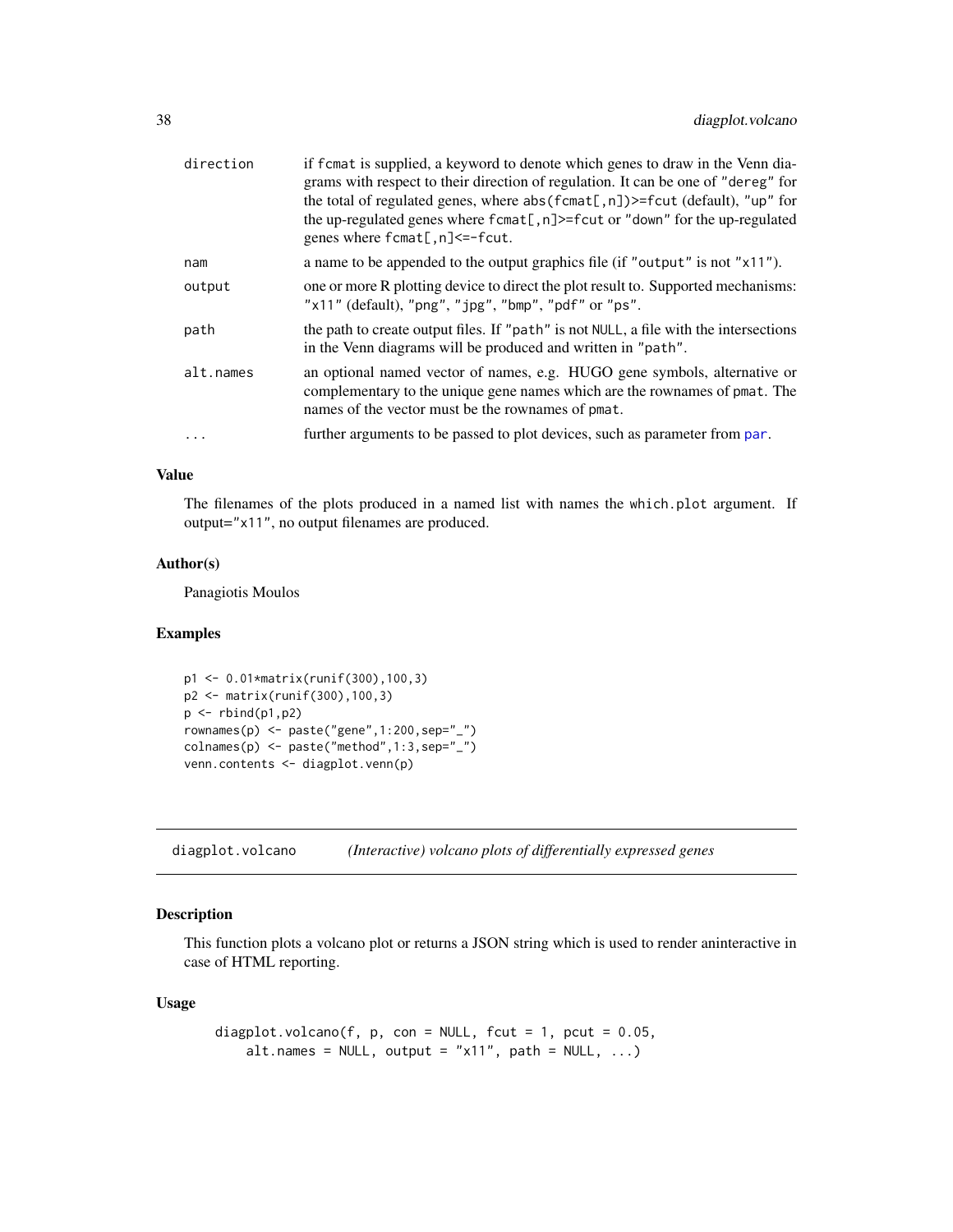## Arguments

| f         | the fold changes which are to be plotted on the x-axis.                                                                                                                                                                                                                                                              |
|-----------|----------------------------------------------------------------------------------------------------------------------------------------------------------------------------------------------------------------------------------------------------------------------------------------------------------------------|
| p         | the p-values whose -log10 transformation is going to be plotted on the y-axis.                                                                                                                                                                                                                                       |
| con       | an optional string depicting a name (e.g. the contrast name) to appear in the title<br>of the volcano diagplot.                                                                                                                                                                                                      |
| fcut      | a fold change cutoff so as to draw two vertical lines indicating the cutoff thresh-<br>old for biological significance.                                                                                                                                                                                              |
| pcut      | a p-value cutoff so as to draw a horizontal line indicating the cutoff threshold<br>for statistical significance.                                                                                                                                                                                                    |
| alt.names | an optional vector of names, e.g. HUGO gene symbols, alternative or comple-<br>mentary to the unique names of f or p (one of them must be named!). It is used<br>only in JSON output.                                                                                                                                |
| output    | one or more R plotting device to direct the plot result to. Supported mechanisms:<br>"x11" (default), "png", "jpg", "bmp", "pdf", "ps" or "json". The latter is cur-<br>rently available for the creation of interactive volcano plots only when reporting<br>the output, through the highcharts javascript library. |
| path      | the path to create output files.                                                                                                                                                                                                                                                                                     |
| .         | further arguments to be passed to plot devices, such as parameter from par.                                                                                                                                                                                                                                          |

#### Value

The filenames of the plots produced in a named list with names the which.plot argument. If output="x11", no output filenames are produced.

#### Author(s)

Panagiotis Moulos

```
require(DESeq)
data.matrix <- counts(makeExampleCountDataSet())
sample.list <- list(A=c("A1","A2"),B=c("B1","B2","B3"))
contrast <- "A_vs_B"
M <- normalize.edger(data.matrix,sample.list)
p <- stat.edger(M,sample.list,contrast)
ma <- apply(M[,sample.list$A],1,mean)
mb <- apply(M[,sample.list$B],1,mean)
f <- log2(ifelse(mb==0,1,mb)/ifelse(ma==0,1,ma))
diagplot.volcano(f,p[[1]],con=contrast)
j <- diagplot.volcano(f,p[[1]],con=contrast,output="json")
```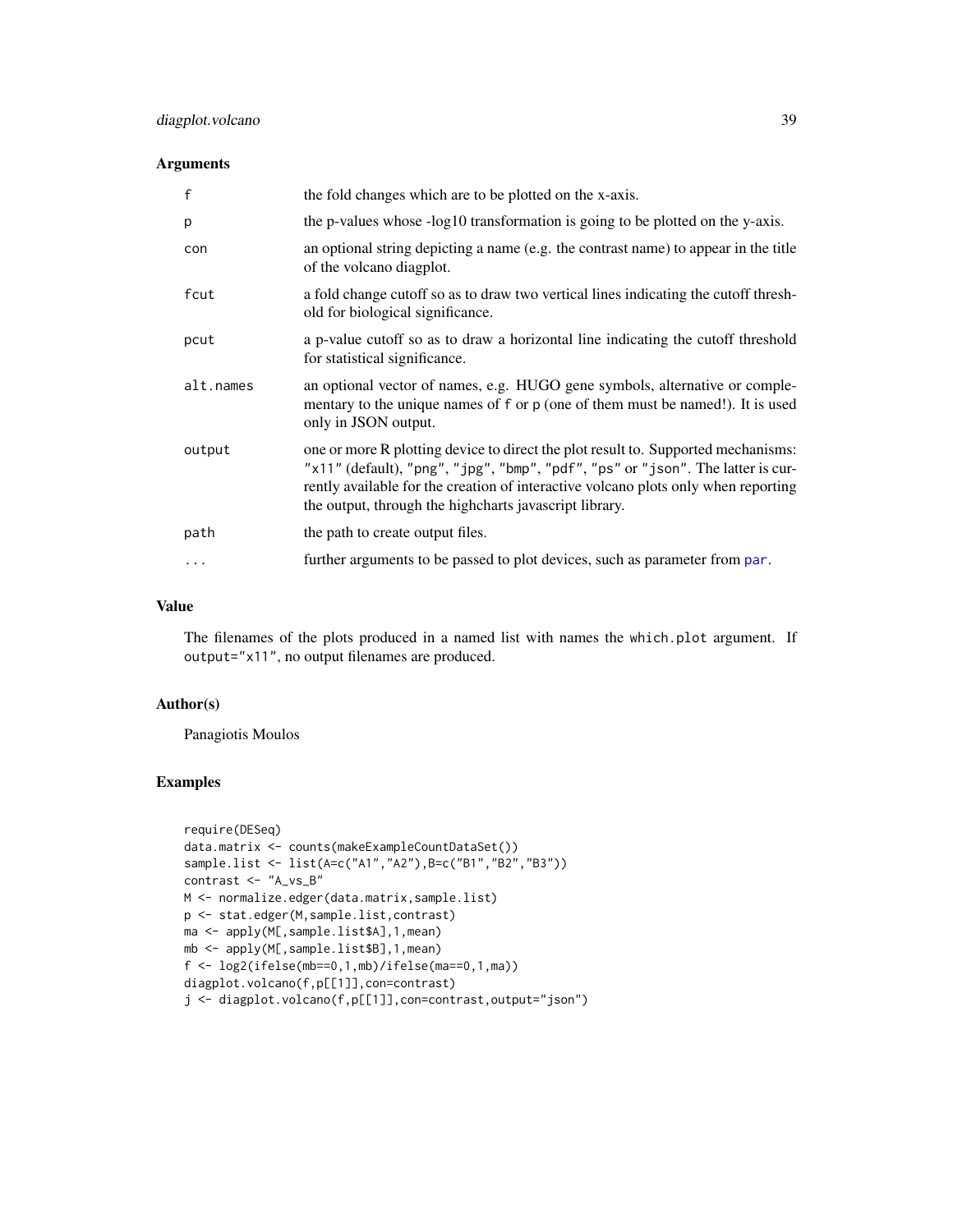Displays a message during execution of the several functions. Internal use.

#### Usage

disp(...)

#### Arguments

... a vector of elements that compose the display message.

## Author(s)

Panagiotis Moulos

# Examples

```
i \leq 1disp("Now running iteration ",i,"...")
```
downsample.counts *Downsample read counts*

# Description

This function downsamples the library sizes of a read counts table to the lowest library size, according to the methdology used in (Soneson and Delorenzi, BMC Bioinformatics, 2013).

# Usage

```
downsample.counts(counts,seed=42)
```
# Arguments

| counts | the read counts table which is subjected to downsampling. |
|--------|-----------------------------------------------------------|
| seed   | random seed for reproducible downsampling.                |

# Value

The downsampled counts matrix.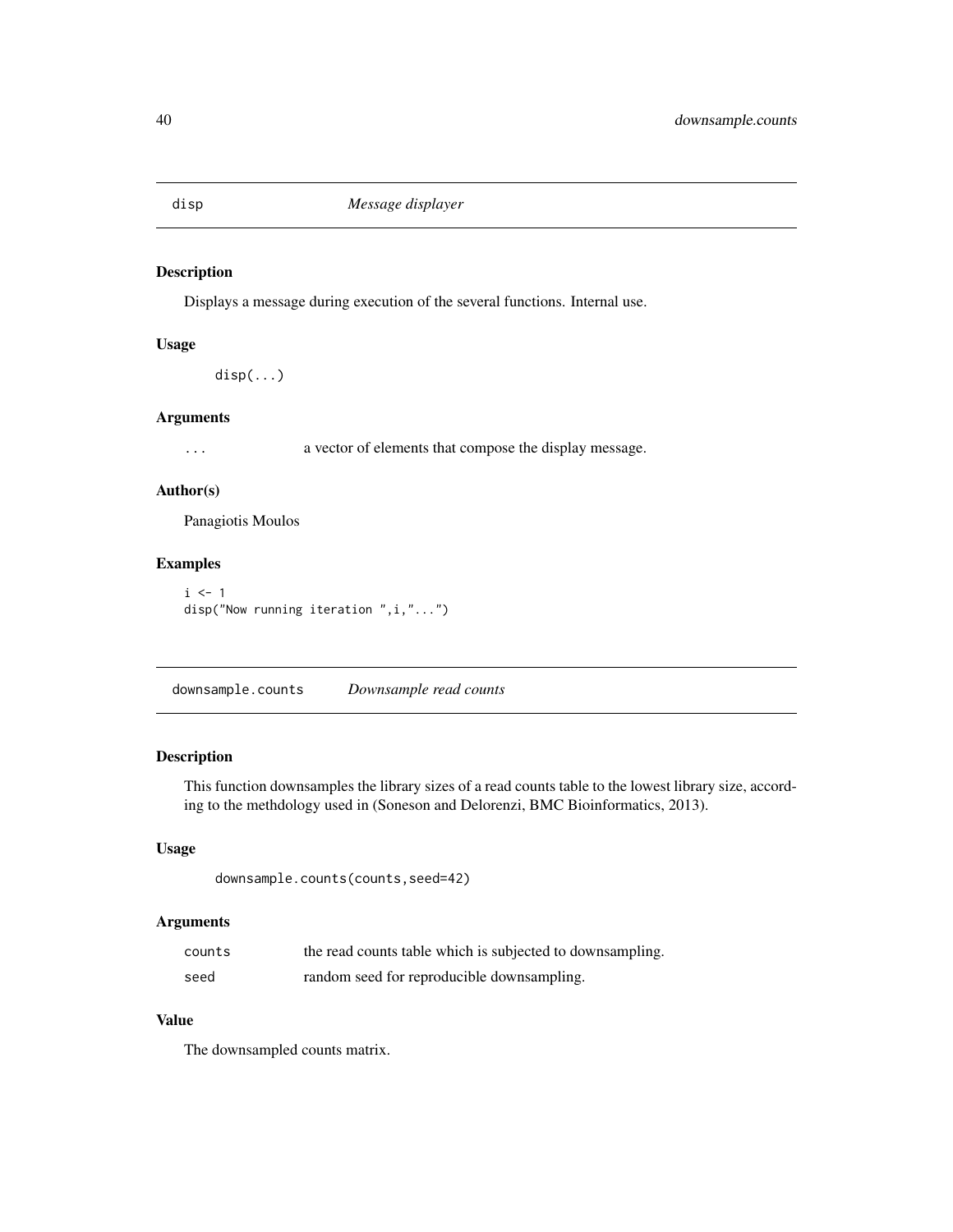# estimate.aufc.weights 41

#### Author(s)

Panagiotis Moulos

## Examples

```
# Dowload locally the file "bottomly_count_table.txt" from
# the ReCount database
download.file(paste("http://bowtie-bio.sourceforge.net/",
    "recount/countTables/bottomly_count_table.txt",sep=""),
    destfile="~/bottomly_count_table.txt")
M <- as.matrix(read.delim("~/bottomly_count_table.txt",row.names=1))
D <- downsample.counts(M)
```
<span id="page-40-0"></span>estimate.aufc.weights *Estimate AUFC weights*

#### Description

This function automatically estimates weights for the "weight" and "dperm.weight" options of metaseqR for combining p-values from multiple statistical tests. It creates simulated dataset based on real data and then performs statistical analysis with metaseqR several times in order to derive False Discovery Curves. Then, the average areas under the false discovery curves are used to construct weights for each algorithm, according to its performance when using simulated data.

## Usage

```
estimate.aufc.weights(counts, normalization,
    statistics, nsim = 10, N = 10000,
   samples = c(3, 3), ndeg = c(500, 500),top = 500, model.org = "mm9", fc.basis=1.5,
    seed = NULL, draw.fpc = FALSE, multic = FALSE,
    ...)
```
#### Arguments

| counts        | the real raw counts table from which the simulation parameters will be esti-<br>mated. It must not be normalized and must contain only integer counts, without<br>any other annotation elements and unique gene identifiers as the rownames at-<br>tribute. |
|---------------|-------------------------------------------------------------------------------------------------------------------------------------------------------------------------------------------------------------------------------------------------------------|
| normalization | same as normalization in metasegr.                                                                                                                                                                                                                          |
| statistics    | same as statistics in metasegr.                                                                                                                                                                                                                             |
| nsim          | the number of simulations to perform to estimate the weights. It default to 10.                                                                                                                                                                             |
| N             | the number of genes to produce. See make.sim.data.sd.                                                                                                                                                                                                       |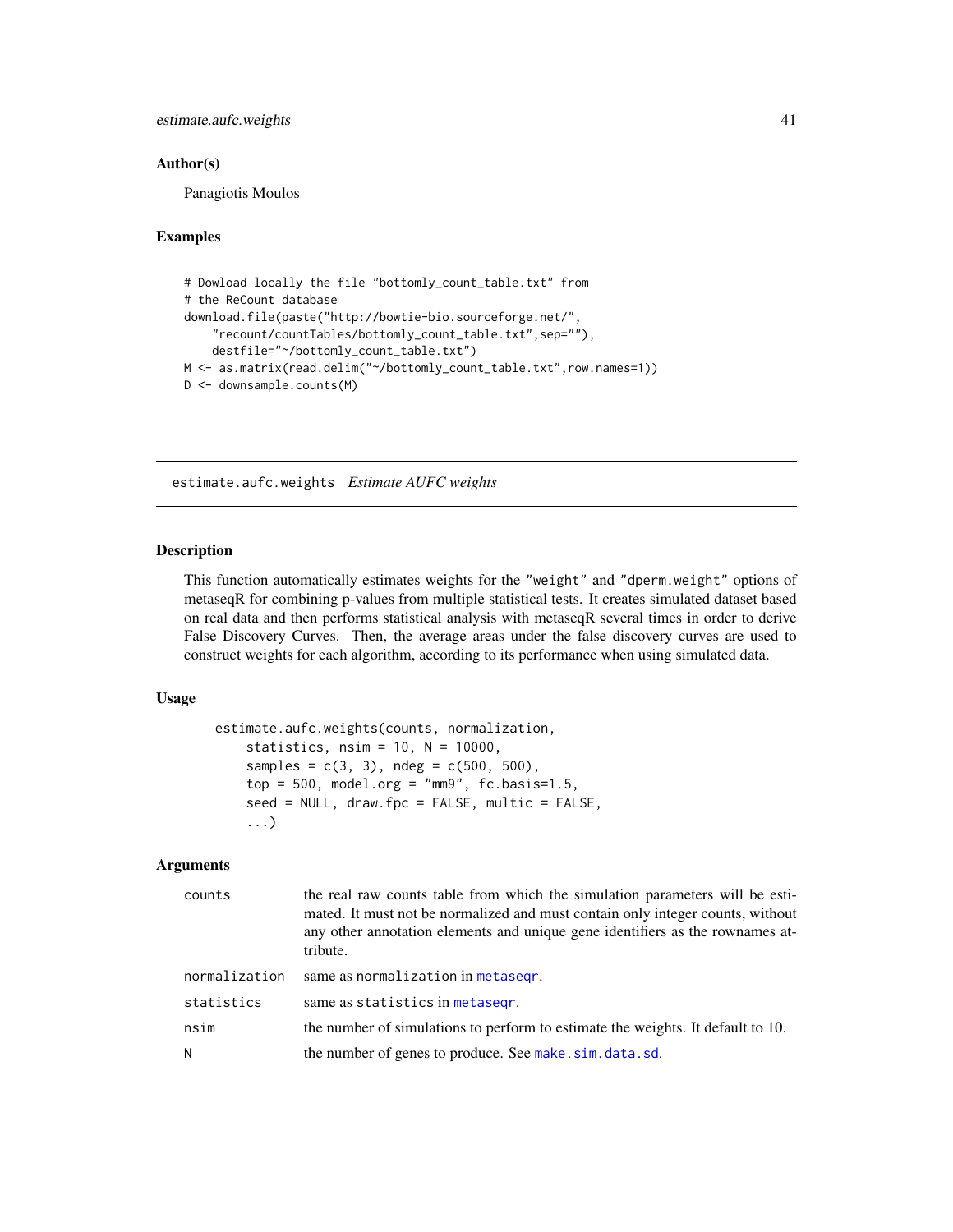| samples   | a vector with 2 integers, which are the number of samples for each condition<br>(two conditions currently supported).                                                                                                |
|-----------|----------------------------------------------------------------------------------------------------------------------------------------------------------------------------------------------------------------------|
| ndeg      | a vector with 2 integers, which are the number of differentially expressed genes<br>to be produced. The first element is the number of up-regulated genes while the<br>second is the number of down-regulated genes. |
| fc.basis  | the minimum fold-change for deregulation.                                                                                                                                                                            |
| top       | the top top best ranked (according to p-value) to use, to calculate area under the<br>false discovery curve.                                                                                                         |
| model.org | the organism from which the data are derived. It must be one of metasegr<br>supported organisms.                                                                                                                     |
| seed      | a list of seed for reproducible simulations. Defaults to NULL.                                                                                                                                                       |
| draw.fpc  | draw the averaged false discovery curves? Default to FALSE.                                                                                                                                                          |
| multic    | whether to run in parallel (if package parallel is present or not.                                                                                                                                                   |
| $\ddots$  | Further arguments to be passed to estimate.sim.params.                                                                                                                                                               |
|           |                                                                                                                                                                                                                      |

#### Value

A vector of weights to be used in [metaseqr](#page-89-0) with the weights option.

#### Author(s)

Panagiotis Moulos

## Examples

```
data("mm9.gene.data",package="metaseqR")
multic <- check.parallel(0.8)
weights <- estimate.aufc.weights(
   counts=as.matrix(mm9.gene.counts[,9:12]),
   normalization="edaseq",
    statistics=c("deseq","edger"),
   nsim=3,N=100,ndeg=c(10,10),top=10,model.org="mm9",
    seed=10,multic=multic,libsize.gt=1e+5
)
```
<span id="page-41-0"></span>estimate.sim.params *Estimate negative binomial parameters from real data*

#### Description

This function reads a read counts table containing real RNA-Seq data (preferebly with more than 20 samples so as to get as much accurate as possible estimations) and calculates a population of count means and dispersion parameters which can be used to simulate an RNA-Seq dataset with synthetic genes by drawing from a negative binomial distribution. This function works in the same way as described in (Soneson and Delorenzi, BMC Bioinformatics, 2013) and (Robles et al., BMC Genomics, 2012).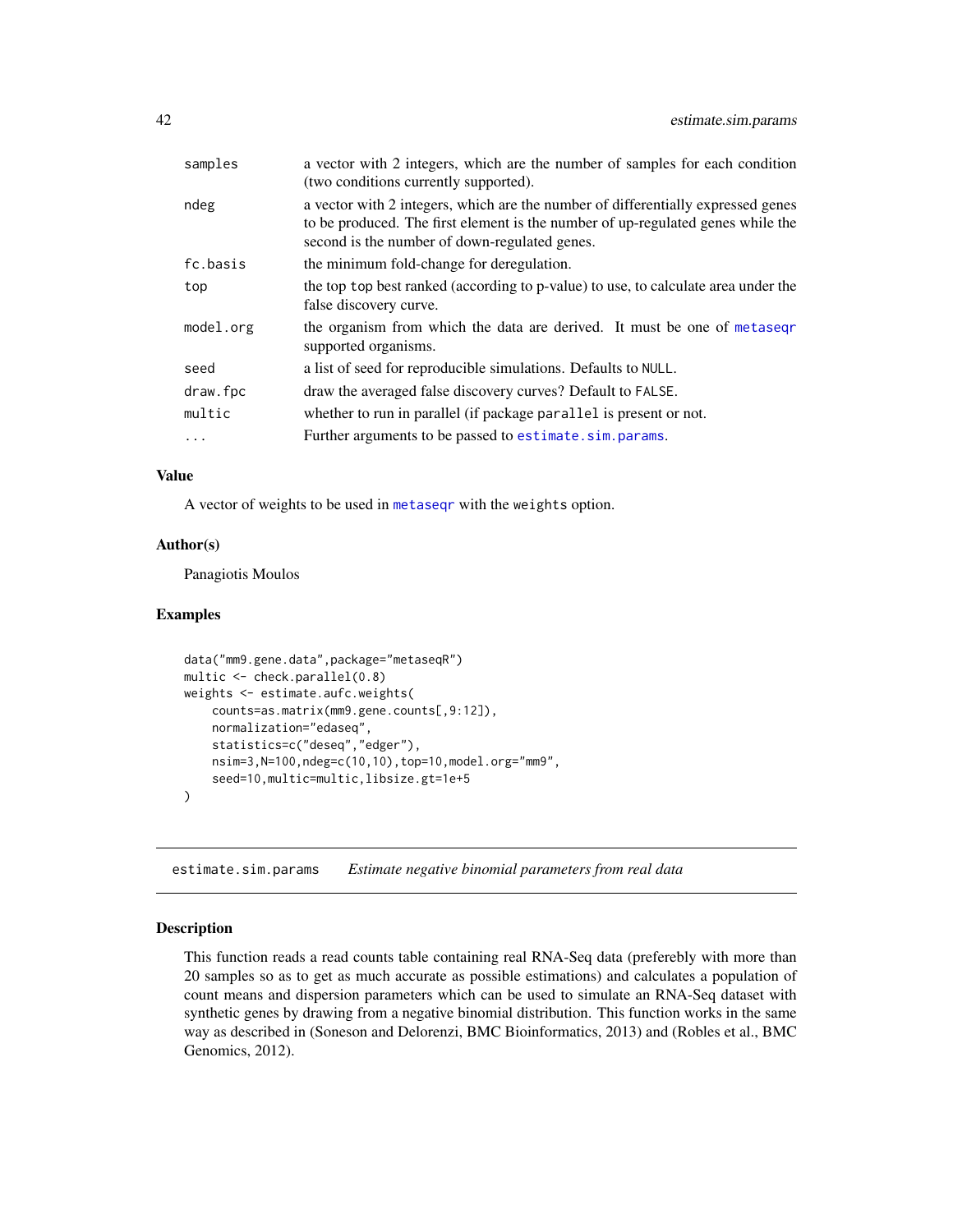## Usage

```
estimate.sim.params(real.counts, libsize.gt = 3e+6,
   rowmeans.gt = 5,eps = 1e-11,
   restrict.cores = 0.8, seed = 42, draw = FALSE)
```
# Arguments

| real.counts | a text tab-delimited file with real RNA-Seq data. The file should strictly contain<br>a unique gene name (e.g. Ensembl accession) in the first column and all other<br>columns should contain read counts for each gene. Each column must be named<br>with a unique sample identifier. See examples in the ReCount database http:<br>//bowtie-bio.sourceforge.net/recount/. |
|-------------|-----------------------------------------------------------------------------------------------------------------------------------------------------------------------------------------------------------------------------------------------------------------------------------------------------------------------------------------------------------------------------|
| libsize.gt  | a library size below which samples are excluded from parameter estimation (de-<br>fault: 3000000).                                                                                                                                                                                                                                                                          |
| rowmeans.gt | a row means (mean counts over samples for each gene) below which genes are<br>excluded from parameter estimation (default: 5).                                                                                                                                                                                                                                              |
| eps         | the tolerance for the convergence of optimize function. Defaults to 1e-11.                                                                                                                                                                                                                                                                                                  |
|             | restrict.cores in case of parallel optimization, the fraction of the available cores to use.                                                                                                                                                                                                                                                                                |
| seed        | a seed to use with random number generation for reproducibility.                                                                                                                                                                                                                                                                                                            |
| draw        | boolean to determine whether to plot the estimated simulation parameters (mean<br>and dispersion) or not. Defaults to FALSE (do not draw a mean-dispersion scat-<br>terplot).                                                                                                                                                                                               |

## Value

A named list with two members: mu.hat which contains negative binomial mean estimates and phi.hat which contains dispersion estimates.

# Author(s)

Panagiotis Moulos

```
# Dowload locally the file "bottomly_read_counts.txt" from
# the ReCount database
download.file(paste("http://bowtie-bio.sourceforge.net/",
    "recount/countTables/bottomly_count_table.txt",sep=""),
    destfile="~/bottomly_count_table.txt")
# Estimate simulation parameters
par.list <- estimate.sim.params("~/bottomly_count_table.txt")
```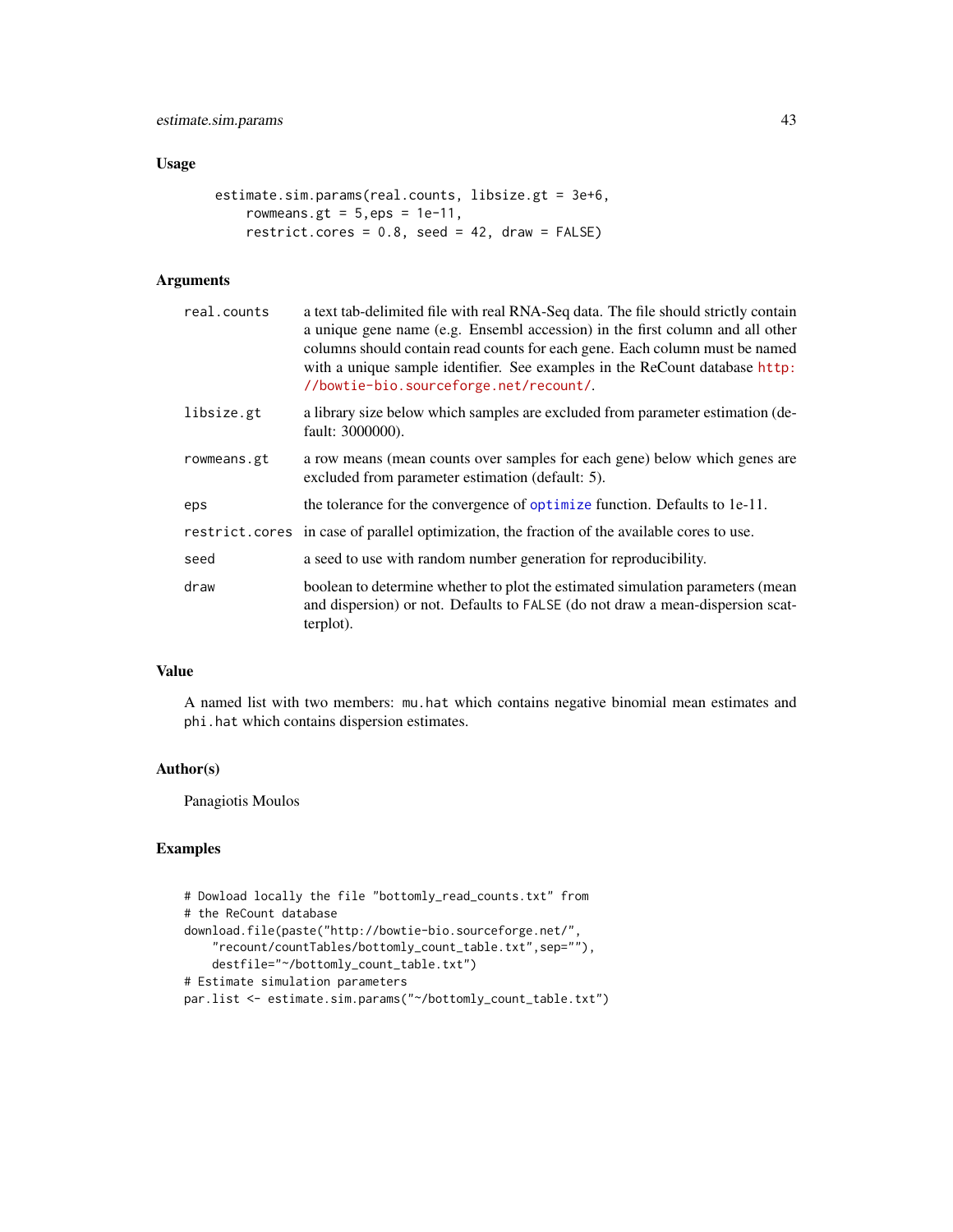This function performs the gene expression filtering based on exon read counts and a set of exon filter rules. For more details see the main help pages of [metaseqr](#page-89-0).

#### Usage

filter.exons(the.counts, gene.data, sample.list, exon.filters, restrict.cores = 0.8)

# Arguments

| the.counts   | a named list created with the construct, gene, model function. See its help<br>page for details.                                                                                                                                                                                              |  |
|--------------|-----------------------------------------------------------------------------------------------------------------------------------------------------------------------------------------------------------------------------------------------------------------------------------------------|--|
| gene.data    | an annotation data frame usually obtained with get. annotation containing the<br>unique gene accession identifiers.                                                                                                                                                                           |  |
| sample.list  | the list containing condition names and the samples under each condition.                                                                                                                                                                                                                     |  |
| exon.filters | a named list with exon filters and their parameters. See the main help page of<br>metasegr for details.                                                                                                                                                                                       |  |
|              | restrict.cores in case of parallel execution of several subfunctions, the fraction of the available<br>cores to use. In some cases if all available cores are used (restrict.cores=1)<br>and the system does not have sufficient RAM, the running machine might sig-<br>nificantly slow down. |  |

## Value

a named list with two members. The first member (result is a named list whose names are the exon filter names and its members are the filtered rownames of gene.data. The second member is a matrix of binary flags (0 for non-filtered, 1 for filtered) for each gene. The rownames of the flag matrix correspond to gene ids.

## Author(s)

Panagiotis Moulos

```
data("hg19.exon.data",package="metaseqR")
exon.counts <- hg19.exon.counts
gene.data <- get.annotation("hg19","gene")
sample.list <- sample.list.hg19
exon.filters <- get.defaults("exon.filter")
the.counts <- construct.gene.model(exon.counts,sample.list,
```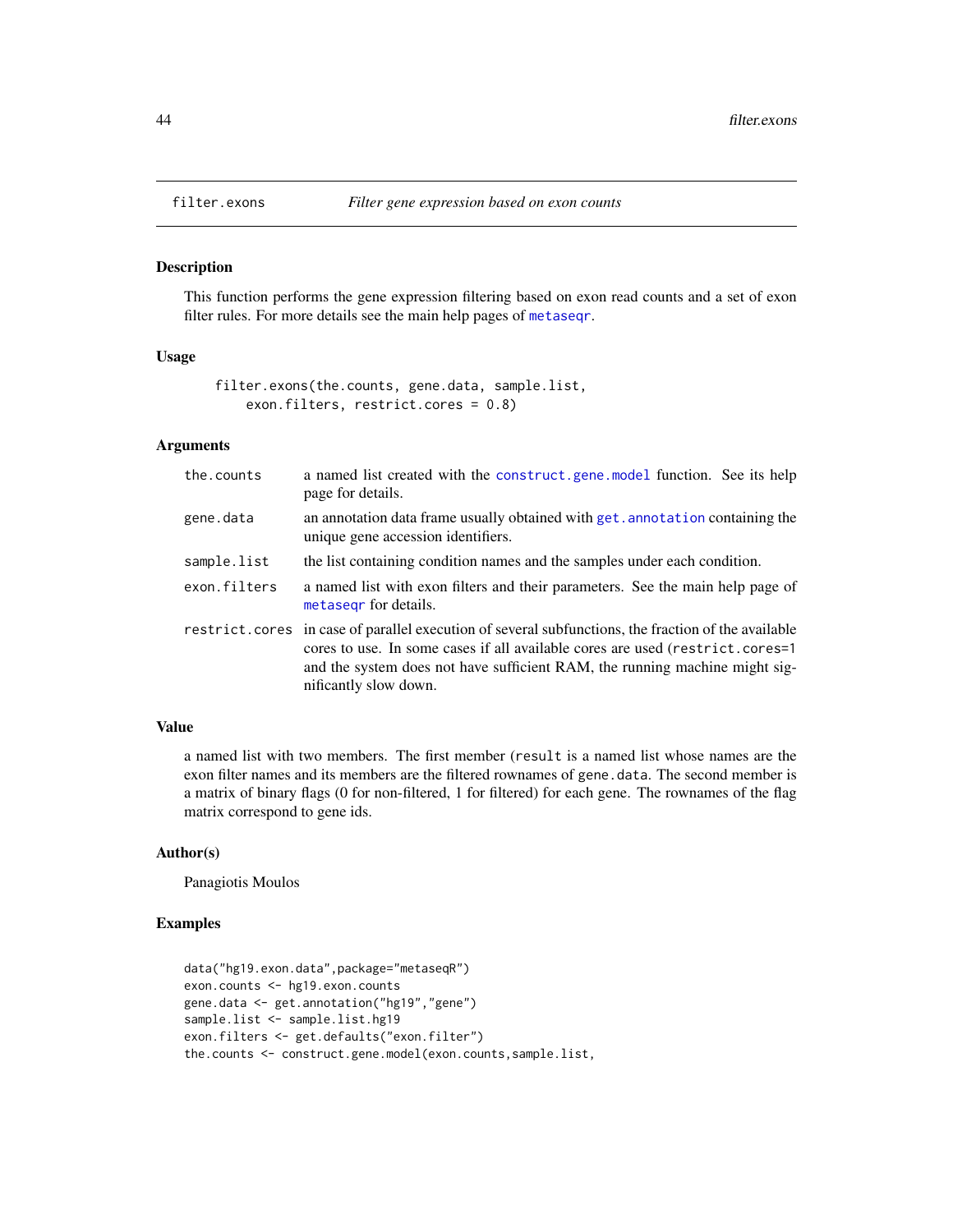# filter.genes 45

```
gene.data)
filter.results <- filter.exons(the.counts,gene.data,
   sample.list,exon.filters)
```
filter.genes *Filter gene expression based on gene counts*

#### Description

This function performs the gene expression filtering based on gene read counts and a set of gene filter rules. For more details see the main help pages of [metaseqr](#page-89-0).

#### Usage

filter.genes(gene.counts, gene.data, gene.filters)

#### Arguments

| gene.counts  | a matrix of gene counts, preferably after the normalization procedure.         |
|--------------|--------------------------------------------------------------------------------|
| gene.data    | an annotation data frame usually obtained with get, annotation containing the  |
|              | unique gene accession identifiers.                                             |
| gene.filters | a named list with gene filters and their parameters. See the main help page of |
|              | metasegr for details.                                                          |

# Value

a named list with three members. The first member (result is a named list whose names are the gene filter names and its members are the filtered rownames of gene.data. The second member (cutoff is a named list whose names are the gene filter names and its members are the cutoff values corresponding to each filter. The third member is a matrix of binary flags (0 for non-filtered, 1 for filtered) for each gene. The rownames of the flag matrix correspond to gene ids.

## Author(s)

Panagiotis Moulos

```
data("mm9.gene.data",package="metaseqR")
gene.counts <- mm9.gene.counts
sample.list <- sample.list.mm9
gene.counts <- normalize.edger(as.matrix(gene.counts[,9:12]),
    sample.list)
gene.data <- get.annotation("mm9","gene")
gene.filters <- get.defaults("gene.filter","mm9")
filter.results <- filter.genes(gene.counts,gene.data,
   gene.filters)
```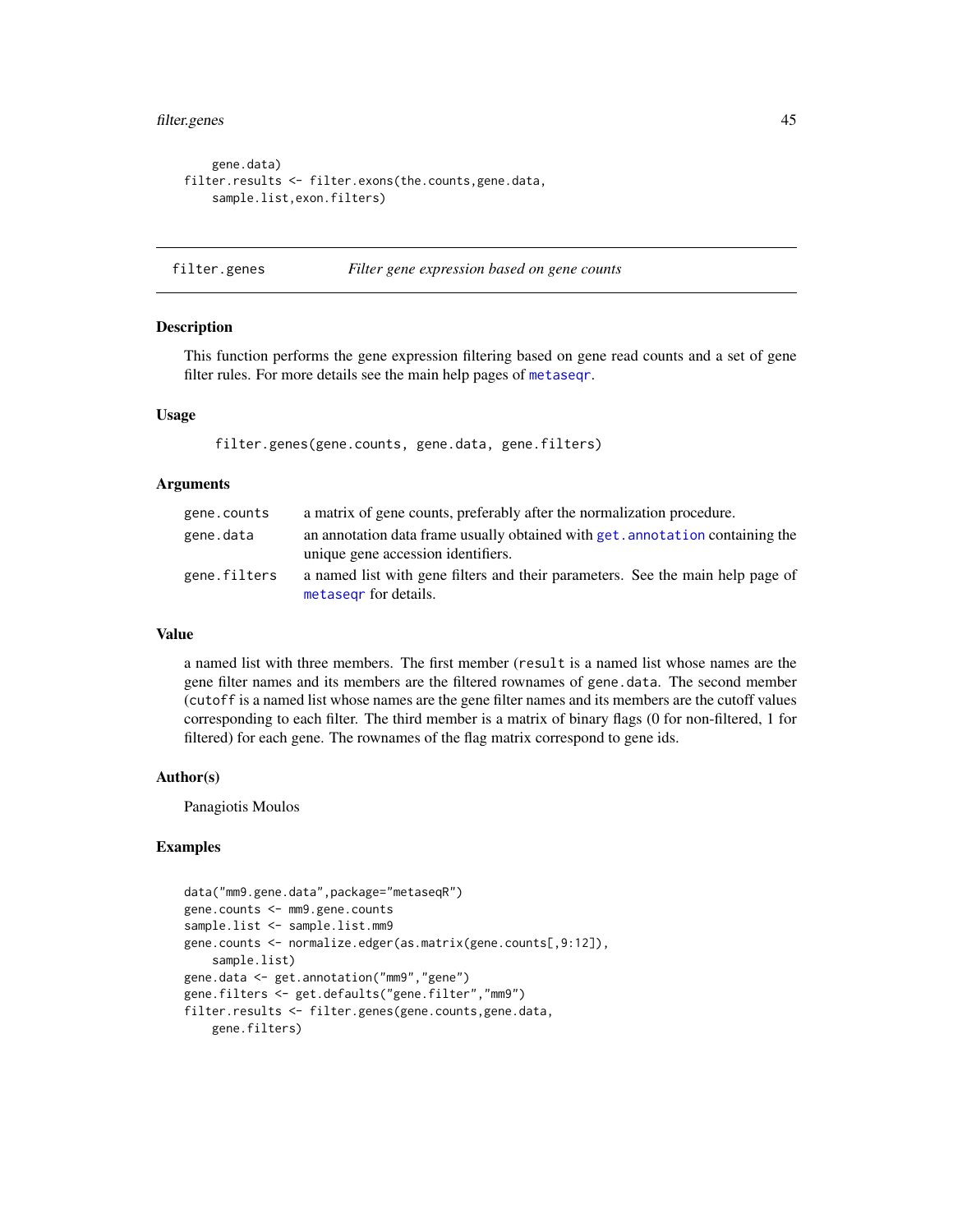High score filtering function. Internal use.

#### Usage

filter.high(x, f)

## Arguments

| x            | a data numeric matrix. |
|--------------|------------------------|
| $\mathbf{f}$ | a threshold.           |

# Author(s)

Panagiotis Moulos

# Examples

```
data("mm9.gene.data",package="metaseqR")
counts <- as.matrix(mm9.gene.counts[,9:12])
f <- filter.low(counts,median(counts))
```
# filter.low *Filtering helper*

# Description

Low score filtering function. Internal use.

#### Usage

filter.low(x, f)

# Arguments

| a data numeric matrix. |
|------------------------|
| a threshold.           |

# Author(s)

Panagiotis Moulos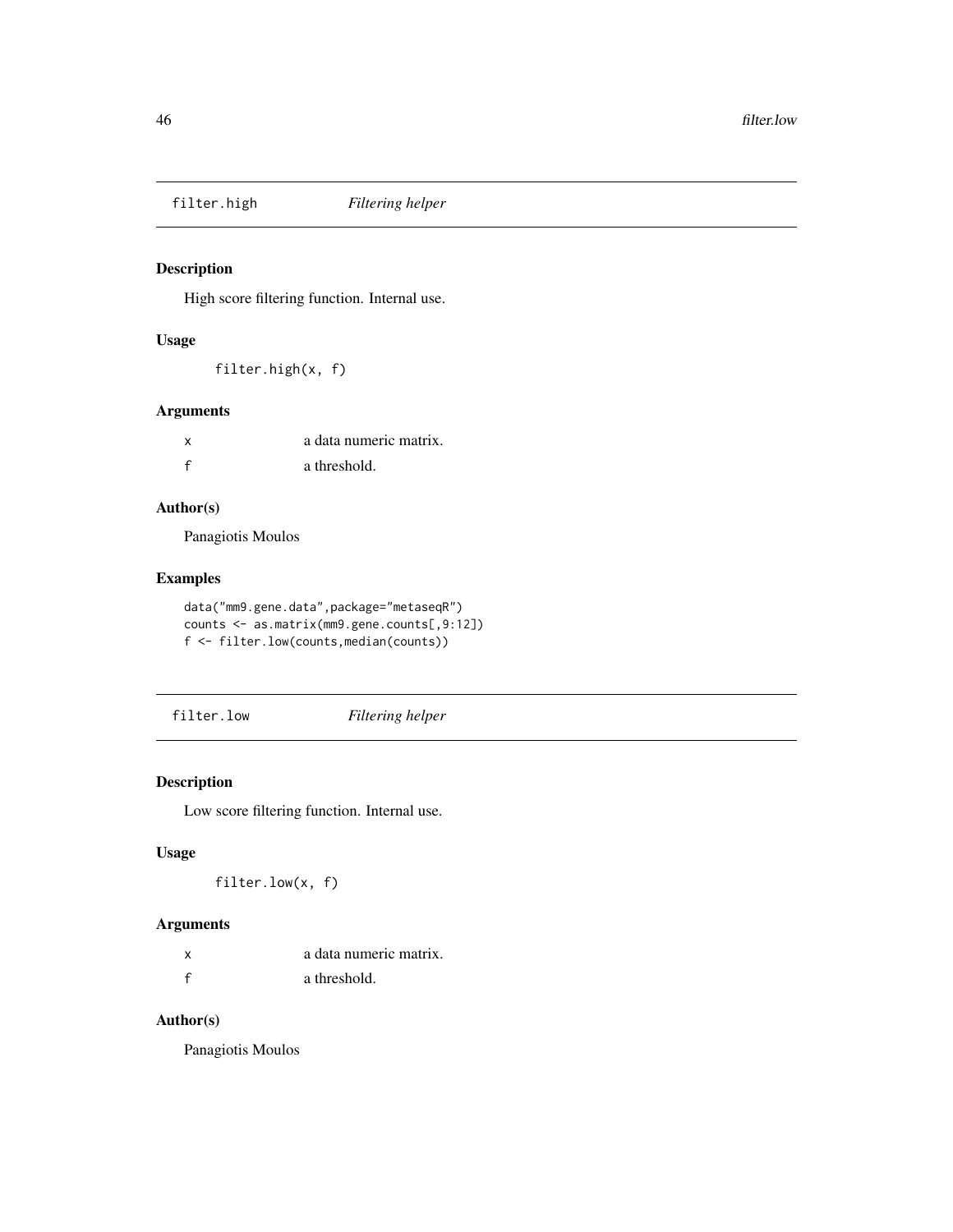# get.annotation 47

#### Examples

```
data("mm9.gene.data",package="metaseqR")
counts <- as.matrix(mm9.gene.counts[,9:12])
f <- filter.low(counts,median(counts))
```
<span id="page-46-0"></span>get.annotation *Annotation downloader*

#### Description

This function connects to the EBI's Biomart service using the package biomaRt and downloads annotation elements (gene co-ordinates, exon co-ordinates, gene identifications, biotypes etc.) for each of the supported organisms. See the help page of [metaseqr](#page-89-0) for a list of supported organisms. The function downloads annotation for an organism genes or exons.

#### Usage

```
get.annotation(org, type, refdb="ensembl",
   multic=FALSE)
```
#### Arguments

| org    | the organism for which to download annotation.                                                                                                                                                                                                                                                   |  |
|--------|--------------------------------------------------------------------------------------------------------------------------------------------------------------------------------------------------------------------------------------------------------------------------------------------------|--|
| type   | either "gene" or "exon".                                                                                                                                                                                                                                                                         |  |
| refdb  | the online source to use to fetch annotation. It can be "ensembl" (default),<br>"ucsc" or "refseq". In the later two cases, an SQL connection is opened with<br>the UCSC public databases.                                                                                                       |  |
| multic | a logical value indicating the presence of multiple cores. Defaults to FALSE. Do<br>not change it if you are not sure whether package parallel has been loaded or not.<br>It is used in the case of type="exon" to process the return value of the query to<br>the UCSC Genome Browser database. |  |

#### Value

A data frame with the canonical (not isoforms!) genes or exons of the requested organism. When type="genes", the data frame has the following columns: chromosome, start, end, gene\_id, gc\_content, strand, gene\_name, biotype. When type="exon" the data frame has the following columns: chromosome, start, end, exon\_id, gene\_id, strand, gene\_name, biotype. The gene\_id and exon\_id correspond to Ensembl gene and exon accessions respectively. The gene\_name corresponds to HUGO nomenclature gene names.

#### Note

The data frame that is returned contains only "canonical" chromosomes for each organism. It does not contain haplotypes or random locations and does not contain chromosome M.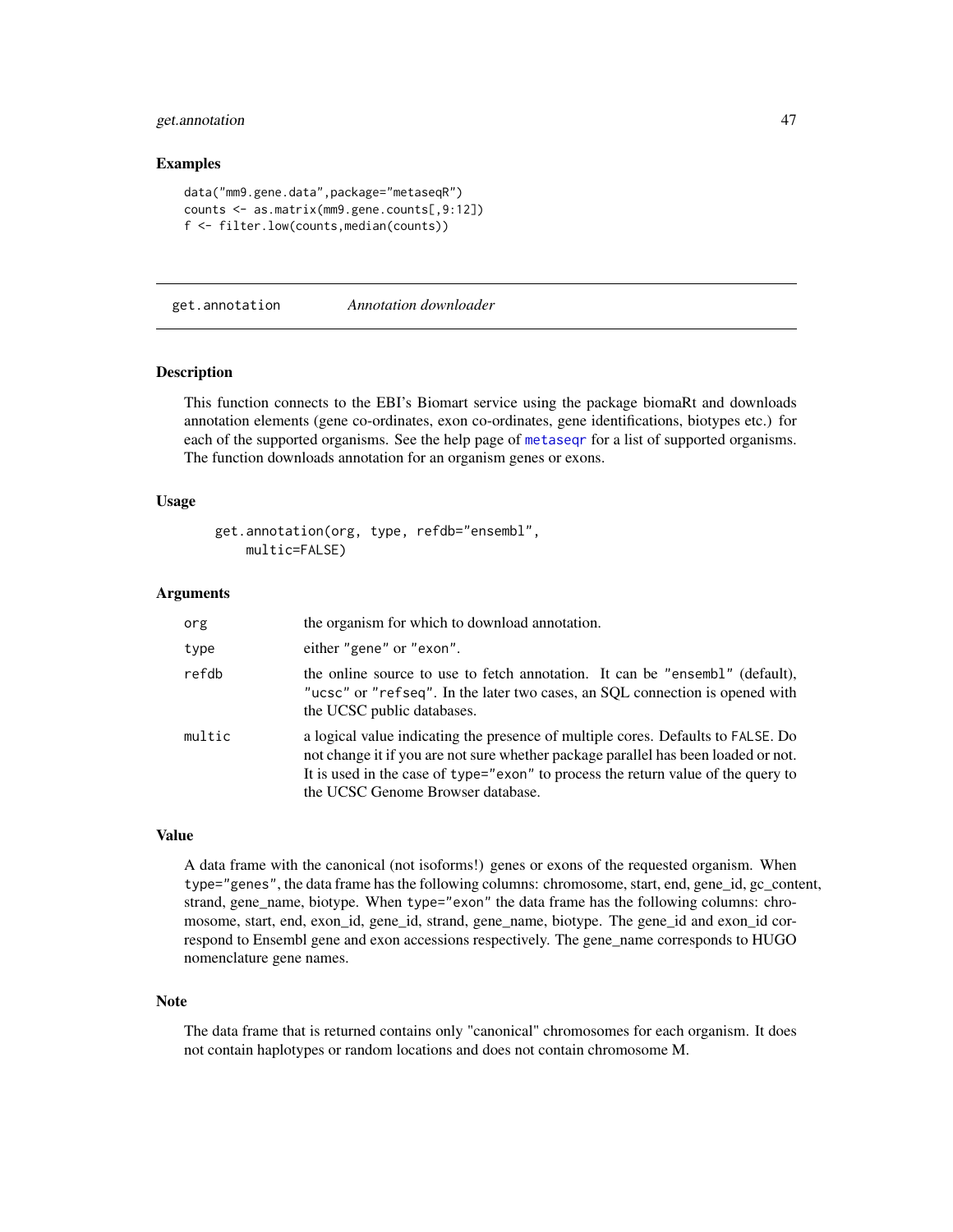## Author(s)

Panagiotis Moulos

# Examples

```
hg19.genes <- get.annotation("hg19","gene","ensembl")
mm9.exons <- get.annotation("mm9","exon","ucsc")
```
get.arg *Argument getter*

## Description

Get argument(s) from a list of arguments, e.g. normalization arguments.

#### Usage

get.arg(arg.list, arg.name)

# Arguments

| arg.list | the initial list of a method's (e.g. normalization) arguments. Can be created with<br>the get. defaults function. |
|----------|-------------------------------------------------------------------------------------------------------------------|
| arg.name | the argument name inside the argument list to fetch its value.                                                    |

## Value

The argument sub-list.

# Author(s)

Panagiotis Moulos

```
norm.list <- get.defaults("normalization","egder")
a <- get.arg(norm.list,c("main.method","logratioTrim"))
```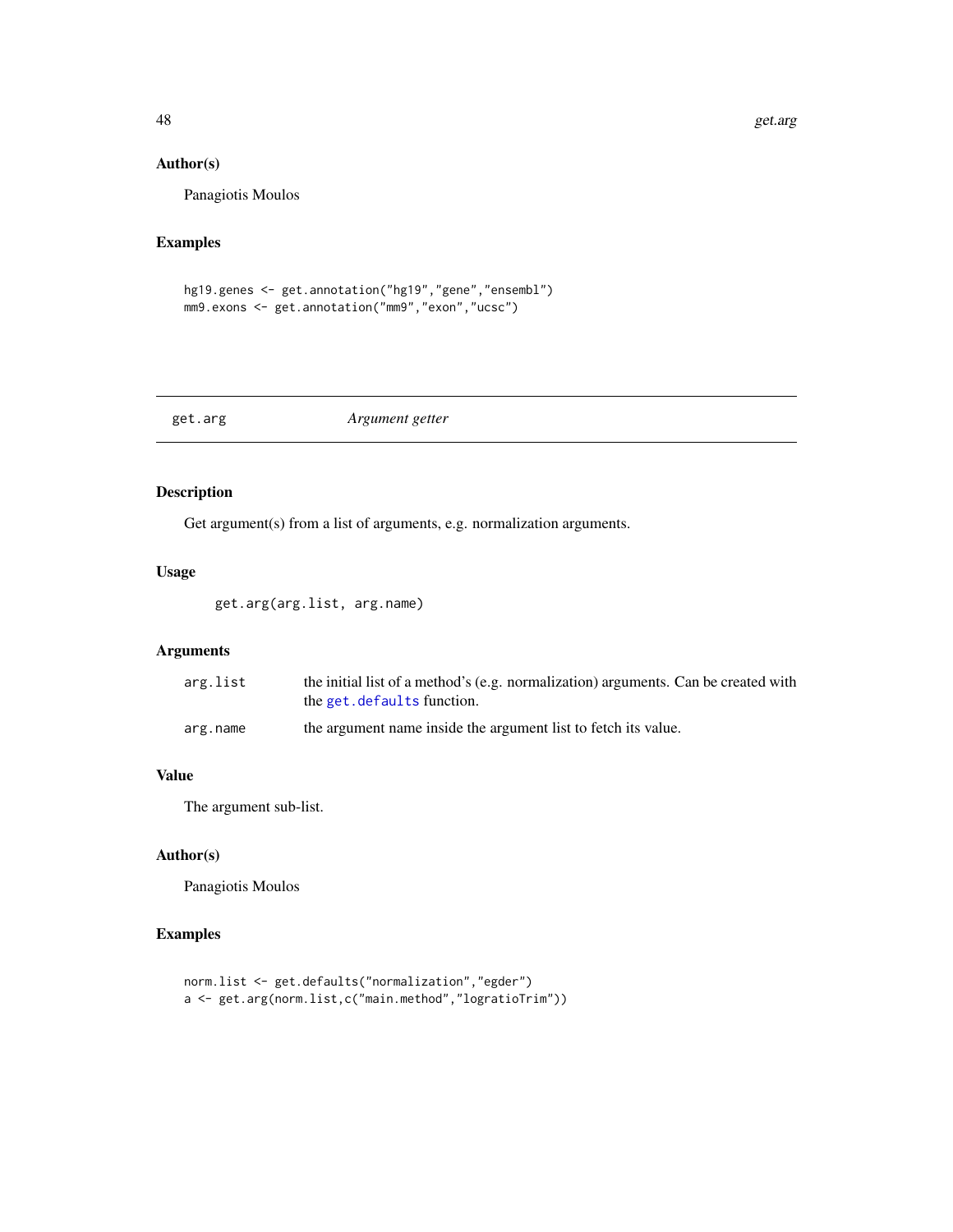get.biotypes *Biotype converter*

#### Description

Returns biotypes as character vector. Internal use.

## Usage

get.biotypes(a)

#### Arguments

a the annotation data frame (output of [get.annotation](#page-46-0)).

# Value

A character vector of biotypes.

## Author(s)

Panagiotis Moulos

# Examples

hg18.genes <- get.annotation("hg18","gene") hg18.bt <- get.biotypes(hg18.genes)

get.bs.organism *Return a proper formatted BSgenome organism name*

# Description

Returns a properly formatted BSgenome package name according to metaseqR's supported organism. Internal use.

# Usage

```
get.bs.organism(org)
```
## Arguments

org one of metaseqR supported organisms.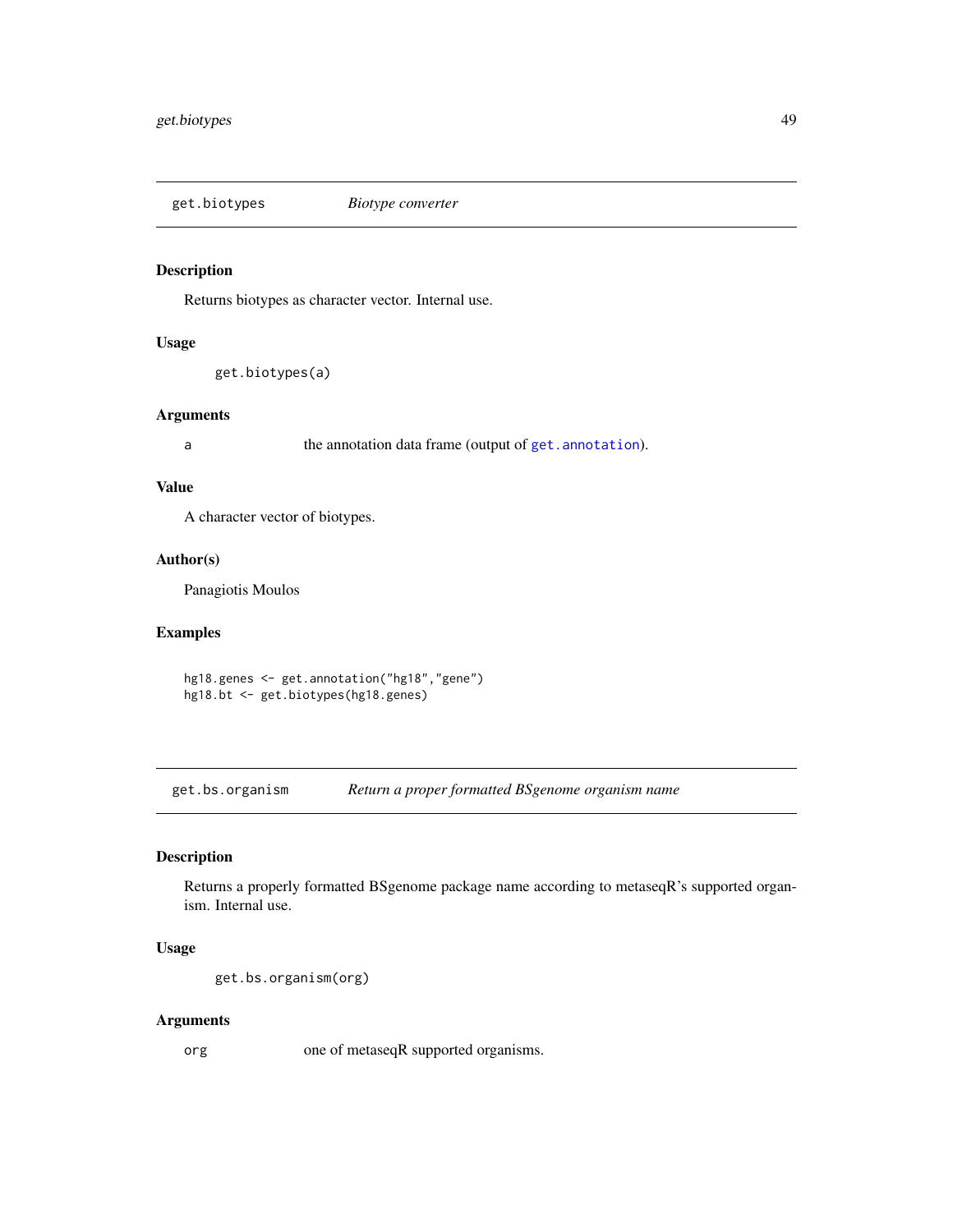# Value

A proper BSgenome package name.

# Author(s)

Panagiotis Moulos

# Examples

bs.name <- get.bs.organism("hg18")

get.dataset *Annotation downloader helper*

# Description

Returns a dataset (gene or exon) identifier for each organism recognized by the Biomart service for Ensembl. Internal use.

## Usage

```
get.dataset(org)
```
## Arguments

org the organism for which to return the identifier.

# Value

A string with the dataset identifier.

## Author(s)

Panagiotis Moulos

# Examples

dm3.id <- get.dataset("dm3")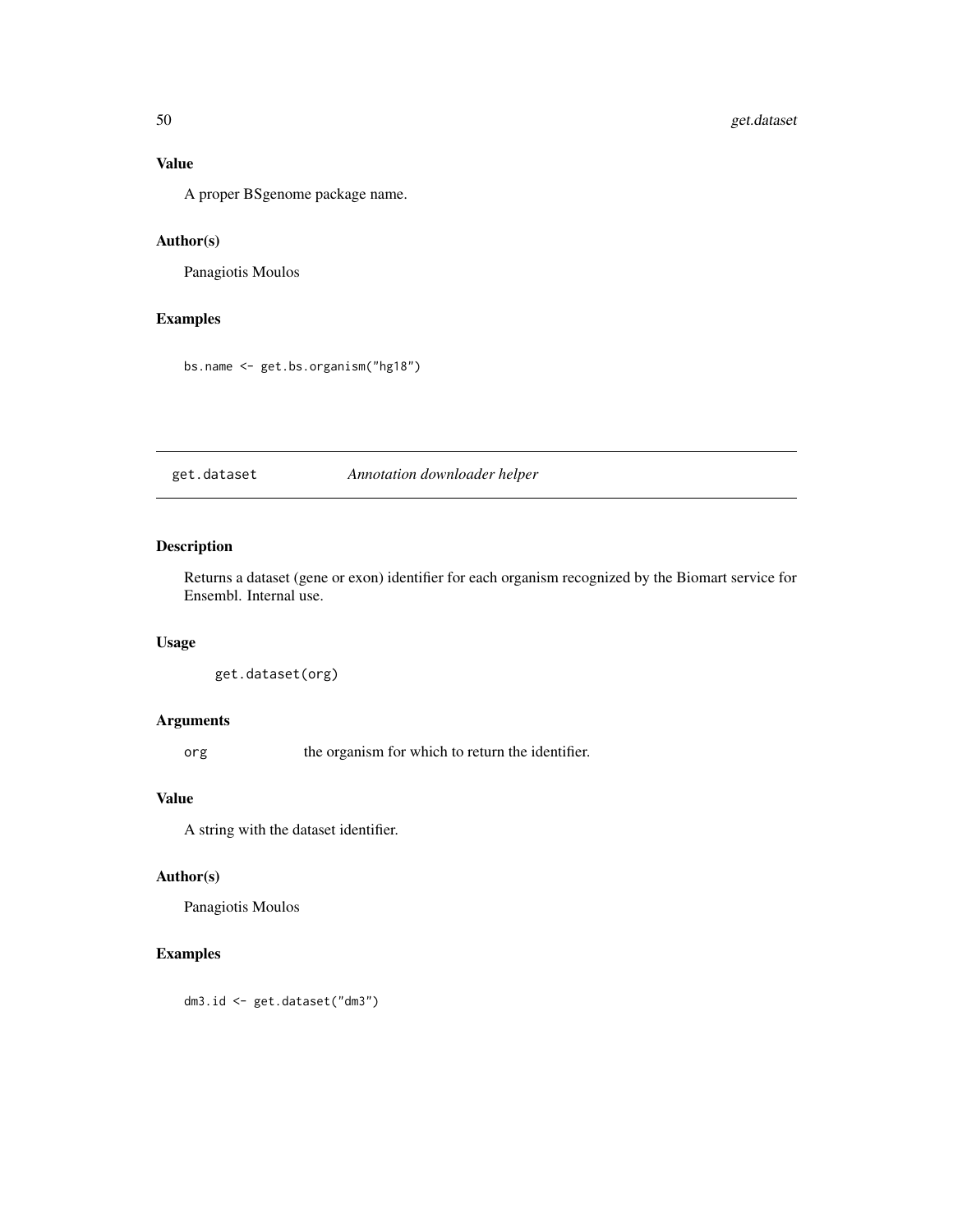<span id="page-50-0"></span>

This function returns a list with the default settings for each filtering, statistical and normalization algorithm included in the metaseqR package. See the documentation of the main function and the documentation of each statistical and normalization method for details.

# Usage

get.defaults(what, method = NULL)

## Arguments

| what   | a keyword determining the procedure for which to fetch the default settings ac-<br>cording to method parameter. It can be one of "normalization", "statistics",<br>"gene.filter", "exon.filter" or "biotype.filter".                                                                                                                                                                                                                              |
|--------|---------------------------------------------------------------------------------------------------------------------------------------------------------------------------------------------------------------------------------------------------------------------------------------------------------------------------------------------------------------------------------------------------------------------------------------------------|
| method | the supported algorithm included in metaseq R for which to fetch the default set-<br>tings. When what is "normalization", method is one of "edaseq", "deseq",<br>"edger", "noiseq" or "nbpseq". When what is "statistics", method is<br>one of "deseq", "edger", "noiseq", "bayseq", "limma" or "nbpseq". When<br>method is "biotype. filter", what is the input organism (see the main metasegr<br>help page for a list of supported organisms). |

#### Value

A list with default setting that can be used directly in the call of metaseqr.

# Author(s)

Panagiotis Moulos

```
norm.args.edaseq <- get.defaults("normalization","edaseq")
stat.args.edger <- get.defaults("statistics","edger")
```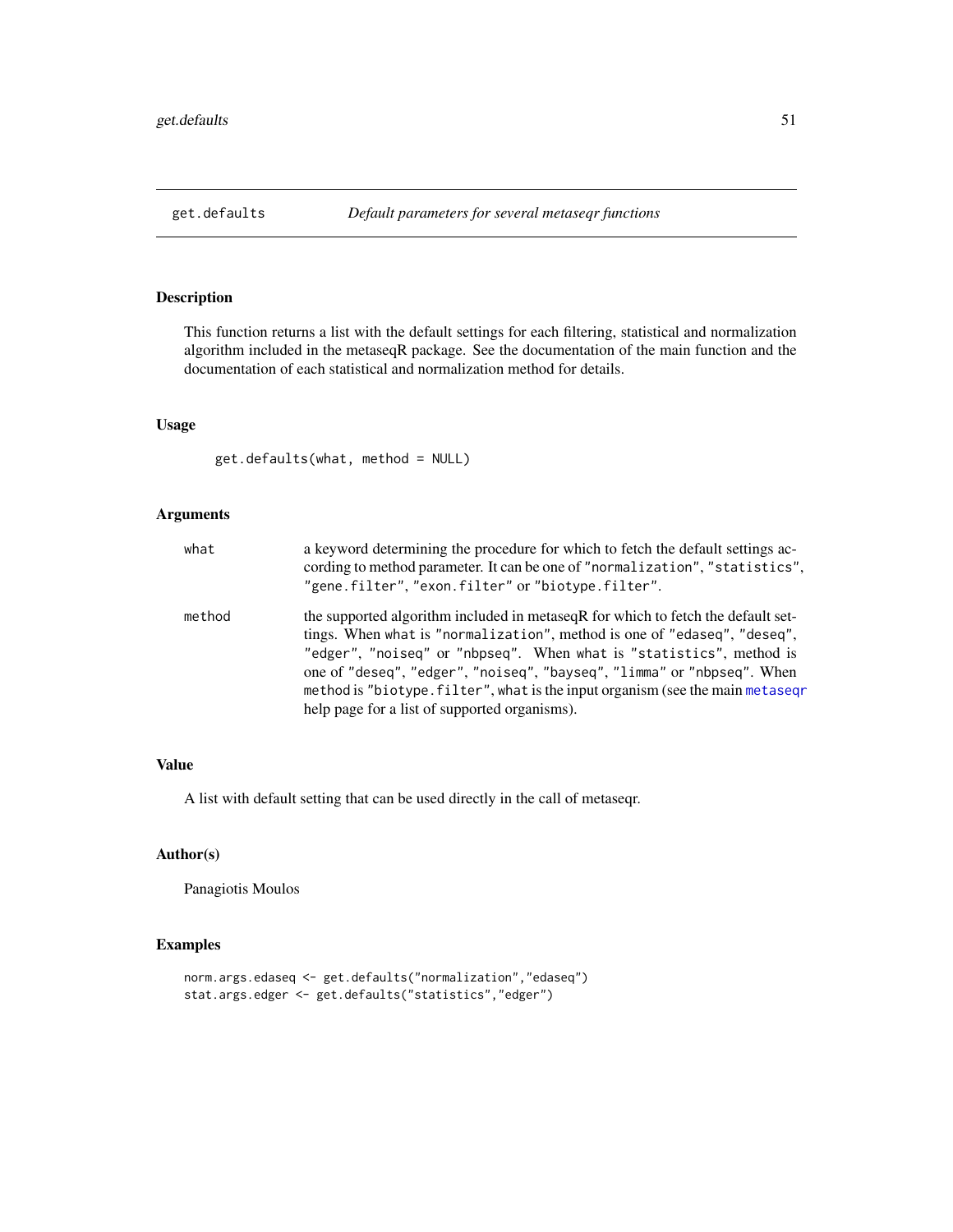get.ensembl.annotation

*Ensembl annotation downloader*

## **Description**

This function connects to the EBI's Biomart service using the package biomaRt and downloads annotation elements (gene co-ordinates, exon co-ordinates, gene identifications, biotypes etc.) for each of the supported organisms. See the help page of [metaseqr](#page-89-0) for a list of supported organisms. The function downloads annotation for an organism genes or exons.

#### Usage

get.ensembl.annotation(org, type)

## Arguments

| org  | the organism for which to download annotation. |
|------|------------------------------------------------|
| type | either "gene" or "exon".                       |

#### Value

A data frame with the canonical (not isoforms!) genes or exons of the requested organism. When type="genes", the data frame has the following columns: chromosome, start, end, gene\_id, gc\_content, strand, gene\_name, biotype. When type="exon" the data frame has the following columns: chromosome, start, end, exon\_id, gene\_id, strand, gene\_name, biotype. The gene\_id and exon\_id correspond to Ensembl gene and exon accessions respectively. The gene\_name corresponds to HUGO nomenclature gene names.

## Note

The data frame that is returned contains only "canonical" chromosomes for each organism. It does not contain haplotypes or random locations and does not contain chromosome M.

## Author(s)

Panagiotis Moulos

```
hg19.genes <- get.ensembl.annotation("hg19","gene")
mm9.exons <- get.ensembl.annotation("mm9","exon")
```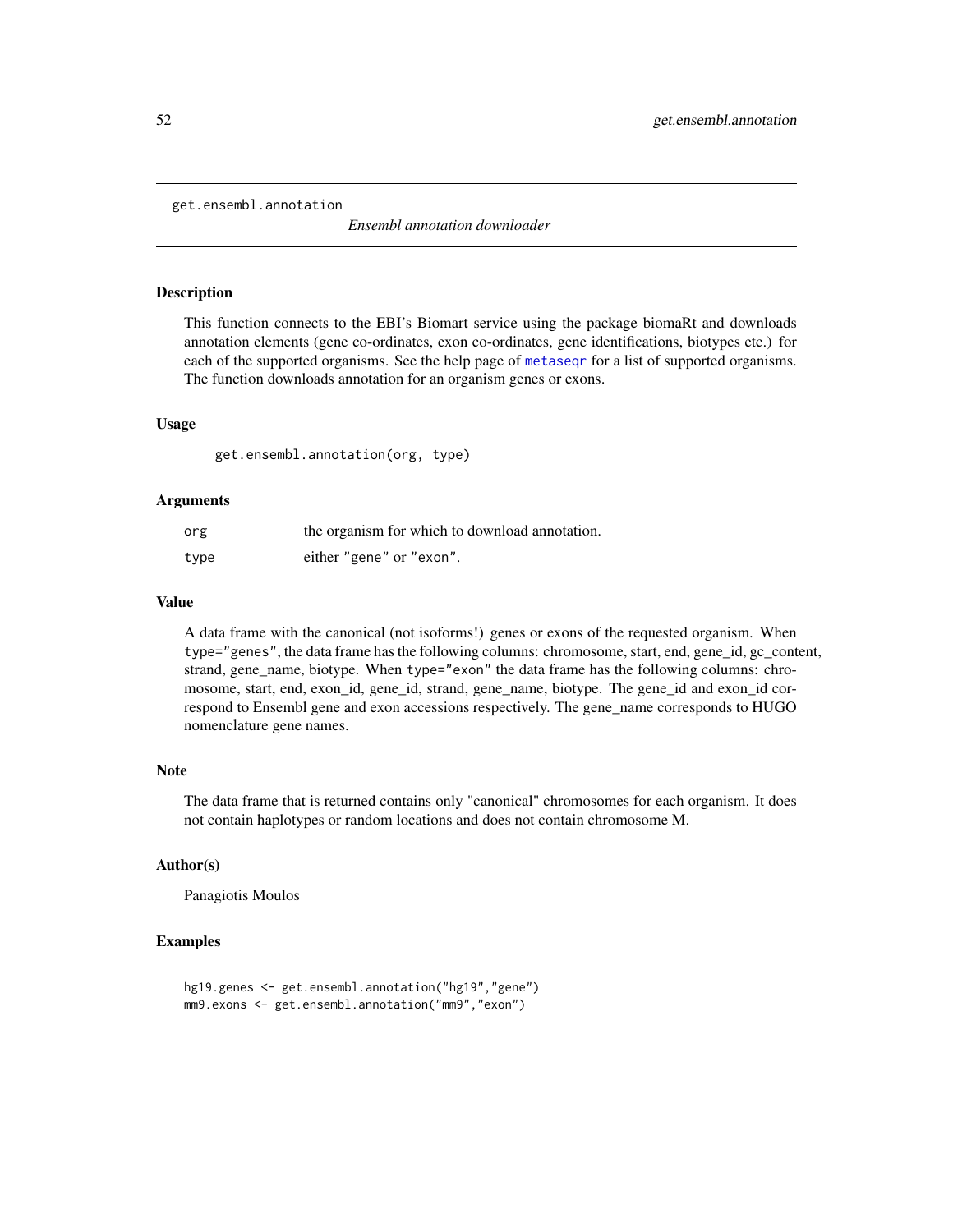get.exon.attributes *Annotation downloader helper*

#### Description

Returns a vector of genomic annotation attributes which are used by the biomaRt package in order to fetch the exon annotation for each organism. It has no parameters. Internal use.

## Usage

```
get.exon.attributes(org)
```
## Arguments

org one of the supported organisms.

### Value

A character vector of Ensembl exon attributes.

#### Author(s)

Panagiotis Moulos

#### Examples

exon.attr <- get.exon.attributes("mm9")

get.gc.content *Return a named vector of GC-content for each genomic region*

#### Description

Returns a named numeric vector (names are the genomic region names, e.g. genes) given a data frame which can be converted to a GRanges object (e.g. it has at least chromosome, start, end fields). This function works best when the input annotation data frame has been retrieved using one of the SQL queries generated from [get.ucsc.query](#page-59-0), used in [get.ucsc.annotation](#page-56-0).

#### Usage

```
get.gc.content(ann, org)
```
#### Arguments

| ann | a data frame which can be converted to a GRanges object, that means it has at                                   |
|-----|-----------------------------------------------------------------------------------------------------------------|
|     | least the chromosome, start, end fields. Preferably, the output of $link{\text{get}}$ , ucsc. annotation $\}$ . |
| org | one of metaseqR supported organisms.                                                                            |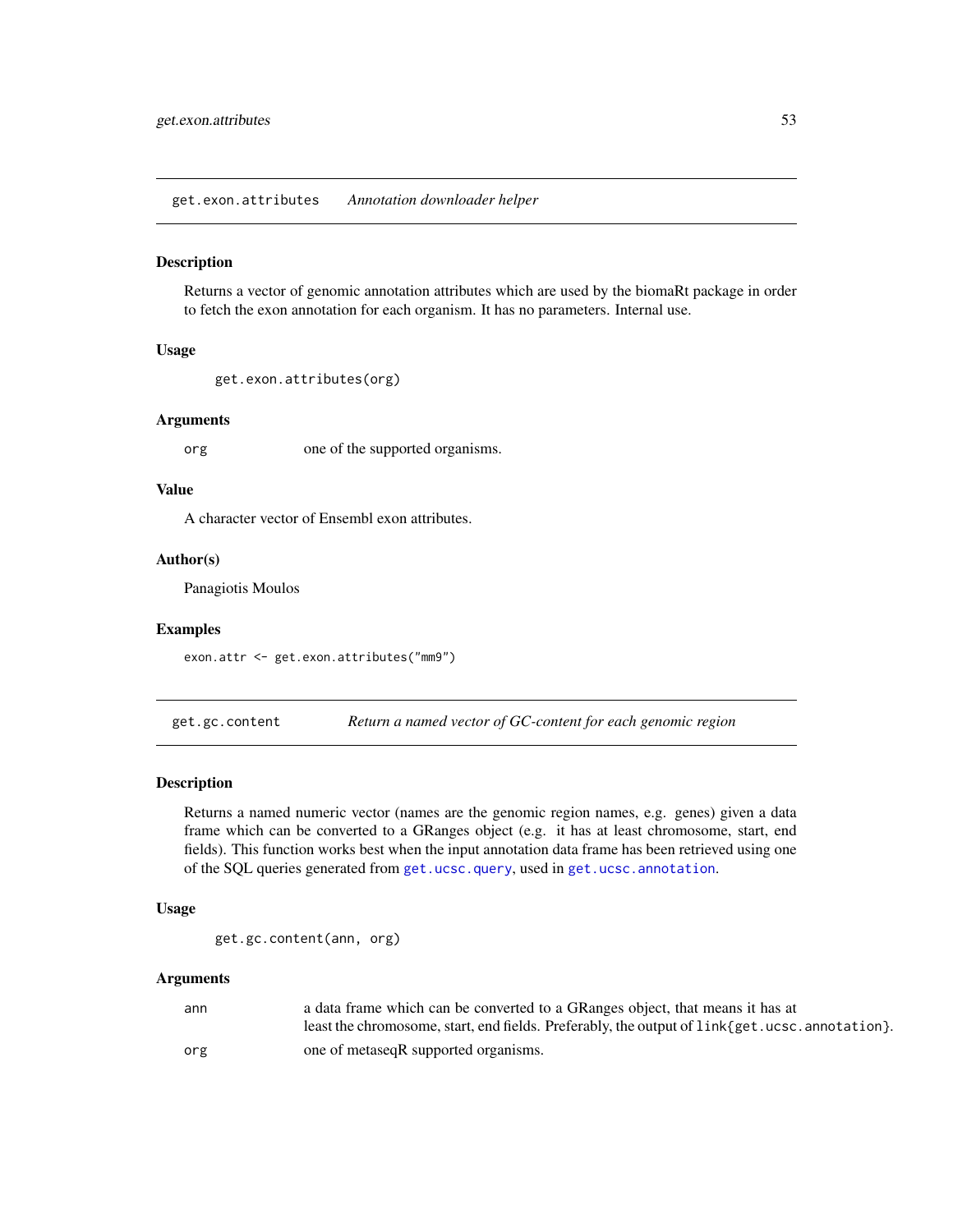# Value

A named numeric vector.

# Author(s)

Panagiotis Moulos

# Examples

```
ann <- get.ucsc.annotation("mm9","gene","ucsc")
gc <- get.gc.content(ann,"mm9")
```
get.gene.attributes *Annotation downloader helper*

## Description

Returns a vector of genomic annotation attributes which are used by the biomaRt package in order to fetch the gene annotation for each organism. It has no parameters. Internal use.

#### Usage

```
get.gene.attributes(org)
```
#### Arguments

org one of the supported organisms.

#### Value

A character vector of Ensembl gene attributes.

## Author(s)

Panagiotis Moulos

# Examples

gene.attr <- get.gene.attributes("mm9")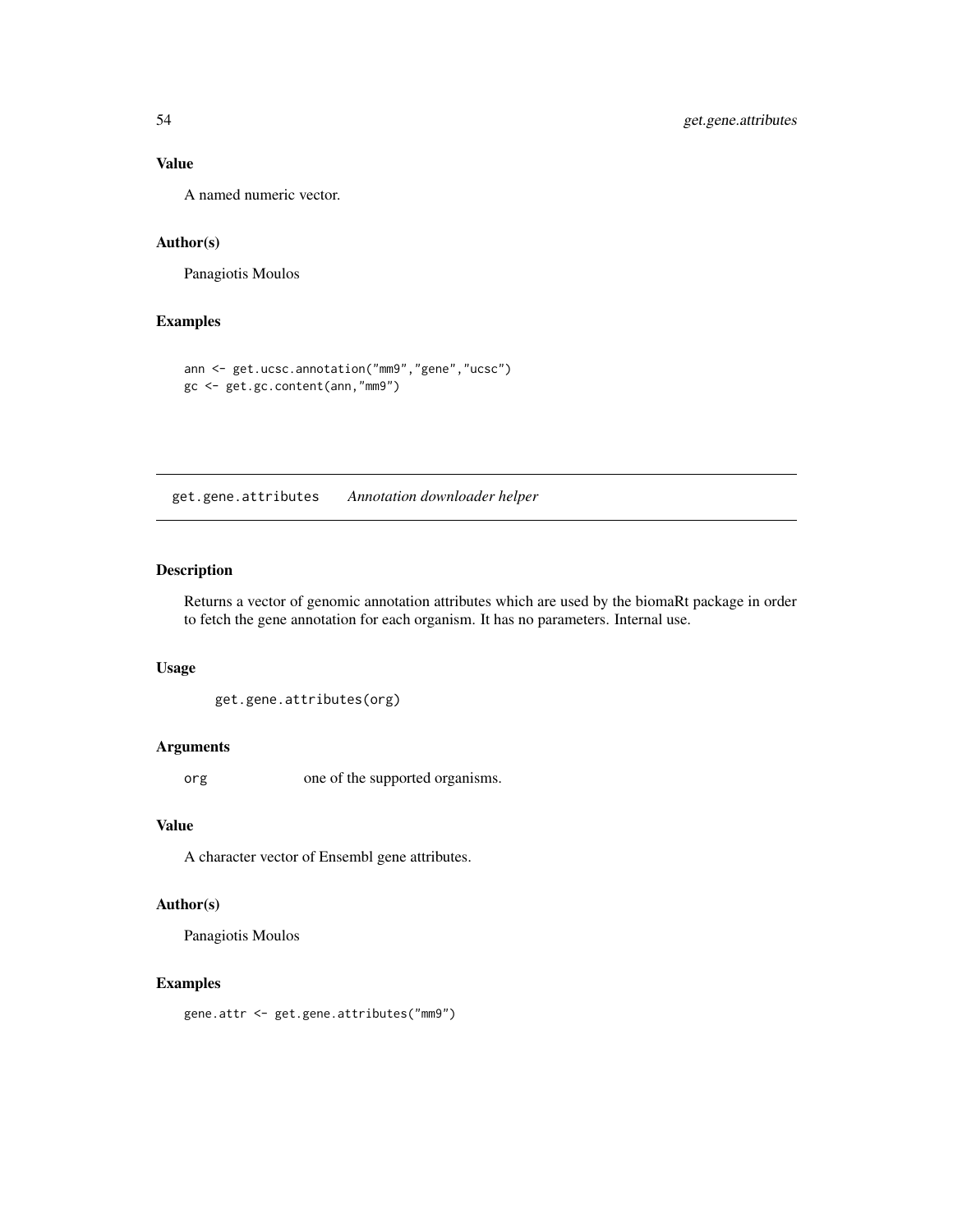Returns the appropriate Ensembl host address to get different versions of annotation from. Internal use.

#### Usage

get.host(org)

#### Arguments

org the organism for which to return the host address.

## Value

A string with the host address.

## Author(s)

Panagiotis Moulos

#### Examples

mm9.hist <- get.host("mm9")

get.preset.opts *Return several analysis options given an analysis preset*

## Description

This is a helper function which returns a set of metaseqr pipeline options, grouped together according to a preset keyword. It is intended mostly for internal use.

# Usage

```
get.preset.opts(preset, org)
```
# Arguments

| preset | preset can be one of "all.basic", "all.normal", "all.full", "medium.basic",<br>"medium.normal",                                                          |
|--------|----------------------------------------------------------------------------------------------------------------------------------------------------------|
| org    | one of the supported organisms. See metased r main help page. "medium. full",<br>"strict.basic", "strict.normal" or "strict.full", each of which control |
|        | the strictness of the analysis and the amount of data to be exported. For an ex-                                                                         |
|        | planation of the presets, see the main metased phelp page.                                                                                               |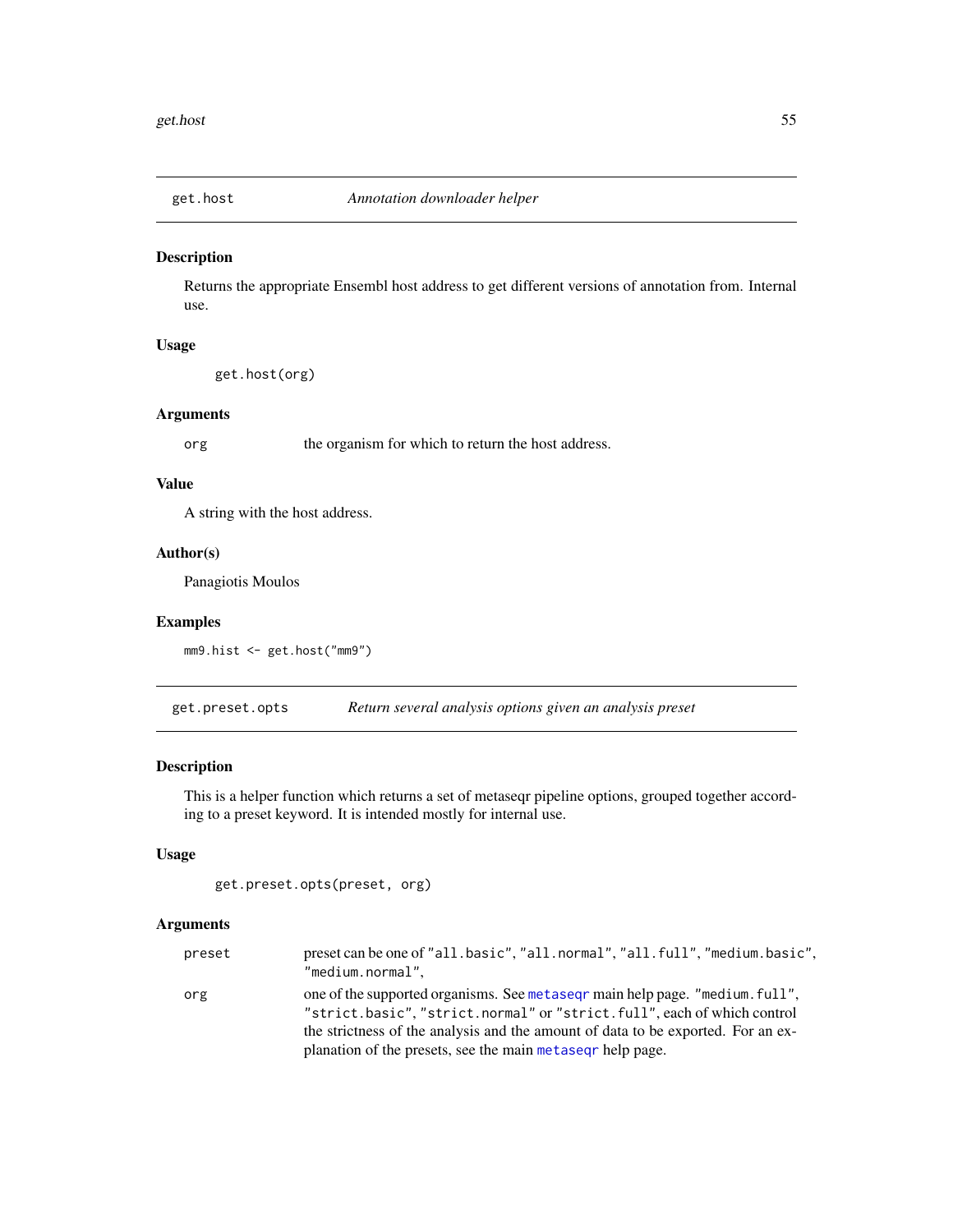# Value

A named list with names exon.filters, gene.filters, pcut, export.what, export.scale, export.values and export.stats, each of which correspond to an element of the metaseqr pipeline.

## Author(s)

Panagiotis Moulos

## Examples

strict.preset <- get.preset.opts("strict.basic","mm9")

get.strict.biofilter *Group together a more strict biotype filter*

## Description

Returns a list with TRUE/FALSE according to the biotypes that are going to be filtered in a more strict way than the defaults. This is a helper function for the analysis presets of metaseqR. Internal use only.

#### Usage

```
get.strict.biofilter(org)
```
#### Arguments

org one of the supported organisms.

#### Value

A list of booleans, one for each biotype.

## Author(s)

Panagiotis Moulos

# Examples

sf <- get.strict.biofilter("hg18")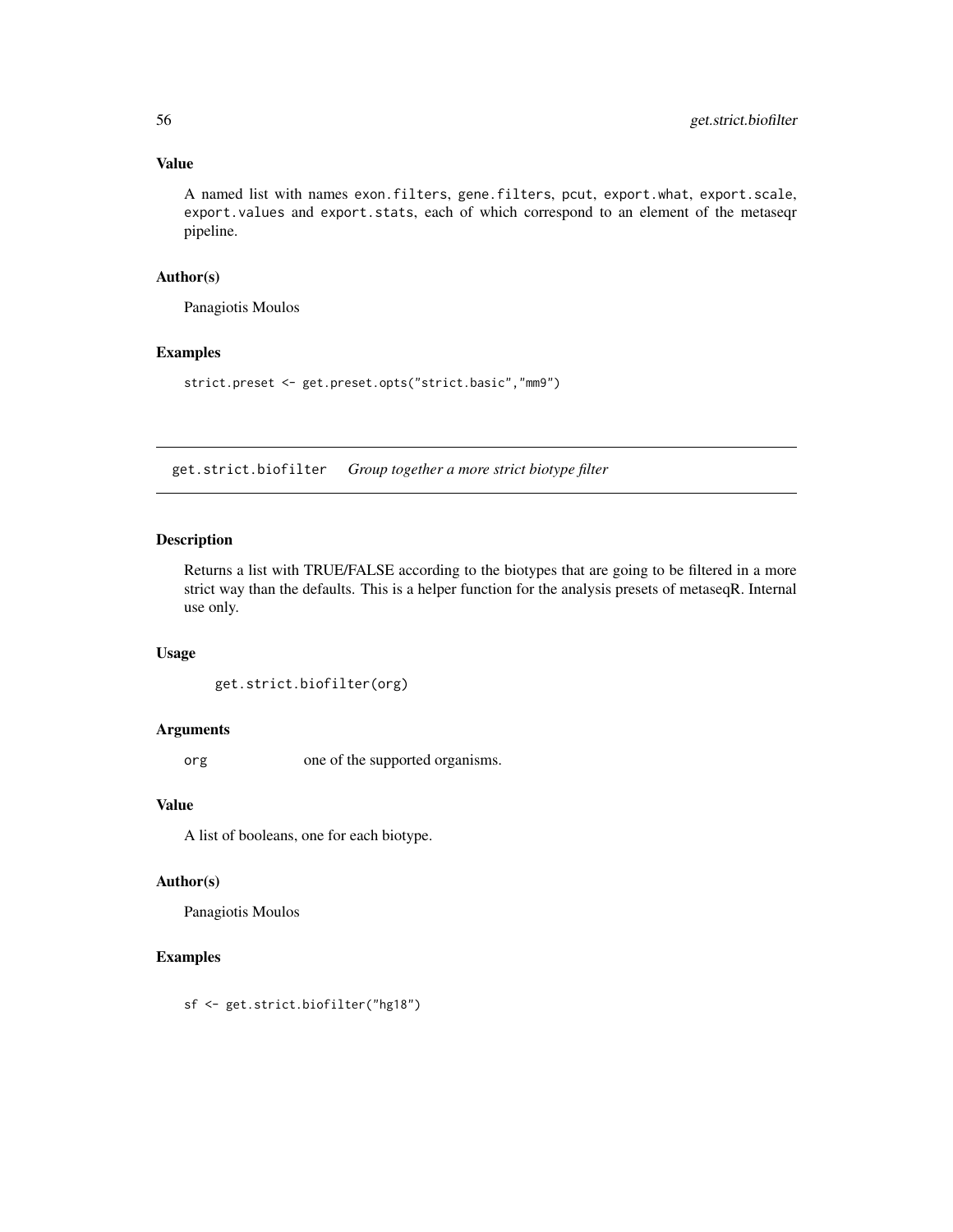<span id="page-56-0"></span>get.ucsc.annotation *UCSC/RefSeq annotation downloader*

#### **Description**

This function connects to the UCSC Genome Browser public database and downloads annotation elements (gene co-ordinates, exon co-ordinates, gene identifications etc.) for each of the supported organisms, but using UCSC instead of Ensembl. See the help page of [metaseqr](#page-89-0) for a list of supported organisms. The function downloads annotation for an organism genes or exons.

#### Usage

```
get.ucsc.annotation(org, type, refdb="ucsc",
    multic=FALSE)
```
#### Arguments

| org    | the organism for which to download annotation.                                                                                                                                                                                                                                                   |
|--------|--------------------------------------------------------------------------------------------------------------------------------------------------------------------------------------------------------------------------------------------------------------------------------------------------|
| type   | either "gene" or "exon".                                                                                                                                                                                                                                                                         |
| refdb  | either "ucsc" or "refseq".                                                                                                                                                                                                                                                                       |
| multic | a logical value indicating the presence of multiple cores. Defaults to FALSE, Do<br>not change it if you are not sure whether package parallel has been loaded or not.<br>It is used in the case of type="exon" to process the return value of the query to<br>the UCSC Genome Browser database. |

# Value

A data frame with the canonical (not isoforms!) genes or exons of the requested organism. When type="genes", the data frame has the following columns: chromosome, start, end, gene\_id, gc\_content, strand, gene\_name, biotype. When type="exon" the data frame has the following columns: chromosome, start, end, exon\_id, gene\_id, strand, gene\_name, biotype. The gene\_id and exon\_id correspond to UCSC or RefSeq gene and exon accessions respectively. The gene\_name corresponds to HUGO nomenclature gene names.

#### **Note**

The data frame that is returned contains only "canonical" chromosomes for each organism. It does not contain haplotypes or random locations and does not contain chromosome M. Note also that as the UCSC databases do not contain biotype classifications like Ensembl. These will be returned as NA and as a result, some quality control plots will not be available.

#### Author(s)

Panagiotis Moulos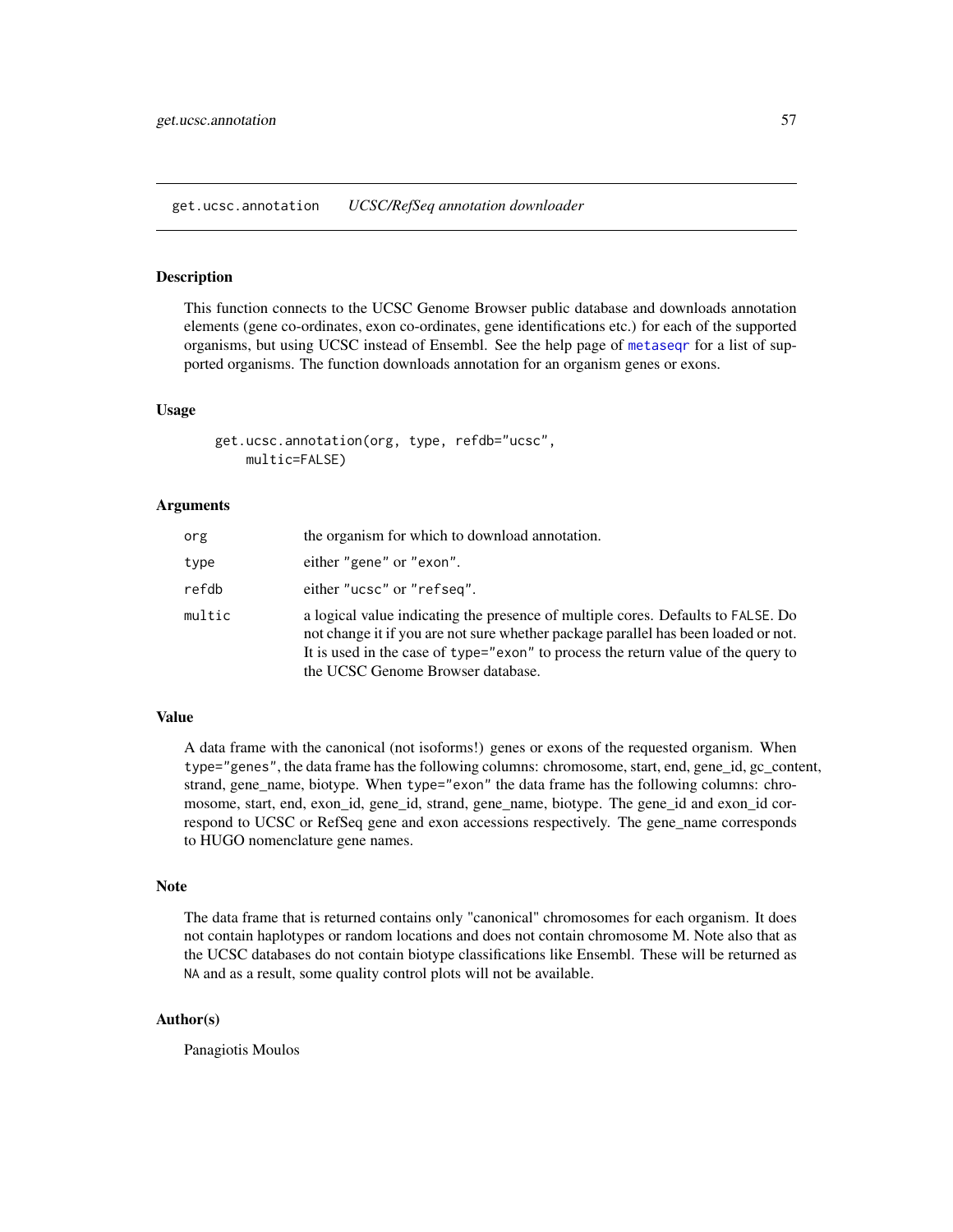#### Examples

```
hg19.genes <- get.ucsc.annotation("hg19","gene","ucsc")
mm9.exons <- get.ucsc.annotation("mm9","exon","refseq")
```
get.ucsc.credentials *Return host, username and password for UCSC Genome Browser database*

## Description

Returns a character vector with a hostname, username and password to connect to the UCSC Genome Browser database to retrieve annotation. Internal use mostly.

## Usage

get.ucsc.credentials()

## Value

A named character vector.

#### Author(s)

Panagiotis Moulos

#### Examples

db.creds <- get.ucsc.credentials()

get.ucsc.dbl *Download annotation from UCSC servers, according to organism and source*

#### Description

Directly downloads UCSC and RefSeq annotation files from UCSC servers to be used with metaseqR. This functionality is used when the package RMySQL is not available for some reason, e.g. Windows machines. It created an SQLite database where the same queries can be used.

#### Usage

get.ucsc.dbl(org, type, refdb="ucsc")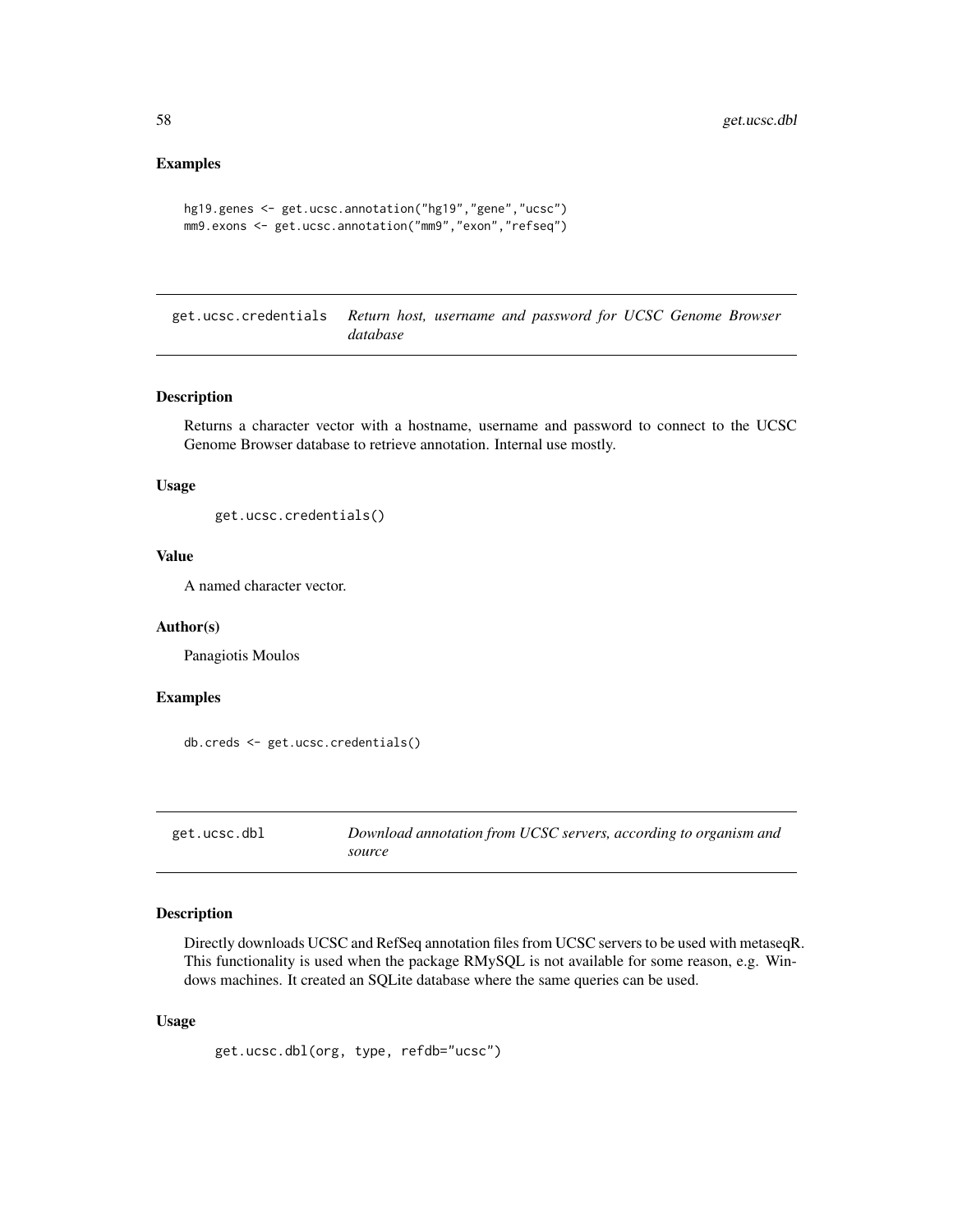# get.ucsc.organism 59

# Arguments

| org   | one of metaseqR supported organisms.                                                    |  |
|-------|-----------------------------------------------------------------------------------------|--|
| type  | either "gene" or "exon".                                                                |  |
| refdb | one of "ucsc" or "refseq" to use the UCSC or RefSeq annotation sources<br>respectively. |  |

# Value

An SQLite database.

#### Author(s)

Panagiotis Moulos

# Examples

db.file <- get.ucsc.dbl("hg18","gene","ucsc")

get.ucsc.organism *Return a proper formatted organism alias*

# Description

Returns the proper UCSC Genome Browser database organism alias based on what is given to metaseqR. Internal use.

#### Usage

get.ucsc.organism(org)

## Arguments

org one of the [metaseqr](#page-89-0) supported organism.

#### Value

A proper organism alias.

# Author(s)

Panagiotis Moulos

# Examples

org <- get.ucsc.organism("danrer7")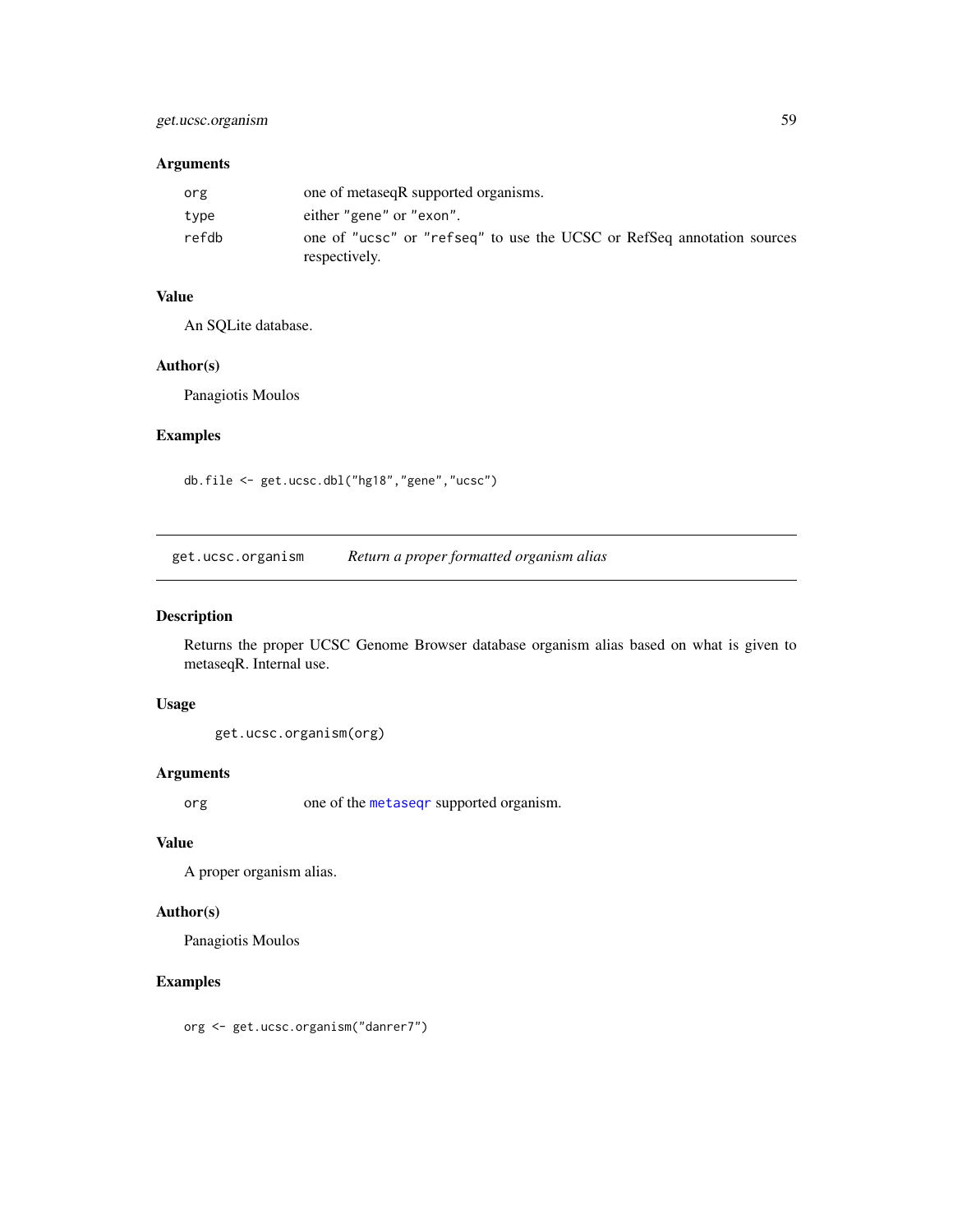<span id="page-59-0"></span>

Returns an SQL query to be used with a connection to the UCSC Genome Browser database and fetch metaseqR supported organism annotations. This query is constructed based on the data source and data type to be returned.

## Usage

get.ucsc.query(org, type, refdb="ucsc")

#### Arguments

| org   | one of metaseqR supported organisms.                                                    |
|-------|-----------------------------------------------------------------------------------------|
| type  | either "gene" or "exon".                                                                |
| refdb | one of "ucsc" or "refseq" to use the UCSC or RefSeq annotation sources<br>respectively. |

# Value

A valid SQL query.

# Author(s)

Panagiotis Moulos

## Examples

db.query <- get.ucsc.query("hg18","gene","ucsc")

get.ucsc.tabledef *Get SQLite UCSC table defintions, according to organism and source*

# Description

Creates a list of UCSC Genome Browser database tables and their SQLite definitions with the purpose of creating a temporary SQLite database to be used used with metaseqR. This functionality is used when the package RMySQL is not available for some reason, e.g. Windows machines.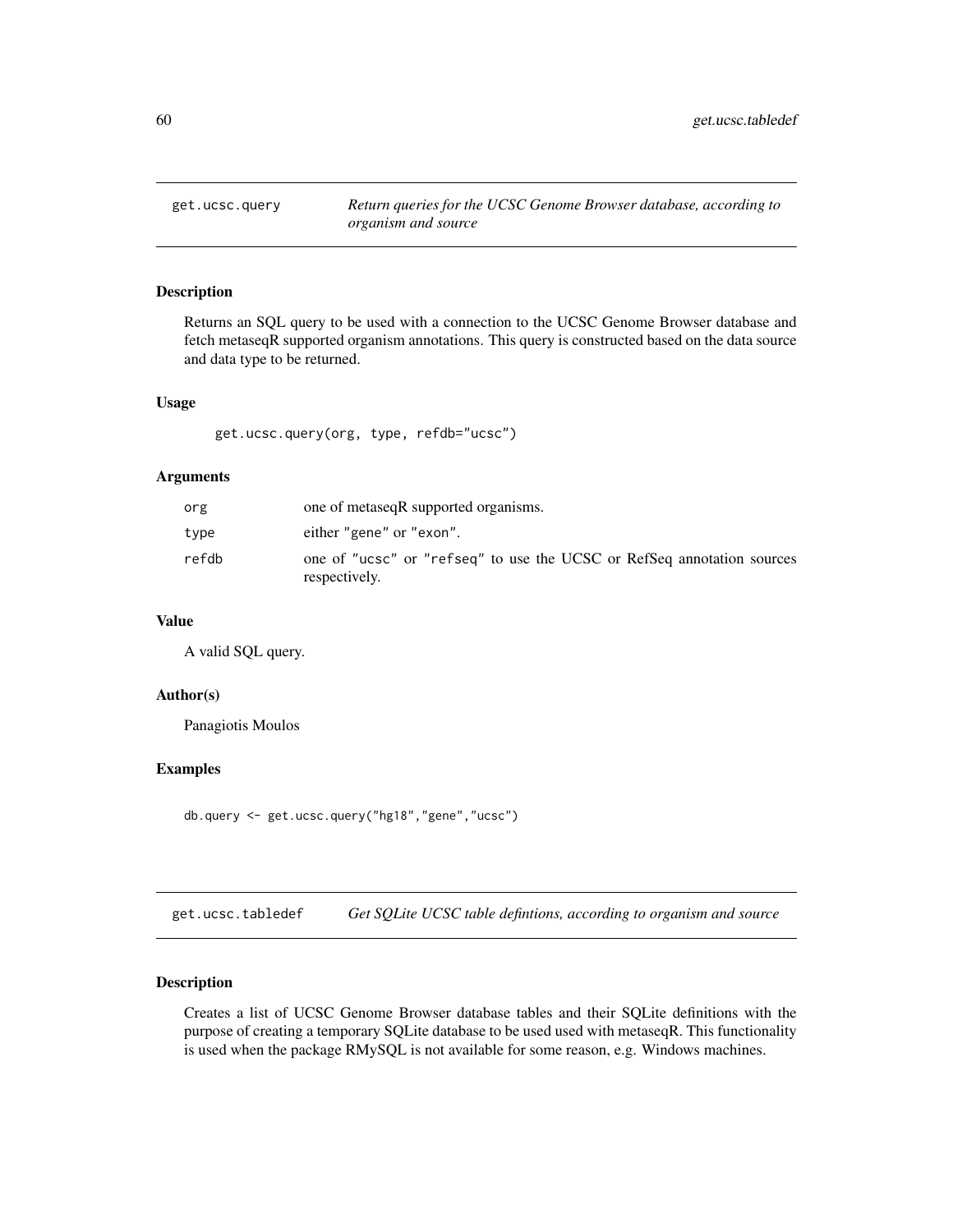# get.ucsc.tbl.tpl 61

# Usage

get.ucsc.tabledef(org, type, refdb="ucsc", what="queries")

## Arguments

| org   | one of metaseqR supported organisms.                                                                 |
|-------|------------------------------------------------------------------------------------------------------|
| type  | either "gene" or "exon".                                                                             |
| refdb | one of "ucsc" or "refseq" to use the UCSC or RefSeq annotation sources<br>respectively.              |
| what  | either "queries" for SOLite table definitions or "fields" for only a vector of<br>table field names. |

## Value

A list with SQLite table definitions.

#### Author(s)

Panagiotis Moulos

#### Examples

db.tabledefs <- get.ucsc.tabledef("hg18","gene","ucsc")

get.ucsc.tbl.tpl *Create SQLite UCSC table template defintions*

# Description

Returns an SQLIte table template defintion, according to UCSC Genome Browser database table schemas. This functionality is used when the package RMySQL is not available for some reason, e.g. Windows machines. Internal use only.

## Usage

```
get.ucsc.tbl.tpl(tab, what="queries")
```
#### Arguments

| tab  | name of UCSC database table.                                               |
|------|----------------------------------------------------------------------------|
| what | "queries" for SOLite table definitions or "fields" for table column names. |

## Value

An SQLite table definition.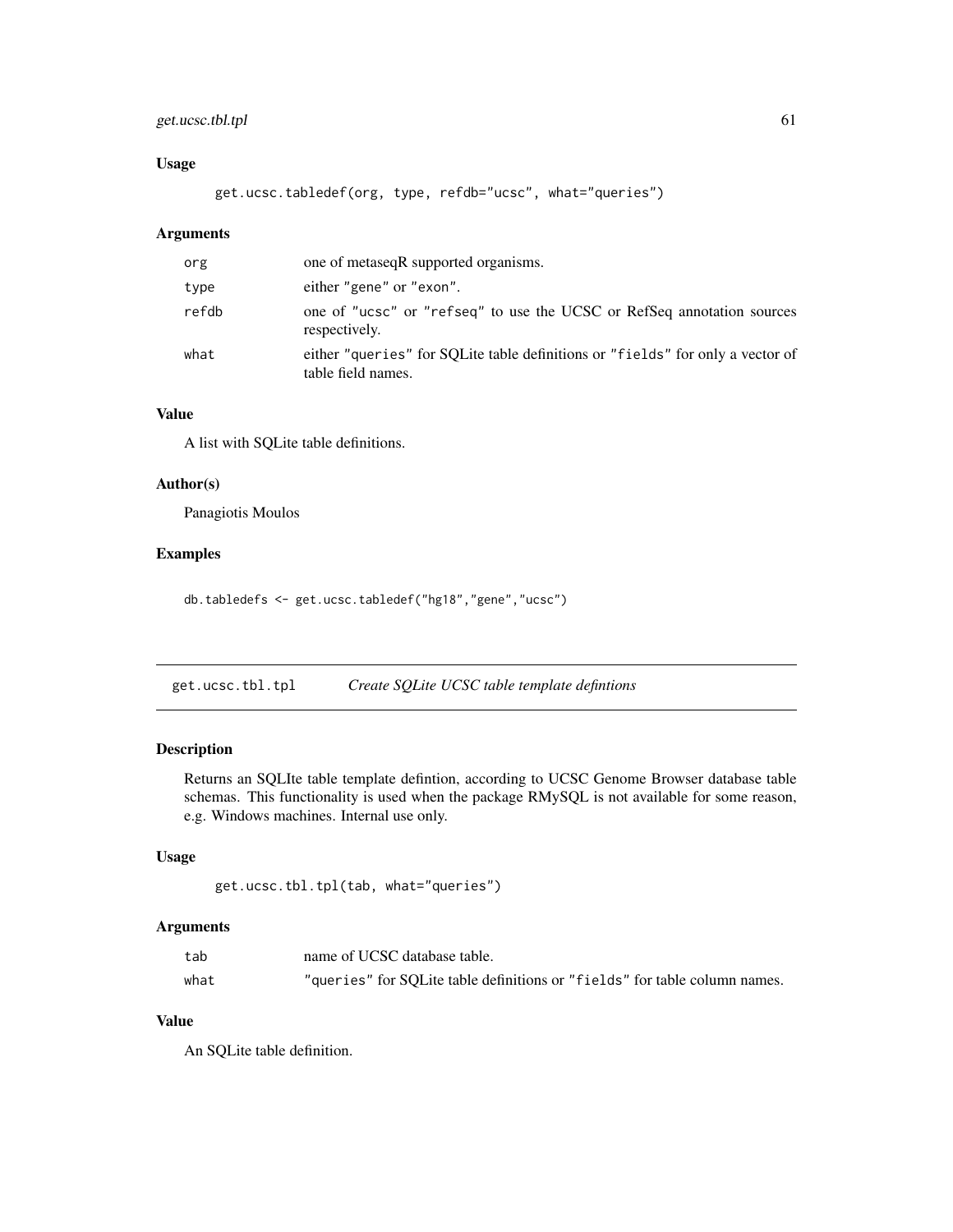# Author(s)

Panagiotis Moulos

# Examples

db.table.tmpl <- get.ucsc.tbl.tpl("knownCanonical")

get.valid.chrs *Annotation downloader helper*

# Description

Returns a vector of chromosomes to maintain after annotation download. Internal use.

# Usage

```
get.valid.chrs(org)
```
# Arguments

org the organism for which to return the chromosomes.

#### Value

A character vector of chromosomes.

## Author(s)

Panagiotis Moulos

# Examples

hg18.chr <- get.valid.chrs("hg18")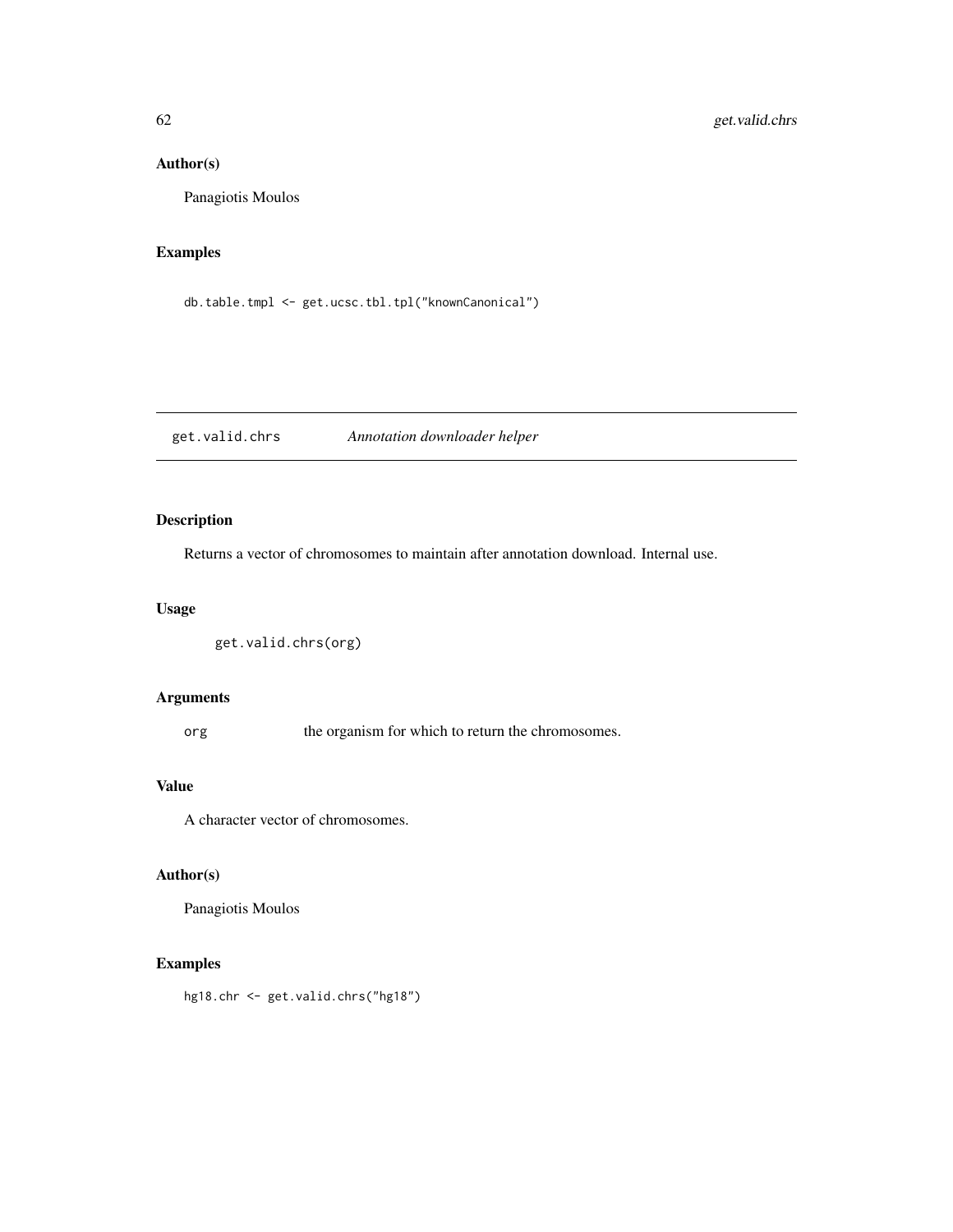This function returns pre-calculated weights for human, chimpanzee, mouse, fruitfly and arabidopsis based on the performance of simulated datasets estimated from real data from the ReCount database (<http://bowtie-bio.sourceforge.net/recount/>). Currently pre-calculated weights are available only when all six statistical tests are used and for normalization with EDASeq. For other combinations, use the [estimate.aufc.weights](#page-40-0) function.

#### Usage

```
get.weights(org = c("human", "chimpanzee", "mouse",
    "fruitfly", "arabidopsis"))
```
## Arguments

org "human", "chimpanzee", "mouse", "fruitfly" or "arabidopsis".

#### Value

A named vector of convex weights.

## Author(s)

Panagiotis Moulos

#### Examples

```
wh <- get.weights("human")
```
graphics.close *Close plotting device*

#### Description

Wrapper function to close a plotting device. Internal use only.

# Usage

```
graphics.close(o)
```
#### Arguments

o the plotting device, see main metaseqr function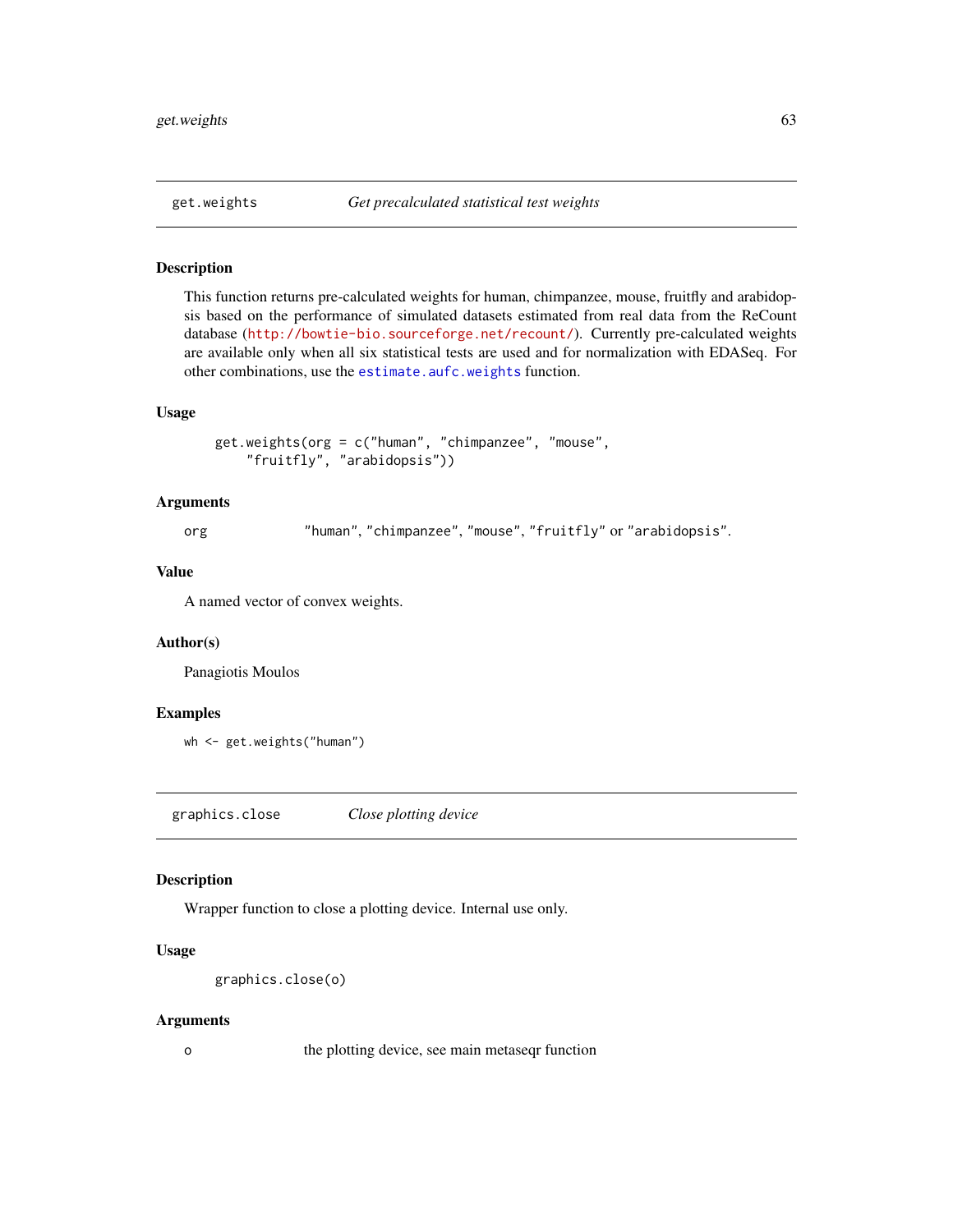# Author(s)

Panagiotis Moulos

# Examples

graphics.close("pdf")

graphics.open *Open plotting device*

# Description

Wrapper function to open a plotting device. Internal use only.

# Usage

```
graphics.open(o, f, ...)
```
# Arguments

| $\circ$      | the plotting device, see main metaseq function                              |
|--------------|-----------------------------------------------------------------------------|
| $\mathbf{f}$ | a filename, if the plotting device requires it (e.g. "pdf")                 |
| $\cdots$     | further arguments to be passed to plot devices, such as parameter from par. |

# Author(s)

Panagiotis Moulos

# Examples

graphics.open("pdf","test.pdf",width=12,height=12)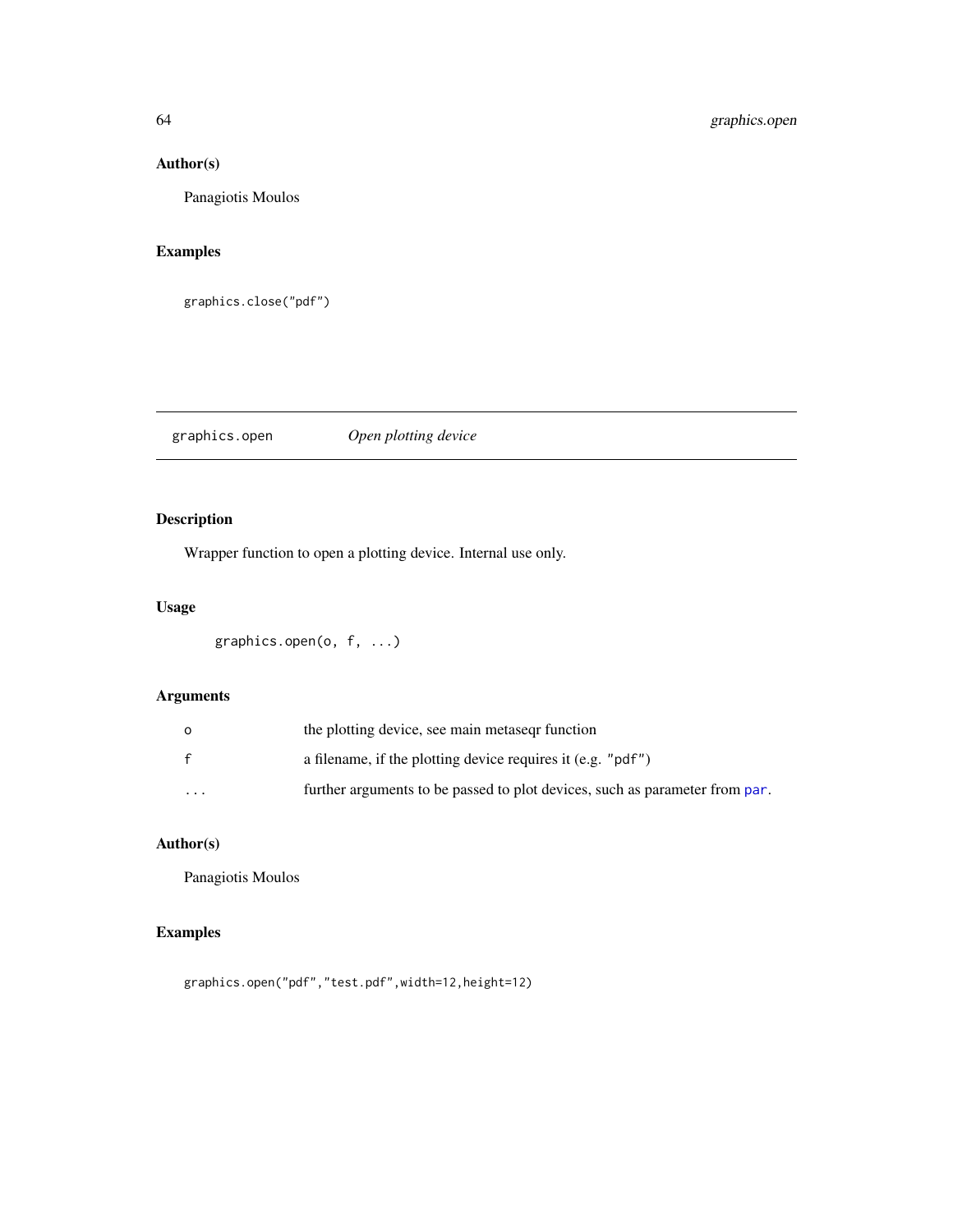This data set contains RNA-Seq exon read counts for 3 chromosomes. The data are from an experiment studying the effect of a long non-coding RNA related to the ASCL2 gene in WNT signaling and intestinal cancer. It has two conditions (CON, DOX) and four samples (CON\_BR1, CON\_BR2, DOX\_BR1, DOX\_BR2). It also contains a predefined sample.list and libsize.list named sample.list.hg18 and libsize.list.hg18.

#### Format

a data.frame with exon read counts and some embedded annotation, one row per exon.

#### Author(s)

Panagiotis Moulos

## Source

GEO (http://www.ncbi.nlm.nih.gov/geo/)

libsize.list.hg19 *Human RNA-Seq data with three conditions, three samples*

# Description

The library size list for hg19.exon.counts. See the data set description.

## Format

a named list with library sizes.

#### Author(s)

Panagiotis Moulos

#### Source

GEO (http://www.ncbi.nlm.nih.gov/geo/)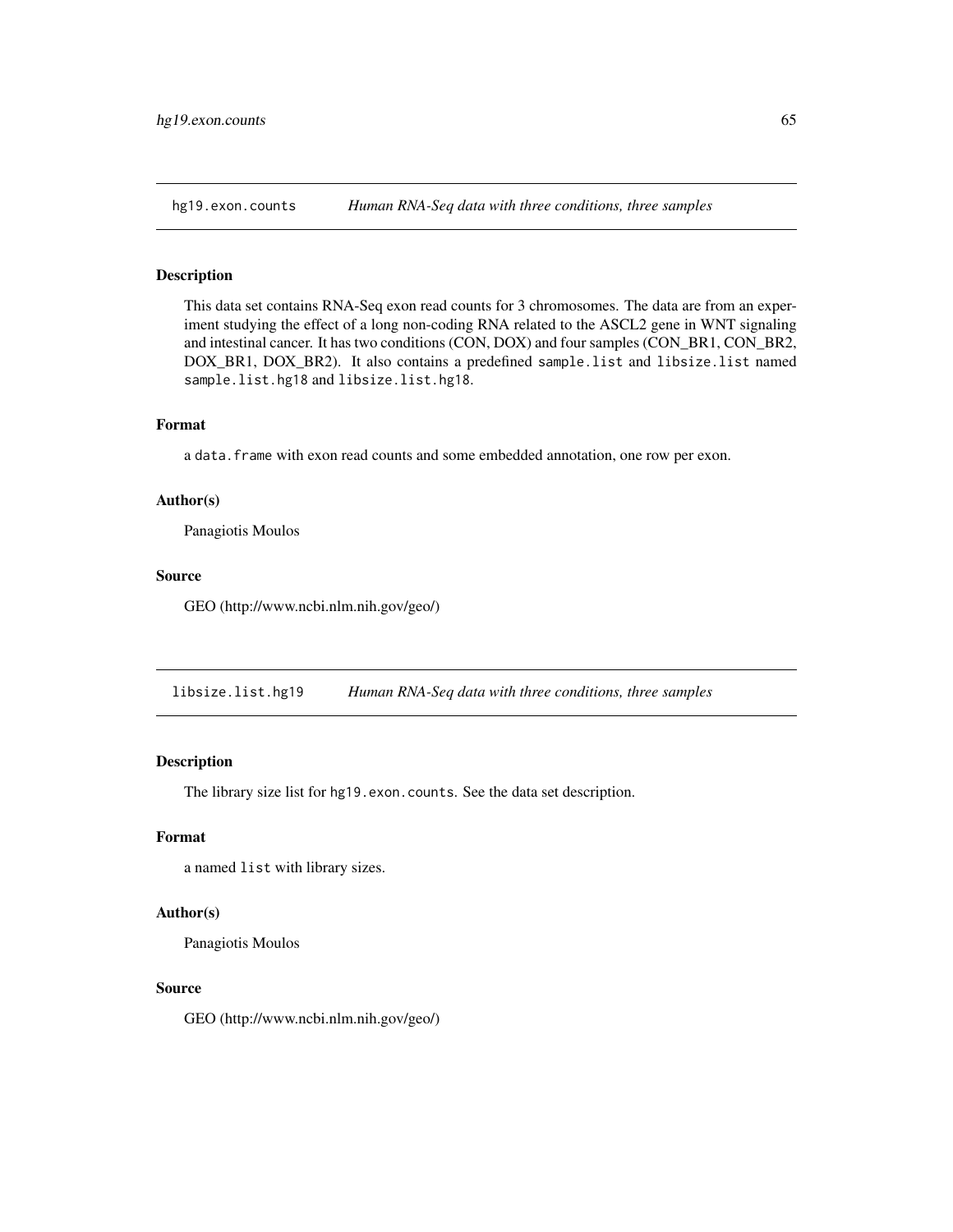libsize.list.mm9 *Mouse RNA-Seq data with two conditions, four samples*

#### Description

The library size list for mm9.gene.counts. See the data set description.

#### Format

a named list with library sizes.

#### Author(s)

Panagiotis Moulos

## Source

ENCODE (http://genome.ucsc.edu/encode/)

load.bs.genome *Loads (or downloads) the required BSGenome package*

## Description

Retrieves the required BSgenome package when the annotation source is "ucsc" or "refseq". These packages are required in order to estimate the GC-content of the retrieved genes from UCSC or RefSeq.

#### Usage

load.bs.genome(org)

#### Arguments

org one of [metaseqr](#page-89-0) supported organisms.

## Value

A proper BSgenome package name.

## Author(s)

Panagiotis Moulos

# Examples

bs.obj <- load.bs.genome("mm9")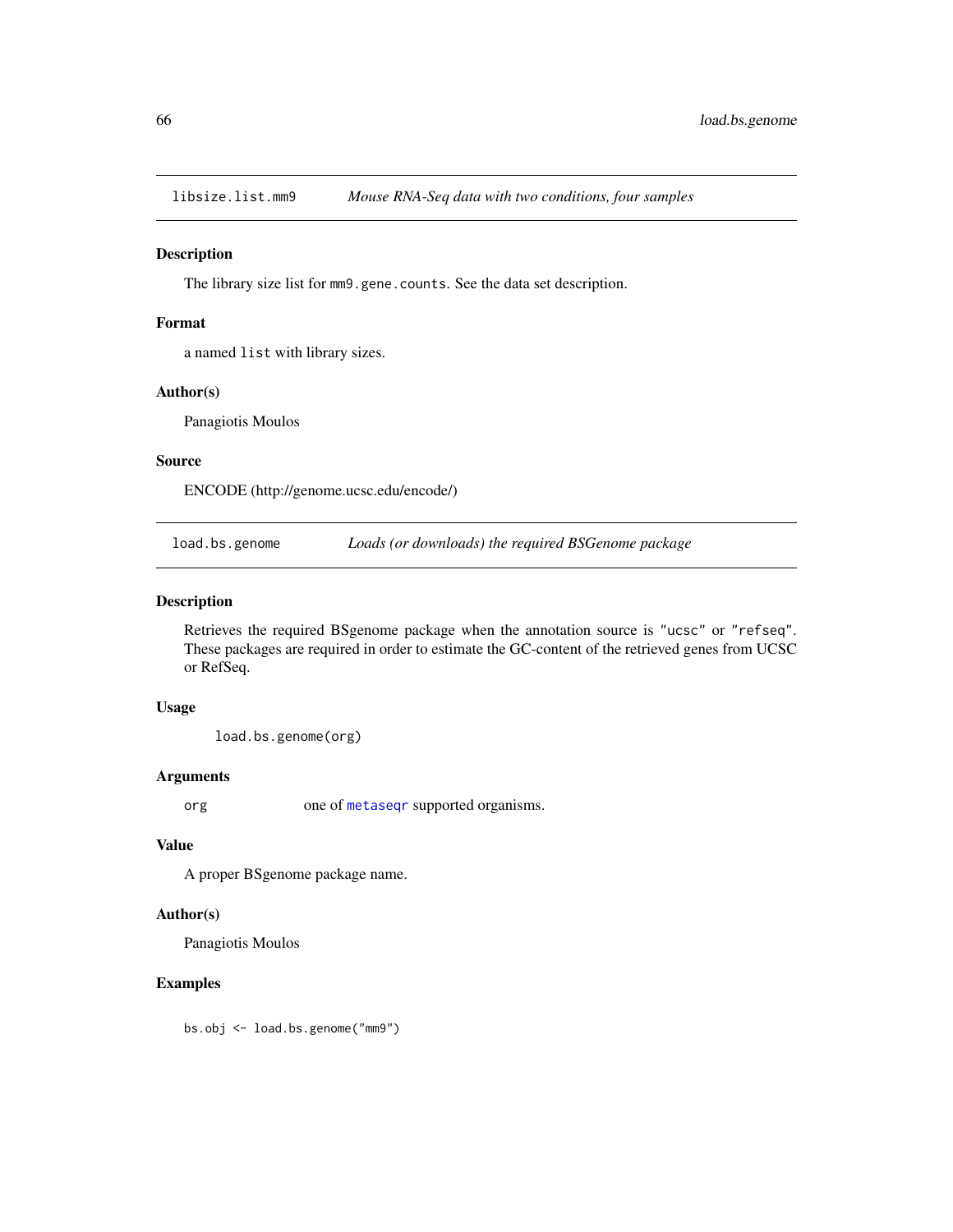Logarithmic transformation for display purposes. Internal use only.

#### Usage

log2disp(mat, base = 2)

# Arguments

| mat  | input data matrix         |
|------|---------------------------|
| base | logarithmic base, 2 or 10 |

# Author(s)

Panagiotis Moulos

make.contrast.list *Create contrast lists from contrast vectors*

#### Description

Returns a list, properly structured to be used within the stat. \* functions of the metaseqr package. See the main documentation for the structure of this list and the example below. This function is mostly for internal use, as the stat.  $*$  functions can be supplied directly with the contrasts vector which is one of the main [metaseqr](#page-89-0) arguments.

## Usage

```
make.contrast.list(contrast, sample.list)
```
#### Arguments

| contrast    | a vector of contrasts in the form "ConditionA vs ConditionB" or "ConditionA     |
|-------------|---------------------------------------------------------------------------------|
|             | vs Condition B vs Condition C vs ". In case of Control vs Treatment de-         |
|             | signs, the Control condition should ALWAYS be the first.                        |
| sample.list | the list of samples in the experiment. See also the main help page of metasegr. |

## Value

A named list whose names are the contrasts and its members are named vectors, where the names are the sample names and the actual vector members are the condition names. See the example.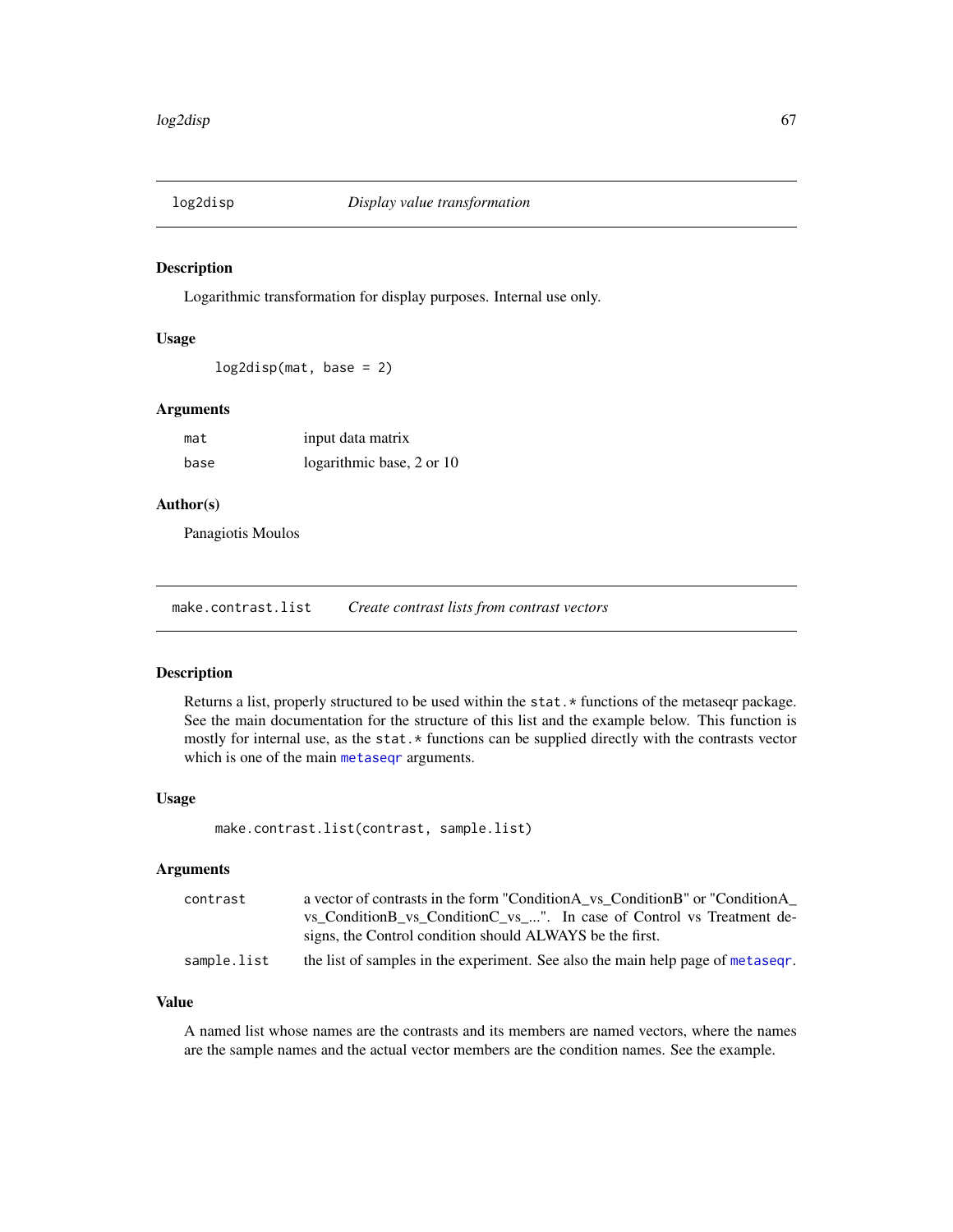#### Author(s)

Panagiotis Moulos

#### Examples

```
sample.list <- list(Control=c("C1","C2"),TreatmentA=c("TA1","TA2"),TreatmentB=c("TB1","TB2"))
contrast <- c("Control_vs_TreatmentA","Control_vs_TreatmentA_vs_TreatmentB")
cl <- make.contrast.list(contrast,sample.list)
```
make.export.list *Intitialize output list*

#### Description

Initializes metaseqr R output. Internal use only.

#### Usage

make.export.list(con)

#### Arguments

con The contrasts.

#### Value

An empty named list.

#### Author(s)

Panagiotis Moulos

make.fold.change *Calculates fold changes*

#### Description

Returns a matrix of fold changes based on the requested contrast, the list of all samples and the data matrix which is produced by the metaseqr workflow. For details on the contrast, sample.list and log.offset parameters, see the main usage page of metaseqr. This function is intended mostly for internal use but can also be used independently.

# Usage

```
make.fold.change(contrast, sample.list, data.matrix,
   log.offset = 1)
```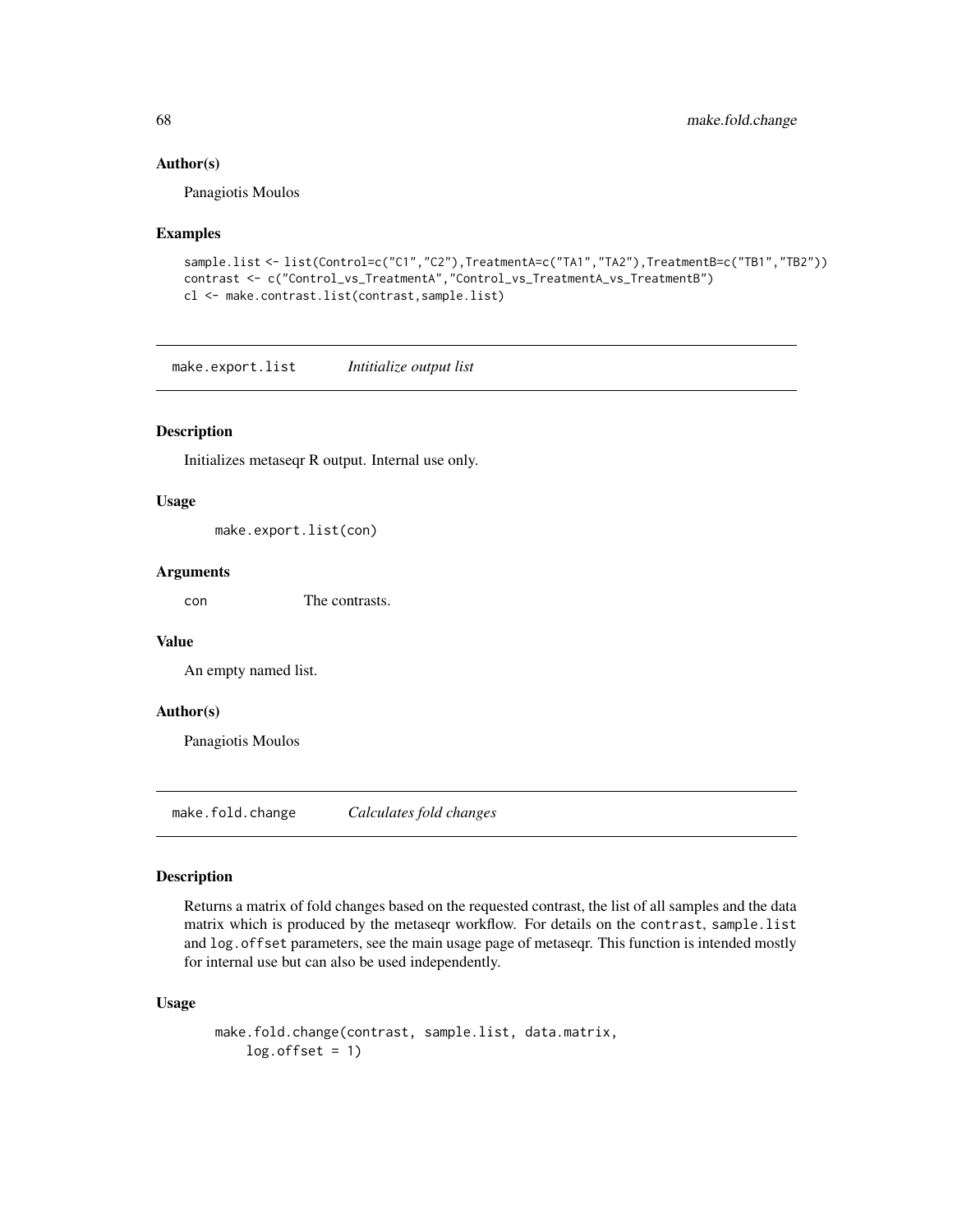#### make.grid 69

#### Arguments

| contrast    | the vector of requested statistical comparison contrasts.                                                              |
|-------------|------------------------------------------------------------------------------------------------------------------------|
| sample.list | the list containing condition names and the samples under each condition.                                              |
| data.matrix | a matrix of gene expression data whose column names are the same as the sam-<br>ple names included in the sample list. |
| log.offset  | a number to be added to each element of data matrix in order to avoid Infinity<br>on log type data transformations.    |

## Value

A matrix of fold change ratios, treatment to control, as these are parsed from contrast.

#### Author(s)

Panagiotis Moulos

## Examples

```
data.matrix <- round(1000*matrix(runif(400),100,4))
rownames(data.matrix) <- paste("gene_",1:100,sep="")
colnames(data.matrix) <- c("C1","C2","T1","T2")
fc <- make.fold.change("Control_vs_Treatment",list(Control=c("C1","C2"),
    Treatment=c("T1","T2")),data.matrix)
```
make.grid *Optimize rectangular grid plots*

#### Description

Returns a vector for an optimized m x m plot grid to be used with e.g. par ( $m$ frow). m x m is as close as possible to the input n. Of course, there will be empty grid positions if  $n < m x$  m.

## Usage

```
make.grid(n)
```
#### Arguments

n An integer, denoting the total number of plots to be created.

# Value

A 2-element vector with the dimensions of the grid.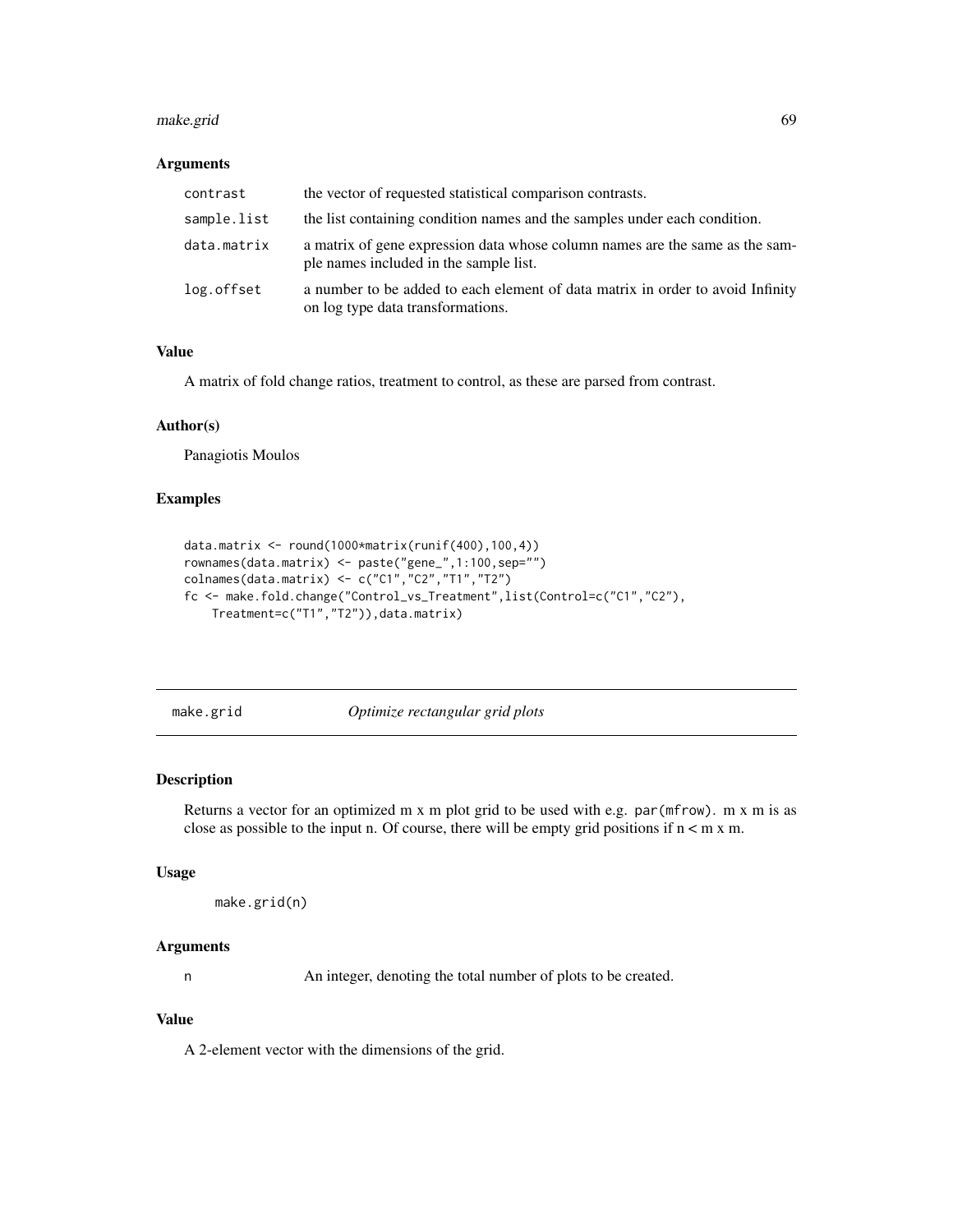## Author(s)

Panagiotis Moulos

# Examples

```
g1 <- make.grid(16) # Returns c(4,4)g2 \leq - make.grid(11) # Returns c(4,3)
```
make.highcharts.points

*Interactive volcano plot helper*

# Description

Creates a list which contains the data series of a scatterplot, to be used for serialization with highcharts JavaScript plotting. framework. Internal use only.

# Usage

```
make.highcharts.points(x, y, a)
```
# Arguments

|   | The x coordinates (should be a named vector!). |
|---|------------------------------------------------|
|   | The y coordinates.                             |
| a | Alternative names for each point.              |

## Value

A list that is later serialized to JSON.

# Author(s)

Panagiotis Moulos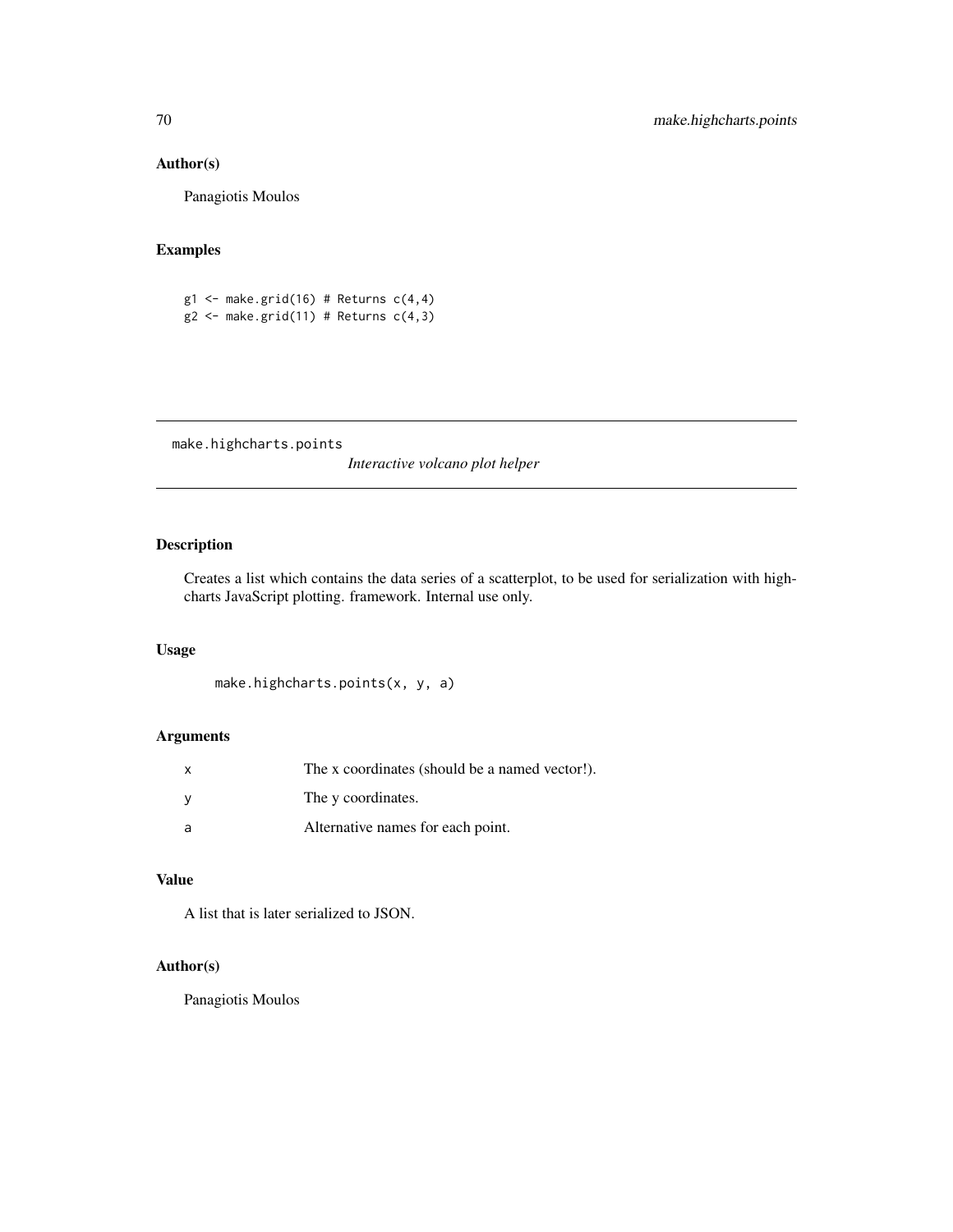make.html.body *HTML report helper*

# Description

Returns a character vector with an html formatted table. Essentially, it collapses the input rows to a single character and puts a <tbody></tbody> tag set around. It is meant to be applied to the output of [make.html.rows](#page-72-0). Internal use.

#### Usage

make.html.body(mat)

## Arguments

mat the character vector produced by [make.html.rows](#page-72-0).

#### Value

A character vector with the body of mat formatted in html.

## Author(s)

Panagiotis Moulos

## Examples

```
data.matrix <- round(1000*matrix(runif(400),100,4))
rownames(data.matrix) <- paste("gene_",1:100,sep="")
colnames(data.matrix) <- c("C1","C2","T1","T2")
the.cells <- make.html.cells(data.matrix)
the.header <- make.html.header(the.cells[1,])
the.rows <- make.html.rows(the.cells)
the.body <- make.html.body(the.rows)
```
<span id="page-70-0"></span>make.html.cells *HTML report helper*

## Description

Returns a character matrix with html formatted table cells. Essentially, it converts the input data to text and places them in a <td></td> tag set. Internal use.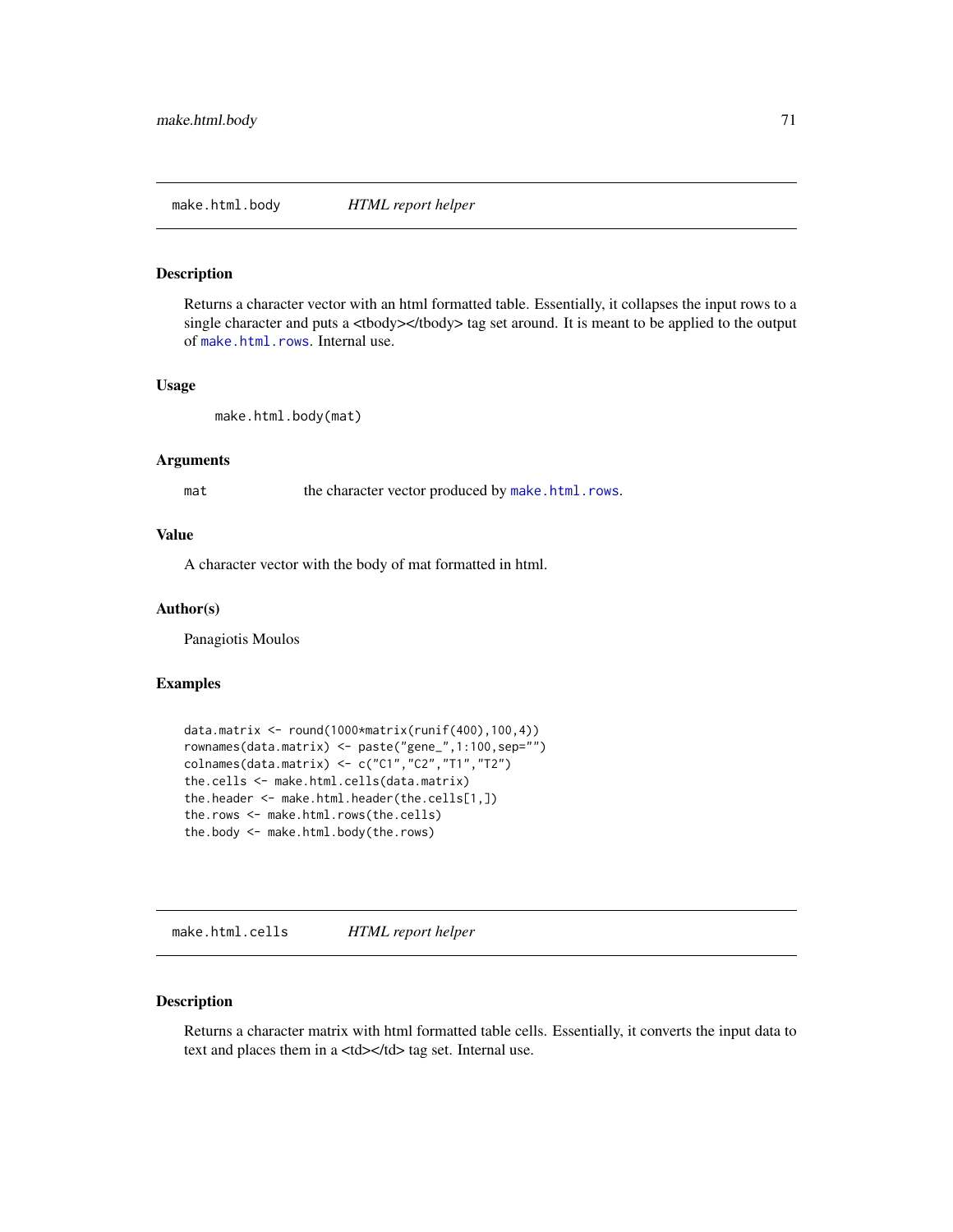## Usage

```
make.html.cells(mat, type = "numeric", digits = 3)
```
## Arguments

| mat    | the data matrix (numeric or character)                                                                            |
|--------|-------------------------------------------------------------------------------------------------------------------|
| type   | the type of data in the matrix ("numeric" or "character")                                                         |
| digits | the number of digits on the right of the decimal points to pass to format. It has<br>meaning when type="numeric". |

# Value

A character matrix with html formatted cells.

# Author(s)

Panagiotis Moulos

#### Examples

```
data.matrix <- round(1000*matrix(runif(400),100,4))
rownames(data.matrix) <- paste("gene_",1:100,sep="")
colnames(data.matrix) <- c("C1","C2","T1","T2")
the.cells <- make.html.cells(data.matrix)
```
make.html.header *HTML report helper*

# Description

Returns a character vector with an html formatted table head row. Essentially, it collapses the input row to a single character and puts a  $\langle$ th $\rangle$  tag set around. It is meant to be applied to the output of [make.html.cells](#page-70-0). Internal use.

### Usage

```
make.html.header(h)
```
#### Arguments

h the colnames of a matrix or data frame, usually as output of [make.html.cells](#page-70-0) function.

## Value

A character vector with html formatted header of a matrix.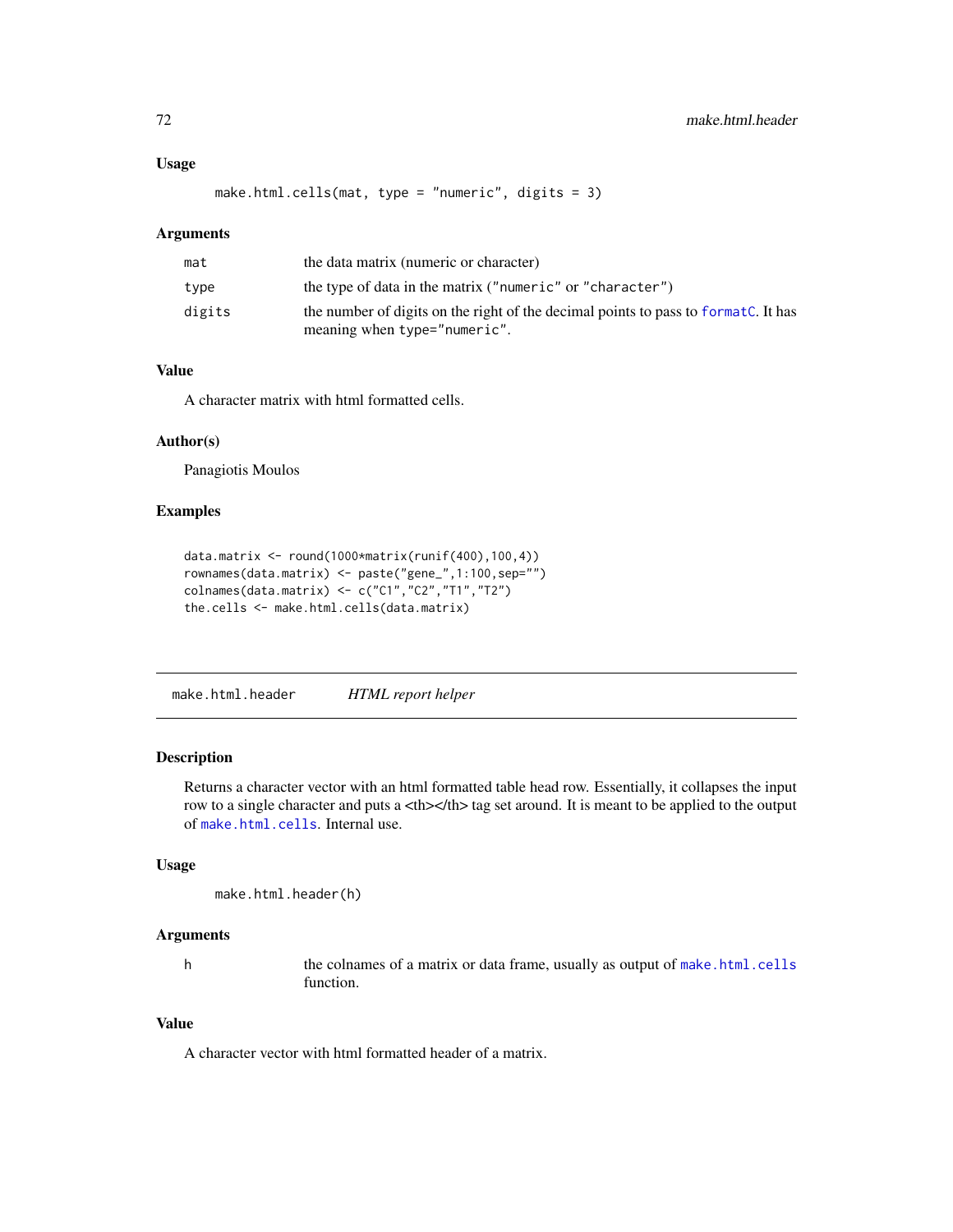## make.html.rows 73

#### Author(s)

Panagiotis Moulos

#### Examples

```
data.matrix <- round(1000*matrix(runif(400),100,4))
rownames(data.matrix) <- paste("gene_",1:100,sep="")
colnames(data.matrix) <- c("C1","C2","T1","T2")
the.cells <- make.html.cells(data.matrix)
the.header <- make.html.header(the.cells[1,])
```
<span id="page-72-0"></span>make.html.rows *HTML report helper*

# Description

Returns a character vector with html formatted rows. Essentially, it collapses every row of a matrix to a single character and puts a <tr>>tr> to tag set around. It is meant to be applied to the output of [make.html.cells](#page-70-0). Internal use.

# Usage

```
make.html.rows(mat)
```
#### Arguments

mat the data matrix, usually the output of [make.html.cells](#page-70-0) function.

# Value

A character vector with html formatted rows of a matrix.

## Author(s)

Panagiotis Moulos

```
data.matrix \le round(1000*matrix(runif(400),100,4))
rownames(data.matrix) <- paste("gene_",1:100,sep="")
colnames(data.matrix) <- c("C1","C2","T1","T2")
the.cells <- make.html.cells(data.matrix)
the.rows <- make.html.rows(the.cells)
```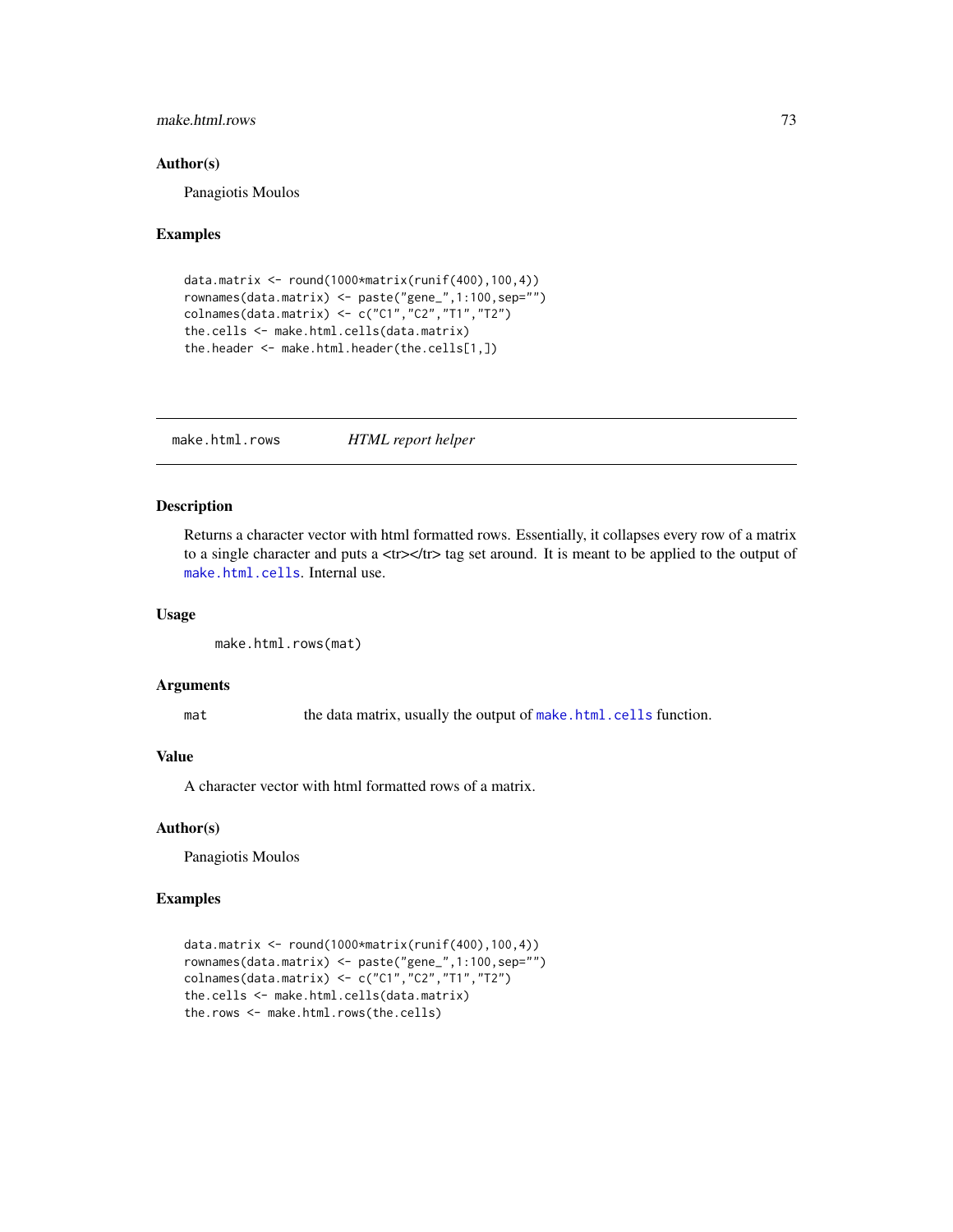make.html.table *HTML report helper*

#### Description

Returns a character vector with a fully html formatted table. Essentially, it binds the outputs of [make.html.cells](#page-70-0), [make.html.rows](#page-72-0), [make.html.header](#page-71-0) and [make.html.body](#page-70-1) to the final table and optionally assigns an id attribute. The above functions are meant to format a data table so as it can be rendered by external tools such as DataTables.js during a report creation. It is meant for internal use.

#### Usage

make.html.table( $b$ ,  $h = NULL$ ,  $id = NULL$ )

#### Arguments

| b  | the table body as produced by make.html.body.     |
|----|---------------------------------------------------|
| h. | the table header as produced by make.html.header. |
| id | the table id attribute.                           |

#### Value

A fully formatted html table.

# Author(s)

Panagiotis Moulos

```
data.matrix <- round(1000*matrix(runif(400),100,4))
rownames(data.matrix) <- paste("gene_",1:100,sep="")
colnames(data.matrix) <- c("C1","C2","T1","T2")
the.cells <- make.html.cells(data.matrix)
the.header <- make.html.header(the.cells[1,])
the.rows <- make.html.rows(the.cells)
the.body <- make.html.body(the.rows)
the.table <- make.html.table(the.body,the.header,id="my_table")
```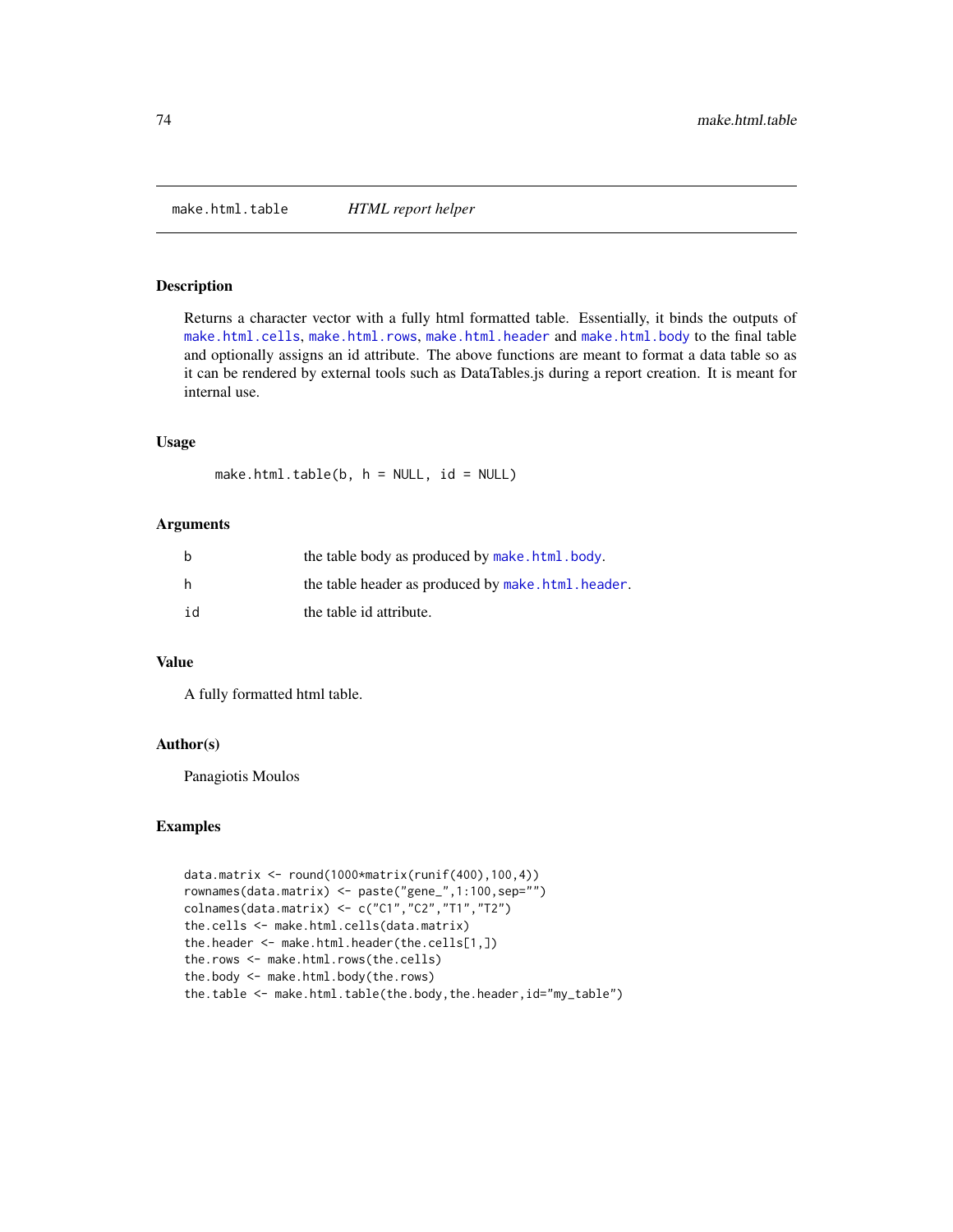# Description

Returns a list of matrices based on the export scales that have been chosen from the main function and a subset of samples based on the sample names provided in the sample.list argument of the main [metaseqr](#page-89-0) function. Internal use.

#### Usage

```
make.matrix(samples, data.list, export.scale = "natural")
```
#### Arguments

| samples      | a set of samples from the dataset under processing. They should match sample<br>names from sample. list. See also the main help page of metasegr. |
|--------------|---------------------------------------------------------------------------------------------------------------------------------------------------|
| data.list    | a list containing natural or transformed data, typically an output from make, transformation.                                                     |
| export.scale | the output transformations used as input also to make, transformation.                                                                            |

#### Value

A named list whose names are the elements in export.scale. Each list member is the respective sample subest data matrix.

#### Author(s)

Panagiotis Moulos

```
data.matrix <- round(1000*matrix(runif(400),100,4))
rownames(data.matrix) <- paste("gene_",1:100,sep="")
colnames(data.matrix) <- c("C1","C2","T1","T2")
tr <- make.transformation(data.matrix,c("log2","vst"))
mm <- make.matrix(c("C1","T1"),tr,"log2")
head(tr$vst)
```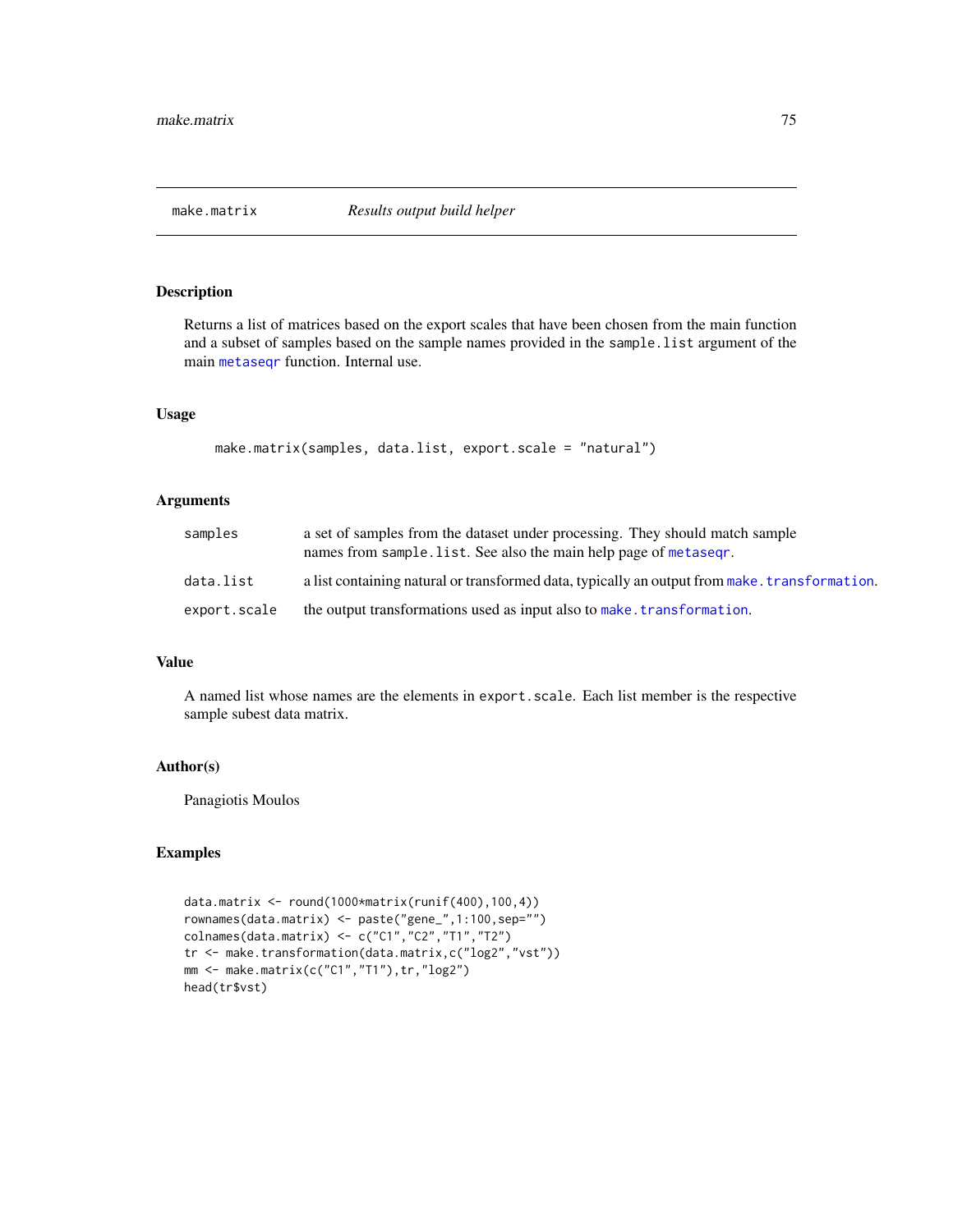make.path.struct *Project path constructor helper*

# Description

Helper for make.project.path. Internal use only.

# Usage

make.path.struct(main.path)

#### Arguments

main.path The desired project path.

# Value

A named list whose names are the conditions of the experiments and its members are the samples belonging to each condition.

# Author(s)

Panagiotis Moulos

make.permutation *Create counts matrix permutations*

# Description

This function creates a permuted read counts matrix based on the contrast argument (to define new virtual contrasts of the same number) and on the sample.list to derive the number of samples for each virtual condition.It is a helper for the [meta.perm](#page-85-0) function.

# Usage

```
make.permutation(counts, sample.list, contrast,
    rep1 = FALSE)
```
#### Arguments

| counts      | the gene read counts matrix.                                              |
|-------------|---------------------------------------------------------------------------|
| sample.list | the list containing condition names and the samples under each condition. |
| contrast    | the contrasts vector. See the main metased phelp page.                    |
| repl        | the same as the replace argument in sample function.                      |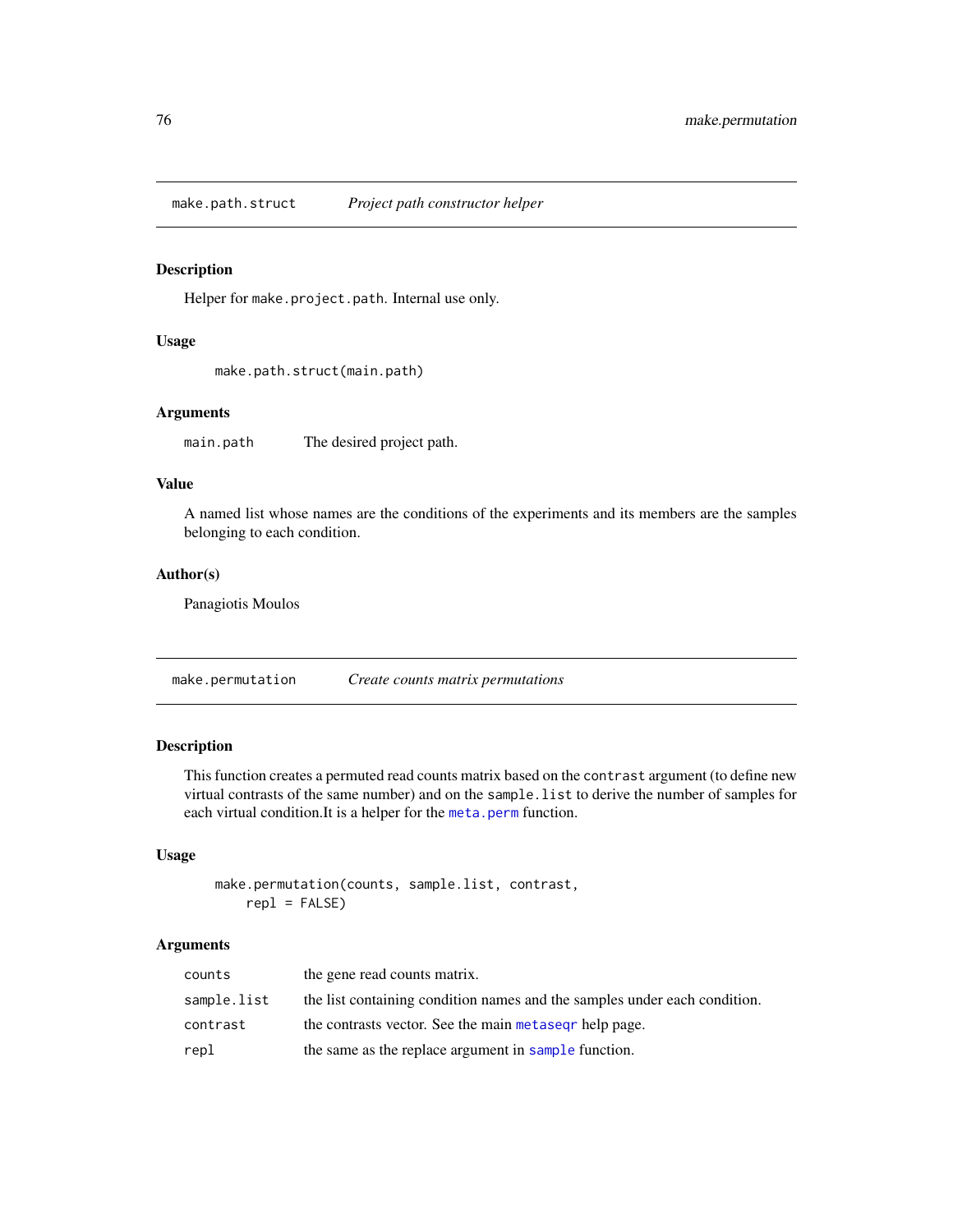# make.project.path 77

# Value

A list with three members: the matrix of permuted per sample read counts, the virtual sample list and the virtual contrast to be used with the stat.\* functions.

#### Author(s)

Panagiotis Moulos

## Examples

```
data("mm9.gene.data",package="metaseqR")
per <- make.permutation(mm9.gene.counts,sample.list.mm9,
    "e14.5_vs_adult_8_weeks")
```
make.project.path *Project path constructor*

# Description

Create the main metaseqr project path. Internal use only.

#### Usage

```
make.project.path(path, f = NULL)
```
# Arguments

| path | The desired project path. Can be NULL for auto-generation. |
|------|------------------------------------------------------------|
|      | The input counts table file.                               |

#### Value

A list with project path elements.

# Author(s)

Panagiotis Moulos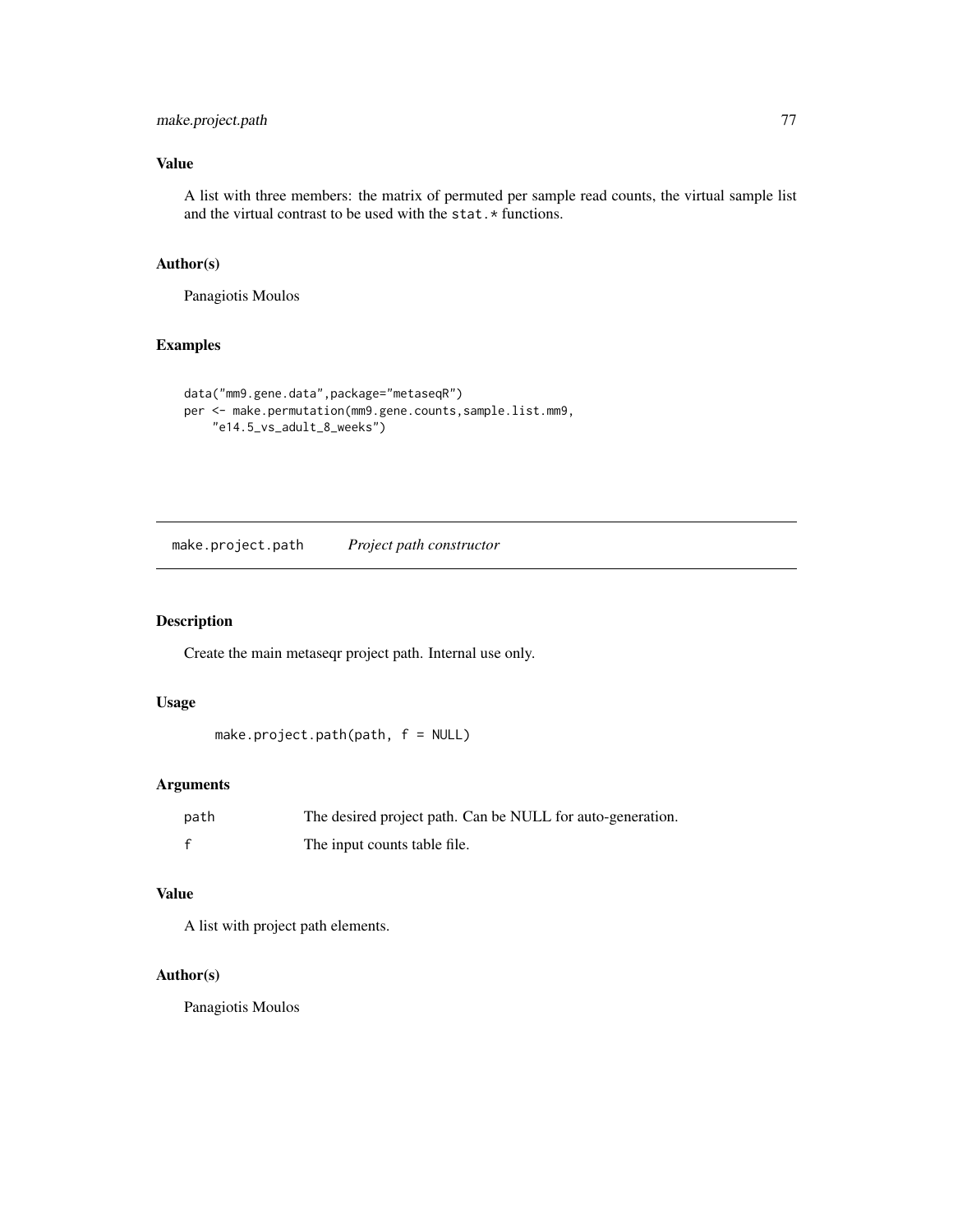make.report.messages *Initializer of report messages*

## Description

Initializes metaseqR report tmeplate messages output. Internal use only.

#### Usage

```
make.report.messages(lang)
```
#### **Arguments**

lang The language of the report. For now, only english ("en") is supported.

# Value

An named list with messages for each input option.

#### Author(s)

Panagiotis Moulos

<span id="page-77-0"></span>make.sample.list *Creates sample list from file*

# Description

Create the main sample list from an external file.

# Usage

```
make.sample.list(input)
```
#### Arguments

input a tab-delimited file structured as follows: the first line of the external tab delimited file should contain column names (names are not important). The first column MUST contain UNIQUE sample names and the second column MUST contain the biological condition where each of the samples in the first column should belong to.

### Value

A named list whose names are the conditions of the experiments and its members are the samples belonging to each condition.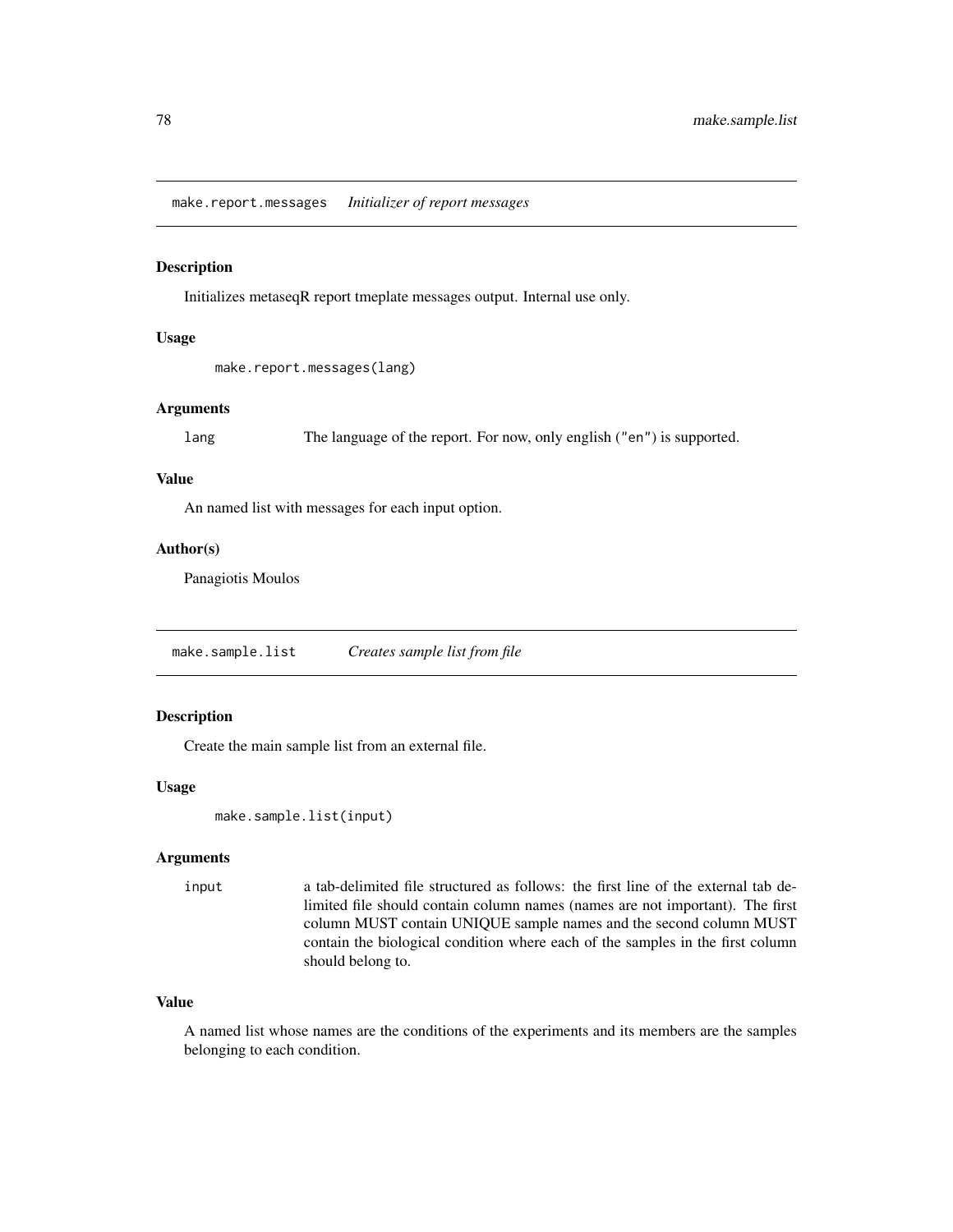make.sim.data.sd 79

#### Author(s)

Panagiotis Moulos

#### Examples

```
targets <- data.frame(sample=c("C1","C2","T1","T2"),
    condition=c("Control","Control","Treatment","Treatment"))
write.table(targets,file="targets.txt",sep="\t",row.names=FALSE,
    quote="")
sample.list <- make.sample.list("targets.txt")
```
make.sim.data.sd *Create simulated counts using the Soneson-Delorenzi method*

#### Description

This function creates simulated RNA-Seq gene expression datasets using the method presented in (Soneson and Delorenzi, BMC Bioinformatics, 2013). For the time being, it creates only simulated datasets with two conditions.

# Usage

```
make.sim.data.sd(N, param, samples = c(5, 5),
    ndeg = rep(round(0.1*N), 2), fc.basis = 1.5,libsize.range = c(0.7, 1.4), libsize.mag = 1e+7,
    model.org = NULL, sim.length.bias = FALSE,
    seed = NULL)
```
# Arguments

| N             | the number of genes to produce.                                                                                                                                                                                                                     |
|---------------|-----------------------------------------------------------------------------------------------------------------------------------------------------------------------------------------------------------------------------------------------------|
| param         | a named list with negative binomial parameter sets to sample from. The first<br>member is the mean parameter to sample from (mu.hat) and the second the<br>dispersion (phi.hat). This list can be created with the estimate.sim.params<br>function. |
| samples       | a vector with 2 integers, which are the number of samples for each condition<br>(two conditions currently supported).                                                                                                                               |
| ndeg          | a vector with 2 integers, which are the number of differentially expressed genes<br>to be produced. The first element is the number of up-regulated genes while the<br>second is the number of down-regulated genes.                                |
| fc.basis      | the minimum fold-change for deregulation.                                                                                                                                                                                                           |
| libsize.range | a vector with 2 numbers (generally small, see the default), as they are multiplied<br>with libsize. mag. These numbers control the library sized of the synthetic data<br>to be produced.                                                           |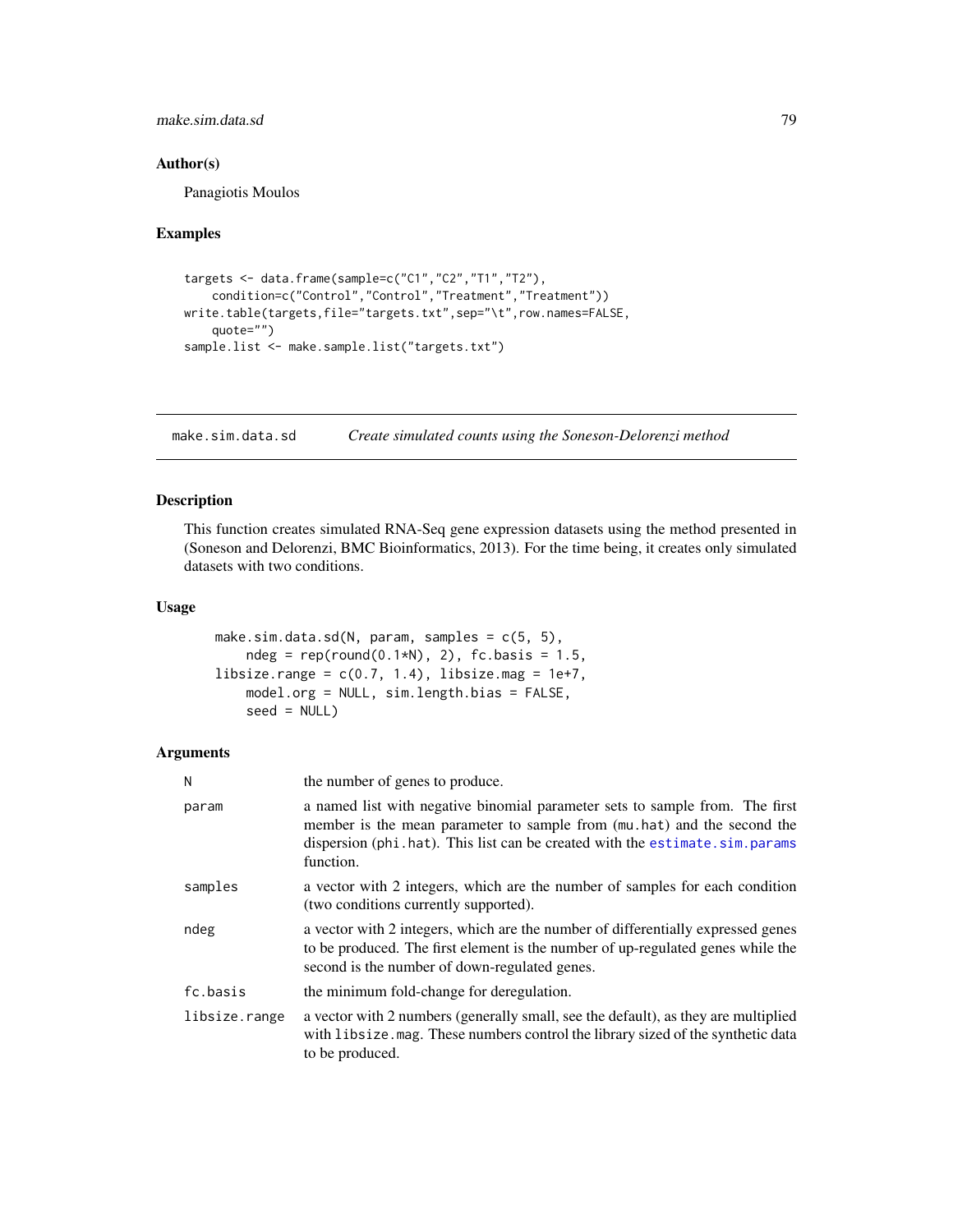| libsize.mag     | a (big) number to multiply the libsize. range to produce library sizes.                                                                                                                                                                                                                                                                                                                                                                                                                                  |
|-----------------|----------------------------------------------------------------------------------------------------------------------------------------------------------------------------------------------------------------------------------------------------------------------------------------------------------------------------------------------------------------------------------------------------------------------------------------------------------------------------------------------------------|
| model.org       | the organism from which the real data are derived from. It must be one of the<br>supported organisms (see the main metased r help page). It is used to sample<br>real values for GC content.                                                                                                                                                                                                                                                                                                             |
| sim.length.bias |                                                                                                                                                                                                                                                                                                                                                                                                                                                                                                          |
|                 | a boolean to instruct the simulator to create genes whose read counts is propor-<br>tional to their length. This is achieved by sorting in increasing order the mean<br>parameter of the negative binomial distribution (and the dispersion according to<br>the mean) which will cause an increasing gene count length with the sampling.<br>The sampled lengths are also sorted so that in the final gene list, shorter genes<br>have less counts as compared to the longer ones. The default is FALSE. |
| seed            | a seed to use with random number generation for reproducibility.                                                                                                                                                                                                                                                                                                                                                                                                                                         |

#### Value

A named list with two members. The first member (simdata) contains the synthetic dataset

# Author(s)

Panagiotis Moulos

#### Examples

```
# File "bottomly_read_counts.txt" from the ReCount database
download.file(paste("http://bowtie-bio.sourceforge.net/recount/",
    "countTables/bottomly_count_table.txt",sep=""),
    destfile="~/bottomly_count_table.txt")
N < - 10000par.list <- estimate.sim.params("~/bottomly_read_counts.txt")
sim <- make.sim.data.sd(N,par.list)
synth.data <- sim$simdata
true.deg <- which(sim$truedeg!=0)
```
make.sim.data.tcc *Create simulated counts using TCC package*

#### Description

This function creates simulated RNA-Seq gene expression datasets using the simulateReadCounts function from the Bioconductor package TCC and it adds simulated annoation elements. For further information please consult the TCC package documentation.

#### Usage

```
make.sim.data.tcc(...)
```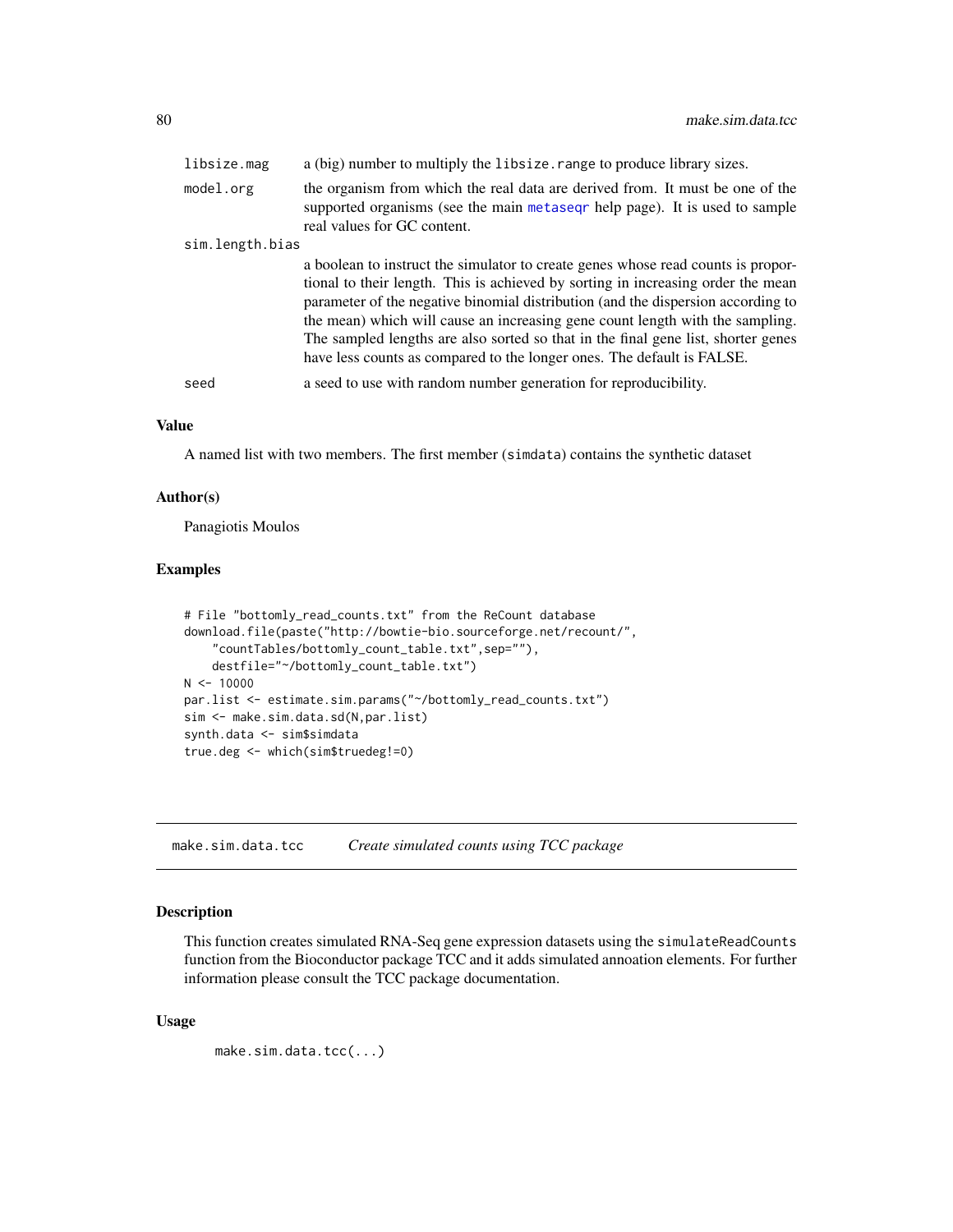#### make.stat 81

#### Arguments

... parameters to the simulateReadCounts function.

# Value

A list with the following members: simdata holding the simulated dataset complying with metaseqr requirements, and simparam holding the simulation parameters (see TCC documentation). Note that the produced data are based in an Arabidopsis dataset.

#### Author(s)

Panagiotis Moulos

#### Examples

```
dd <- make.sim.data.tcc(Ngene=10000,PDEG=0.2,
       DEG.assign=c(0.9,0.1),
       DEG.foldchange=c(5,5),replicates=c(3,3))
head(dd$simdata)
```

| make.stat | Calculates several statistices on read counts |  |
|-----------|-----------------------------------------------|--|
|-----------|-----------------------------------------------|--|

#### Description

Returns a matrix of statistics calculated for a set of given samples. Internal use.

# Usage

make.stat(samples, data.list, stat, export.scale)

## Arguments

| samples      | a set of samples from the dataset under processing. They should match sample<br>names from sample.list. See also the main help page of metaseqr. |
|--------------|--------------------------------------------------------------------------------------------------------------------------------------------------|
| data.list    | a list containing natural or transformed data, typically an output from make. transformation.                                                    |
| stat         | the statistics to calculate. Can be one or more of "mean", "median", "sd",<br>"mad", "cv", "rcv". See also the main help page of metaseqr.       |
| export.scale | the output transformations used as input also to make. transformation.                                                                           |

### Value

A matrix of statistics calculated based on the input sample names. The different data transformnations are appended columnwise.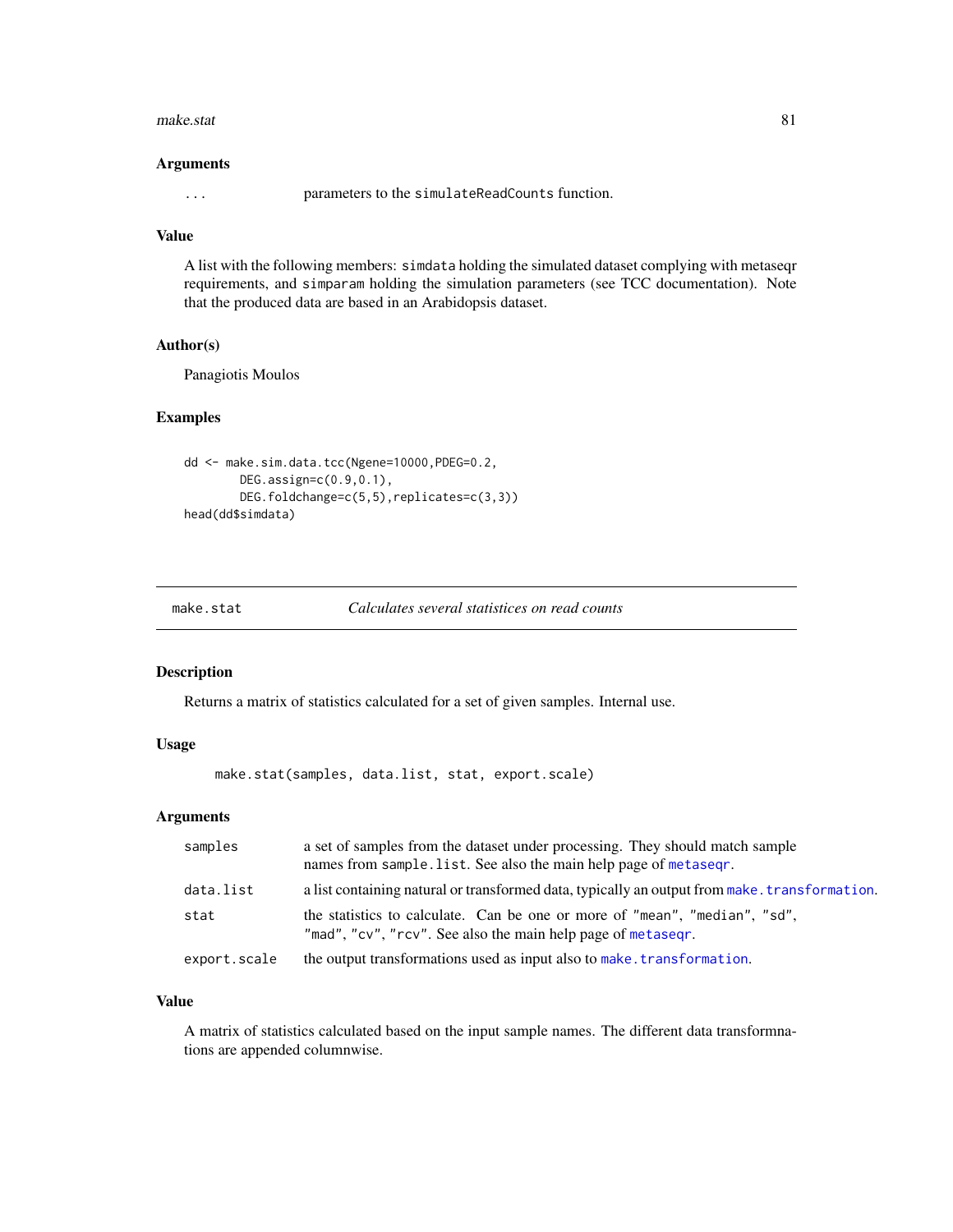#### Author(s)

Panagiotis Moulos

#### Examples

```
data.matrix <- round(1000*matrix(runif(400),100,4))
rownames(data.matrix) <- paste("gene_",1:100,sep="")
colnames(data.matrix) <- c("C1","C2","T1","T2")
tr <- make.transformation(data.matrix,c("log2","vst"))
st <- make.stat(c("C1","C2"),tr,c("mean","sd"),c("log2","vst"))
```
<span id="page-81-0"></span>make.transformation *Calculates several transformation of counts*

# Description

Returns a list of transformed (normalized) counts, based on the input count matrix data.matrix. The data transformations are passed from the export.scale parameter and the output list is named accordingly. This function is intended mostly for internal use but can also be used independently.

#### Usage

make.transformation(data.matrix, export.scale,  $log.$ offset = 1)

# Arguments

| data.matrix  | the raw or normalized counts matrix. Each column represents one input sample.                                                                                               |
|--------------|-----------------------------------------------------------------------------------------------------------------------------------------------------------------------------|
| export.scale | a character vector containing one of the supported data transformations ("natural",<br>" $\log 2$ ", " $\log 10$ ", " $\vee$ st"). See also the main help page of metasegr. |
| log.offset   | a number to be added to each element of data, matrix in order to avoid Infinity<br>on log type data transformations.                                                        |

# Value

A named list whose names are the elements in export.scale. Each list member is the respective transformed data matrix.

# Author(s)

Panagiotis Moulos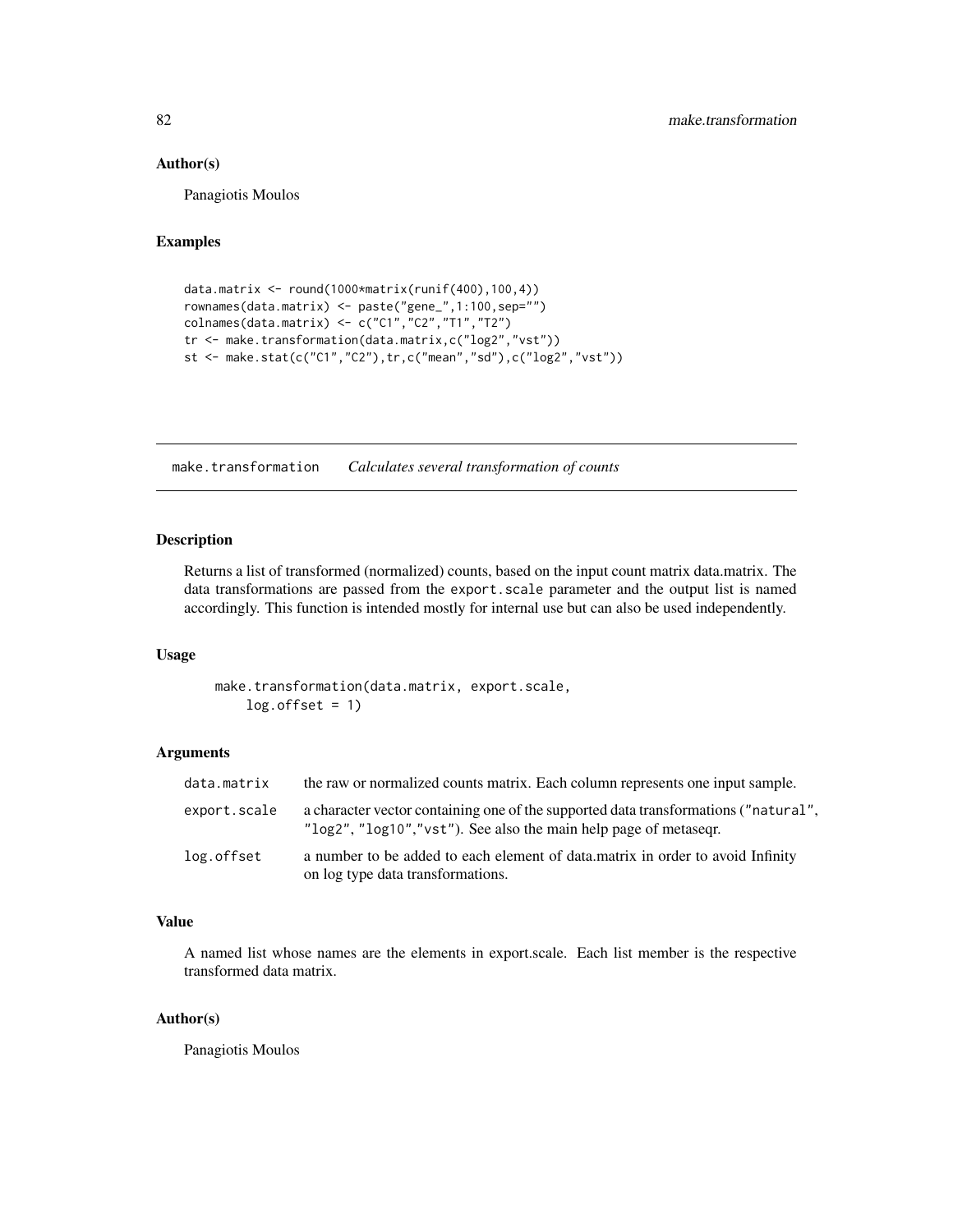# make.venn.areas 83

# Examples

```
data.matrix <- round(1000*matrix(runif(400),100,4))
rownames(data.matrix) <- paste("gene_",1:100,sep="")
colnames(data.matrix) <- c("C1","C2","T1","T2")
tr <- make.transformation(data.matrix,c("log2","vst"))
head(tr$vst)
```
make.venn.areas *Helper for Venn diagrams*

## Description

This function creates a list with names the arguments of the Venn diagram construction functions of the R package VennDiagram and list members the internal encoding (uppercase letters A to E and combinations among then) used to encode the pairwise comparisons to create the intersections needed for the Venn diagrams. Internal use mostly.

# Usage

```
make.venn.areas(n)
```
# Arguments

n the number of the sets used for the Venn diagram.

## Value

A named list, see descritpion.

# Author(s)

Panagiotis Moulos

```
sets <- c("apple","pear","banana")
pairs <- make.venn.pairs(sets)
areas <- make.venn.areas(length(sets))
```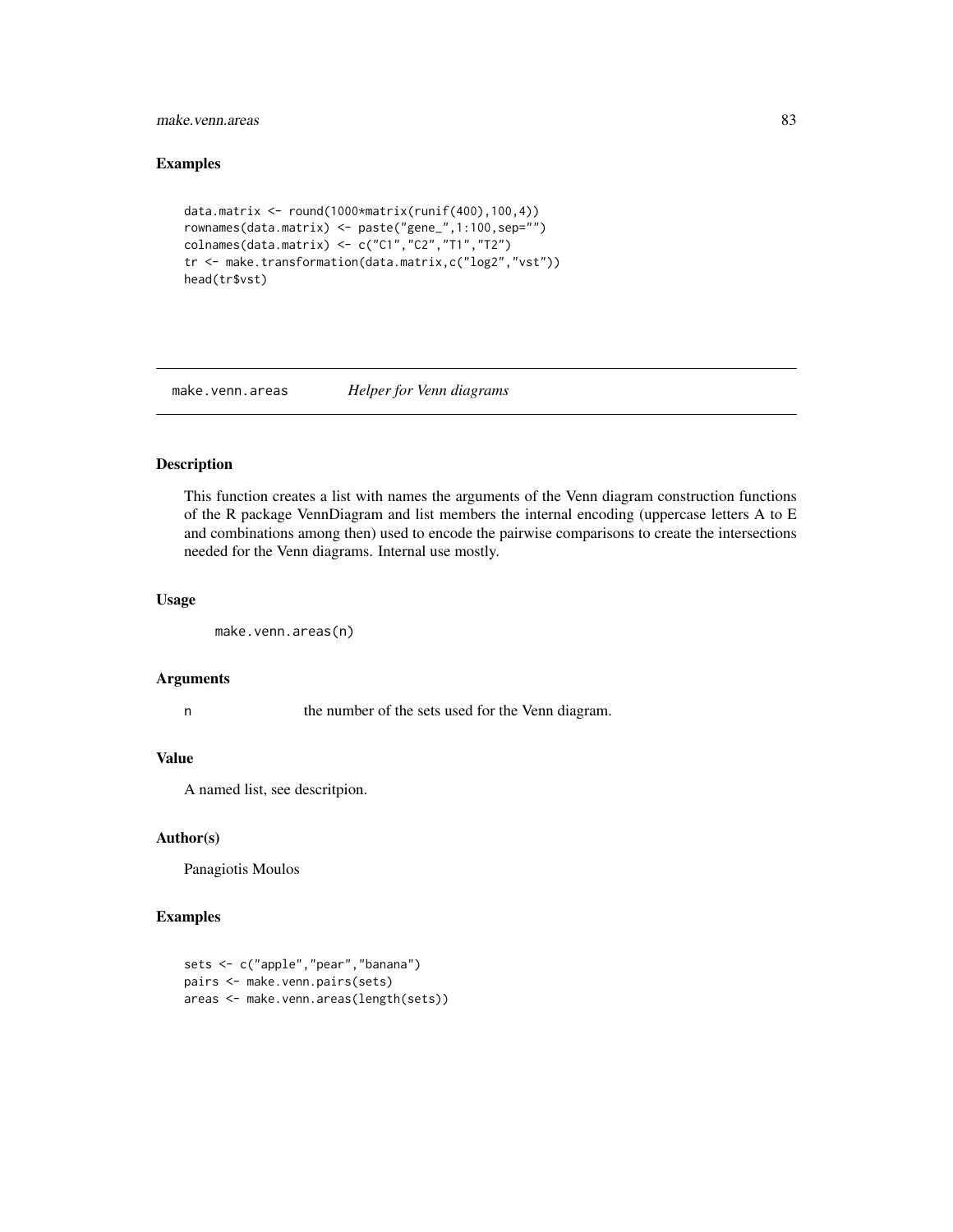make.venn.colorscheme *Helper for Venn diagrams*

## Description

This function returns a list of colorschemes accroding to the number of sets. Internal use.

#### Usage

make.venn.colorscheme(n)

## Arguments

n the number of the sets used for the Venn diagram.

### Value

A list with colors for fill and font.

## Author(s)

Panagiotis Moulos

## Examples

sets <- c("apple","pear","banana") cs <- make.venn.colorscheme(length(sets))

make.venn.counts *Helper for Venn diagrams*

#### Description

This function creates a list with names the arguments of the Venn diagram construction functions of the R package VennDiagram and list members are initially NULL. They are filled by the [diagplot.venn](#page-36-0) function. Internal use mostly.

# Usage

```
make.venn.counts(n)
```
### Arguments

n the number of the sets used for the Venn diagram.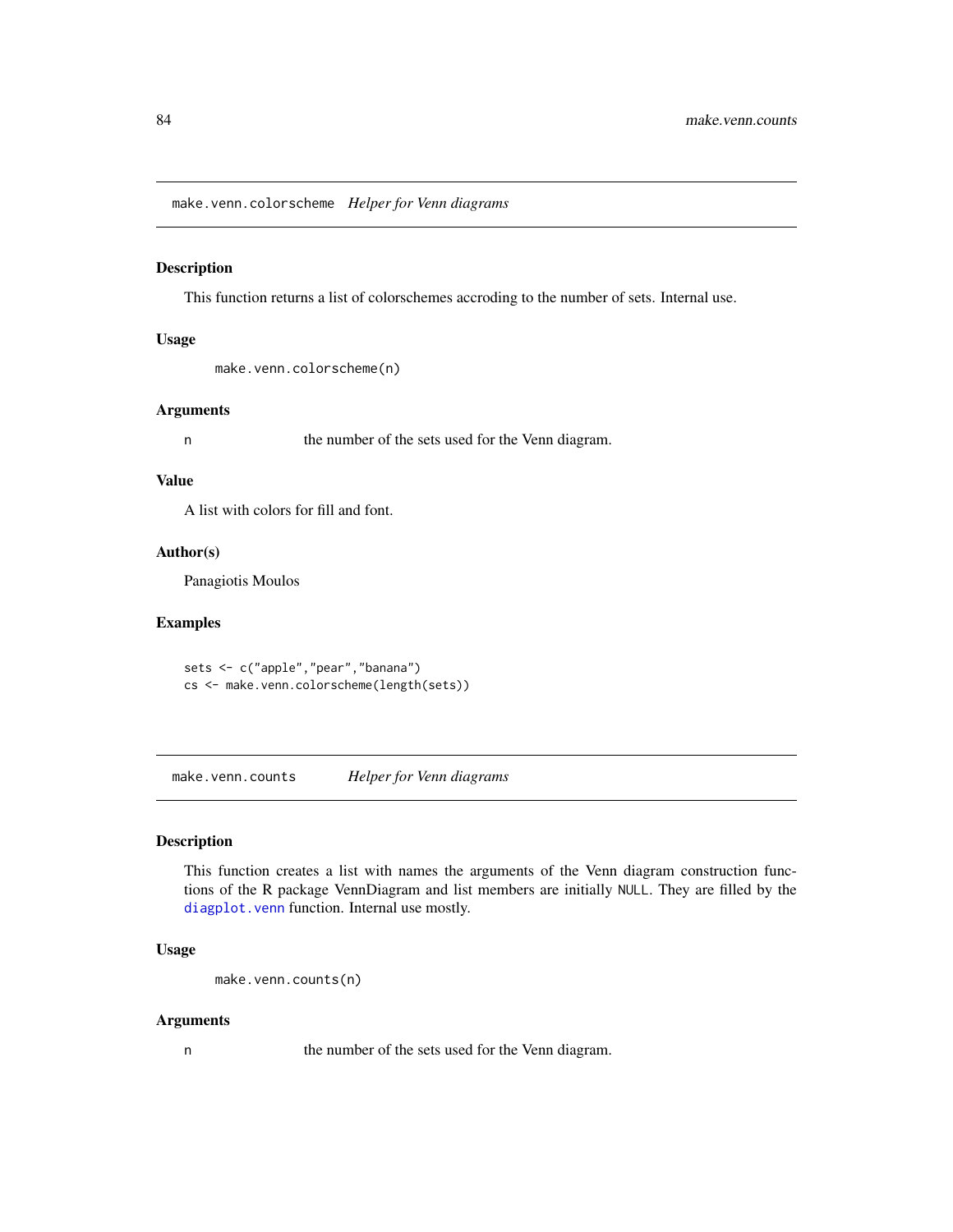make.venn.pairs 85

#### Value

A named list, see descritpion.

#### Author(s)

Panagiotis Moulos

#### Examples

```
sets <- c("apple","pear","banana")
counts <- make.venn.counts(length(sets))
```
make.venn.pairs *Helper for Venn diagrams*

# Description

This function creates a list of pairwise comparisons to be performed in order to create an up to 5-way Venn diagram using the R package VennDiagram. Internal use mostly.

#### Usage

```
make.venn.pairs(algs)
```
# Arguments

algs a vector with the names of the sets (up to length 5, if larger, it will be truncated with a warning).

## Value

A list with as many pairs as the comparisons to be made for the construction of the Venn diagram. The pairs are encoded with the uppercase letters A through E, each one corresponding to order of the input sets.

# Author(s)

Panagiotis Moulos

```
sets <- c("apple","pear","banana")
pairs <- make.venn.pairs(sets)
```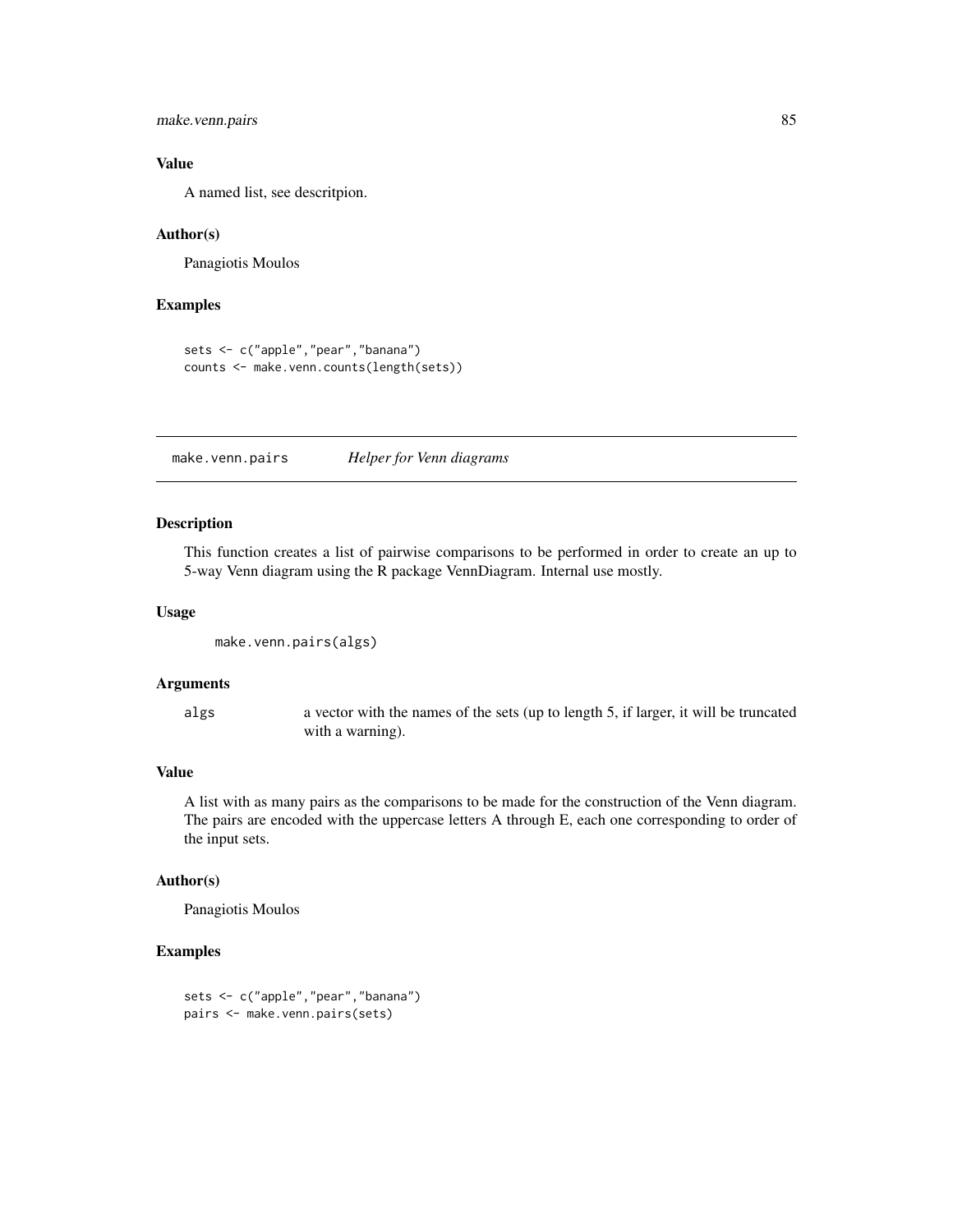<span id="page-85-0"></span>

# Description

This function performs permutation tests in order to derive a meta p-value by combining several of the statistical algorithms of metaseqr. This is probably the most accurate way of combining multiple statistical algorithms for RNA-Seq data, as this issue is different from the classic interpretation of the term "meta-analysis" which implies the application of the same statistical test on different datasets treating the same subject/experiment. For other methods, see also the main [metaseqr](#page-89-0) help page. You should keep in mind that the permutation procedure can take a long time, even when executed in parallel.

# Usage

```
meta.perm(contrast, counts, sample.list, statistics,
   stat.args, libsize.list, nperm = 10000,
   weight = rep(1/ncol(counts), ncol(counts)),select = c("min", "max", "weight"), replace = "auto",reprod=TRUE, multic = FALSE)
```
### Arguments

| contrast     | the contrasts to be tested by each statistical algorithm. See the main metasegr<br>help page.                                                                                                                                                                                                                                                                                                                 |
|--------------|---------------------------------------------------------------------------------------------------------------------------------------------------------------------------------------------------------------------------------------------------------------------------------------------------------------------------------------------------------------------------------------------------------------|
| counts       | a normalized read counts table, one row for each gene, one column for each<br>sample.                                                                                                                                                                                                                                                                                                                         |
| sample.list  | the list containing condition names and the samples under each condition. See<br>the main metaseqr help page.                                                                                                                                                                                                                                                                                                 |
| statistics   | the statistical algorithms used in metaseq. See the main metaseq help page.                                                                                                                                                                                                                                                                                                                                   |
| stat.args    | the parameters for each statistical algorithm. See the main metaseqr help page.                                                                                                                                                                                                                                                                                                                               |
| libsize.list | a list with library sizes. See the main metased r and the stat. * help pages.                                                                                                                                                                                                                                                                                                                                 |
| nperm        | the number of permutations (Monte Carlo simulations) to perform.                                                                                                                                                                                                                                                                                                                                              |
| weight       | a numeric vector of weights for each statistical algorithm.                                                                                                                                                                                                                                                                                                                                                   |
| select       | how to select the initial vector of p-values. It can be "min" to select the mini-<br>mum p-value for each gene (more conservative), "max" to select the maximum<br>p-value for each gene (less conservative), "weight" to apply the weights to the<br>p-value vector for each gene and derive a weighted p-value.                                                                                             |
| replace      | same as the replace argument in the sample function. Implies bootstraping<br>or simple resampling without replacement. It can also be "auto", to determine<br>bootstraping or not with the following rule: if ncol(counts)<=6 replace=FALSE else<br>replace=TRUE. This protects from the case of having zero variability across re-<br>sampled conditions. In such cases, most statistical tests would crash. |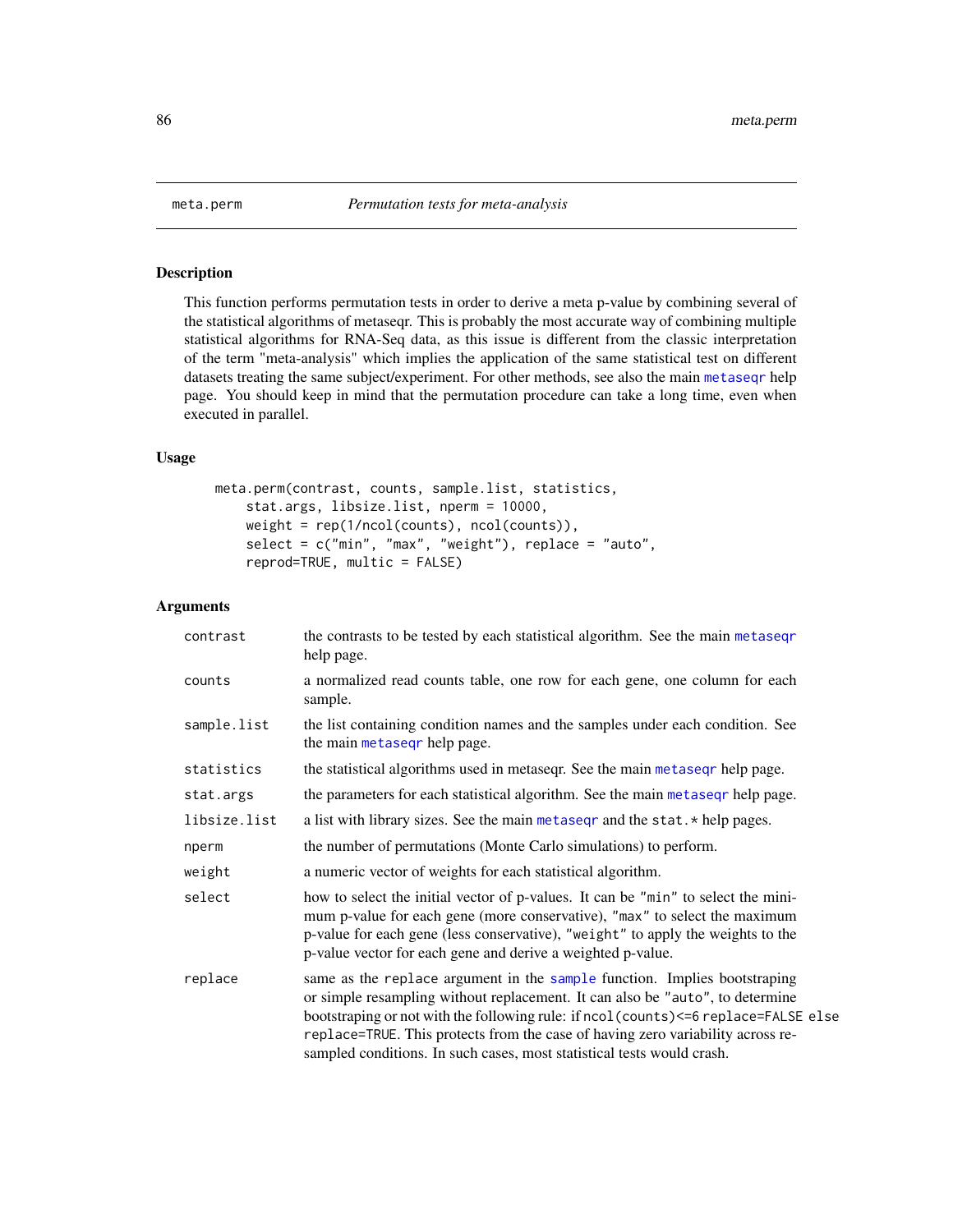#### meta.test 87

| reprod | create reproducible permutations. Ideally one would want to create the same set       |
|--------|---------------------------------------------------------------------------------------|
|        | of indices for a given dataset so as to create reproducible p-values. If reprod=TRUE, |
|        | a fixed seed is used by meta.perm for all the datasets analyzed with metaseqr.        |
|        | If reprod=FALSE, then the p-values will not be reproducible, although statistical     |
|        | significance is not expected to change for a large number of resambling. Finally,     |
|        | reprod can be a numeric vector of seeds with the same length as nperm so that         |
|        | the user can supply his/her own seeds.                                                |
| multic | use multiple cores to execute the premutations. This is an external parameter         |
|        | and implies the existence of multicore package in the execution environment.          |
|        | See the main metaseqr help page.                                                      |

#### Value

A vector of meta p-values

## Author(s)

Panagiotis Moulos

#### Examples

# Not yet available

#### meta.test *Meta-analysis using several RNA-Seq statistics*

#### Description

This function calculates the combined p-values when multiple statistical algorithms are applied to the input dataset. It is a helper and it requires very specific arguments so it should not be used individually

## Usage

```
meta.test(cp.list,
   meta.p = c("simes", "bonferroni", "fisher", "dperm.min",
    "dperm.max", "dperm.weight", "fperm", "whitlock",
   "minp", "maxp", "weight", "none"), counts, sample.list,
   statistics, stat.args, libsize.list, nperm = 10000,
   weight = rep(1/length(statistics), length(statistics)),
   reprod=TRUE, multic = FALSE)
```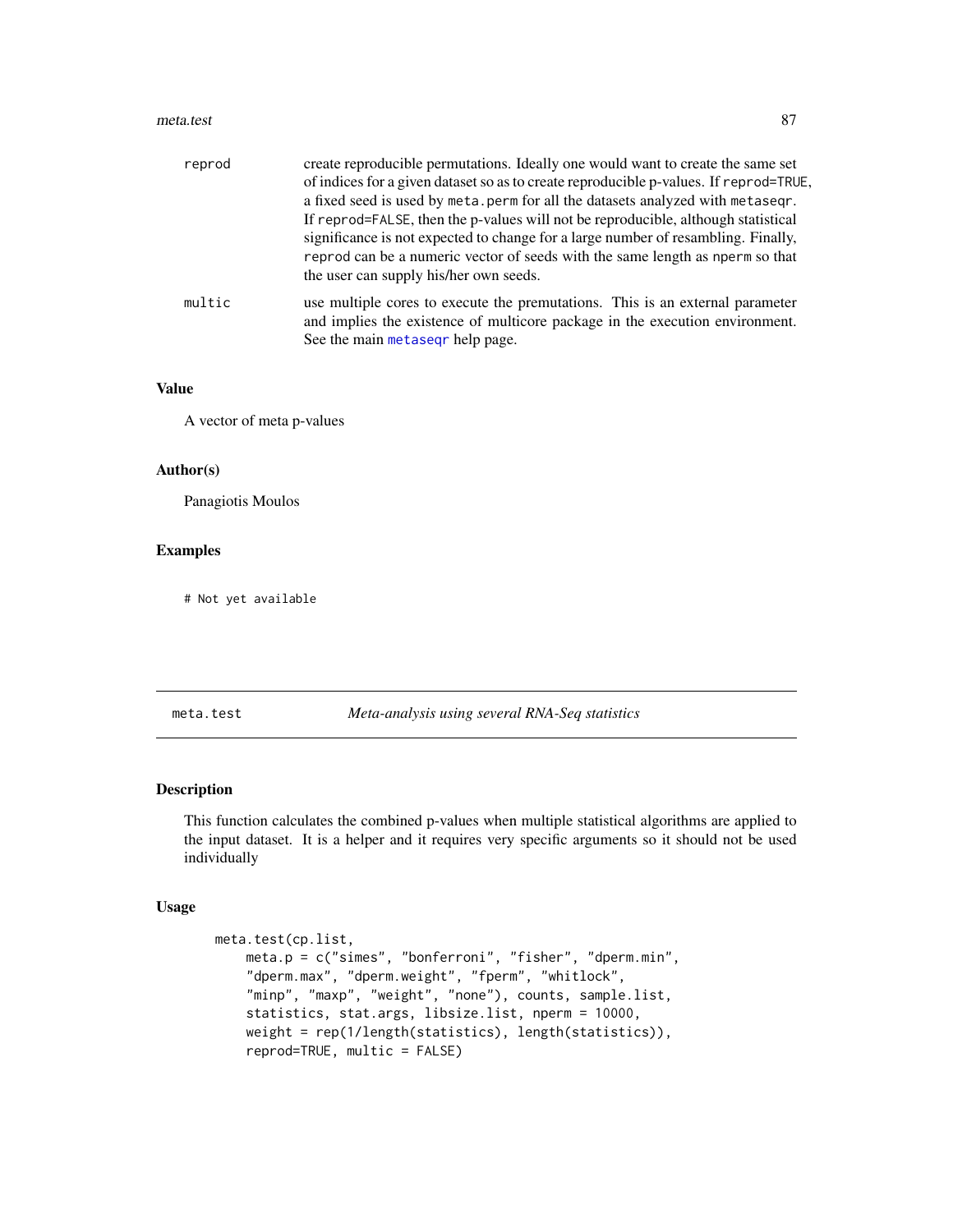# Arguments

| cp.list      | a named list whose names are the contrasts requested from metaseq r. Each mem-<br>ber is a p-value matrix whose colnames are the names of the statistical tests<br>applied to the data. See the main metaseqr help page.                                                                                                                                                                                                                                                                                                                                                                                                                |
|--------------|-----------------------------------------------------------------------------------------------------------------------------------------------------------------------------------------------------------------------------------------------------------------------------------------------------------------------------------------------------------------------------------------------------------------------------------------------------------------------------------------------------------------------------------------------------------------------------------------------------------------------------------------|
| meta.p       | the p-value combination method to use. See the main metaseq rhelp page.                                                                                                                                                                                                                                                                                                                                                                                                                                                                                                                                                                 |
| counts       | the normalized and possibly filtered read counts matrix. See the main metaseqr<br>help page.                                                                                                                                                                                                                                                                                                                                                                                                                                                                                                                                            |
| sample.list  | the list containing condition names and the samples under each condition. See<br>the main metaseqr help page.                                                                                                                                                                                                                                                                                                                                                                                                                                                                                                                           |
| statistics   | the statistical algorithms used in metaseqr. See the main metaseqr help page.                                                                                                                                                                                                                                                                                                                                                                                                                                                                                                                                                           |
| stat.args    | the parameters for each statistical argument. See the main metaseqr help page.                                                                                                                                                                                                                                                                                                                                                                                                                                                                                                                                                          |
| libsize.list | a list with library sizes. See the main metaseqr and the stat. * help pages.                                                                                                                                                                                                                                                                                                                                                                                                                                                                                                                                                            |
| nperm        | the number of permutations (Monte Carlo simulations) to perform.                                                                                                                                                                                                                                                                                                                                                                                                                                                                                                                                                                        |
| weight       | a numeric vector of weights for each statistical algorithm.                                                                                                                                                                                                                                                                                                                                                                                                                                                                                                                                                                             |
| reprod       | create reproducible permutations when meta.p="dperm.min", meta.p="dperm.max"<br>or meta.p="dperm.weight". Ideally one would want to create the same set of<br>indices for a given dataset so as to create reproducible p-values. If reprod=TRUE,<br>a fixed seed is used by meta.perm for all the datasets analyzed with metaseqr.<br>If reprod=FALSE, then the p-values will not be reproducible, although statistical<br>significance is not expected to change for a large number of resambling. Finally,<br>reprod can be a numeric vector of seeds with the same length as nperm so that<br>the user can supply his/her own seeds. |
| multic       | use multiple cores to execute the premutations. This is an external parameter<br>and implies the existence of multicore package in the execution environment.<br>See the main metaseqr help page.                                                                                                                                                                                                                                                                                                                                                                                                                                       |

# Value

A named list with combined p-values. The names are the contrasts and the list members are combined p-value vectors, one for each contrast.

# Author(s)

Panagiotis Moulos

# Examples

# Not yet available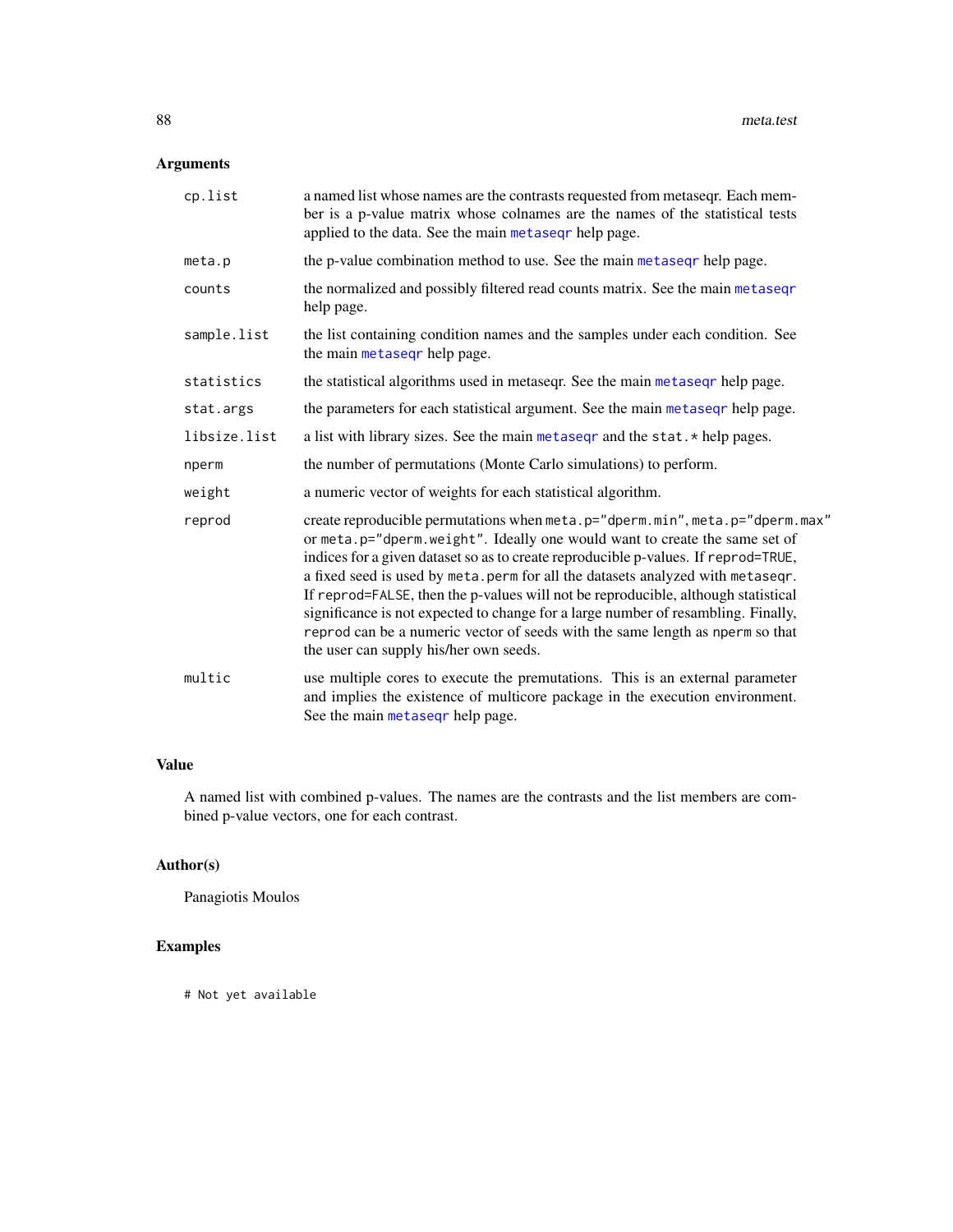# Description

This function performs the statistical test for each permutation. Internal use only.

# Usage

meta.worker(x,co,sl,cnt,s,r,sa,ll, el,w)

# Arguments

| x         | a virtual list with the random seed and the permutation index. |
|-----------|----------------------------------------------------------------|
| <b>CO</b> | the counts matrix.                                             |
| sl        | the sample list.                                               |
| cnt       | the contrast name.                                             |
| S         | the statistical algorithms.                                    |
| sa        | the parameters for each statistical algorithm.                 |
| -11       | a list with library sizes.                                     |
| r         | same as the replace argument in the sample function.           |
| el        | min, max or weight.                                            |
| W         | a numeric vector of weights for each statistical algorithm     |

# Value

A matrix of p-values.

# Author(s)

Panagiotis Moulos

# Examples

# Not yet available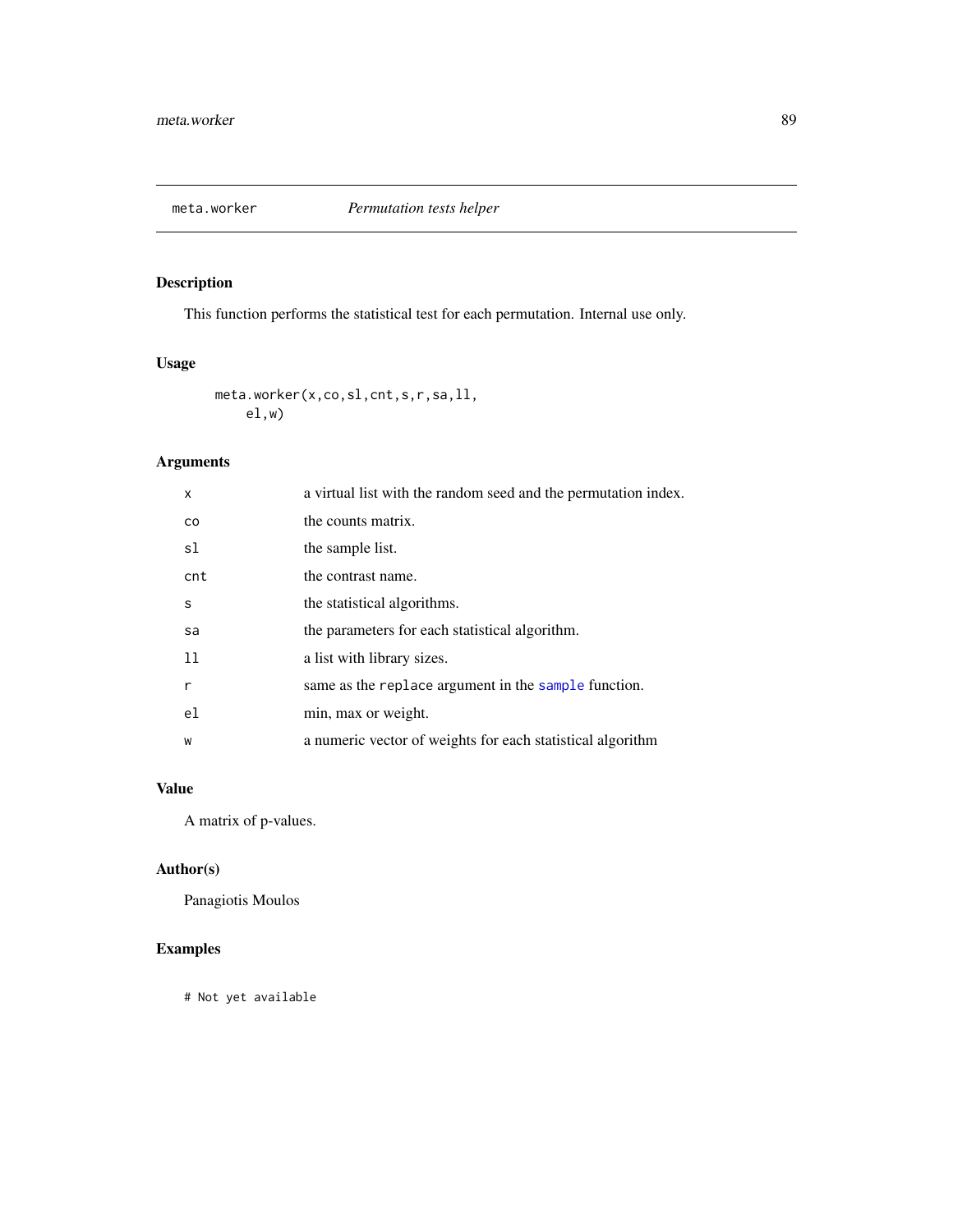#### <span id="page-89-0"></span>Description

This function is the main metaseqr workhorse and implements the main metaseqr workflow which performs data read, filtering, normalization and statistical selection, creates diagnostic plots and exports the results and a report if requested. The metaseqr function is responsible for assembling all the steps of the metaseqr pipeline which i) reads the input gene or exon read count table ii) performs prelimininary filtering of data by removing chrM and other non-essential information for a typical differential gene expression analysis as well as a preliminary expression filtering based on the exon counts, if an exon read count file is provided. iii) performs data normalization with one of currently widely used algorithms, including EDASeq (Risso et al., 2011), DESeq (Anders and Huber, 2010), edgeR (Robinson et al., 2010), NOISeq (Tarazona et al., 2012) or no normalization iv) performs a second stage of filtering based on the normalized gene expression according to several gene filters v) performs statistical testing with one or more of currently widely used algorithms, including DESeq (Anders and Huber, 2010), edgeR (Robinson et al., 2010), NOISeq (Tarazona et al., 2012), limma (Smyth et al., 2005) for RNA-Seq data, baySeq (Hardcastle et al., 2012) vi) in the case of multiple statistical testing algorithms, performs meta-analysis using one of five available methods (see the meta.p argument) vii) exports the resulting differentially expressed gene list in text tab-delimited format viii) creates a set of diagnostic plots either available in the aforementioned packages or metaseqr specific ones and ix) creates a comprehensive HTML report which summarizes the run information, the results and the diagnostic plots. Certain diagnostic plots (e.g. the volcano plot) can be interactive with the use of the external Highcharts (http://www.highcharts.com) JavaScript library for interactive graphs. Although the inputs to the metaseqr workflow are many, in practice, setting only very few of them and accepting the defaults as the rest can result in quite comprehensible results for mainstream organisms like mouse, human, fly and rat.

#### Usage

```
metaseqr(counts, sample.list,
    file.type = c("auto", "sam", "bam", "bed"),path = NULL, contrast = NULL, libsize.list = NULL,
    id.col = 4, gc.col = NA, name.col = NA, bt.col = NA,
    annotation = c("download", "embedded"),
   org = c("hg18", "hg19", "hg38", "mm9", "mm10", "rn5", "dm3",
        "danrer7", "pantro4", "susscr3", "tair10", "custom"),
    refdb = c("ensembl", "ucsc", "refseq"),
    count.type = c("gene", "exon"),exon.filters = list(min.active.exons = list(exons.per.gene = 5,
            min.exons = 2, frac = 1/5),
    gene.filters = list(length = list(length = 500),
            avg.reads = list(average.per.bp = 100, quantile = 0.25),expression = list(median = TRUE, mean = FALSE, quantile = NA,
                    known = NA, custom = NA),
            biotype = get.defaults("biotype.filter", org[1])),
   when.apply.filter = c("postnorm", "prenorm"),
```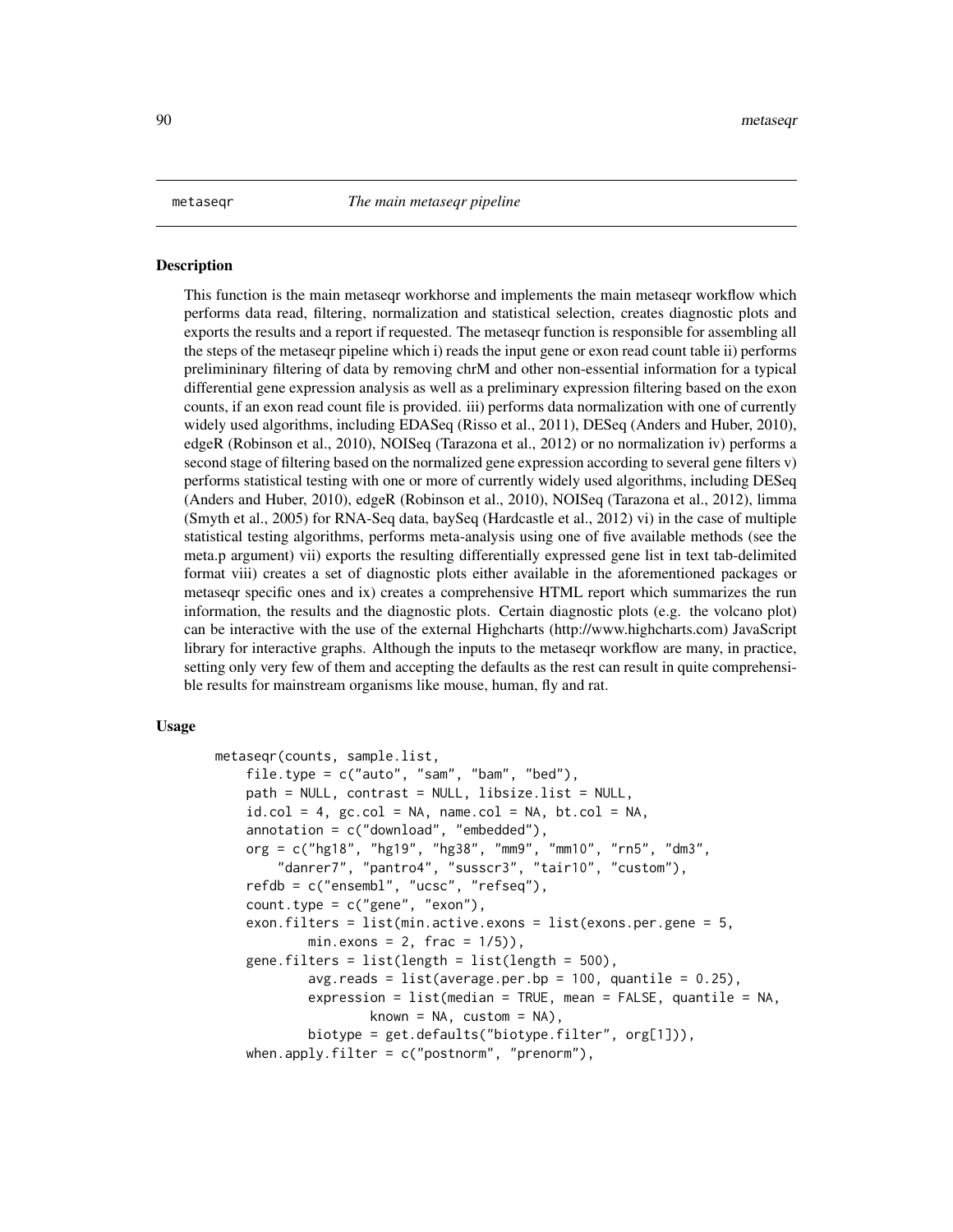```
normalization = c("edaseq", "deseq", "edger", "noiseq", "nbpseq",
        "each", "none"),
norm.args = NULL,
statistics = c("deseq", "edger", "noiseq", "bayseq", "limma",
        "nbpseq"),
stat.args = NULL,
adjust.\text{method} = sort(c(p.addjust.\text{methods}, 'qvalue")),
meta.p = if (length(statistics) > 1) c("simes", "bonferroni", "fisher",
        "dperm.min", "dperm.max", "dperm.weight", "fperm", "whitlock",
        "minp", "maxp", "weight", "none") else "none",
weight = rep(1/length(statistics), length(statistics)),
nperm = 10000, reprod = TRUE, pcut = NA, log.offset = 1,
preset = NULL,
qc.plots = c("mds", "biodetection", "countsbio", "saturation",
        "readnoise", "filtered", "correl", "pairwise", "boxplot",
        "gcbias", "lengthbias", "meandiff", "meanvar", "rnacomp",
        "deheatmap", "volcano", "biodist"),
fig.format = c("png", "jpg", "tiff", "bmp", "pdf", "ps"),out.list = FALSE, export.where = NA,
export.what = c("annotation", "p.value", "adj.p.value",
        "meta.p.value", "adj.meta.p.value", "fold.change",
        "stats", "counts","flags"),
export.scale = c("natural", "log2", "log10", "vst"),
export.values = c("raw", "normalized"),
export.stats = c("mean", "median", "sd", "mad", "cv",
        "rcv",
export.counts.table = FALSE,
restrict.cores = 0.6, report = TRUE, report.top = 0.1,
report.template = "default", save.gene.model = TRUE,
verbose = TRUE, run.log = TRUE, \ldots)
```
#### Arguments

counts a text tab-delimited file containing gene or exon counts in one of the following formats: i) the first column contains unique gene or exon identifiers and the rest of the columns contain the read counts for each sample. Thus the first cell of each row is a gene or exon accession and the rest are integers representing the counts for that accession. In that case, the annotation parameter should strictly be "download" or an external file in proper format. ii) The first n columns should contain gene or exon annotation elements like chromosomal locations, gene accessions, exon accessions, GC content etc. In that case, the annotation parameter can also be "embedded". The ideal embedded annotation contains 8 columns, chromosome, gene or exon start, gene or exon end, gene or exon accession, GC-content (fraction or percentage), strand, HUGO gene symbol and gene biotype (e.g. "protein\_coding" or "ncRNA"). When the annotation parameter is "embedded", certain of these features are mandatory (co-ordinates and accessions). If they are not present, the pipeline will not run. If additional elements are not present (e.g. GC content or biotypes), certain features of metaseqr will not be available. For example, EDASeq normalization will not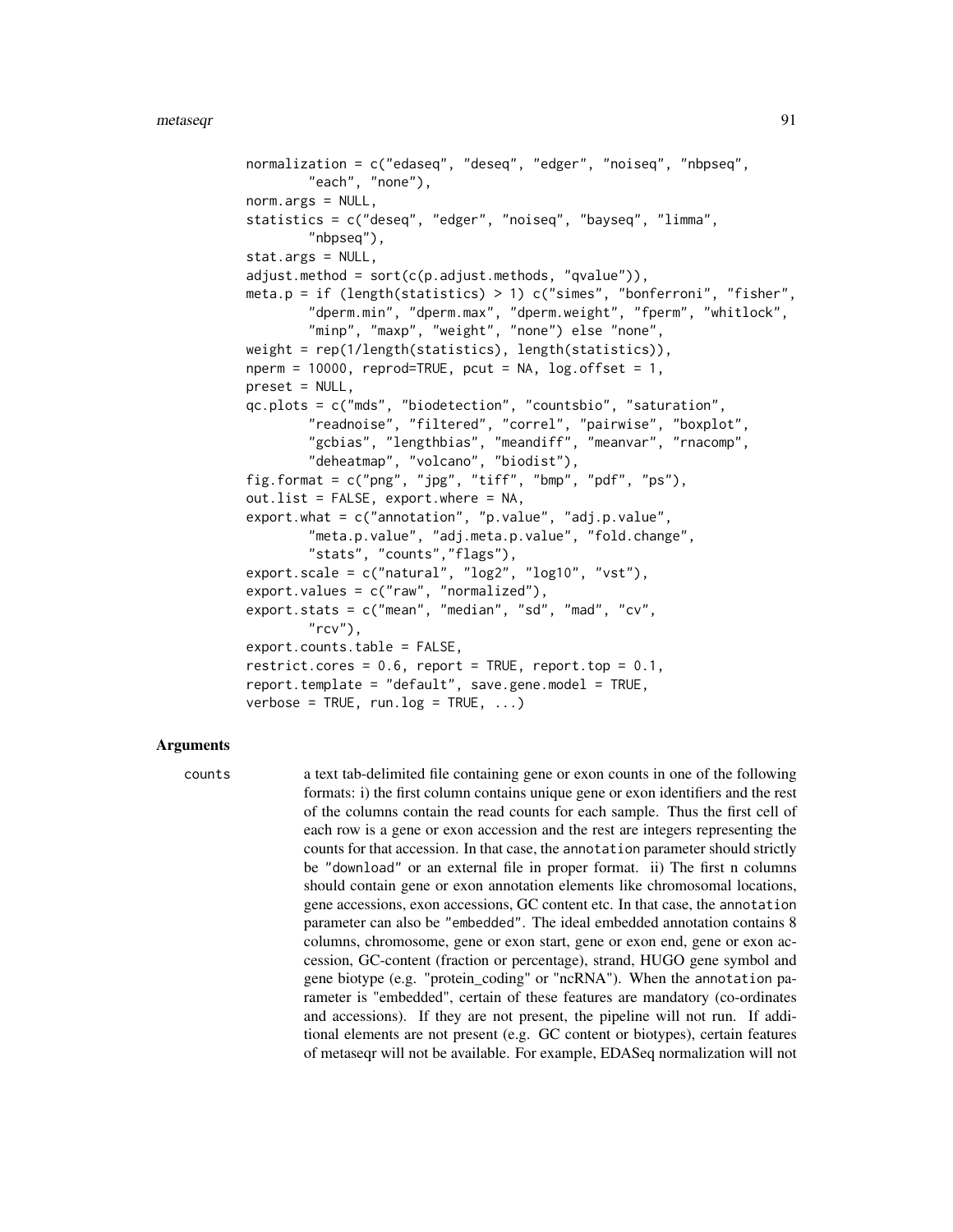be performed based on a GC content covariate but based on gene length which is not what the authors of EDASeq suggest. If biotypes are not present, a lot of diagnostic plots will not be available. If the HUGO gene symbols are missing, the final annotation will contain only gene accessions and thus be less comprehensible. Generally, it's best to set the annotation parameter to "download" to ensure the most comprehensible results. Counts can be a data frame satisfying the above conditions. It is a data frame by default when read2count is used. counts can also be an .RData file (output of [save](#page-0-0) function which contains static input elements (list containing the gene model (exon counts for each gene constructed by the [construct.gene.model](#page-19-0) function, gene and exon annotation to avoid re-downloading and/or gene counts depending on count.type). This kind of input facilitates the re-analysis of the same experiment, using different filtering, normalization and statistical algorithms. Finally, counts can be a list representing the gene model (exon counts for each gene) constructed by the [construct.gene.model](#page-19-0) function (provided for backwards compatibility). This .RData file can be generated by setting save.gene.model=TRUE when performing data analysis for the first time.

| sample.list | a list containing condition names and the samples under each condition. It<br>should have the format sample.list <- list(ConditionA=c("Sample_A1",                      |
|-------------|-------------------------------------------------------------------------------------------------------------------------------------------------------------------------|
|             | "Sample_A2", "Sample_A3"), ConditionB=c("Sample_B1", "Sample_B2"),                                                                                                      |
|             | ConditionC=c("Sample_C1", "Sample_C2")). The names of the samples                                                                                                       |
|             | in list members MUST match the column names containing the read counts in                                                                                               |
|             | the counts file. If they do not match, the pipeline will either crash or at best,                                                                                       |
|             | ignore several of your samples. Alternative, sample.list can be a small tab-                                                                                            |
|             | delimited file structured as follows: the first line of the external tab delimited                                                                                      |
|             | file should contain column names (names are not important). The first column                                                                                            |
|             | MUST contain UNIQUE sample names and the second column MUST contain                                                                                                     |
|             | the biological condition where each of the samples in the first column should                                                                                           |
|             | belong to. In this case, the function make. sample. list is used. If the counts                                                                                         |
|             | argument is missing, the sample. list argument MUST be a targets text tab-                                                                                              |
|             | delimited file which contains the sample names, the BAM/BED file names and                                                                                              |
|             | the biological conditions/groups for each sample/file. The file should be text tab-                                                                                     |
|             | delimited and structured as follows: the first line of the external tab delimited                                                                                       |
|             | file should contain column names (names are not important). The first column                                                                                            |
|             | MUST contain UNIQUE sample names. The second column MUST contain the                                                                                                    |
|             | raw BAM/BED files WITH their full path. Alternatively, the path argument                                                                                                |
|             | should be provided (see below). The third column MUST contain the biological<br>condition where each of the samples in the first column should belong to.               |
| path        | an optional path where all the BED/BAM files are placed, to be prepended to                                                                                             |
|             | the BAM/BED file names in the targets file. If not given and if the files in the                                                                                        |
|             | second column of the targets file do not contain a path to a directory, the current                                                                                     |
|             | directory is assumed to be the BAM/BED file container.                                                                                                                  |
| file.type   | the type of raw input files. It can be "auto" for auto-guessing, "bed" for BED                                                                                          |
|             | files, "sam" for SAM files or "bam" for BAM files.                                                                                                                      |
| contrast    | a character vector of contrasts to be tested in the statistical testing step(s) of the<br>matesaan ningling. Each clament of contrast should CTDICTI V house the format |

metaseqr pipeline. Each element of contrast should STRICTLY have the format "ConditionA\_vs\_ConditionB\_vs\_...". A valid example based on the sample.list above is contrast <- c("ConditionA\_vs\_ConditionB", "ConditionA\_vs\_ConditionC",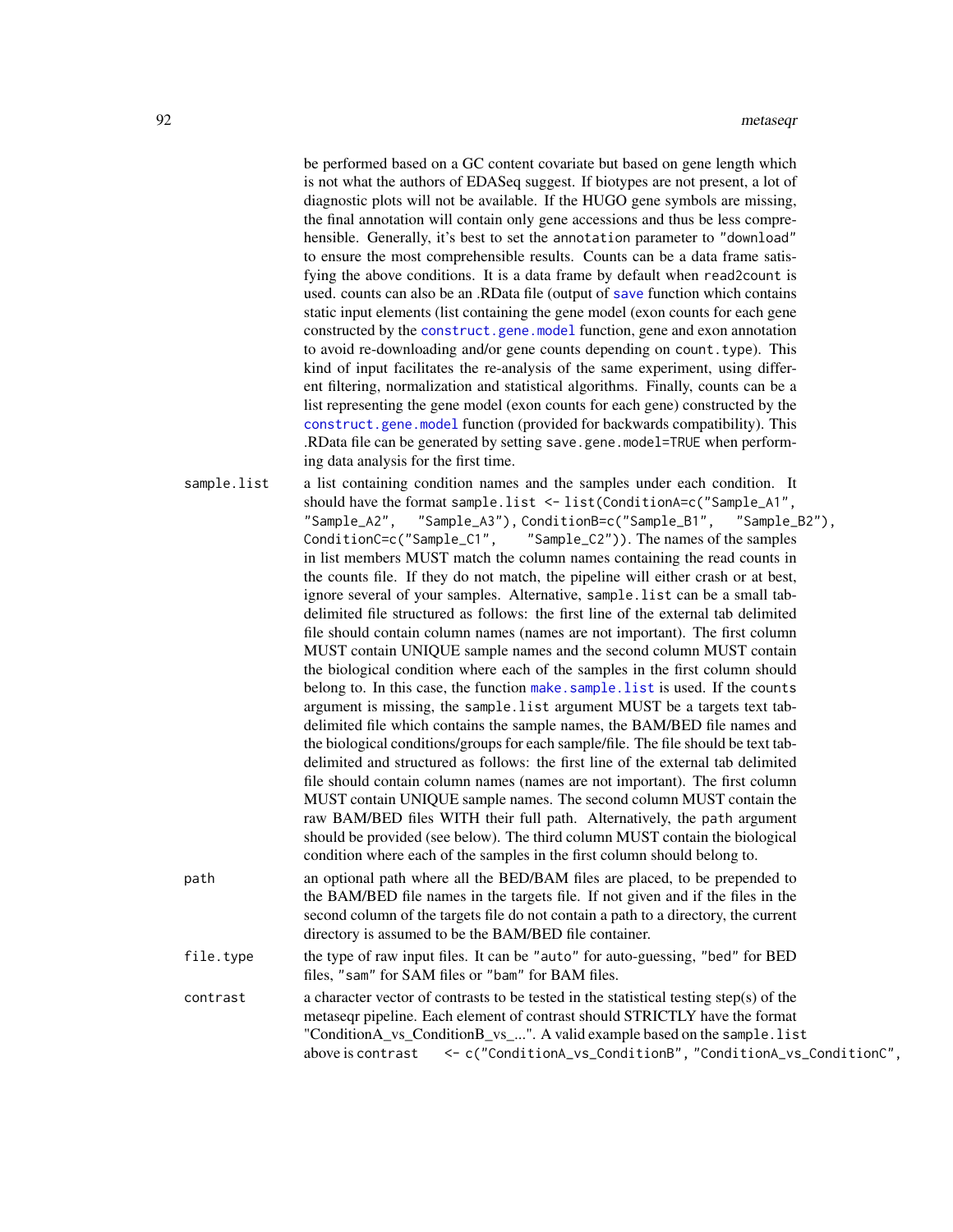|              | "ConditionA_vs_ConditionB_vs_ConditionC"). The first element of pair-<br>wise contrasts (e.g. "ConditionA" above) MUST be the control condition or any<br>reference that ConditionB is checked against. metaseqr uses this convention to<br>properly calculate fold changes. If it's NULL, a contrast between the first two<br>members of the sample. list will be auto-generated.                                                                                                       |
|--------------|------------------------------------------------------------------------------------------------------------------------------------------------------------------------------------------------------------------------------------------------------------------------------------------------------------------------------------------------------------------------------------------------------------------------------------------------------------------------------------------|
| libsize.list | an optional named list where names represent samples (MUST be the same as<br>the samples in sample. list) and members are the library sizes (the sequencing<br>depth) for each sample. For example libsize. list <- list (Sample_A1=32456913,<br>Sample_A2=4346818).                                                                                                                                                                                                                     |
| id.col       | an integer denoting the column number in the file (or data frame) provided with<br>the counts argument, where the unique gene or exon accessions are. Default to<br>4 which is the standard feature name column in a BED file.                                                                                                                                                                                                                                                           |
| gc.col       | an integer denoting the column number in the file (or data frame) provided with<br>the counts argument, where each gene's GC content is given. If not provided,<br>GC content normalization provided by EDASeq will not be available.                                                                                                                                                                                                                                                    |
| name.col     | an integer denoting the column number in the file (or data frame) provided with<br>the counts argument, where the HUGO gene symbols are given. If not provided,<br>it will not be available when reporting results. In addition, the "known" gene<br>filter will not be available.                                                                                                                                                                                                       |
| bt.col       | an integer denoting the column number in the file (or data frame) provided with<br>the counts argument, where the gene biotypes are given. If not provided, the<br>"biodetection", "countsbio", "saturation", "filtered" and "biodist"<br>plots will not be available.                                                                                                                                                                                                                   |
| annotation   | instructs metaseqr where to find the annotation for the given counts file. It can be<br>one of i) "download" (default) for automatic downloading of the annotation for<br>the organism specified by the org parameter (using biomaRt), ii) "embedded"<br>if the annotation elements are embedded in the read counts file or iv) a file<br>specified by the user which should be as similar as possible to the "download"<br>case, in terms of column structure.                          |
| org          | the supported organisms by metaseqr. These can be, for human genomes "hg18",<br>"hg19" or "hg38", for mouse genomes "mm9", "mm10", for rat genome "rn5",<br>for drosophila genome "dm3", for zebrafish genome "danrer7", for chimpanzee<br>genome "pantro4", for pig genome "susscr3" and for Arabidopsis thaliana<br>genome "tair10". Finally, "custom" will instruct metaseqR to completely ig-<br>nore the org argument and depend solely on annotation file provided by the<br>user. |
| refdb        | the reference annotation repository from which to retrieve annotation elements<br>to use with metaseqr. It can be one of "ensembl" (default), "ucsc" or "refseq".                                                                                                                                                                                                                                                                                                                        |
| count.type   | the type of reads inside the counts file. It can be one of "gene" or "exon".<br>This is a very important and mandatory parameter as it defines the course of the<br>workflow.                                                                                                                                                                                                                                                                                                            |
| exon.filters | a named list whose names are the names of the supported exon filters and its<br>members the filter parameters. See section "Exon filters" below for details.                                                                                                                                                                                                                                                                                                                             |
| gene.filters | a named list whose names are the names of the supported gene filters and its<br>members the filter parameters. See section "Gene filters" below for details.                                                                                                                                                                                                                                                                                                                             |
|              |                                                                                                                                                                                                                                                                                                                                                                                                                                                                                          |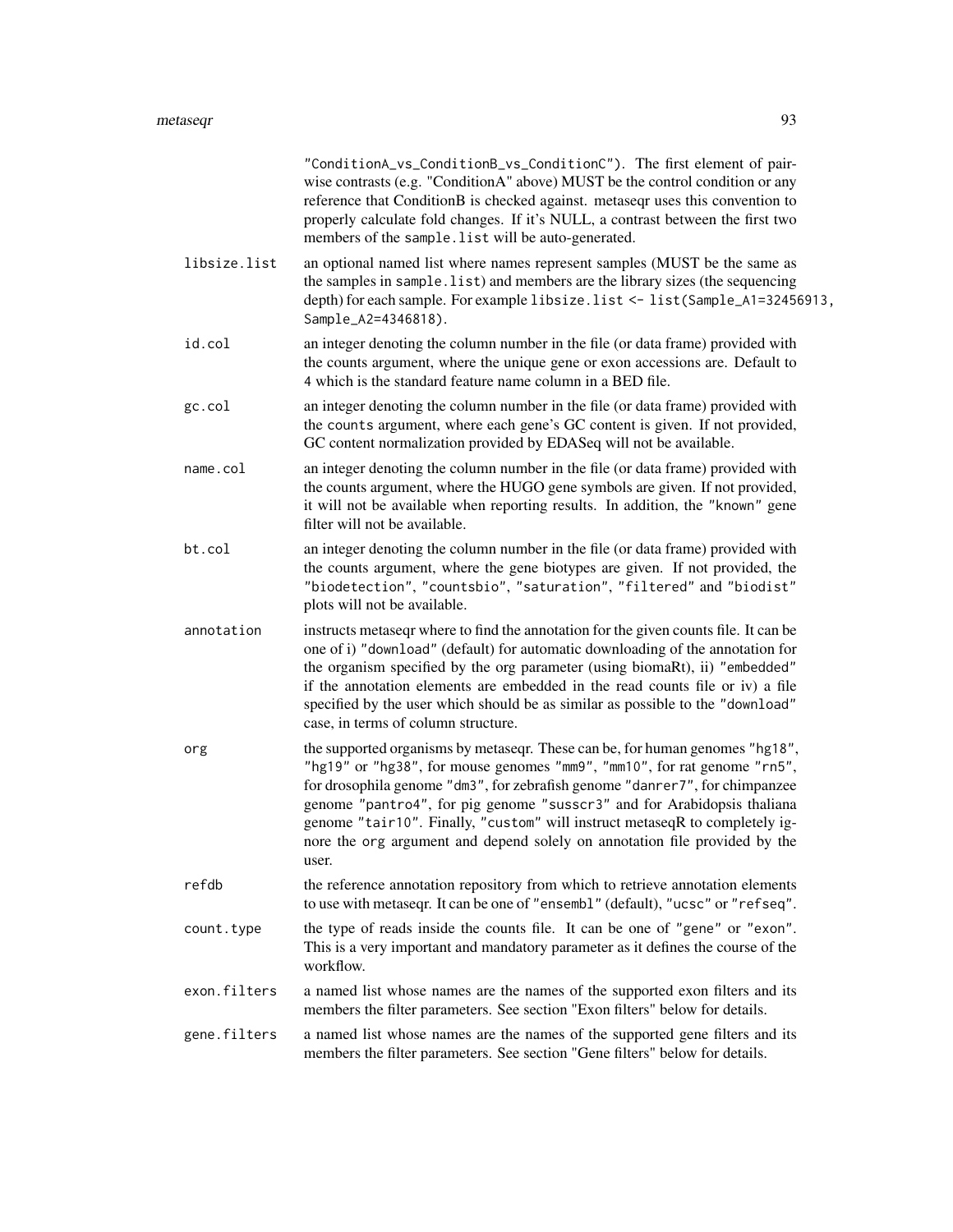#### when.apply.filter

a character string determining when to apply the exon and/or gene filters, relative to normalization. It can be "prenorm" to apply apply the filters and exclude genes from further processing before normalization, or "postnorm" to apply the filters after normalization (default). In the case of when.apply.filter="prenorm", a first normalization round is applied to a copy of the gene counts matrix in order to derive the proper normalized values that will constitute the several expressionbased filtering cutoffs.

- normalization the normalization algorithm to be applied on the count data. It can be one of "edaseq" (default) for EDASeq normalization, "deseq" for the normalization algorithm (individual options specified by the norm.args argument) in the DESq package, "edger" for the normalization algorithms present in the edgeR package (specified by the norm.args argument), "noiseq" for the normalization algorithms present in the NOISeq package (specified by the norm.args argument), "nbpseq" for the normalization algorithms present in the NBPSeq package (specified by the norm.args argument) or "none" to not normalize the data (highly unrecommended). It can also be "each" where in this case, the normalization applied will be specific to each statistical test used (i.e. the normalization method bundled with each package and used in its examples and documentation). The last choice is for future use!
- norm, args a named list whose names are the names of the normalization algorithm parameters and its members parameter values. See section "Normalization parameters" below for details. Leave NULL for the defaults of normalization. If normalization="each", it must be a named list of lists, where each sub-list contains normalization parameters specific to each statistical test to be used. The last choice is for future use!
- statistics one or more statistical analyses to be performed by the metaseqr pipeline.It can be one or more of "deseq" (default) to conduct statistical test(s) implemented in the DESeq package, "edger" to conduct statistical test(s) implemented in the edgeR package, "limma" to conduct the RNA-Seq version of statistical test(s) implemented in the limma package, "noiseq" to conduct statistical test(s) implemented in the NOISeq package, "bayseq" to conduct statistical test(s) implemented in the baySeq package and "nbpseq" to conduct statistical test(s) implemented in the NBPSeq package. In any case individual algorithm parameters are controlled by the contents of the stat.args list.
- stat.args a named list whose names are the names of the statistical algorithms used in the pipeline. Each member is another named list whose names are the algorithm parameters and its members are the parameter values. See section "Statistics parameters" below for details. Leave NULL for the defaults of statistics.
- adjust.method the multiple testing p-value adjustment method. It can be one of [p.adjust.methods](#page-0-0) or "qvalue" from the qvalue Bioconductor package. Defaults to "BH" for Benjamini-Hochberg correction.
- meta.p the meta-analysis method to combine p-values from multiple statistical tests (experimental! see also the second note below, regarding meta-analysis). It can be one of "simes" (default), "bonferroni", "minp", "maxp", "weight", "dperm.min", "dperm.max", "dperm.weight", "fisher", "fperm", "whitlock" or"none". For the "fisher" and "fperm" methods, see the documentation of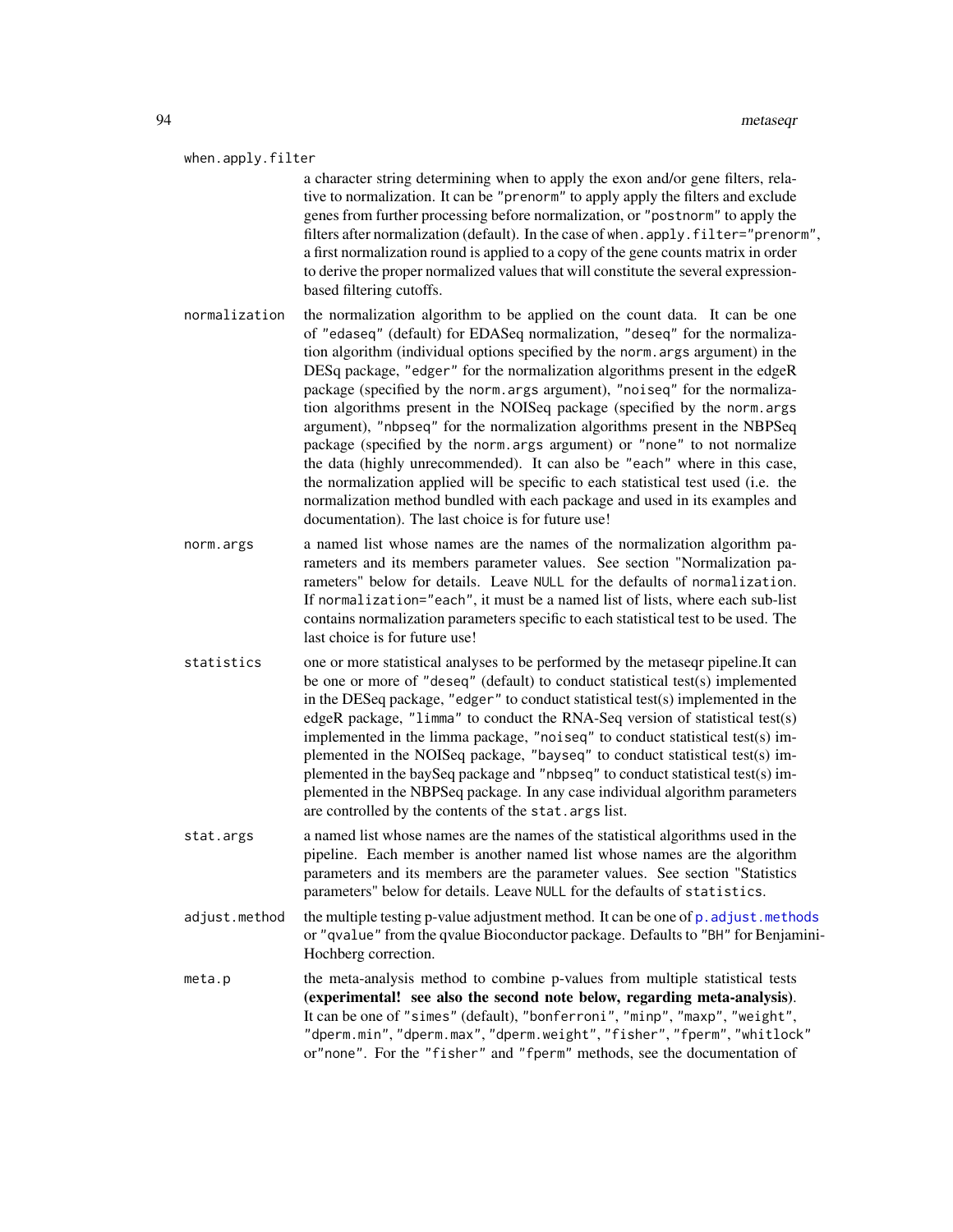|            | the R package MADAM. For the "whitlock" method, see the documentation of<br>the survcomp Bioconductor package. With the "maxp" option, the final p-value<br>is the maximum p-value out of those returned by each statistical test. This is<br>equivalent to an "intersection" of the results derived from each algorithm so as<br>to have a final list with the common genes returned by all statistical tests. Sim-<br>ilarly, when meta.p="minp", is equivalent to a "union" of the results derived<br>from each algorithm so as to have a final list with all the genes returned by all<br>statistical tests. The latter can be used as a very lose statistical threshold to ag-<br>gregate results from all methods regardless of their False Positive Rate. With<br>the "simes" option, the method proposed by Simes (Simes, R. J., 1986) is used.<br>With the "dperm.min", "dperm.max", "dperm.weight" options, a permutation<br>procedure is initialed, where nperm permutations are performed across the sam-<br>ples of the normalized counts matrix, producing nperm permuted instances of<br>the initital dataset. Then, all the chosen statistical tests are re-executed for each<br>permutation. The final p-value is the number of times that the p-value of the<br>permuted datasets is smaller than the original dataset. The p-value of the orig-<br>inal dataset is created based on the choice of one of dperm.min, dperm.max<br>or dperm.weight options. In case of dperm.min, the intial p-value vector is<br>consists of the minimum p-value resulted from the applied statistical tests for<br>each gene. The maximum p-value is used with the dperm.max option. With<br>the dperm. weight option, the weight weighting vector for each statistical test<br>is used to weight each p-value according to the power of statistical tests (some<br>might work better for a specific dataset). Be careful as the permutation proce-<br>dure usually requires a lot of time. However, it should be the most accurate.<br>This method will NOT work when there are no replicated samples across bio-<br>logical conditions. In that case, use meta.p="simes" instead. Finally, there are<br>the "minp", "maxp" and "weight" options which correspond to the latter three<br>methods but without permutations. Generally, permutations would be accurate |
|------------|--------------------------------------------------------------------------------------------------------------------------------------------------------------------------------------------------------------------------------------------------------------------------------------------------------------------------------------------------------------------------------------------------------------------------------------------------------------------------------------------------------------------------------------------------------------------------------------------------------------------------------------------------------------------------------------------------------------------------------------------------------------------------------------------------------------------------------------------------------------------------------------------------------------------------------------------------------------------------------------------------------------------------------------------------------------------------------------------------------------------------------------------------------------------------------------------------------------------------------------------------------------------------------------------------------------------------------------------------------------------------------------------------------------------------------------------------------------------------------------------------------------------------------------------------------------------------------------------------------------------------------------------------------------------------------------------------------------------------------------------------------------------------------------------------------------------------------------------------------------------------------------------------------------------------------------------------------------------------------------------------------------------------------------------------------------------------------------------------------------------------------------------------------------------------------------------------------------------------------------------------------------------------------------------------------------------------------------------------------------------------|
| weight     | to use when the experiment includes $>5$ samples per condition (or even better<br>7-10) which is rather rare in RNA-Seq experiments.<br>a vector of weights with the same length as the statistics vector containing a<br>weight for each statistical test. It should sum to 1. Use with caution with the                                                                                                                                                                                                                                                                                                                                                                                                                                                                                                                                                                                                                                                                                                                                                                                                                                                                                                                                                                                                                                                                                                                                                                                                                                                                                                                                                                                                                                                                                                                                                                                                                                                                                                                                                                                                                                                                                                                                                                                                                                                                |
|            | dperm. weight parameter! Theoretical background is not yet solid and only<br>experience shows improved results!                                                                                                                                                                                                                                                                                                                                                                                                                                                                                                                                                                                                                                                                                                                                                                                                                                                                                                                                                                                                                                                                                                                                                                                                                                                                                                                                                                                                                                                                                                                                                                                                                                                                                                                                                                                                                                                                                                                                                                                                                                                                                                                                                                                                                                                          |
| nperm      | the number of permutations performed to derive the meta p-value when meta.p="fperm"<br>or meta.p="dperm". It defaults to 10000.                                                                                                                                                                                                                                                                                                                                                                                                                                                                                                                                                                                                                                                                                                                                                                                                                                                                                                                                                                                                                                                                                                                                                                                                                                                                                                                                                                                                                                                                                                                                                                                                                                                                                                                                                                                                                                                                                                                                                                                                                                                                                                                                                                                                                                          |
| reprod     | create reproducible permutations when meta.p="dperm.min", meta.p="dperm.max"<br>or meta.p="dperm.weight". Ideally one would want to create the same set of<br>indices for a given dataset so as to create reproducible p-values. If reprod=TRUE,<br>a fixed seed is used by meta.perm for all the datasets analyzed with metaseqr.<br>If reprod=FALSE, then the p-values will not be reproducible, although statistical<br>significance is not expected to change for a large number of resambling. Finally,<br>reprod can be a numeric vector of seeds with the same length as nperm so that<br>the user can supply his/her own seeds.                                                                                                                                                                                                                                                                                                                                                                                                                                                                                                                                                                                                                                                                                                                                                                                                                                                                                                                                                                                                                                                                                                                                                                                                                                                                                                                                                                                                                                                                                                                                                                                                                                                                                                                                  |
| pcut       | a p-value cutoff for exporting differentially genes, default is to export all the<br>non-filtered genes.                                                                                                                                                                                                                                                                                                                                                                                                                                                                                                                                                                                                                                                                                                                                                                                                                                                                                                                                                                                                                                                                                                                                                                                                                                                                                                                                                                                                                                                                                                                                                                                                                                                                                                                                                                                                                                                                                                                                                                                                                                                                                                                                                                                                                                                                 |
| log.offset | an offset to be added to values during logarithmic transformations in order to<br>avoid Infinity (default is 1).                                                                                                                                                                                                                                                                                                                                                                                                                                                                                                                                                                                                                                                                                                                                                                                                                                                                                                                                                                                                                                                                                                                                                                                                                                                                                                                                                                                                                                                                                                                                                                                                                                                                                                                                                                                                                                                                                                                                                                                                                                                                                                                                                                                                                                                         |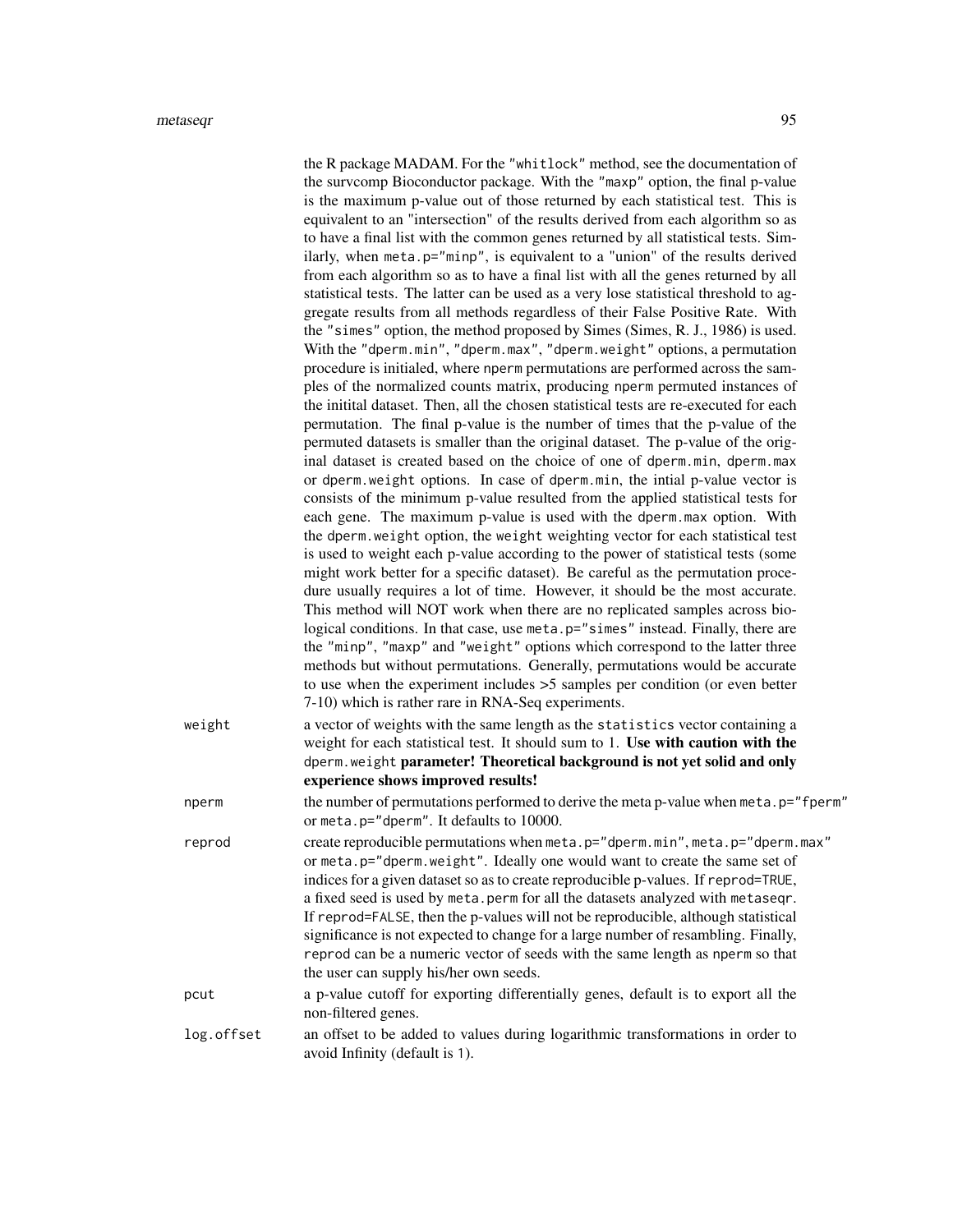preset an analysis strictness preset. preset can be one of "all.basic", "all.normal", "all.full", "medium.basic", "medium.normal", "medium.full", "strict.basic", "strict.normal" or "strict.full", each of which control the strictness of the analysis and the amount of data to be exported. For an explanation of the presets, see the section "Presets" below.

qc.plots a set of diagnostic plots to show/create. It can be one or more of "mds", "biodetection", "rnacomp", "countsbio", "saturation", "readnoise", "filtered", "boxplot", "gcbias", "lengthbias", "meandiff", "meanvar", "deheatmap", "volcano", "biodist", "venn". The "mds" stands for Mutlti-Dimensional Scaling and it creates a PCA-like plot but using the MDS dimensionality reduction instead. It has been succesfully used for NGS data (e.g. see the package htSeqTools) and it shows how well samples from the same condition cluster together. For "biodetection", "countsbio", "saturation", "rnacomp", "readnoise", "biodist" see the vignette of NOISeq package. The "saturation" case has been rewritten in order to display more samples in a more simple way. See the help page of [diagplot.noiseq.saturation](#page-33-0). In addition, the "readnoise" plots represent an older version or the RNA composition plot included in older versions of NOISeq. For "gcbias", "lengthbias", "meandiff", "meanvar" see the vignette of EDASeq package. "lenghtbias" is similar to "gcbias" but using the gene length instead of the GC content as covariate. The "boxplot" option draws boxplots of log2 transformed gene counts. The "filtered" option draws a 4-panel figure with the filtered genes per chromosome and per biotype, as absolute numbers and as fractions of the genome. See also the help page of [diagplot.filtered](#page-26-0). The "deheatmap" option performs hierarchical clustering and draws a heatmap of differentially expressed genes. In the context of diagnostic plots, it's useful to see if samples from the same groups cluster together after statistical testing. The "volcano" option draws a volcano plot for each contrast and if a report is requested, an interactive volcano plot is presented in the HTML report. The "venn" option will draw an up to 5-way Venn diagram depicting the common and specific to each statistical algorithm genes and for each contrast, when meta-analysis is performed. The "correl" option creates two correlation graphs: the first one is a correlation heatmap (a correlation matrix which depicts all the pairwise correlations between each pair of samples in the counts matrix is drawn as a clustered heatmap) and the second one is a correlogram plot, which summarizes the correlation matrix in the form of ellipses (for an explanation please see the vignette/documentation of the R package corrplot. Set qc.plots=NULL if you don't want any diagnostic plots created.

- fig.format the format of the output diagnostic plots. It can be one or more of "png", "jpg", "tiff", "bmp", "pdf", "ps". The native format "x11" (for direct display) is not provided as an option as it may not render the proper display of some diagnostic plots in some devices.
- out.list a logical controlling whether to export a list with the results in the running environment.
- export.where an output directory for the project results (report, lists, diagnostic plots etc.)
- export.what the content of the final lists. It can be one or more of "annotation", to bind the annoation elements for each gene, "p.value", to bind the p-values of each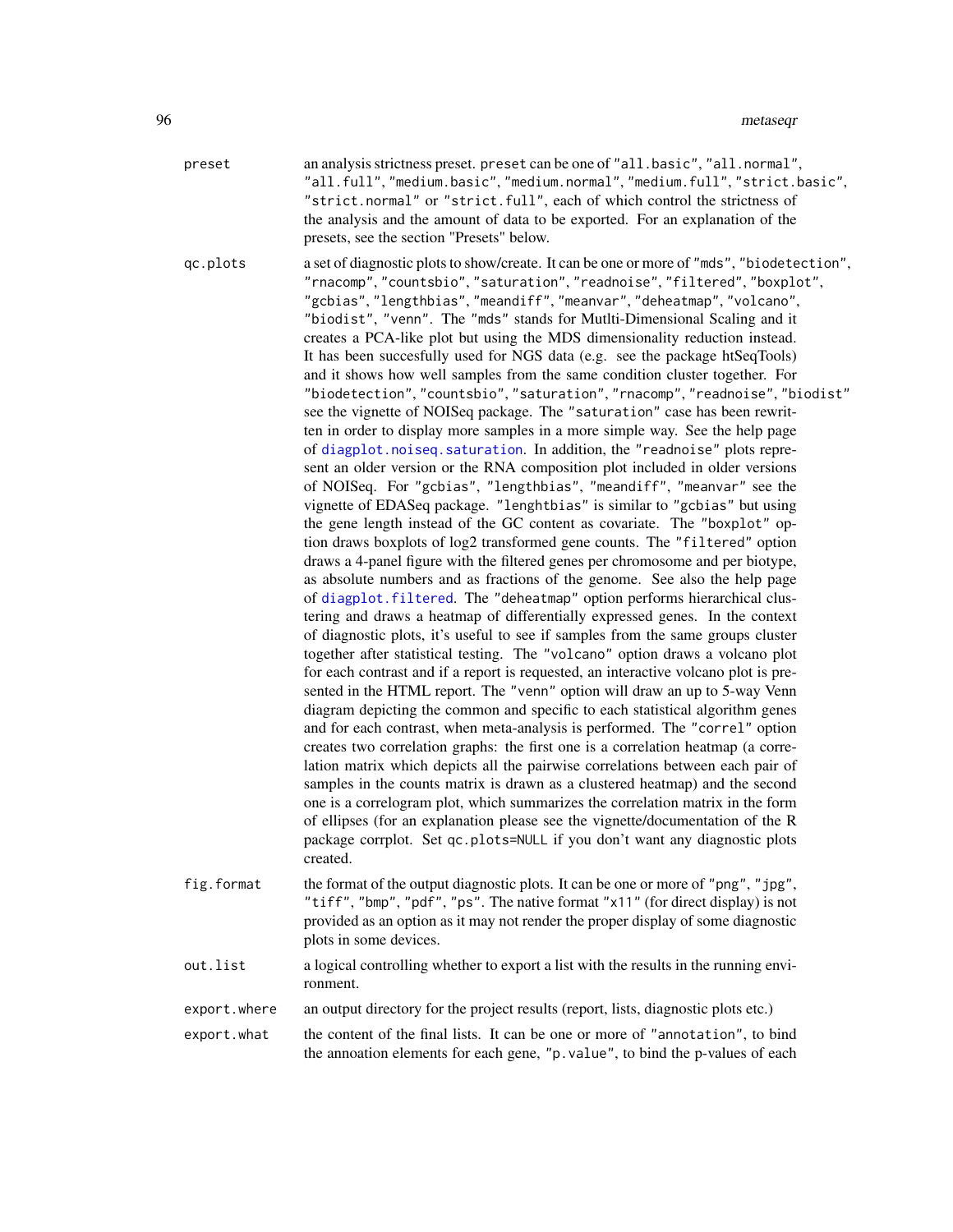|                     | method, "adj.p.value", to bind the multiple testing adjusted p-values, "meta.p.value",<br>to bind the combined p-value from the meta-analysis, "adj.meta.p.value", to<br>bind the corrected combined p-value from the meta-analysis, "fold.change",<br>to bind the fold changes of each requested contrast, "stats", to bind several<br>statistics calclulated on raw and normalized counts (see the export.stats ar-<br>gument), "counts", to bind the raw and normalized counts for each sample. |
|---------------------|----------------------------------------------------------------------------------------------------------------------------------------------------------------------------------------------------------------------------------------------------------------------------------------------------------------------------------------------------------------------------------------------------------------------------------------------------------------------------------------------------|
| export.scale        | export values from one or more transformations applied to the data. It can be one<br>or more of "natural", "log2", "log10", "vst" (Variance Stabilizing Transor-<br>mation, see the documentation of DESeq package).                                                                                                                                                                                                                                                                               |
| export.values       | It can be one or more of "raw" to export raw values (counts etc.) and "normalized"<br>to export normalized counts.                                                                                                                                                                                                                                                                                                                                                                                 |
| export.stats        | calculate and export several statistics on raw and normalized counts, condition-<br>wise. It can be one or more of "mean", "median", "sd", "mad", "cv" for the<br>Coefficient of Variation, "rcv" for a robust version of CV where the median and<br>the MAD are used instead of the mean and the standard deviation.                                                                                                                                                                              |
| export.counts.table |                                                                                                                                                                                                                                                                                                                                                                                                                                                                                                    |
|                     | exports also the calculated read counts table when input is read from bam files<br>and exports also the normalized count table in all cases. Defaults to FALSE.                                                                                                                                                                                                                                                                                                                                    |
|                     | restrict.cores in case of parallel execution of several subfunctions, the fraction of the available<br>cores to use. In some cases if all available cores are used (restrict.cores=1<br>and the system does not have sufficient RAM, the pipeline running machine<br>might significantly slow down.                                                                                                                                                                                                |
| report              | a logical value controlling whether to produce a summary report or not. Defaults<br>to TRUE.                                                                                                                                                                                                                                                                                                                                                                                                       |
| report.top          | a fraction of top statistically significant genes to append to the HTML report.<br>This helps in keeping the size of the report as small as possible, as appending<br>the total gene list might create a huge HTML file. Users can always retrieve the<br>whole gene lists from the report links. Defaults to 0.1 (top 10 genes). Set to NA<br>or NULL to append all the statistically significant genes to the HTML report.                                                                       |
| report.template     |                                                                                                                                                                                                                                                                                                                                                                                                                                                                                                    |
|                     | an HTML template to use for the report. Do not change this unless you know<br>what you are doing.                                                                                                                                                                                                                                                                                                                                                                                                  |
| save.gene.model     |                                                                                                                                                                                                                                                                                                                                                                                                                                                                                                    |
|                     | in case of exon analysis, a list with exon counts for each gene will be saved to the<br>file export.where/data/gene_model.RData. This file can be used as input to<br>metaseqR for exon count based analysis, in order to avoid the time consuming<br>step of assembling the counts for each gene from its exons                                                                                                                                                                                   |
| verbose             | print informative messages during execution? Defaults to TRUE.                                                                                                                                                                                                                                                                                                                                                                                                                                     |
| run.log             | write a log file of the metaseqr run using package log4r. Defaults to TRUE. The<br>filename will be auto-generated.                                                                                                                                                                                                                                                                                                                                                                                |
|                     | further arguments that may be passed to plotting functions, related to par.                                                                                                                                                                                                                                                                                                                                                                                                                        |
|                     |                                                                                                                                                                                                                                                                                                                                                                                                                                                                                                    |

# Value

If out.list is TRUE, a named list whose length is the same as the number of requested contrasts. Each list member is named according to the corresponding contrast and contains a data frame of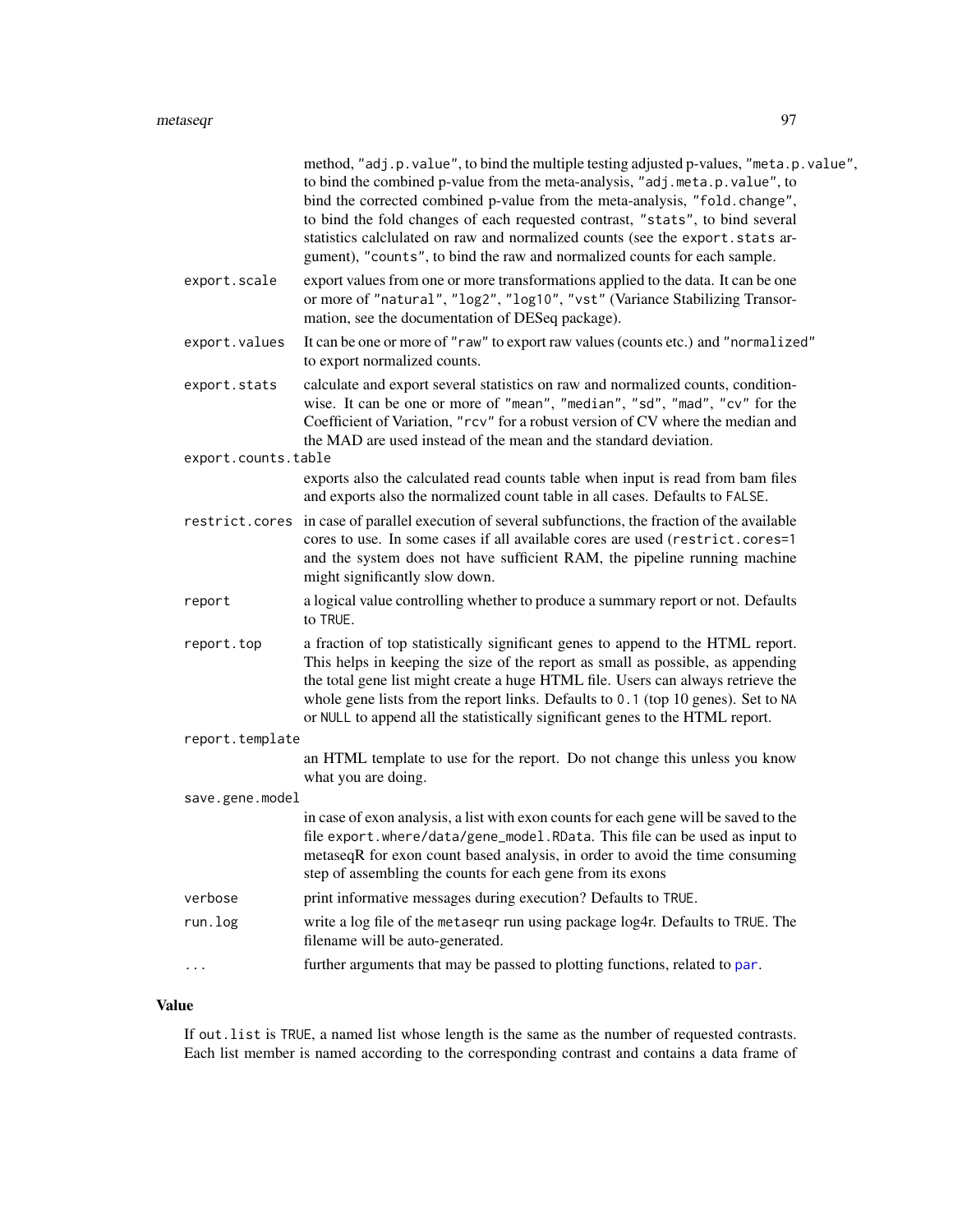differentially expressed genes for that contrast. The contents of the data frame are defined by the export.what, export.scale, export.stats, export.values parameters. If report is TRUE, the output list contains two main elements. The first is described above (the analysis results) and the second contains the same results but in HTML formatted tables.

#### Exon filters

The exon filters are a set of filters which are applied after the gene models are assembled from the read counts of individual exons and before the gene expression is summarized from the exons belonging to each gene. These filters can be applied when the input read counts file contains exon reads. It is not applicable when the input file already contains gene counts. Such filters can be for example "accept genes where all the exons contain more than x reads" or "accept genes where there is read presence in at least m/n exons, n being the total exons of the gene". Such filters are NOT meant for detecting differential splicing as also the whole metaseqr pipeline, thus they should not be used in that context. The exon.filters argument is a named list of filters, where the names are the filter names and the members are the filter parameters (named lists with parameter name, parameter value). See the usage of the metaseqr function for an example of how these lists are structured. The supported exon filters in the current version are: i) min.active.exons which implements a filter for demanding m out of n exons of a gene to have a certain read presence with parameters exons.per.gene, min.exons and frac. The filter is described as follows: if a gene has up to exons.per.gene exons, then read presence is required in at least min.exons of them, else read presence is required in a frac fraction of the total exons. With the default values, the filter instructs that if a gene has up to 5 exons, read presence is required in at least 2, else in at least 20 exons, in order to be accepted. More filters will be implemented in future versions and users are encouraged to propose exon filter ideas to the author by mail. See metaseqr usage for the defaults. Set exon. filters=NULL to not apply any exon filtering.

#### Gene filters

The gene filters are a set of filters applied to gene expression as this is manifested through the read presence on each gene and are preferably applied after normalization. These filters can be applied both when the input file or data frame contains exon read counts and gene read counts. Such filter can be for example "accept all genes above a certain count threshold" or "accept all genes with expression above the median of the normalized counts distribution" or "accept all with length above a certain threshold in kb" or "exclude the 'pseudogene' biotype from further analysis". The supported gene filters in the current version, which have the same structure as the exon filters (named list of lists with filter names, parameter names and parameter arguments) are: i) length which implements a length filter where genes are accepted for further analysis if they are above length (its parameter) kb. ii) avg.reads which implements a filter where a gene is accepted for further analysis if it has more average reads than the quantile of the average count distribution per average.per.bp base pairs. In summary, the reads of each gene are averaged per average.per.bp based on each gene's length (in case of exons, input the "gene's length" is the sum of the lengths of exons) and the quantile quantile of the average counts distribution is calculated for each sample. Genes passing the filter should have an average read count larger than the maximum of the vector of the quantiles calculated above. iii) expression which implements a filter based on the overall expression of a gene. The parameters of this filter are: median, where genes below the median of the overall count distribution are not accepted for further analysis (this filter has been used to distinguish between "expressed" and "not expressed" genes in several cases, e.g. (Mokry et al., NAR, 2011) with a logical as value, mean which is the same as median but using the mean, quantile which is the same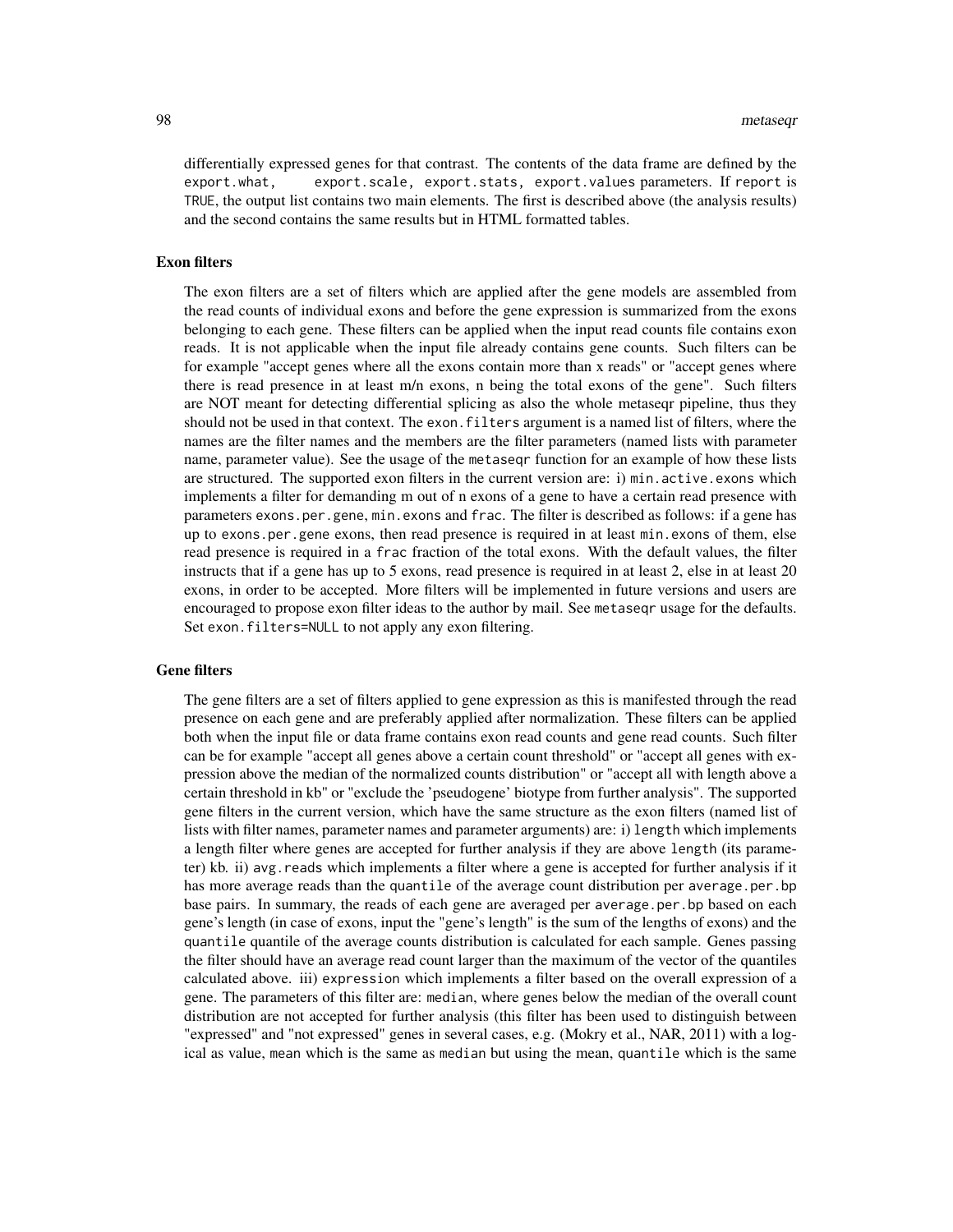#### metaseqr 99

as the previous two but using a specific quantile of the total counts distribution, known, where in this case, a set of known not-expressed genes in the system under investigation are used to estimate an expression cutoff. This can be quite useful, as the genes are filtered based on a "true biological" cutoff instead of a statistical cutoff. The value of this filter is a character vector of HUGO gene symbols (MUST be contained in the annotation, thus it's better to use annotation="download") whose counts are used to build a "null" expression distribution. The 90th quantile of this distribution is then the expression cutoff. This filter can be combined with any other filter. Be careful with gene names as they are case sensitive and must match exactly ("Pten" is different from "PTEN"!). iv) biotype where in this case, genes with a certain biotype (MUST be contained in the annotation, thus it's better to use annotation="download") are excluded from the analysis. This filter is a named list of logical, where names are the biotypes in each genome and values are TRUE or FALSE. If the biotype should be excluded, the value should be TRUE else FALSE. See the result of get.defaults("biotype.filter","hg19") for an example. Finally, in future versions there will be support for user-defined filters in the form of a function.

#### Normalization parameters

The normalization parameters are passed again as a named list where the names of the members are the normalization parameter names and the values are the normalization parameter values. You should check the documentation of the packages EDASeq, DESeq, edgeR, NOISeq and NBPSeq for the parameter names and parameter values. There are a few exceptions in parameter names: in case of normalization="edaseq" the only parameter names are within.which and between.which, controlling the withing lane/sample and between lanes/samples normalization algorithm. In the case of normalization="nbpseq", there is one additional parameter called main.method which can take the calues "nbpseq" or "nbsmyth". These values correspond to the two different workflows available in the NBPSeq package. Please, consult the NBPSeq package documentation for further details. For the rest of the algorithms, the parameter names are the same as the names used in the respective packages. For examples, please use the [get.defaults](#page-50-0) function.

#### Statistics parameters

The statistics parameters as passed to statistical algorithms in metaseqr, exactly with the same way as the normalization parametes above. In this case, there is one more layer in list nesting. Thus, stat.args is a named list whose names are the names the algorithms used (see the statistics parameter). Each member is another named list,with parameters to be used for each statistical algorithm. Again, the names of the member lists are parameter names and the values of the member lists are parameter values. You should check the documentations of DESeq, edgeR, NOISeq, baySeq, limma and NBPSeq for these parameters. There are a few exceptions in parameter names: In case of statistics="edger", apart from the rest of the edgeR statistical testing arguments, there is the argument main.method which can be either "classic" or "glm", again defining whether the binomial test or GLMs will be used for statistical testing. For examples, please use the [get.defaults](#page-50-0) function. When statistics="nbpseq", apart from the rest arguments of the NBPSeq functions estimate.disp and estimate.dispersion, there is the argument main.method which can be "nbpseq" or "nbsmyth". This argument determines the parameters to be used by the estimate.dispersion function or by the estimate.disp function to estimate RNA-Seq count dispersions. The difference between the two is that they constitute different starting points for the two workflows in the package NBPSeq. The first worklfow (with main.method="nbpseq" and the estimate.dispersion function is NBPSeq package specific, while the second (with main.method="nbsmyth" and the estimate.disp function is similar to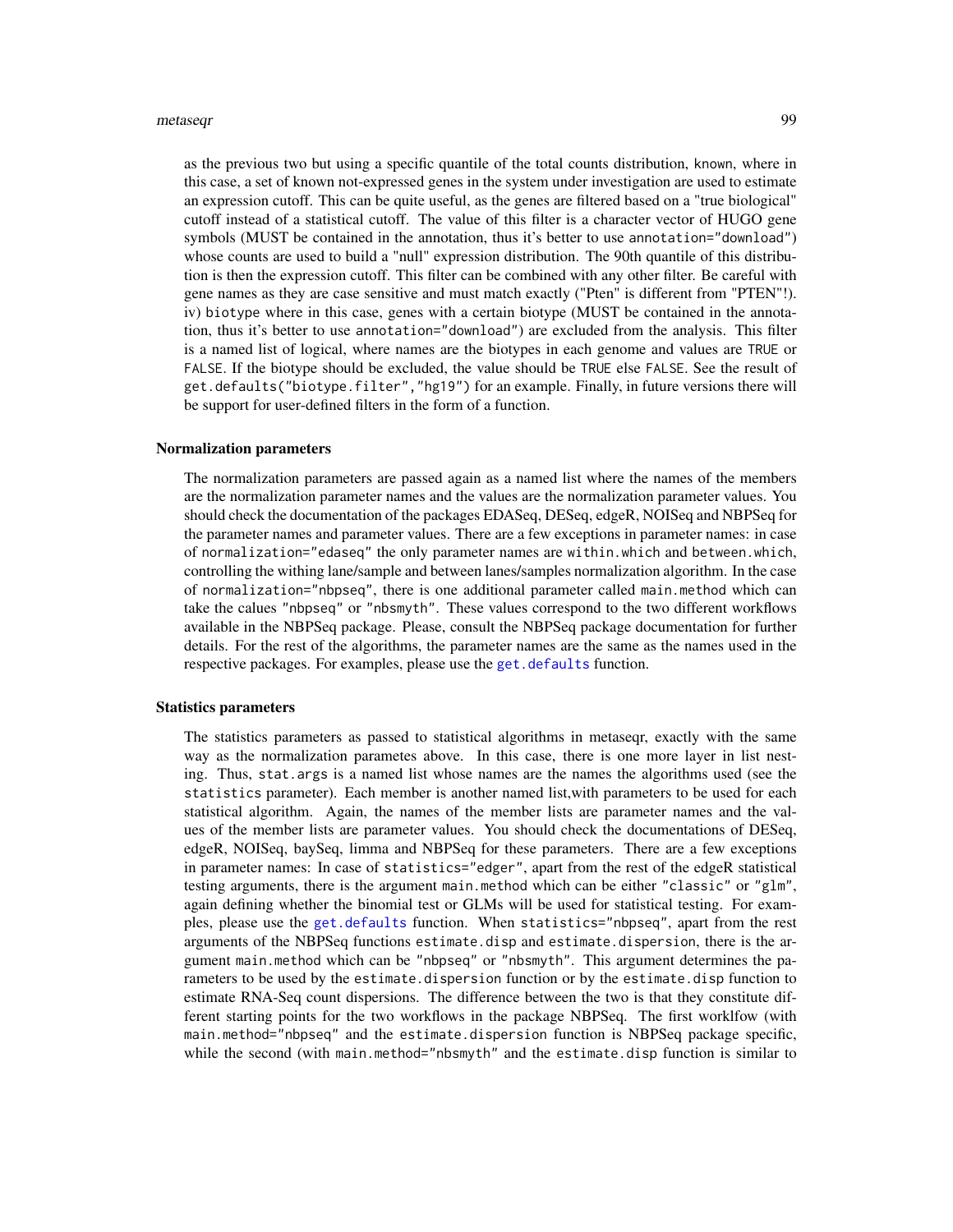the workflow of the edgeR package. For additional information regarding the statistical testing in NBPSeq, please consult the documentation of the NBPSeq package. Additinally, please note that there is currently a problem with the NBPSeq package and the workflow that is specific to the NBPSeq package. The problem has to do with function exporting as there are certain functions which are not recognized from the package internally. For this reason and until it is fixed, only the Smyth workflow will be available with the NBPSeq package (thus stat.args\$main.method="nbpseq" will not be available)!

#### Presets

The analysis presets are a set of keywords (only one can be used) that predefine some of the parameters of the metaseqr pipeline. For the time being they are quite simple and they control i) the strictness of filtering and statistical thresholding with three basic levels ("all", "medium", "strict") and ii) the data columns that are exported, again in three basic ways ("basic", "normal", "full") controlling the amount of data to be exported. These keywords can be combined with a dot in the middle (e.g. "all.basic" to define an analysis preset. When using analysis presets, the following argumentsof metaseqr are overriden: exon.filters, gene.filters, pcut, export.what, export.scale, export.values, exon.stats. If you want to explicitly control the above arguments, the preset argument should be set to NULL (default). Following is a synopsis of the different presets and the values of the arguments they moderate:

- "all.basic": use all genes (do not filter) and export all genes and basic annotation and statistics elements. In this case, the above described arguments become:
	- exon.filters=NULL
	- gene.filters=NULL
	- pcut=1
	- export.what=c("annotation","p.value","adj.p.value","meta.p.value","adj.meta.p.value","fold.
	- export.scale=c("natural","log2")
	- export.values=c("normalized")
	- export.stats=c("mean")
- "all.normal": use all genes (do not filter) and export all genes and normal annotation and statistics elements. In this case, the above described arguments become:
	- exon.filters=NULL
	- gene.filters=NULL
	- pcut=1
	- export.what=c("annotation","p.value","adj.p.value","meta.p.value","adj.meta.p.value","fold.
	- export.scale=c("natural","log2")
	- export.values=c("normalized")
	- export.stats=c("mean","sd","cv")

In this case, the above described arguments become:

- exon.filters=NULL
- gene.filters=NULL
- pcut=1
- export.what=c("annotation","p.value","adj.p.value","meta.p.value", "adj.meta.p.value","fold.change","stats","counts")
- export.scale=c("natural","log2","log10","vst")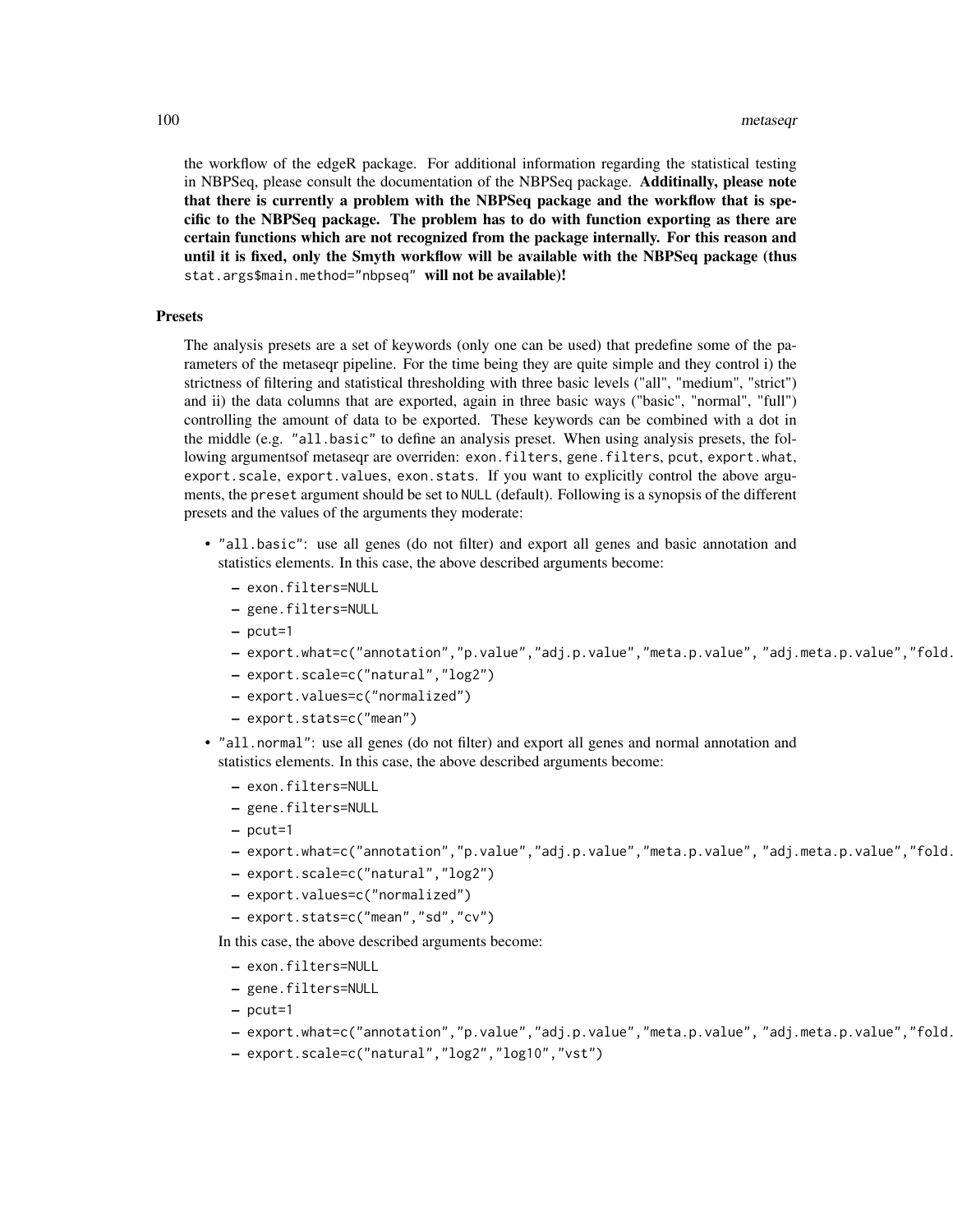#### metaseqr 101

- export.values=c("raw","normalized")
- export.stats=c("mean","median","sd","mad","cv","rcv")
- "medium.basic": apply a medium set of filters and and export statistically significant genes and basic annotation and statistics elements. In this case, the above described arguments become:
	- exon.filters=list(min.active.exons=list(exons.per.gene=5,min.exons=2,frac=1/5))
	- gene.filters=list(length=list(length=500), avg.reads=list(average.per.bp=100,quantile=0.25), expression=list(median=TRUE,mean=FALSE,quantile=NA,known=NA,custom=NA), biotype=get.defaults("biotype.filter",org[1]))
	- $-$  pcut=0.05
	- export.what=c("annotation","p.value","adj.p.value","meta.p.value", "adj.meta.p.value","fold.change")
	- export.scale=c("natural","log2")
	- export.values=c("normalized")
	- export.stats=c("mean")
- "medium.normal": apply a medium set of filters and and export statistically significant genes and normal annotation and statistics elements. In this case, the above described arguments become:
	- exon.filters=list(min.active.exons=list(exons.per.gene=5,min.exons=2,frac=1/5))
	- gene.filters=list(length=list(length=500), avg.reads=list(average.per.bp=100,quantile=0.25), expression=list(median=TRUE,mean=FALSE,quantile=NA,known=NA,custom=NA), biotype=get.defaults("biotype.filter",org[1]))
	- $-$  pcut=0.05
	- export.what=c("annotation","p.value","adj.p.value","meta.p.value", "adj.meta.p.value","fold.change","stats","counts")
	- export.scale=c("natural","log2")
	- export.values=c("normalized")
	- export.stats=c("mean","sd","cv")

and statistics elements. In this case, the above described arguments become:

- exon.filters=list(min.active.exons=list(exons.per.gene=5,min.exons=2,frac=1/5))
- gene.filters=list(length=list(length=500), avg.reads=list(average.per.bp=100,quantile=0.25), expression=list(median=TRUE,mean=FALSE,quantile=NA,known=NA,custom=NA), biotype=get.defaults("biotype.filter",org[1]))
- $-$  pcut=0.05
- export.what=c("annotation","p.value","adj.p.value","meta.p.value", "adj.meta.p.value","fold.change","stats","counts")
- export.scale=c("natural","log2","log10","vst")
- export.values=c("raw","normalized")
- export.stats=c("mean","median","sd","mad","cv","rcv")
- "strict.basic": apply a strict set of filters and and export statistically significant genes and basic annotation and statistics elements. In this case, the above described arguments become:
	- exon.filters=list(min.active.exons=list(exons.per.gene=4,min.exons=2,frac=1/4))
	- gene.filters=list(length=list(length=750), avg.reads=list(average.per.bp=100,quantile=0.5), expression=list(median=TRUE,mean=FALSE,quantile=NA,known=NA,custom=NA), biotype=get.defaults("biotype.filter",org[1]))
	- $-$  pcut=0.01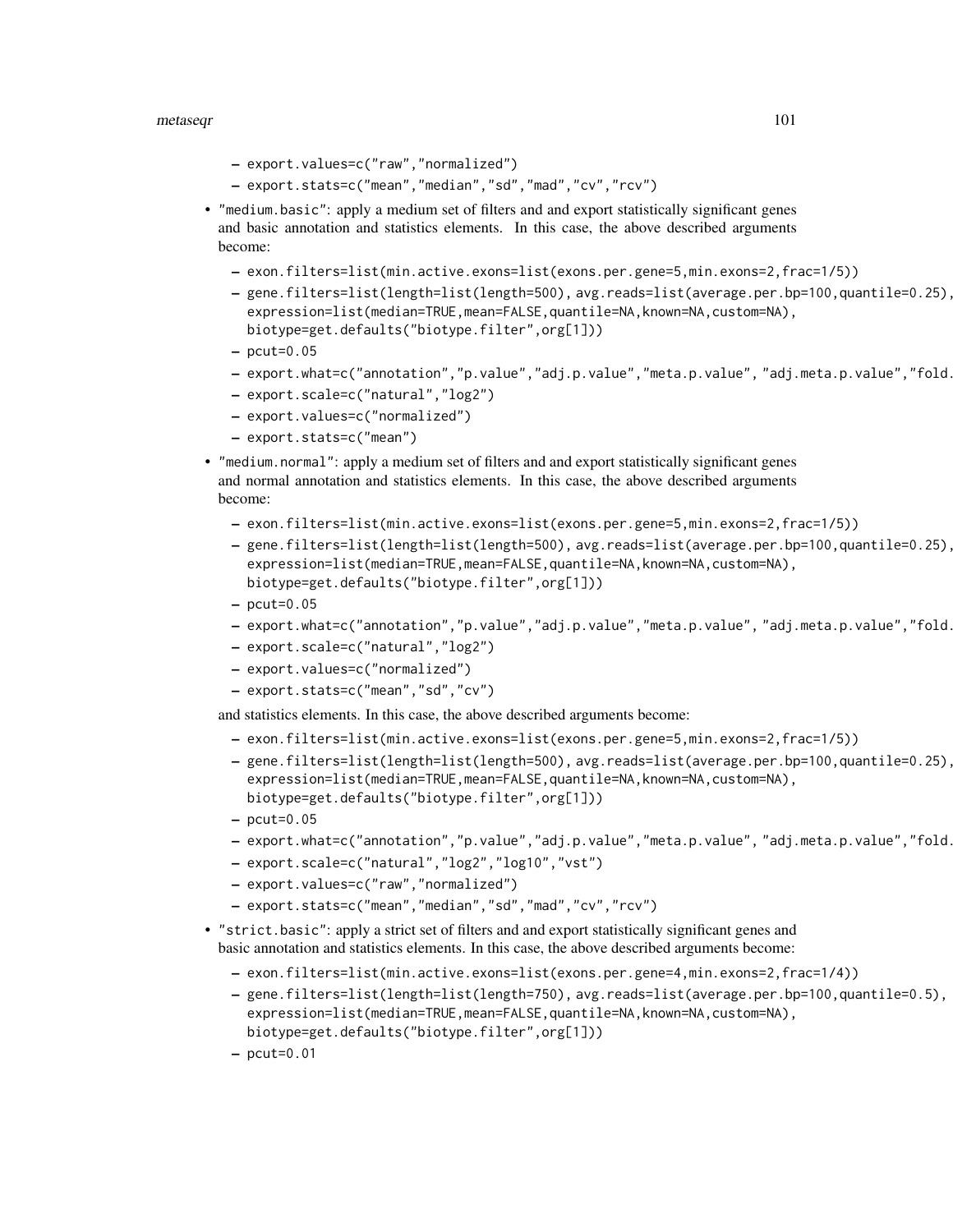#### 102 metaseqr

- export.what=c("annotation","p.value","adj.p.value","meta.p.value", "adj.meta.p.value","fold.change")
- export.scale=c("natural","log2")
- export.values=c("normalized")
- export.stats=c("mean")
- "strict.normal": apply a strict set of filters and and export statistically significant genes and normal annotation and statistics elements. In this case, the above described arguments become:
	- exon.filters=list(min.active.exons=list(exons.per.gene=4,min.exons=2,frac=1/4))
	- gene.filters=list(length=list(length=750), avg.reads=list(average.per.bp=100,quantile=0.5), expression=list(median=TRUE,mean=FALSE,quantile=NA,known=NA,custom=NA), biotype=get.defaults("biotype.filter",org[1]))
	- $-$  pcut=0.01
	- export.what=c("annotation","p.value","adj.p.value","meta.p.value", "adj.meta.p.value","fold.change","stats","counts")
	- export.scale=c("natural","log2")
	- export.values=c("normalized")
	- export.stats=c("mean","sd","cv")

and statistics elements. In this case, the above described arguments become:

- exon.filters=list(min.active.exons=list(exons.per.gene=4,min.exons=2,frac=1/4))
- gene.filters=list(length=list(length=750), avg.reads=list(average.per.bp=100,quantile=0.5), expression=list(median=TRUE,mean=FALSE,quantile=NA,known=NA,custom=NA), biotype=get.defaults("biotype.filter",org[1]))
- $-$  pcut=0.01
- export.what=c("annotation","p.value","adj.p.value","meta.p.value", "adj.meta.p.value","fold.change","stats","counts")
- export.scale=c("natural","log2","log10","vst")
- export.values=c("raw","normalized")
- export.stats=c("mean","median","sd","mad","cv","rcv")

#### Note

Please note that currently only gene and exon annotation from Ensembl (http://www.ensembl.org) are supported. Thus, the unique gene or exon ids in the counts files should correspond to valid Ensembl gene or exon accessions for the organism of interest. If you are not sure about the source of your counts file or do not know how to produce it, it's better to start from the original BAM/BED files (metaseqr will use the [read2count](#page-112-0) function to create a counts file). Keep in mind that in the case of BED files, the performance will be significantly lower and the overall running time significanlty higher as the R functions which are used to read BED files to proper structures (GenomicRanges) and calculate the counts are quite slow. An alternative way is maybe the easyRNASeq package (Delhomme et al, 2012). The [read2count](#page-112-0) function does not use this package but rather makes use of standard Bioconductor functions to handle NGS data. If you wish to work outside R, you can work with other popular read counters such as the HTSeq read counter (http://wwwhuber.embl.de/users/anders/HTSeq/doc/overview.html). Please also note that in the current version, the members of the gene.filters and exon.filters lists are not checked for validity so be careful to supply with correct names otherwise the pipeline will crash or at the best case scenario, will ignore the filters. Also note that when you are supplying metaseqr wtih an exon counts table, gene annotation is always downloaded so please be sure to have a working internet connection. In addition to the above, if you have a multiple core system, be very careful on how you are using the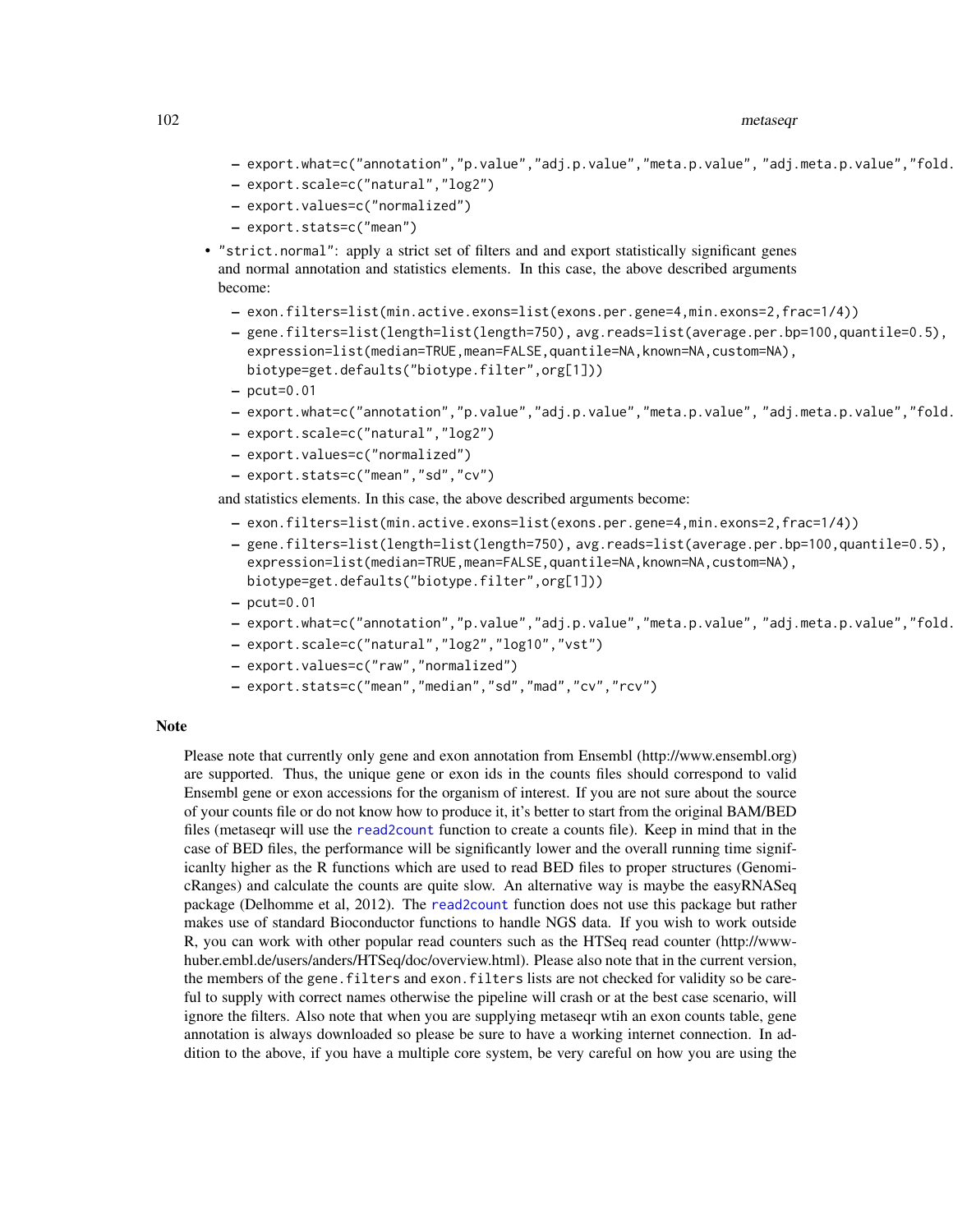#### metaseqr and the state of the state of the state of the state of the state of the state of the state of the state of the state of the state of the state of the state of the state of the state of the state of the state of t

restrict.cores argument and generally how many cores you are using with scripts purely written in R. The analysis with exon read data can very easily cause memory problems, so unless you have more than 64Gb of RAM available, consider setting restrict.cores to something like 0.2 when working with exon data. Finally, if you do not wish to download the same annotation again and again when performing multiple analyses, it is best to use the get. annotation function to download and store the resulting data frames in local files and then use these files with the annotation option.

Please note that the meta-analysis feature provided by metaseqr is currently experimental and does not satisfy the strict definition of "meta-analysis", which is the combination of multiple similar datasets under the same statistical methodology. Instead it is the use of mulitple statistical tests applied to the same data so the results at this point are not guaranteed and should be interpreted appropriately. We are working on a more solid methodology for combining multiple statistical tests based on multiple testing correction and Monte Carlo methods. For the Simes method, please consult also "Simes, R. J. (1986). "An improved Bonferroni procedure for multiple tests of significance". Biometrika 73 (3): 751–754."

#### Author(s)

Panagiotis Moulos

```
# An example pipeline with exon counts
data("hg19.exon.data",package="metaseqR")
metaseqr(
counts=hg19.exon.counts,
 sample.list=list(normal="normal",paracancerous="paracancerous",cancerous="cancerous"),
 contrast=c("normal_vs_paracancerous","normal_vs_cancerous",
        "normal_vs_paracancerous_vs_cancerous"),
 libsize.list=libsize.list.hg19,
 id.col=4,
 annotation="download",
 org="hg19",
 count.type="exon",
 normalization="edaseq",
 statistics="deseq",
 pcut=0.05,
 qc.plots=c("mds", "biodetection", "countsbio", "saturation", "rnacomp",
        "boxplot", "gcbias", "lengthbias", "meandiff", "readnoise","meanvar",
        "readnoise", "deheatmap", "volcano", "biodist", "filtered"),
 fig.format=c("png","pdf"),
 export.what=c("annotation","p.value","adj.p.value","fold.change","stats",
        "counts"),
 export.scale=c("natural","log2","log10","vst"),
 export.values=c("raw","normalized"),
 export.stats=c("mean","median","sd","mad","cv","rcv"),
 restrict.cores=0.8,
 gene.filters=list(
     length=list(
        length=500
     ),
```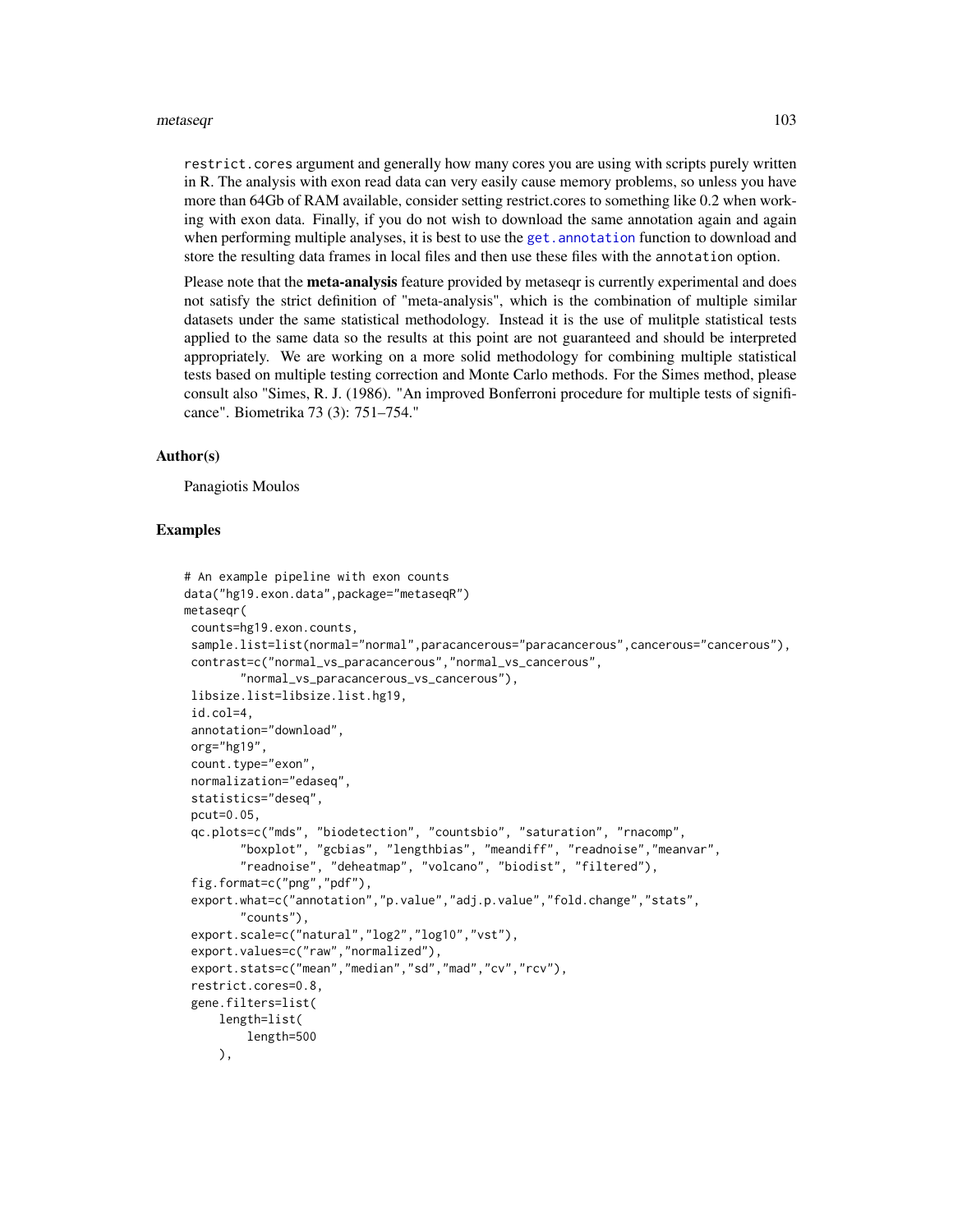```
avg.reads=list(
         average.per.bp=100,
         quantile=0.25
     ),
     expression=list(
         median=TRUE,
         mean=FALSE
     ),
     biotype=get.defaults("biotype.filter","hg18")
)
\mathcal{L}# An example pipeline with gene counts
data("mm9.gene.data",package="metaseqR")
result <- metaseqr(
counts=mm9.gene.counts,
sample.list=list(e14.5=c("e14.5_1","e14.5_2"), adult_8_weeks=c("a8w_1","a8w_2")),
contrast=c("e14.5_vs_adult_8_weeks"),
libsize.list=libsize.list.mm9,
annotation="download",
org="mm9",
count.type="gene",
normalization="edger",
statistics=c("deseq","edger","noiseq"),
meta.p="fisher",
pcut=0.05,
 fig.format=c("png","pdf"),
export.what=c("annotation","p.value","meta.p.value","adj.meta.p.value",
        "fold.change"),
export.scale=c("natural","log2"),
export.values="normalized",
export.stats=c("mean","sd","cv"),
 export.where=getwd(),
restrict.cores=0.8,
gene.filters=list(
     length=list(
         length=500
     ),
     avg.reads=list(
            average.per.bp=100,
            quantile=0.25
     ),
     expression=list(
            median=TRUE,
            mean=FALSE,
            quantile=NA,
            known=NA,
            custom=NA
     ),
     biotype=get.defaults("biotype.filter","mm9")
),
out.list=TRUE
\mathcal{L}
```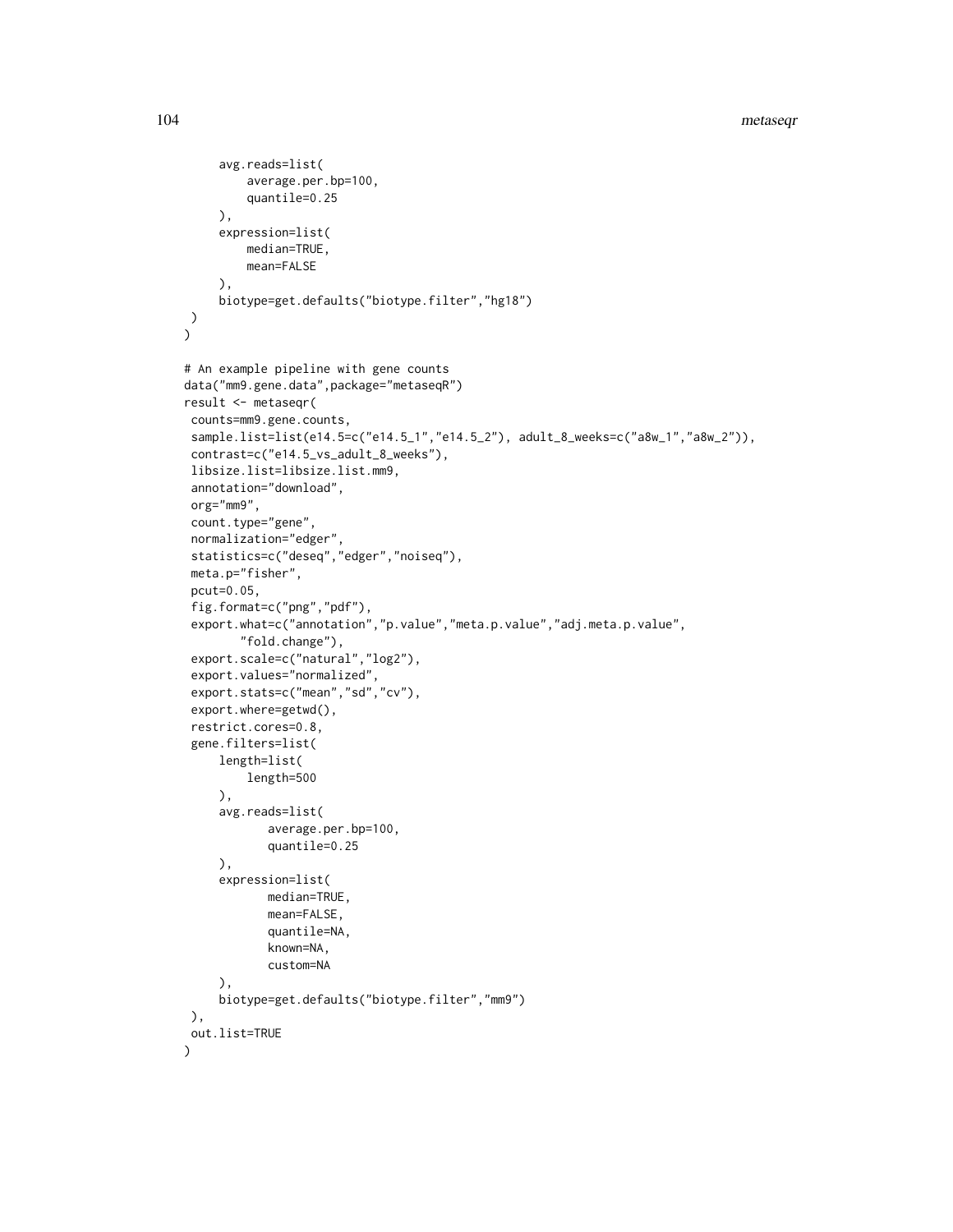#### mlfo and the state of the state of the state of the state of the state of the state of the state of the state of the state of the state of the state of the state of the state of the state of the state of the state of the s

# head(result\$data[["e14.5\_vs\_adult\_8\_weeks"]])

# mlfo *MLE dispersion estimate*

# Description

MLE function used to estimate negative binomial dispersions from real RNA-Seq data, as in (Soneson and Delorenzi, BMC Bioinformatics, 2013) and (Robles et al., BMC Genomics, 2012). Internal use.

# Usage

mlfo(phi, y)

# Arguments

| phi | the parameter to be optimized.                  |
|-----|-------------------------------------------------|
| V   | count samples used to perform the optimization. |

# Value

The objective function value.

## Author(s)

Panagiotis Moulos

# Examples

# Not yet available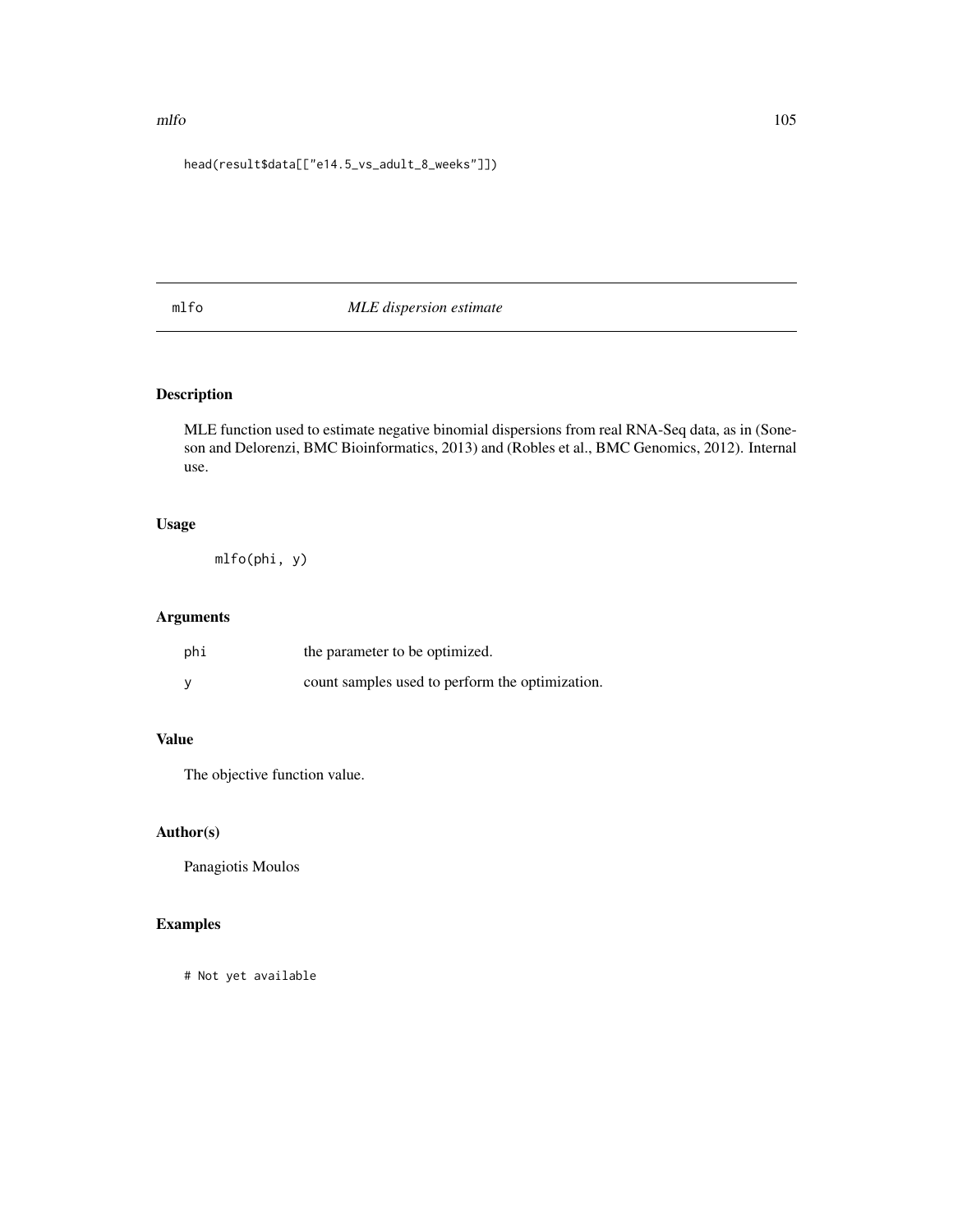#### Description

This data set contains RNA-Seq gene read counts for 3 chromosomes. The data were downloaded from the ENCODE public repository and are derived from the study of Mortazavi et al., 2008 (Mortazavi A, Williams BA, McCue K, Schaeffer L, Wold B. Mapping and quantifying mammalian transcriptomes by RNA-Seq. Nat Methods. 2008 Jul;5(7):621-8). In their experiment, the authors studied among others genes expression at two developmental stages of mouse liver cells. It has two conditions-developmental stages (e14.5, adult\_8\_weeks) and four samples (e14.5\_1, e14.5\_2, a8w\_1, a8w\_2). It also contains a predefined sample.list and libsize.list named sample.list.mm9 and libsize.list.mm9.

#### Format

a data.frame with gene read counts and some embedded annotation, one row per gene.

# Author(s)

Panagiotis Moulos

# Source

ENCODE (http://genome.ucsc.edu/encode/)

nat2log *General value transformation*

## **Description**

Logarithmic transformation. Internal use only.

#### Usage

 $nat2log(x, base = 2, off = 1)$ 

#### Arguments

| x    | input data matrix         |
|------|---------------------------|
| base | logarithmic base, 2 or 10 |
| off  | offset to avoid Infinity  |

#### Author(s)

Panagiotis Moulos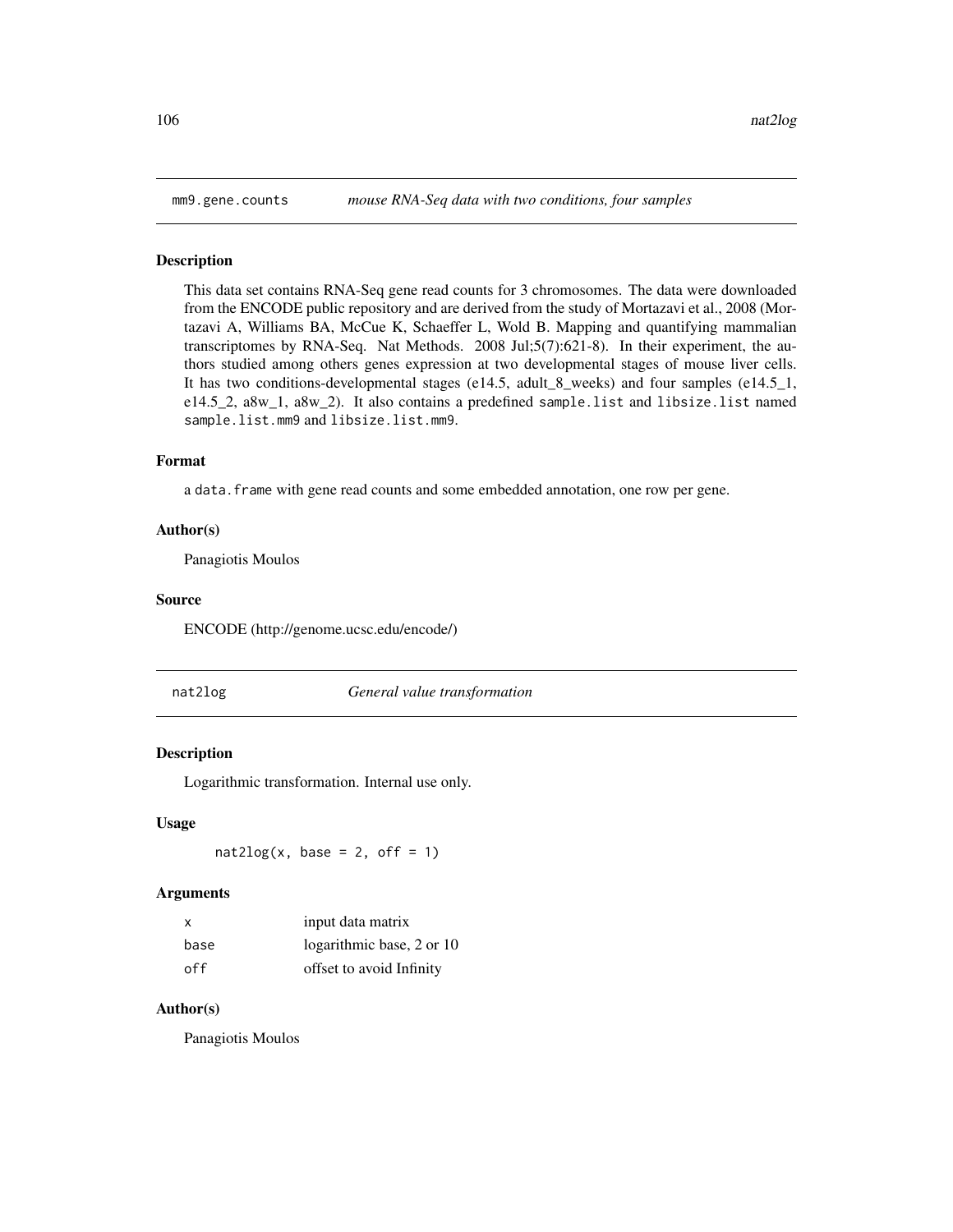normalize.deseq *Normalization based on the DESeq package*

# Description

This function is a wrapper over DESeq normalization. It accepts a matrix of gene counts (e.g. produced by importing an externally generated table of counts to the main metaseqr pipeline).

## Usage

```
normalize.deseq(gene.counts, sample.list,
   norm.args = NULL, output = c("matrix", "native")
```
# Arguments

| gene.counts | a table where each row represents a gene and each column a sample. Each cell<br>contains the read counts for each gene and sample. Such a table can be produced<br>outside metaseqr and is imported during the basic metaseqr workflow. |
|-------------|-----------------------------------------------------------------------------------------------------------------------------------------------------------------------------------------------------------------------------------------|
| sample.list | the list containing condition names and the samples under each condition.                                                                                                                                                               |
| norm.args   | a list of DESeq normalization parameters. See the result of get. defaults ("normalization",<br>"deseq") for an example and how you can modify it.                                                                                       |
| output      | the class of the output object. It can be "matrix" (default) for versatility with<br>other tools or "native" for the DESeq native S4 object (CountDataSet). In the<br>latter case it should be handled with suitable DESeq methods.     |

# Value

A matrix or a CountDataSet with normalized counts.

# Author(s)

Panagiotis Moulos

```
require(DESeq)
data.matrix <- counts(makeExampleCountDataSet())
sample.list <- list(A=c("A1","A2"),B=c("B1","B2","B3"))
diagplot.boxplot(data.matrix,sample.list)
norm.data.matrix <- normalize.deseq(data.matrix,sample.list)
```

```
diagplot.boxplot(norm.data.matrix,sample.list)
```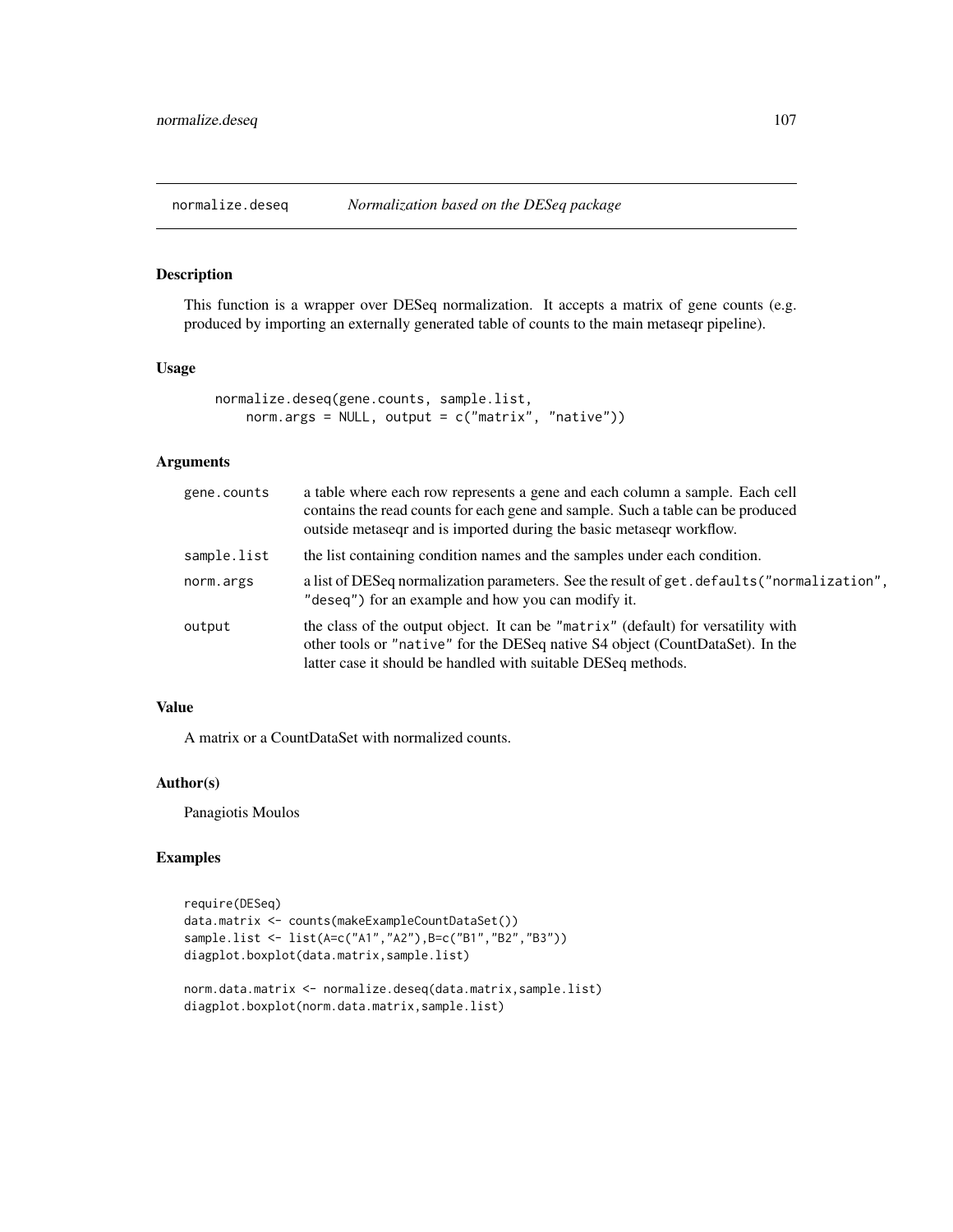#### Description

This function is a wrapper over EDASeq normalization. It accepts a matrix of gene counts (e.g. produced by importing an externally generated table of counts to the main metaseqr pipeline).

#### Usage

```
normalize.edaseq(gene.counts, sample.list,
   norm.args = NULL, gene.data = NULL,
   output = c("matrix", "native"))
```
# Arguments

| gene.counts | a table where each row represents a gene and each column a sample. Each cell<br>contains the read counts for each gene and sample. Such a table can be produced<br>outside metaseqr and is imported during the basic metaseqr workflow.   |
|-------------|-------------------------------------------------------------------------------------------------------------------------------------------------------------------------------------------------------------------------------------------|
| sample.list | the list containing condition names and the samples under each condition.                                                                                                                                                                 |
| norm.args   | a list of EDAS eq normalization parameters. See the result of get. defaults ("normalization",<br>"edaseq") for an example and how you can modify it.                                                                                      |
| gene.data   | an optional annotation data frame (such the ones produced by get. annotation)<br>which contains the GC content for each gene and from which the gene lengths<br>can be inferred by chromosome coordinates.                                |
| output      | the class of the output object. It can be "matrix" (default) for versatility with<br>other tools or "native" for the EDASeq native S4 object (SeqExpressionSet).<br>In the latter case it should be handled with suitable EDASeq methods. |

#### Value

A matrix or a SeqExpressionSet with normalized counts.

#### Author(s)

Panagiotis Moulos

```
require(DESeq)
data.matrix <- counts(makeExampleCountDataSet())
sample.list <- list(A=c("A1","A2"),B=c("B1","B2","B3"))
diagplot.boxplot(data.matrix,sample.list)
lengths <- round(1000*runif(nrow(data.matrix)))
```

```
starts <- round(1000*runif(nrow(data.matrix)))
```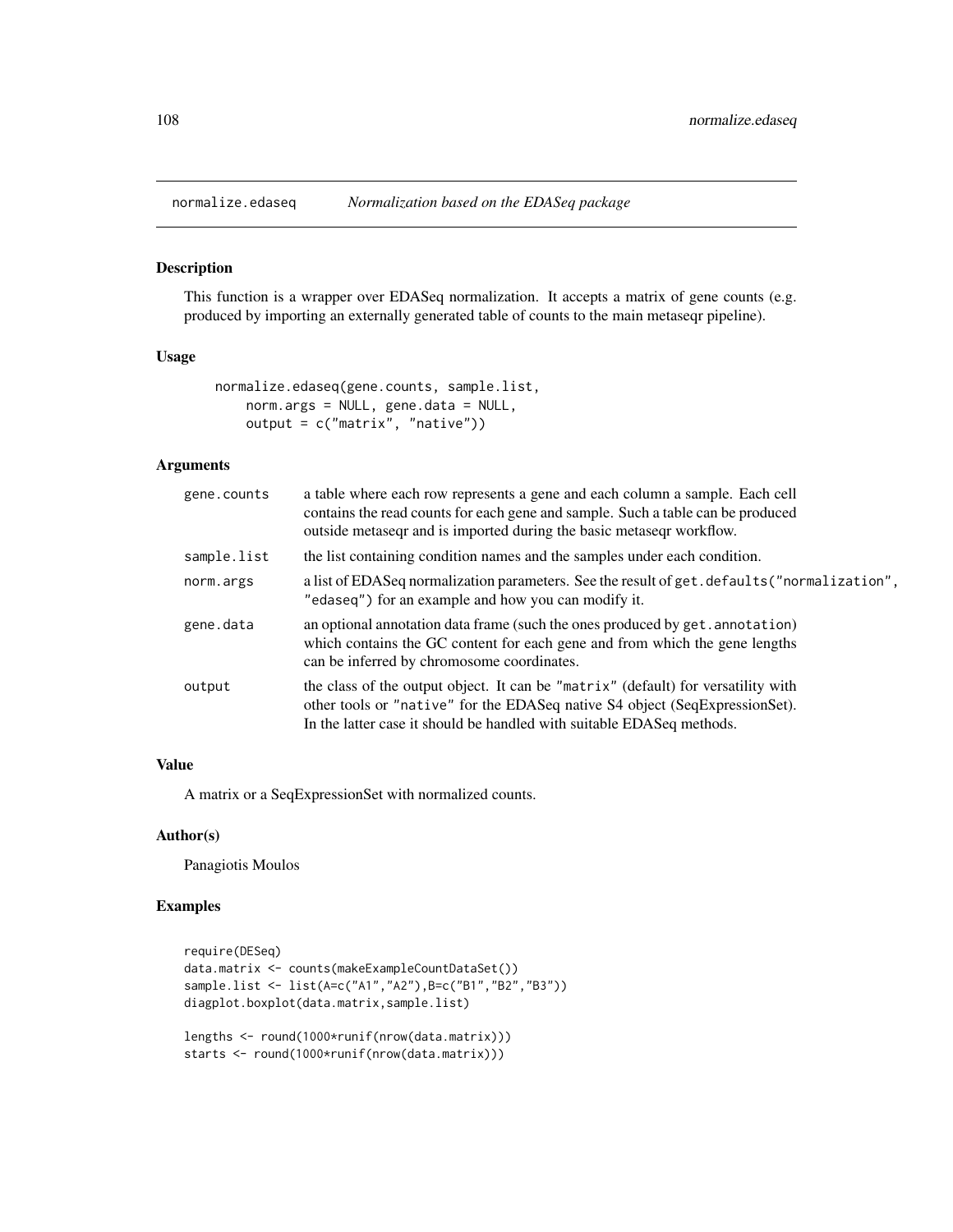# <span id="page-108-0"></span>normalize.edger 109

```
ends <- starts + lengths
gc=runif(nrow(data.matrix))
gene.data <- data.frame(
    chromosome=c(rep("chr1",nrow(data.matrix)/2),
        rep("chr2",nrow(data.matrix)/2)),
    start=starts,end=ends,gene_id=rownames(data.matrix),gc_content=gc
\mathcal{L}norm.data.matrix <- normalize.edaseq(data.matrix,sample.list,
    gene.data=gene.data)
diagplot.boxplot(norm.data.matrix,sample.list)
```
normalize.edger *Normalization based on the edgeR package*

## Description

This function is a wrapper over edgeR normalization. It accepts a matrix of gene counts (e.g. produced by importing an externally generated table of counts to the main metaseqr pipeline).

## Usage

```
normalize.edger(gene.counts, sample.list,
   norm.args = NULL, output = c("matrix", "native")
```
## Arguments

| gene.counts | a table where each row represents a gene and each column a sample. Each cell<br>contains the read counts for each gene and sample. Such a table can be produced<br>outside metaseqr and is imported during the basic metaseqr workflow. |
|-------------|-----------------------------------------------------------------------------------------------------------------------------------------------------------------------------------------------------------------------------------------|
| sample.list | the list containing condition names and the samples under each condition.                                                                                                                                                               |
| norm.args   | a list of edgeR normalization parameters. See the result of get.defaults ("normalization",<br>"edger") for an example and how you can modify it.                                                                                        |
| output      | the class of the output object. It can be "matrix" (default) for versatility with<br>other tools or "native" for the edgeR native S4 object (DGEList). In the latter<br>case it should be handled with suitable edgeR methods.          |

## Value

A matrix or a DGEList with normalized counts.

## Author(s)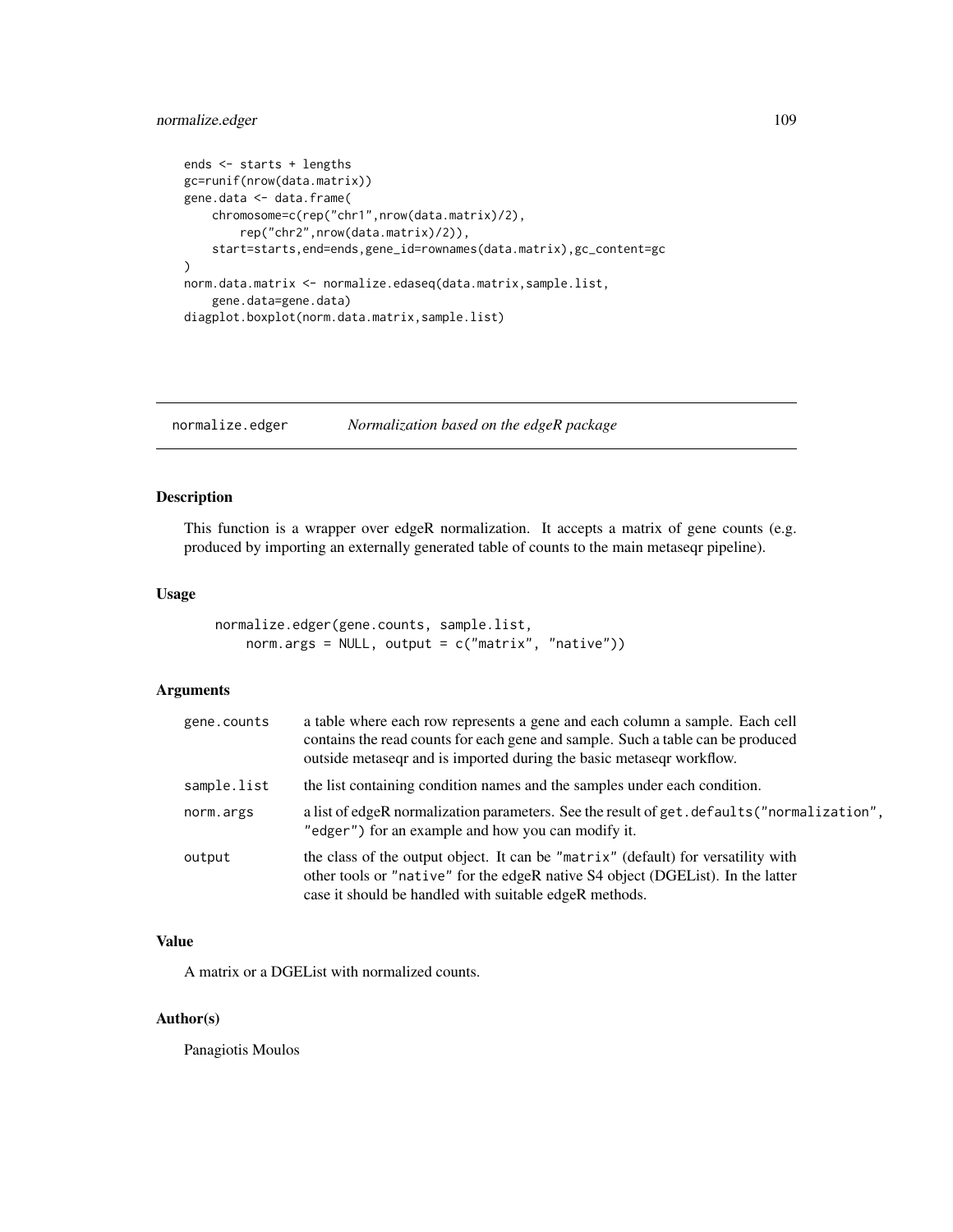# Examples

```
require(DESeq)
data.matrix <- counts(makeExampleCountDataSet())
sample.list <- list(A=c("A1","A2"),B=c("B1","B2","B3"))
diagplot.boxplot(data.matrix,sample.list)
norm.data.matrix <- normalize.edger(data.matrix,sample.list)
diagplot.boxplot(norm.data.matrix,sample.list)
```
normalize.nbpseq *Normalization based on the NBPSeq package*

# Description

This function is a wrapper over DESeq normalization. It accepts a matrix of gene counts (e.g. produced by importing an externally generated table of counts to the main metaseqr pipeline).

## Usage

```
normalize.nbpseq(gene.counts, sample.list,
   norm.args = NULL, libsize.list = NULL,
   output = c("matrix", "native"))
```
#### Arguments

| gene.counts  | a table where each row represents a gene and each column a sample. Each cell<br>contains the read counts for each gene and sample. Such a table can be produced<br>outside metaseqr and is imported during the basic metaseqr workflow.                              |
|--------------|----------------------------------------------------------------------------------------------------------------------------------------------------------------------------------------------------------------------------------------------------------------------|
| sample.list  | the list containing condition names and the samples under each condition.                                                                                                                                                                                            |
| norm.args    | a list of NBPSeq normalization parameters. See the result of get. defaults ("normalization",<br>"nbpseq") for an example and how you can modify it.                                                                                                                  |
| libsize.list | an optional named list where names represent samples (MUST be the same as<br>the samples in sample. list) and members are the library sizes (the sequencing<br>depth) for each sample. If not provided, the default is the column sums of the<br>gene.counts matrix. |
| output       | the class of the output object. It can be "matrix" (default) for versatility with<br>other tools or "native" for the NBPSeq native S4 object (a specific list). In the<br>latter case it should be handled with suitable NBPSeq methods.                             |

## Value

A matrix with normalized counts or a list with the normalized counts and other NBPSeq specific parameters.

<span id="page-109-0"></span>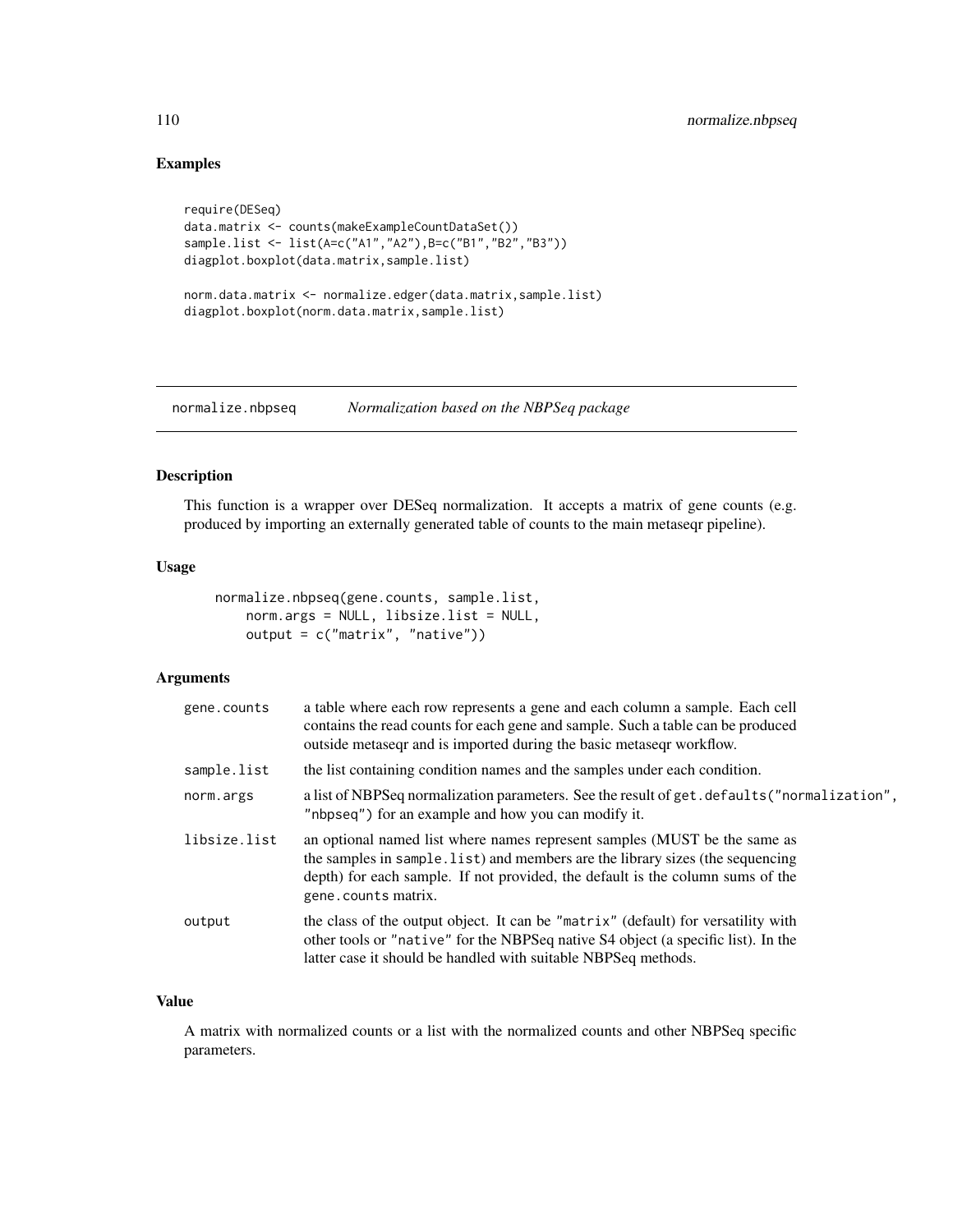# <span id="page-110-0"></span>normalize.noiseq 111

## Author(s)

Panagiotis Moulos

#### Examples

```
require(DESeq)
data.matrix <- counts(makeExampleCountDataSet())
sample.list <- list(A=c("A1","A2"),B=c("B1","B2","B3"))
diagplot.boxplot(data.matrix,sample.list)
norm.data.matrix <- normalize.nbpseq(data.matrix,sample.list)
diagplot.boxplot(norm.data.matrix,sample.list)
```
normalize.noiseq *Normalization based on the NOISeq package*

# Description

This function is a wrapper over NOISeq normalization. It accepts a matrix of gene counts (e.g. produced by importing an externally generated table of counts to the main metaseqr pipeline).

#### Usage

```
normalize.noiseq(gene.counts, sample.list,
   norm.args = NULL, gene.data = NULL, log.offset = 1,
   output = c("matrix", "native"))
```
# Arguments

| gene.counts | a table where each row represents a gene and each column a sample. Each cell<br>contains the read counts for each gene and sample. Such a table can be produced<br>outside metaseqr and is imported during the basic metaseqr workflow.    |
|-------------|--------------------------------------------------------------------------------------------------------------------------------------------------------------------------------------------------------------------------------------------|
| sample.list | the list containing condition names and the samples under each condition.                                                                                                                                                                  |
| norm.args   | a list of NOIS eq normalization parameters. See the result of get. defaults ("normalization",<br>"noiseq") for an example and how you can modify it.                                                                                       |
| gene.data   | an optional annotation data frame (such the ones produced by get. annotation<br>which contains the GC content for each gene and from which the gene lengths<br>can be inferred by chromosome coordinates.                                  |
| log.offset  | an offset to use to avoid infinity in logarithmic data transformations.                                                                                                                                                                    |
| output      | the class of the output object. It can be "matrix" (default) for versatility with<br>other tools or "native" for the NOISeq native S4 object (SeqExpressionSet).<br>In the latter case it should be handled with suitable NOIS eq methods. |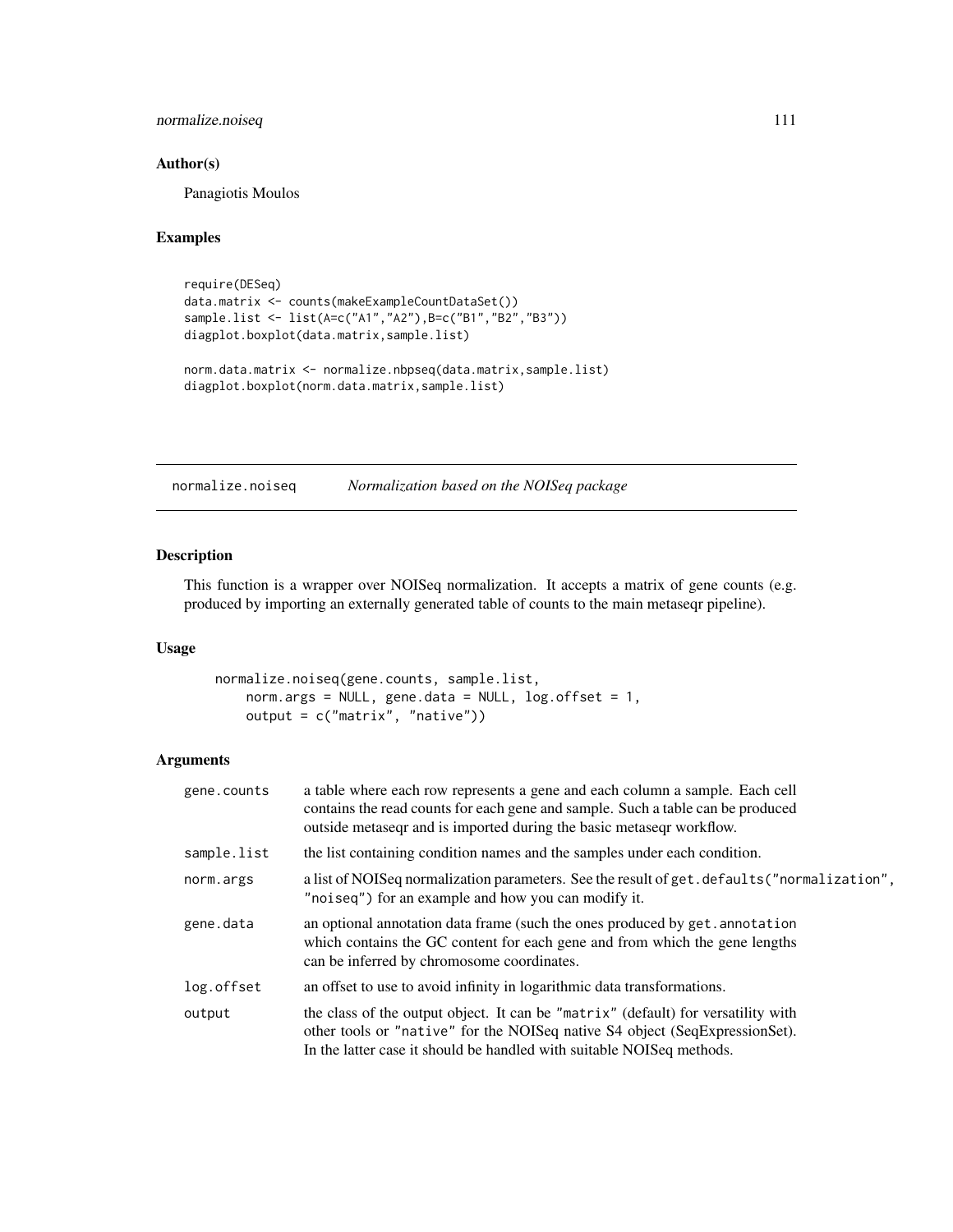## Value

A matrix with normalized counts.

#### Author(s)

Panagiotis Moulos

## Examples

```
require(DESeq)
data.matrix <- counts(makeExampleCountDataSet())
sample.list <- list(A=c("A1","A2"),B=c("B1","B2","B3"))
diagplot.boxplot(data.matrix,sample.list)
lengths <- round(1000*runif(nrow(data.matrix)))
starts <- round(1000*runif(nrow(data.matrix)))
ends <- starts + lengths
gc=runif(nrow(data.matrix))
gene.data <- data.frame(
    chromosome=c(rep("chr1",nrow(data.matrix)/2),
        rep("chr2",nrow(data.matrix)/2)),
    start=starts,end=ends,gene_id=rownames(data.matrix),gc_content=gc
)
norm.data.matrix <- normalize.noiseq(data.matrix,sample.list,gene.data)
diagplot.boxplot(norm.data.matrix,sample.list)
```
<span id="page-111-0"></span>read.targets *Creates sample list and BAM/BED file list from file*

#### Description

Create the main sample list and determine the BAM/BED files for each sample from an external file.

## Usage

```
read.targets(input, path = NULL)
```
#### Arguments

input a tab-delimited file structured as follows: the first line of the external tab delimited file should contain column names (names are not important). The first column MUST contain UNIQUE sample names. The second column MUST contain the raw BAM/BED files WITH their full path. Alternatively, the path argument should be provided (see below). The third column MUST contain the biological condition where each of the samples in the first column should belong to. There is an optional fourth column which should contain the keywords

<span id="page-111-1"></span>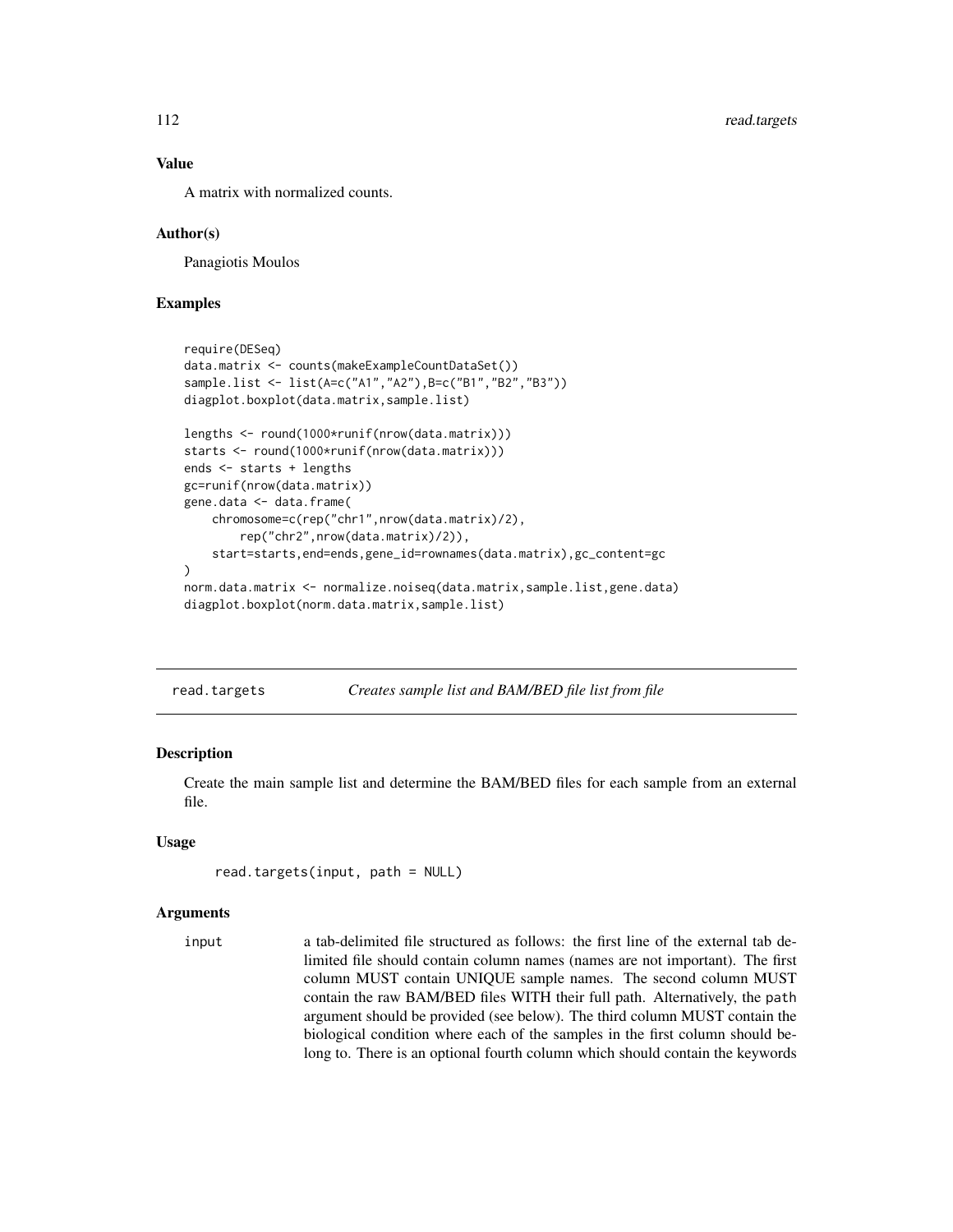#### <span id="page-112-1"></span>read2count 113

|      | "single" for single-end reads or "paired" for paired-end reads. If this column                                             |
|------|----------------------------------------------------------------------------------------------------------------------------|
|      | is not provided, single-end reads will be assumed. There is an optional fifth col-                                         |
|      | umn which should contain the keywords "yes" for standed RNA-Seq reads or                                                   |
|      | "no" for unstranded/unknown. If this column is not provided, unstranded reads<br>will be assumed.                          |
| path | an optional path where all the BED/BAM files are placed, to be prepended to<br>the BAM/BED file names in the targets file. |

#### Value

A named list with four members. The first member is a named list whose names are the conditions of the experiments and its members are the samples belonging to each condition. The second member is like the first, but this time the members are named vectors whose names are the sample names and the vector elements are full path to BAM/BED files. The third member is like the second, but instead of filenames it contains information about single- or paired-end reads (if available). The fourth member is like the second, but instead of filenames it contains information about the strandedness of the reads (if available). The fifth member is the guessed type of the input files (SAM/BAM or BED). It will be used if not given in the main [read2count](#page-112-0) function.

#### Author(s)

Panagiotis Moulos

#### Examples

```
targets <- data.frame(sample=c("C1","C2","T1","T2"),
    filename=c("C1_raw.bam","C2_raw.bam","T1_raw.bam","T2_raw.bam"),
    condition=c("Control","Control","Treatment","Treatment"))
path <- "/home/chakotay/bam"
write.table(targets,file="~/targets.txt",sep="\t",row.names=FALSE,
    quote=FALSE)
the.list <- read.targets("~/targets.txt",path=path)
sample.list <- the.list$samples
bamfile.list <- the.list$files
```
<span id="page-112-0"></span>read2count *SAM/BAM/BED file reader helper for the metaseqr pipeline*

#### Description

This function is a helper for the metaseqr pipeline, for reading SAM/BAM or BED files when a read counts file is not available.

#### Usage

```
read2count(targets, annotation, file.type = targets$type,
   has.all.fields = FALSE, multic = FALSE)
```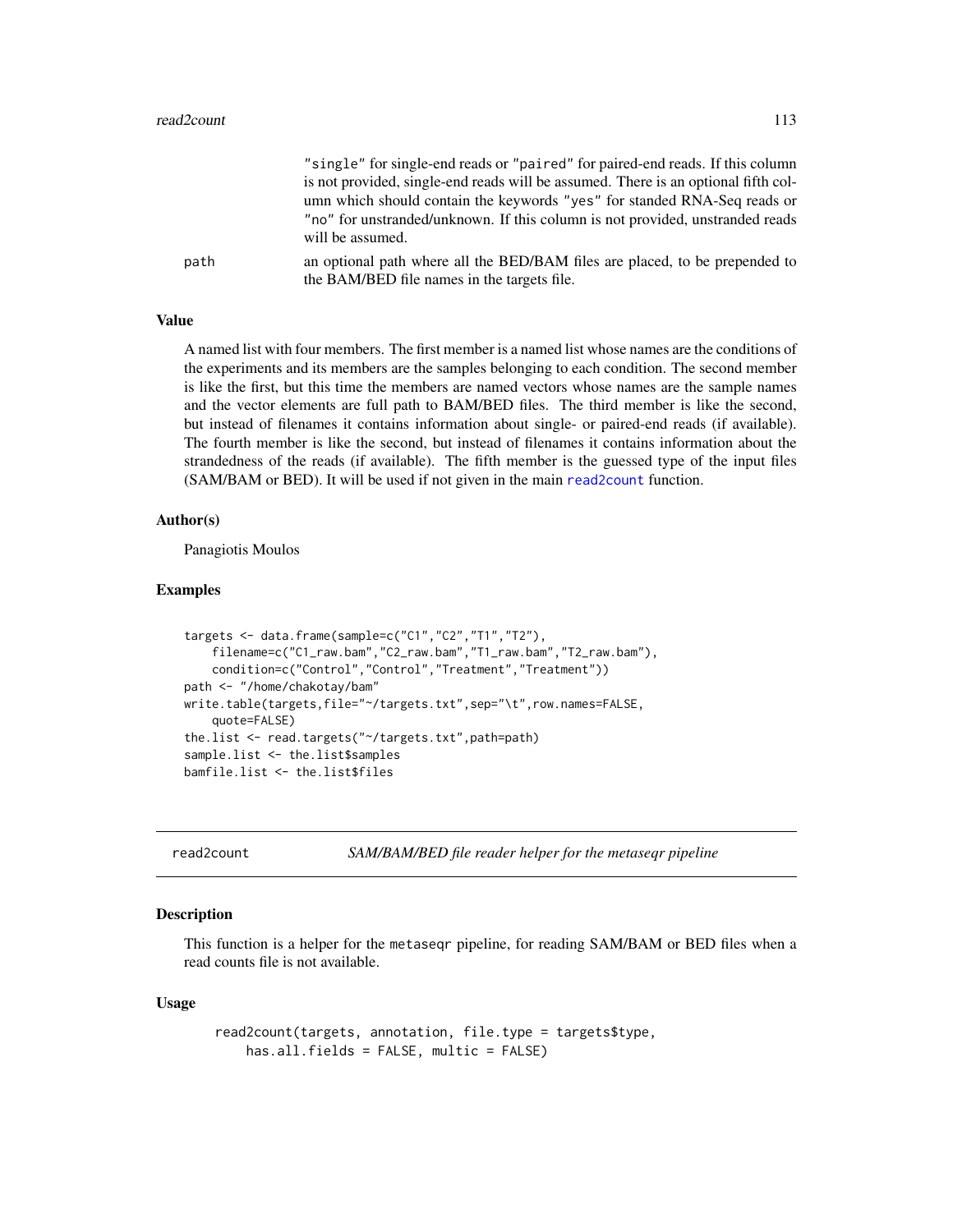#### <span id="page-113-0"></span>Arguments

| targets        | a named list, the output of read. targets.                                                                                                                                                                                                                       |
|----------------|------------------------------------------------------------------------------------------------------------------------------------------------------------------------------------------------------------------------------------------------------------------|
| annotation     | see the annotation argument in the main metaseq rfunction. The "annotation"<br>parameter here is the result of the same parameter in the main function. See also<br>get.annotation.                                                                              |
| file.type      | the type of raw input files. It can be "bed" for BED files or "sam", "bam" for<br>SAM/BAM files. See the same argument in the main metasegr function for the<br>case of auto-guessing.                                                                           |
| has.all.fields | a logical variable indicating if all annotation fields used by metased are avail-<br>able (that is apart from the main chromosome, start, end, unique id and strand<br>columns, if also present are the gene name and biotype columns). The default is<br>FALSE. |
| multic         | a logical value indicating the presence of multiple cores. Defaults to FALSE. Do<br>not change it if you are not sure whether package parallel has been loaded or<br>not.                                                                                        |

## Value

A data frame with counts for each sample, ready to be passed to the main [metaseqr](#page-89-0) pipeline.

## Author(s)

Panagiotis Moulos

## Examples

```
## Not run:
my.targets <- read.targets("my_mm9_study_bam_files.txt")
sample.list <- my.targets$samples
file.list <- my.targets$files
gene.data <- get.annotation("mm9","gene")
r2c <- read2count(files.list=file.list,
    file.type=my.targets$type,annotation=gene.data)
gene.counts <- r2c$counts
libsize.list <- r2s$libsize
```
## End(Not run)

reduce.exons *Merges exons to create a unique set of exons for each gene*

#### Description

This function uses the "reduce" function of IRanges to construct virtual unique exons for each gene, so as to avoid inflating the read counts for each gene because of multiple possible transcripts. If the user wants transcripts instead of genes, they should be supplied to the original annotation table.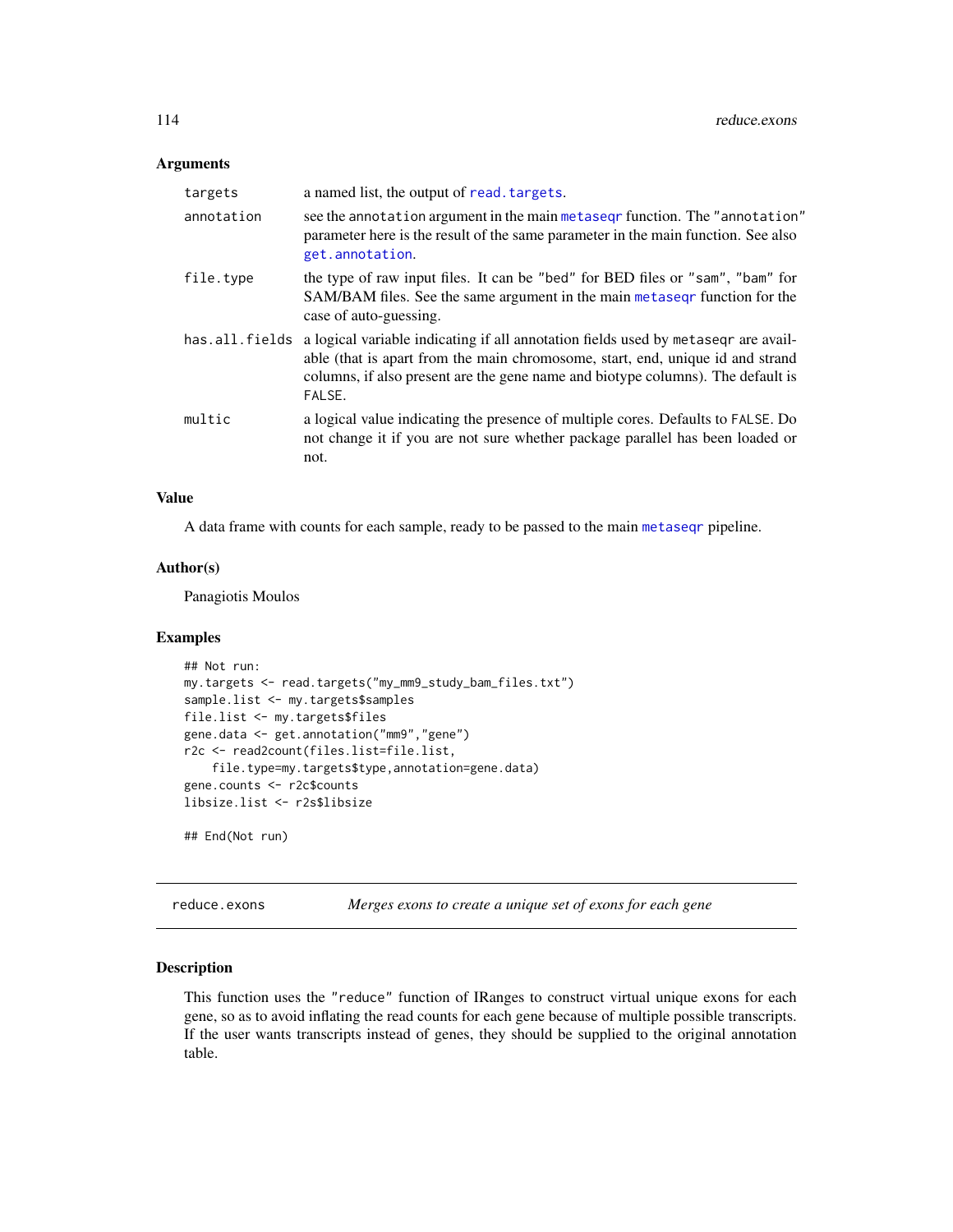# <span id="page-114-0"></span>reduce.gene.data 115

## Usage

reduce.exons(gr, multic = FALSE)

#### Arguments

| gr     | a GRanges object created from the supplied annotation (see also the read 2 count<br>and get. annotation functions.                                                        |
|--------|---------------------------------------------------------------------------------------------------------------------------------------------------------------------------|
| multic | a logical value indicating the presence of multiple cores. Defaults to FALSE. Do<br>not change it if you are not sure whether package parallel has been loaded or<br>not. |

# Value

A GRanges object with virtual merged exons for each gene/transcript.

#### Author(s)

Panagiotis Moulos

# Examples

```
require(GenomicRanges)
multic <- check.parallel(0.8)
ann <- get.annotation("mm9","exon")
gr <- makeGRangesFromDataFrame(
    df=ann,
    keep.extra.columns=TRUE,
    seqnames.field="chromosome"
\mathcal{L}re <- reduce.exons(gr,multic=multic)
```
reduce.gene.data *Reduce the gene annotation in case of not all chromosomes present in counts*

# Description

This function reduces the gene annotation in case of exon reads and when the data to be analyzed do not contain all the standard chromosomes of the genome under investigation. This can greatly reduce processing time in these cases.

## Usage

```
reduce.gene.data(exon.data, gene.data)
```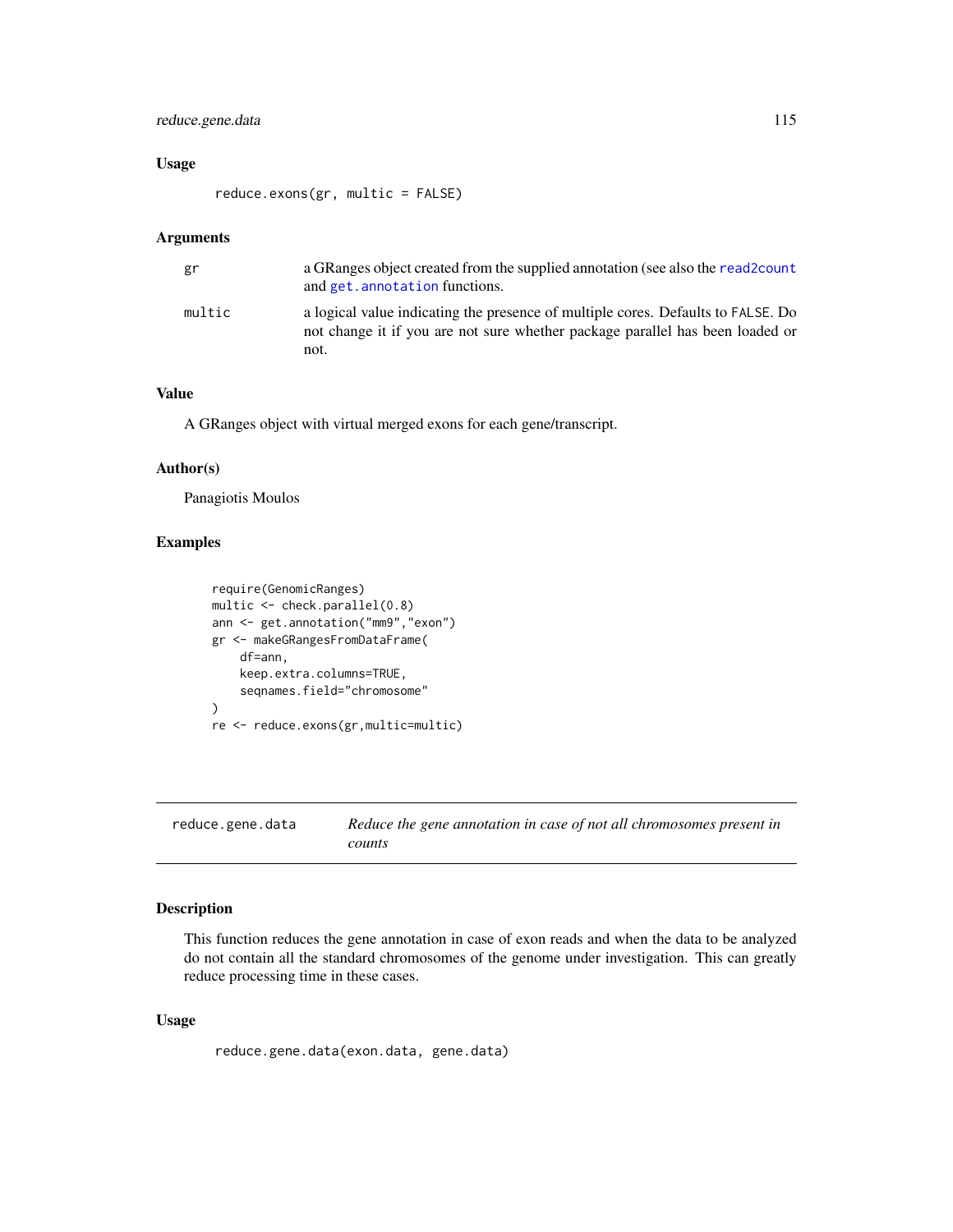<span id="page-115-0"></span>116 sample.list.hg19

## Arguments

| exon.data | the exon annotation already reduced to the size of the input exon counts table. |
|-----------|---------------------------------------------------------------------------------|
| gene.data | an annotation data frame from the same organism as exon.counts (such the        |
|           | ones produced by get. annotation).                                              |

#### Value

The gene.data annotation, reduced to have the same chromosomes as in exon.data, or the original gene.data if exon.data do contain the standard chromosomes.

## Author(s)

Panagiotis Moulos

## Examples

```
data("hg19.exon.data",package="metaseqR")
gene.data <- get.annotation("hg19","gene","ensembl")
reduced.gene.data <- reduce.gene.data(hg19.exon.counts,
   gene.data)
```

| sample.list.hg19 |  | Human RNA-Seq data with three conditions, three samples |  |
|------------------|--|---------------------------------------------------------|--|
|------------------|--|---------------------------------------------------------|--|

# Description

The sample list for hg19.exon.counts. See the data set description.

#### Format

a named list with condition and sample names.

#### Author(s)

Panagiotis Moulos

#### Source

GEO (http://www.ncbi.nlm.nih.gov/geo/)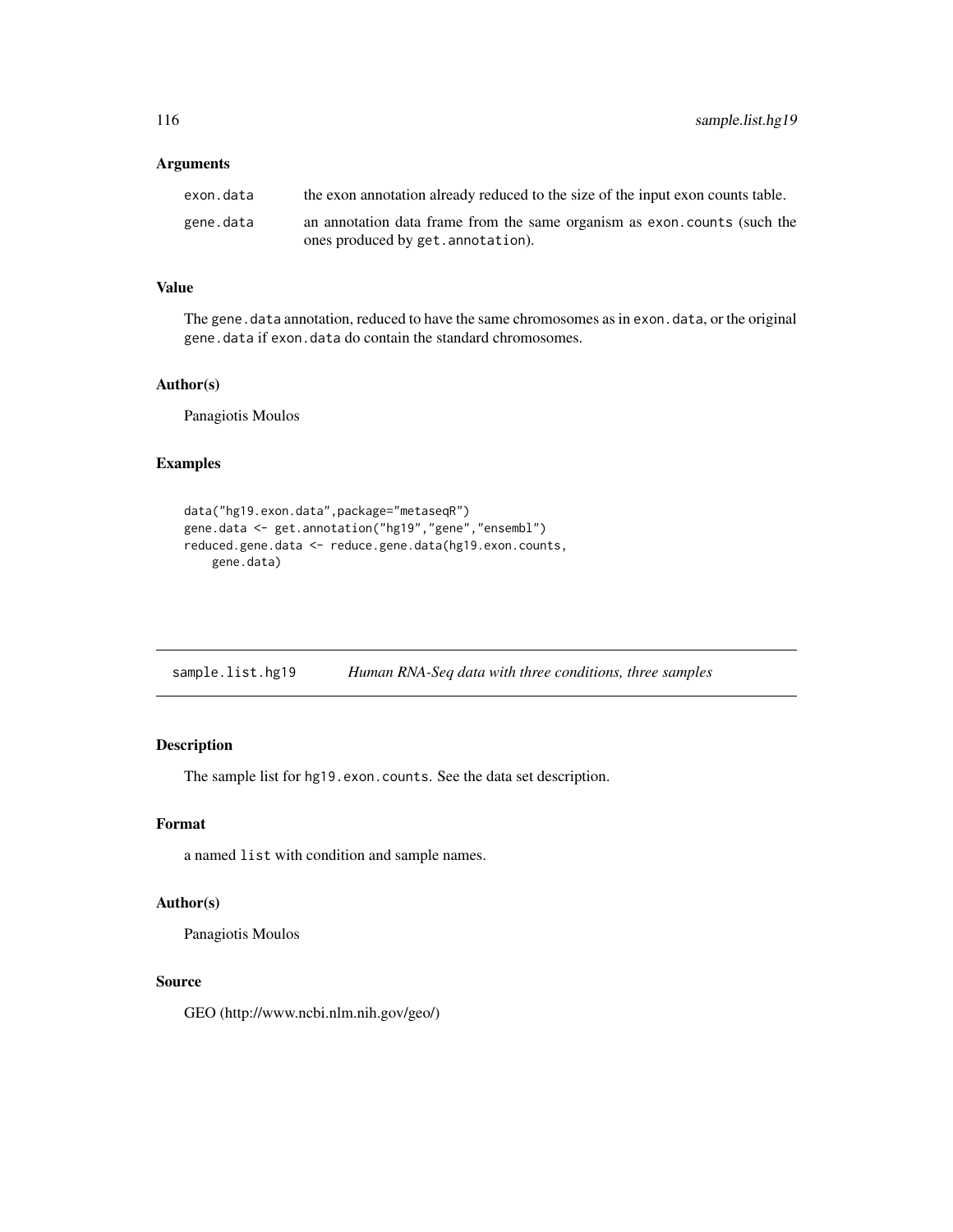<span id="page-116-0"></span>

# Description

The sample list for mm9.gene.counts. See the data set description.

# Format

a named list with condition and sample names.

## Author(s)

Panagiotis Moulos

## Source

ENCODE (http://genome.ucsc.edu/encode/)

set.arg *Argument setter*

#### Description

Set argument(s) to a list of arguments, e.g. normalization arguments.

#### Usage

```
set.arg(arg.list, arg.name, arg.value = NULL)
```
#### Arguments

| arg.list  | the initial list of a method's (e.g. normalization) arguments. Can be created with<br>the get. defaults function.                                                 |
|-----------|-------------------------------------------------------------------------------------------------------------------------------------------------------------------|
| arg.name  | a named list with names the new arguments to be set, and mebers the values to<br>be set or a vector of argument names. In this case, arg. value must be supplied. |
| arg.value | when arg, name is a vector of argument names, the values corresponding to these<br>arguments.                                                                     |

# Value

the arg.list with the changed arg.value for arg.name.

## Author(s)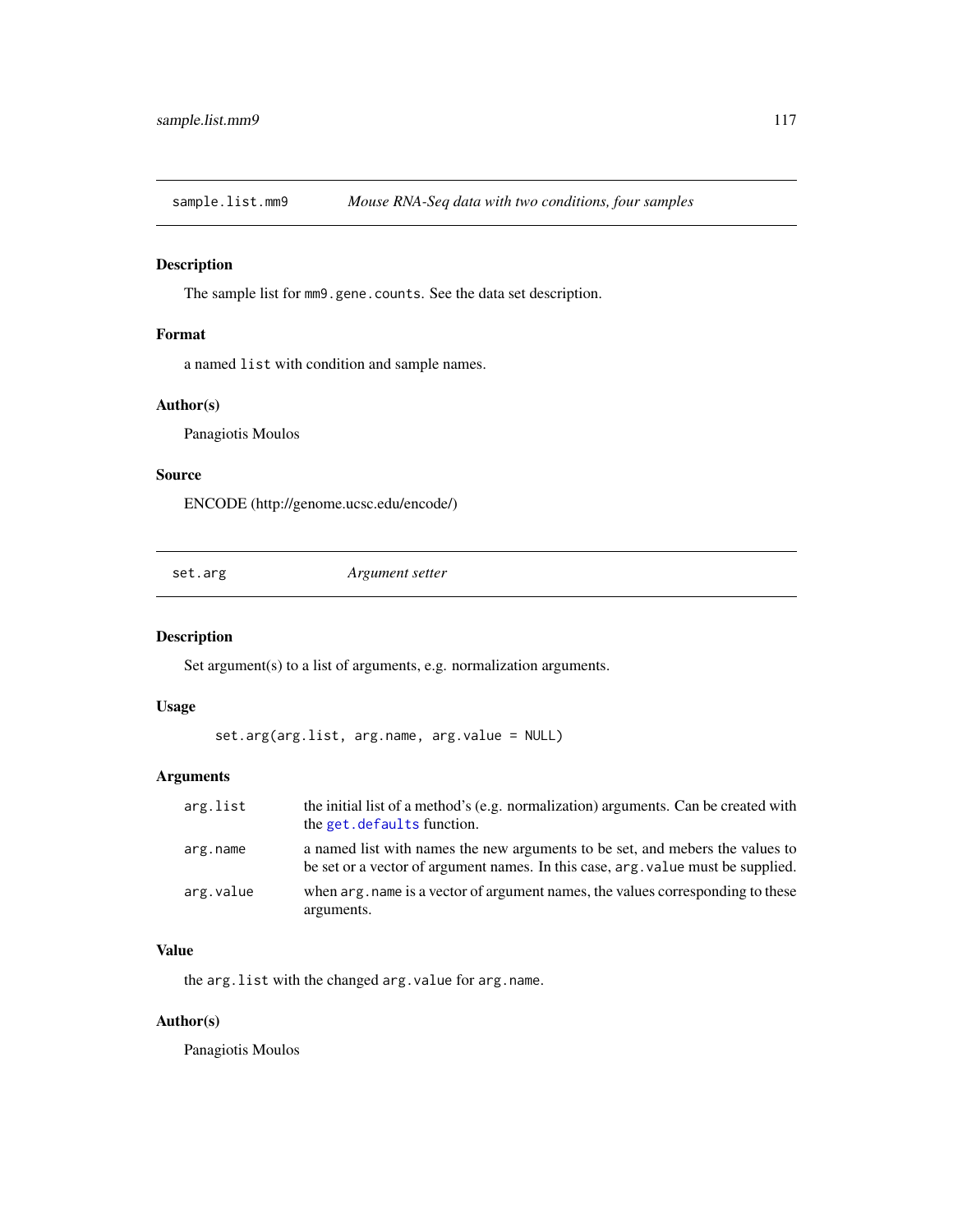# Examples

```
norm.list <- get.defaults("normalization","egder")
set.arg(norm.list,list(main.method="glm",logratioTrim=0.4))
```
stat.bayseq *Statistical testing with baySeq*

# Description

This function is a wrapper over baySeq statistical testing. It accepts a matrix of normalized gene counts or an S4 object specific to each normalization algorithm supported by metaseqR.

## Usage

stat.bayseq(object, sample.list, contrast.list = NULL, stat.args = NULL, libsize.list = NULL)

# Arguments

| object        | a matrix or an object specific to each normalization algorithm supported by<br>metaseqR, containing normalized counts. Apart from matrix (also for NOISeq),<br>the object can be a SeqExpressionSet (EDASeq), CountDataSet (DESeq) or<br>DGEList (edgeR). |
|---------------|-----------------------------------------------------------------------------------------------------------------------------------------------------------------------------------------------------------------------------------------------------------|
| sample.list   | the list containing condition names and the samples under each condition.                                                                                                                                                                                 |
| contrast.list | a named structured list of contrasts as returned by make.contrast. list or just<br>the vector of contrasts as defined in the main help page of metaseqr.                                                                                                  |
| stat.args     | a list of edgeR statistical algorithm parameters. See the result of get. defaults ("statistics",<br>"bayseq") for an example and how you can modify it.                                                                                                   |
| libsize.list  | an optional named list where names represent samples (MUST be the same as<br>the samples in sample. list) and members are the library sizes (the sequencing<br>depth) for each sample. If not provided, they will be estimated from baySeq.               |

## Value

A named list of the value 1-likelihood that a gene is differentially expressed, whose names are the names of the contrasts.

## Author(s)

<span id="page-117-0"></span>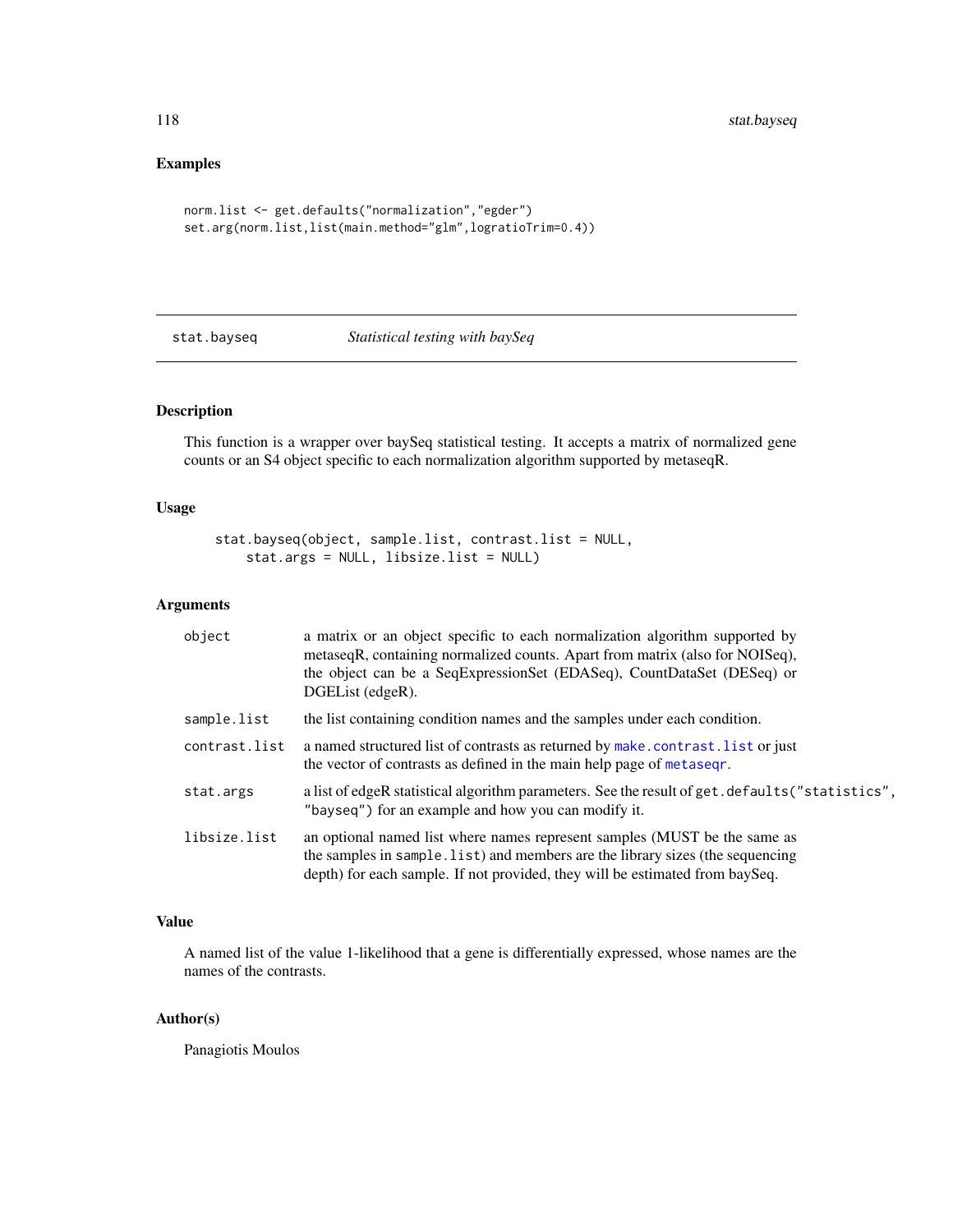#### <span id="page-118-0"></span>stat.deseq 119

# Examples

```
require(DESeq)
data.matrix <- counts(makeExampleCountDataSet())
sample.list <- list(A=c("A1","A2"),B=c("B1","B2","B3"))
contrast <- "A_vs_B"
norm.data.matrix <- normalize.edaseq(data.matrix,sample.list,gene.data)
p <- stat.bayseq(norm.data.matrix,sample.list,contrast)
```
#### stat.deseq *Statistical testing with DESeq*

# Description

This function is a wrapper over DESeq statistical testing. It accepts a matrix of normalized gene counts or an S4 object specific to each normalization algorithm supported by metaseqR.

# Usage

```
stat.deseq(object, sample.list, contrast.list = NULL,
   stat.args = NULL)
```
# Arguments

| object        | a matrix or an object specific to each normalization algorithm supported by<br>metaseqR, containing normalized counts. Apart from matrix (also for NOISeq),<br>the object can be a SeqExpressionSet (EDASeq), CountDataSet (DESeq) or<br>DGEList (edgeR).                                          |
|---------------|----------------------------------------------------------------------------------------------------------------------------------------------------------------------------------------------------------------------------------------------------------------------------------------------------|
| sample.list   | the list containing condition names and the samples under each condition.                                                                                                                                                                                                                          |
| contrast.list | a named structured list of contrasts as returned by make.contrast.list or just<br>the vector of contrasts as defined in the main help page of metasegr.                                                                                                                                            |
| stat.args     | a list of DESeq statistical algorithm parameters. See the result of get. defaults ("statistics",<br>"deseq") for an example and how you can modify it. It is not required when<br>the input object is already a CountDataSet from DESeq normalization as the<br>dispersions are already estimated. |

## Value

A named list of p-values, whose names are the names of the contrasts.

## Author(s)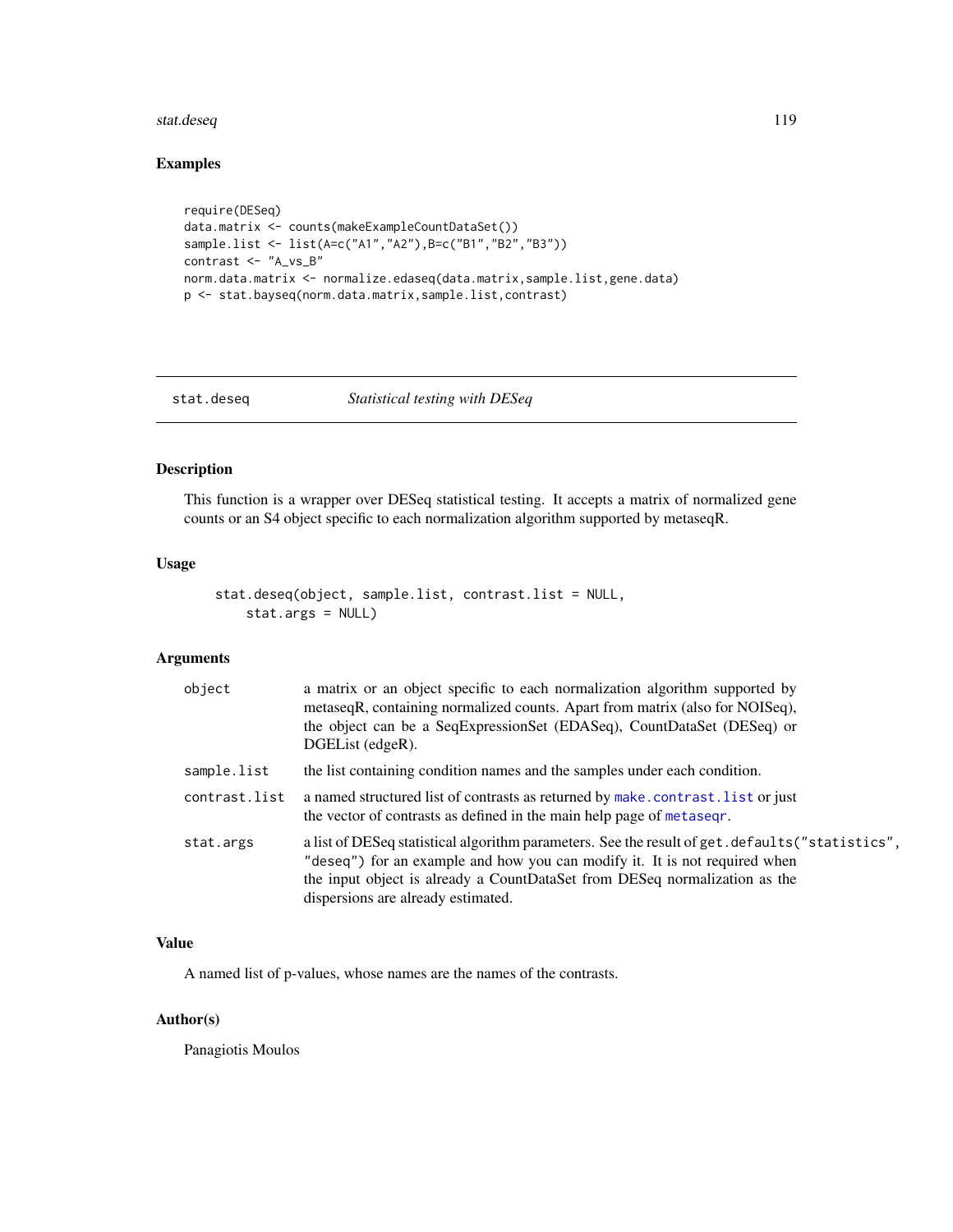# Examples

```
require(DESeq)
data.matrix <- counts(makeExampleCountDataSet())
sample.list <- list(A=c("A1","A2"),B=c("B1","B2","B3"))
contrast <- "A_vs_B"
norm.data.matrix <- normalize.deseq(data.matrix,sample.list)
p <- stat.deseq(norm.data.matrix,sample.list,contrast)
```
# stat.edger *Statistical testing with edgeR*

# Description

This function is a wrapper over edgeR statistical testing. It accepts a matrix of normalized gene counts or an S4 object specific to each normalization algorithm supported by metaseqR.

## Usage

```
stat.edger(object, sample.list, contrast.list = NULL,
   stat.args = NULL)
```
#### Arguments

| object        | a matrix or an object specific to each normalization algorithm supported by<br>metaseqR, containing normalized counts. Apart from matrix (also for NOISeq),<br>the object can be a SeqExpressionSet (EDASeq), CountDataSet (DESeq) or<br>DGEList (edgeR). |
|---------------|-----------------------------------------------------------------------------------------------------------------------------------------------------------------------------------------------------------------------------------------------------------|
| sample.list   | the list containing condition names and the samples under each condition.                                                                                                                                                                                 |
| contrast.list | a named structured list of contrasts as returned by make.contrast. list or just<br>the vector of contrasts as defined in the main help page of metasegr.                                                                                                  |
| stat.args     | a list of edgeR statistical algorithm parameters. See the result of get. defaults ("statistics",<br>"edger") for an example and how you can modify it.                                                                                                    |

# Value

A named list of p-values, whose names are the names of the contrasts.

## Author(s)

<span id="page-119-0"></span>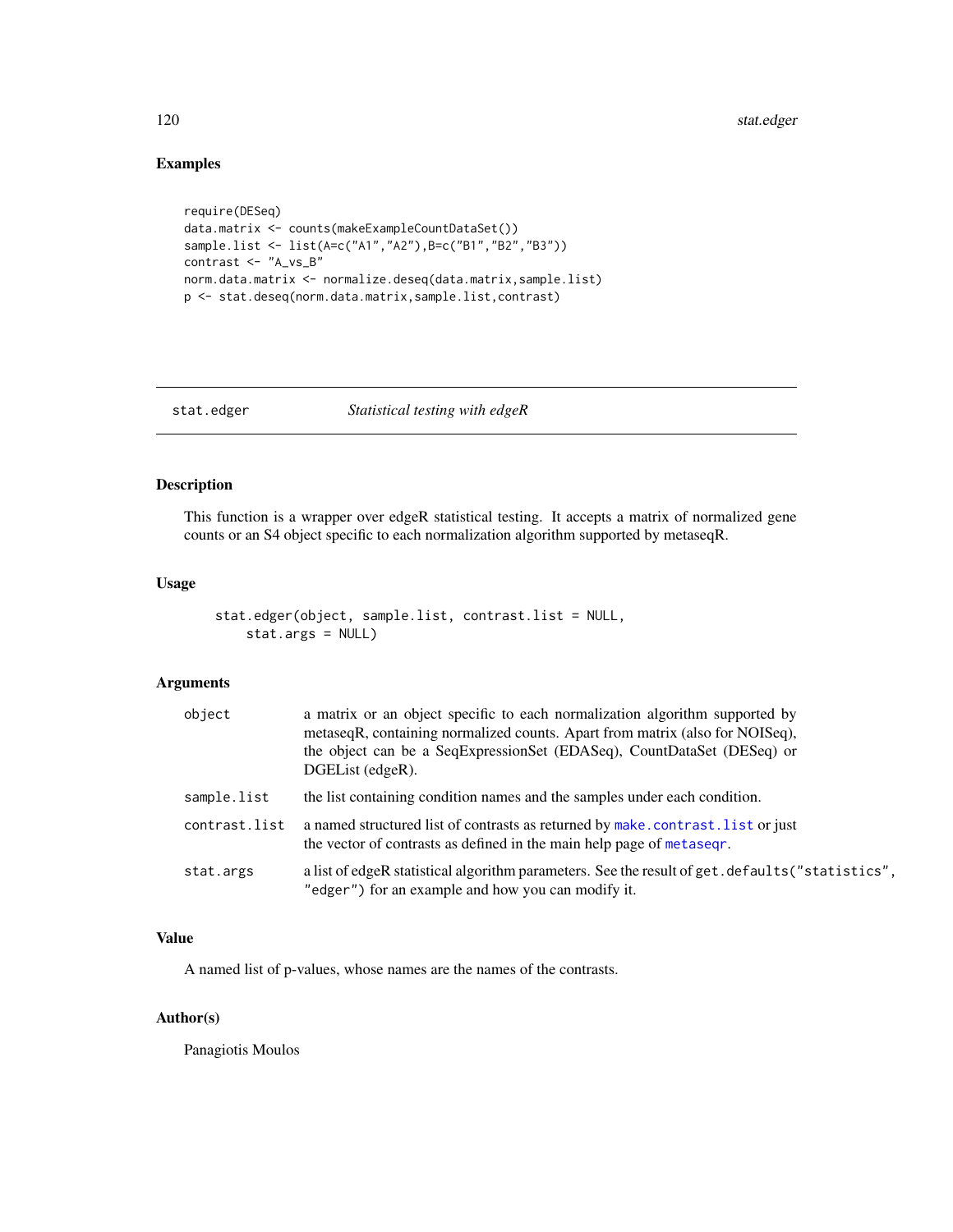#### <span id="page-120-0"></span>stat.limma 121

# Examples

```
require(DESeq)
data.matrix <- counts(makeExampleCountDataSet())
sample.list <- list(A=c("A1","A2"),B=c("B1","B2","B3"))
contrast <- "A_vs_B"
norm.data.matrix <- normalize.edger(data.matrix,sample.list)
p <- stat.edger(norm.data.matrix,sample.list,contrast)
```
# stat.limma *Statistical testing with limma*

# Description

This function is a wrapper over limma statistical testing. It accepts a matrix of normalized gene counts or an S4 object specific to each normalization algorithm supported by metaseqR.

## Usage

```
stat.limma(object, sample.list, contrast.list = NULL,
   stat.args = NULL)
```
#### Arguments

| object        | a matrix or an object specific to each normalization algorithm supported by<br>metaseqR, containing normalized counts. Apart from matrix (also for NOISeq),<br>the object can be a SeqExpressionSet (EDASeq), CountDataSet (DESeq) or<br>DGEList (edgeR). |
|---------------|-----------------------------------------------------------------------------------------------------------------------------------------------------------------------------------------------------------------------------------------------------------|
| sample.list   | the list containing condition names and the samples under each condition.                                                                                                                                                                                 |
| contrast.list | a named structured list of contrasts as returned by make.contrast. list or just<br>the vector of contrasts as defined in the main help page of metasegr.                                                                                                  |
| stat.args     | a list of edgeR statistical algorithm parameters. See the result of get.defaults ("statistics",<br>"limma") for an example and how you can modify it.                                                                                                     |

# Value

A named list of p-values, whose names are the names of the contrasts.

# Author(s)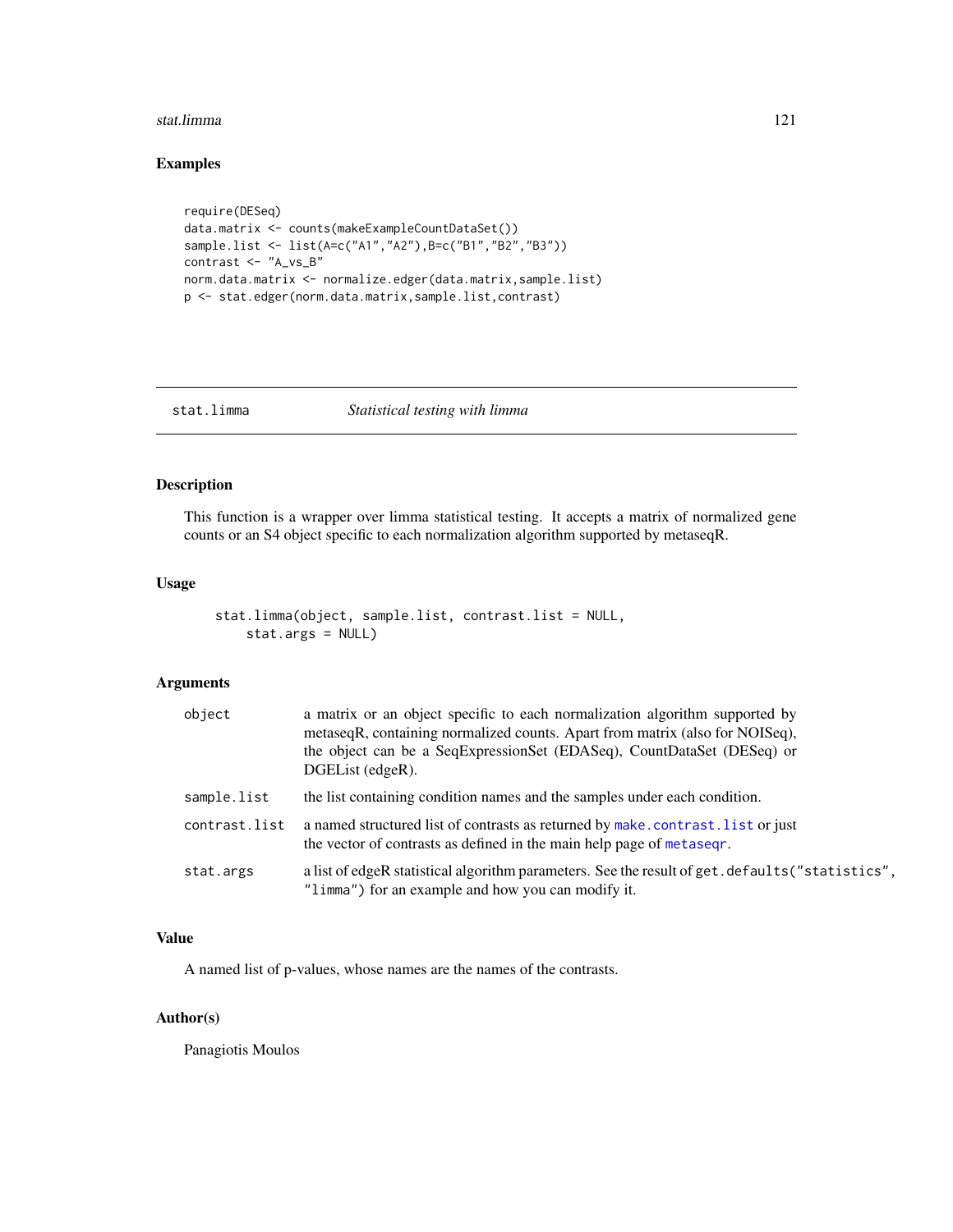# Examples

```
require(DESeq)
data.matrix <- counts(makeExampleCountDataSet())
sample.list <- list(A=c("A1","A2"),B=c("B1","B2","B3"))
contrast <- "A_vs_B"
norm.data.matrix <- normalize.edger(data.matrix,sample.list)
p <- stat.limma(norm.data.matrix,sample.list,contrast)
```
stat.nbpseq *Statistical testing with NBPSeq*

### Description

This function is a wrapper over NBPSeq statistical testing. It accepts a matrix of normalized gene counts or an S4 object specific to each normalization algorithm supported by metaseqR.

# Usage

stat.nbpseq(object, sample.list, contrast.list = NULL, stat.args = NULL, libsize.list = NULL)

# Arguments

| object        | a matrix or an object specific to each normalization algorithm supported by<br>metaseqR, containing normalized counts. Apart from matrix (also for NOISeq),<br>the object can be a SeqExpressionSet (EDASeq), CountDataSet (DESeq), DGE-<br>List (edgeR) or list (NBPSeq).                    |
|---------------|-----------------------------------------------------------------------------------------------------------------------------------------------------------------------------------------------------------------------------------------------------------------------------------------------|
| sample.list   | the list containing condition names and the samples under each condition.                                                                                                                                                                                                                     |
| contrast.list | a named structured list of contrasts as returned by make.contrast. list or just<br>the vector of contrasts as defined in the main help page of metasegr.                                                                                                                                      |
| stat.args     | a list of NBPSeq statistical algorithm parameters. See the result of get. defaults ("statistics",<br>"nbpseq") for an example and how you can modify it. It is not required when<br>the input object is already a list from NBPSeq normalization as the dispersions<br>are already estimated. |
| libsize.list  | an optional named list where names represent samples (MUST be the same as<br>the samples in sample. list) and members are the library sizes (the sequencing<br>depth) for each sample. If not provided, the default is the column sums of the<br>gene.counts matrix.                          |

## Value

A named list of p-values, whose names are the names of the contrasts.

<span id="page-121-0"></span>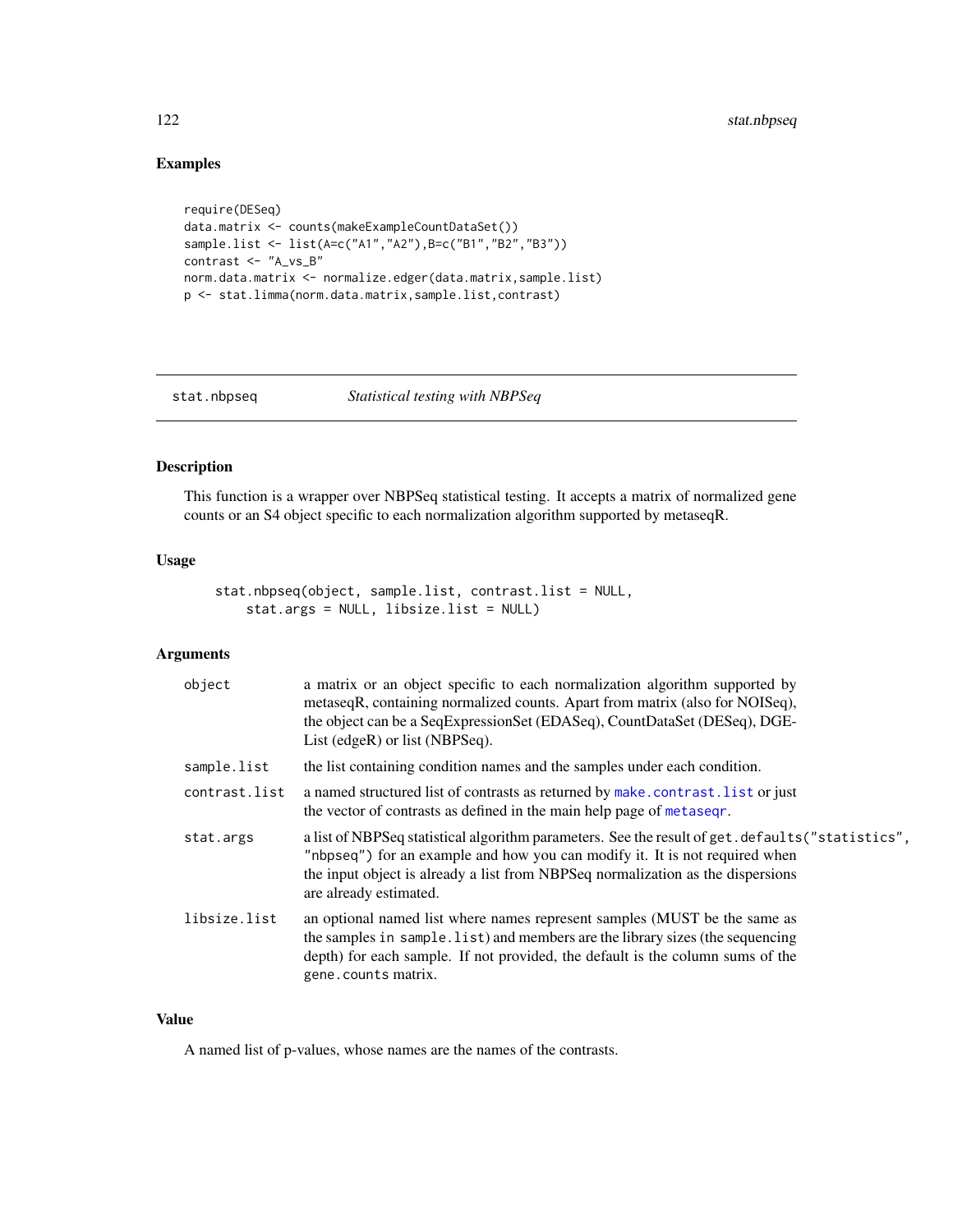#### <span id="page-122-0"></span>stat.noiseq 123

## Note

There is currently a problem with the NBPSeq package and the workflow that is specific to the NBPSeq package. The problem has to do with function exporting as there are certain functions which are not recognized from the package internally. For this reason and until it is fixed, only the Smyth workflow will be available with the NBPSeq package.

## Author(s)

Panagiotis Moulos

# Examples

```
require(DESeq)
data.matrix <- counts(makeExampleCountDataSet())
sample.list <- list(A=c("A1","A2"),B=c("B1","B2","B3"))
contrast <- "A_vs_B"
norm.data.matrix <- normalize.nbpseq(data.matrix,sample.list)
p <- stat.nbpseq(norm.data.matrix,sample.list,contrast)
```
#### stat.noiseq *Statistical testing with NOISeq*

# Description

This function is a wrapper over NOISeq statistical testing. It accepts a matrix of normalized gene counts or an S4 object specific to each normalization algorithm supported by metaseqR.

# Usage

```
stat.noiseq(object, sample.list, contrast.list = NULL,
   stat.args = NULL, gene.data = NULL, log.offset = 1)
```
#### Arguments

| object        | a matrix or an object specific to each normalization algorithm supported by<br>metaseqR, containing normalized counts. Apart from matrix (also for NOISeq),<br>the object can be a SeqExpressionSet (EDASeq), CountDataSet (DESeq) or<br>DGEList (edgeR). |
|---------------|-----------------------------------------------------------------------------------------------------------------------------------------------------------------------------------------------------------------------------------------------------------|
| sample.list   | the list containing condition names and the samples under each condition.                                                                                                                                                                                 |
| contrast.list | a named structured list of contrasts as returned by make.contrast.list or just<br>the vector of contrasts as defined in the main help page of metaseqr.                                                                                                   |
| stat.args     | a list of edgeR statistical algorithm parameters. See the result of get. defaults ("statistics",<br>"noiseq") for an example and how you can modify it.                                                                                                   |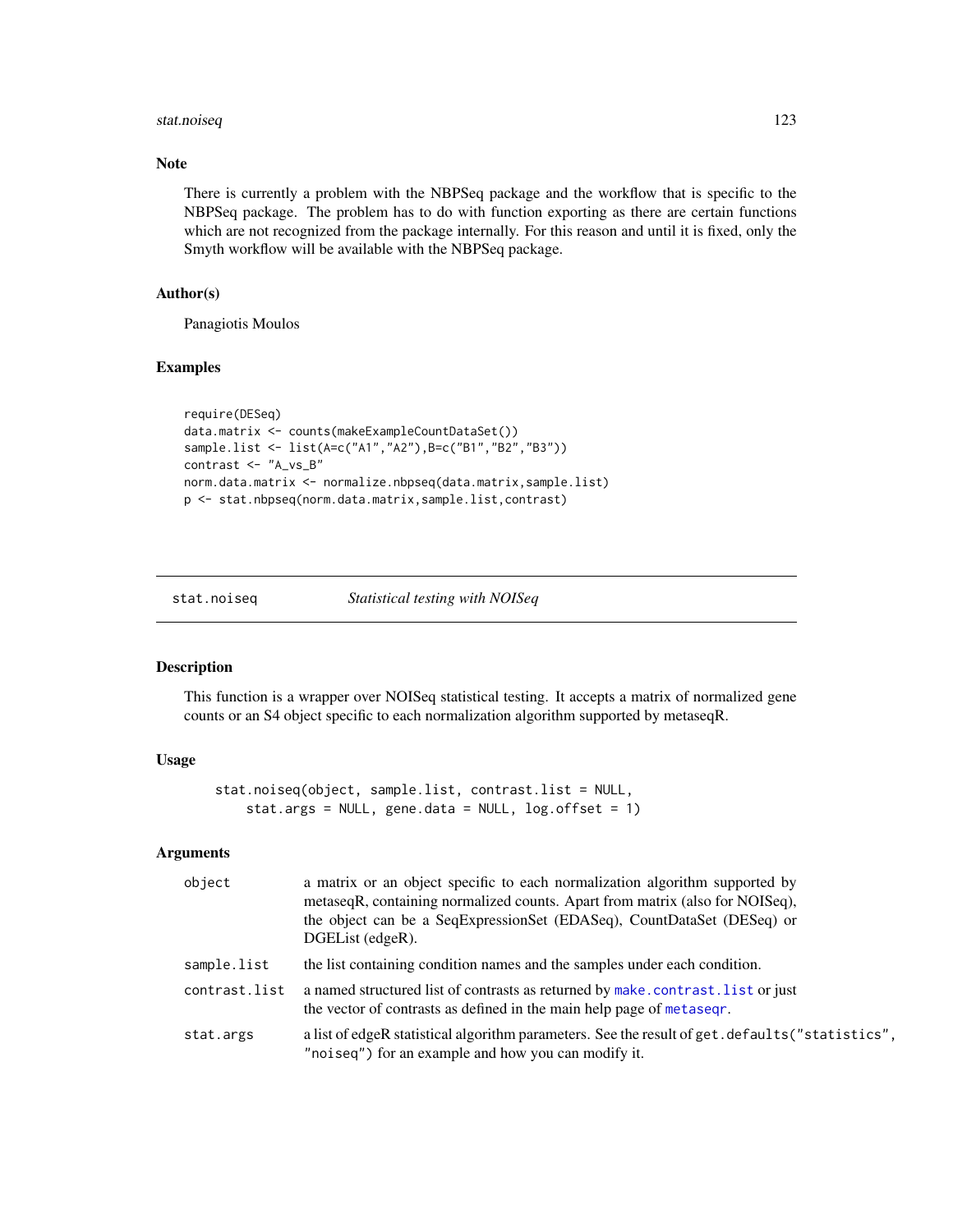<span id="page-123-0"></span>

| gene.data  | an optional annotation data frame (such the ones produced by get. annotation   |
|------------|--------------------------------------------------------------------------------|
|            | which contains the GC content for each gene and from which the gene lengths    |
|            | can be inferred by chromosome coordinates.                                     |
| log.offset | a number to be added to each element of data matrix in order to avoid Infinity |
|            | on log type data transformations.                                              |

# Value

A named list of NOISeq q-values, whose names are the names of the contrasts.

#### Author(s)

Panagiotis Moulos

#### Examples

```
require(DESeq)
data.matrix <- counts(makeExampleCountDataSet())
sample.list <- list(A=c("A1","A2"),B=c("B1","B2","B3"))
contrast <- "A_vs_B"
lengths <- round(1000*runif(nrow(data.matrix)))
starts <- round(1000*runif(nrow(data.matrix)))
ends <- starts + lengths
gc=runif(nrow(data.matrix))
gene.data <- data.frame(
    chromosome=c(rep("chr1",nrow(data.matrix)/2),
        rep("chr2",nrow(data.matrix)/2)),
    start=starts,end=ends,gene_id=rownames(data.matrix),gc_content=gc
\mathcal{L}norm.data.matrix <- normalize.noiseq(data.matrix,sample.list,gene.data)
p <- stat.noiseq(norm.data.matrix,sample.list,contrast,
    gene.data=gene.data)
```
validate.alg.args *Validate normalization and statistical algorithm arguments*

#### Description

This function checks and validates the arguments passed by the user to the normalization and statistics algorithms supported by metaseqR. As these are given into lists and passed to the algorithms, the list members must be checked for NULL, valid names etc. This function performs these checks and ignores any invalid arguments.

#### Usage

```
validate.alg.args(normalization, statistics,
   norm.args, stat.args)
```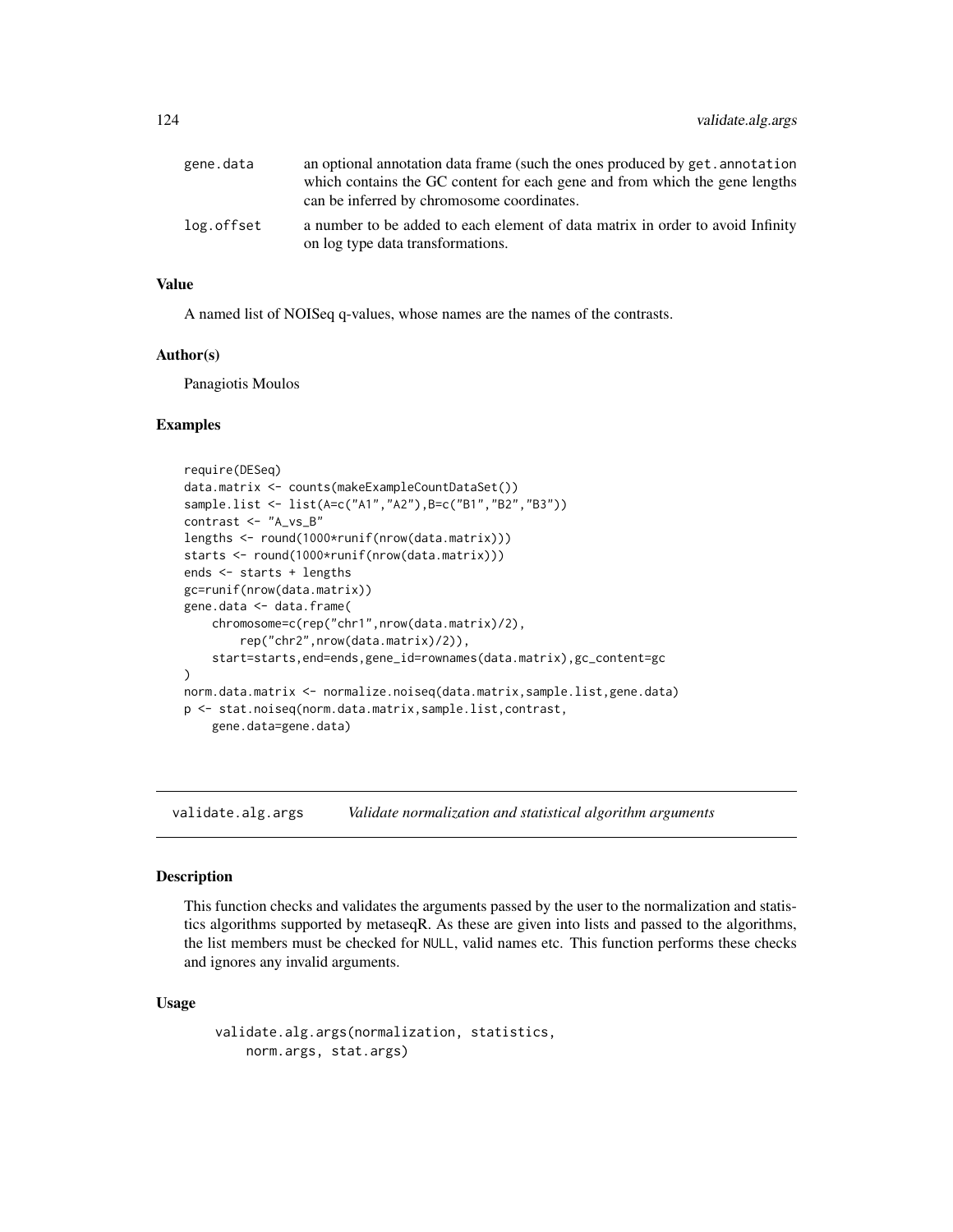# <span id="page-124-0"></span>validate.list.args 125

#### **Arguments**

| normalization | a keyword determining the normalization strategy to be performed by metaseqR.<br>See metasegr main help page for details. |
|---------------|---------------------------------------------------------------------------------------------------------------------------|
| statistics    | the statistical tests to be performed by metaseq R. See metaseq r main help page<br>for details.                          |
| norm.args     | the user input list of normalization arguments. See metasegr main help page<br>for details.                               |
| stat.args     | the user input list of statistical test arguments. See metased main help page for<br>details.                             |

## Value

A list with two members (norm.args, stat.args) with valid arguments to be used as user input for the algorithms supported by metaseqR.

#### Author(s)

Panagiotis Moulos

## Examples

```
normalization <- "edaseq"
statistics <- "edger"
norm.args <- get.defaults("normalization","edaseq")
stat.args <- get.defaults("statistics","deseq")
# Will return as is
val <- validate.alg.args(normalization,statistics,norm.args,stat.args)
val$norm.args
val$stat.args
# but...
stat.args <- c(stat.args,my.irrelevant.arg=999)
val <- validate.alg.args(normalization,statistics,norm.args,stat.args)
# irrelevant argument will be removed
val$norm.args
val$stat.args
```
validate.list.args *Validate list parameters for several metaseqR functions*

#### **Description**

This function validates the arguments passed by the user to the normalization, statistics and filtering algorithms supported by metaseqR. As these are given into lists and passed to the algorithms, the list member names must be valid algorithm arguments for the pipeline not to crash. This function performs these checks and ignores any invalid arguments.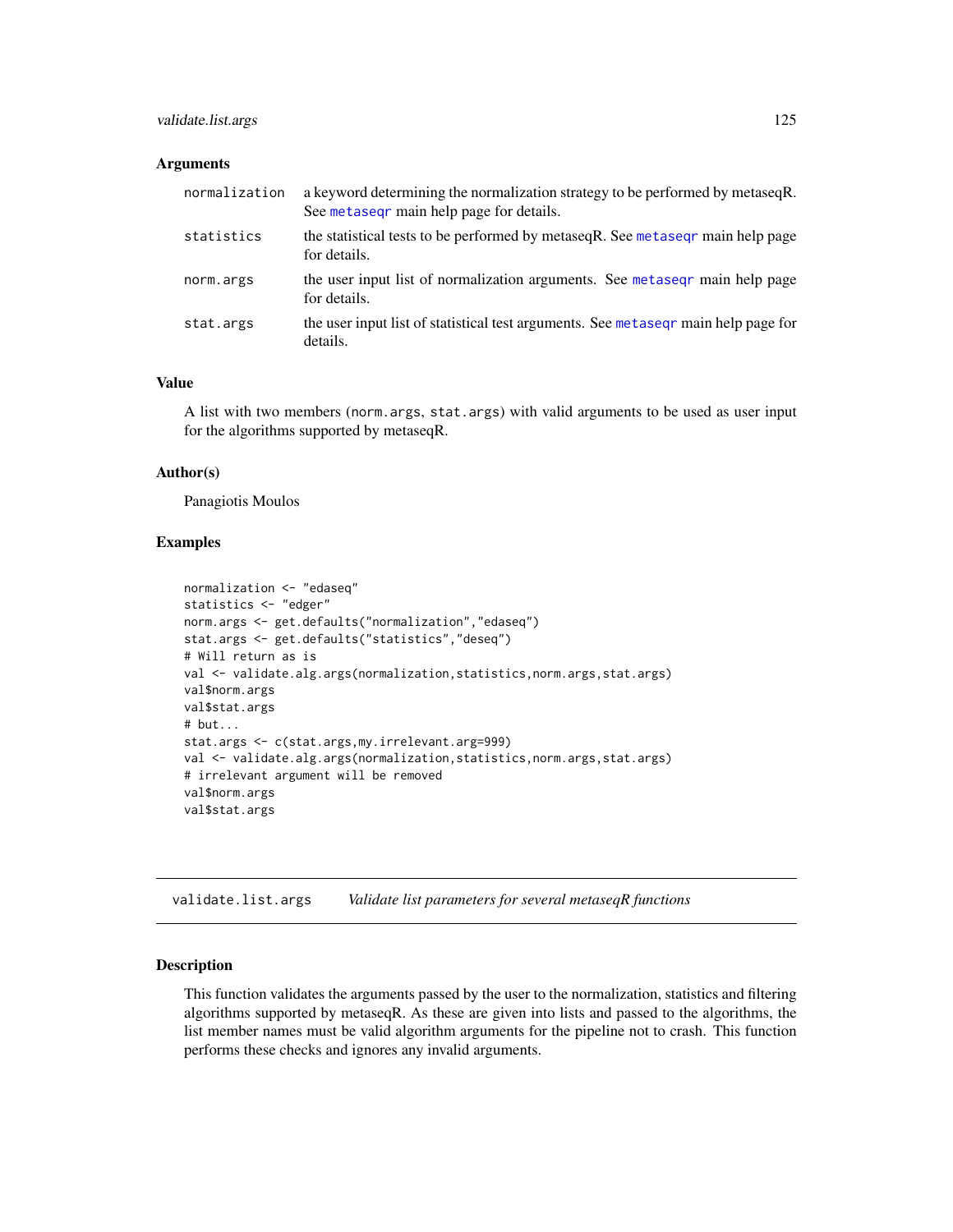## <span id="page-125-0"></span>Usage

```
validate.list.args(what, method = NULL, arg.list)
```
## Arguments

| what     | what a keyword determining the procedure for which to validate arguments. It<br>can be one of "normalization", "statistics", "gene.filter", "exon.filter"<br>or "biotype.filter".                                                                                                                                                                                                                                                                                         |
|----------|---------------------------------------------------------------------------------------------------------------------------------------------------------------------------------------------------------------------------------------------------------------------------------------------------------------------------------------------------------------------------------------------------------------------------------------------------------------------------|
| method   | the normalization/statistics/filtering algorithm included in metaseqR for which<br>to validate user input. When what is "normalization", method is one of<br>"edaseq", "deseq", "edger", "noiseq" or "nbpseq". When what is "statistics",<br>method is one of "deseq", "edger", "noiseq", "bayseq", "limma" or "nbpseq".<br>When method is "biotype. filter", what is the input organism (see the main<br>metased belonging help page for a list of supported organisms). |
| arg.list | the user input list of arguments.                                                                                                                                                                                                                                                                                                                                                                                                                                         |

## Value

A list with valid arguments to be used as user input in the algorithms supported by metaseqR.

## Author(s)

Panagiotis Moulos

## Examples

```
norm.args.edger <- list(method="TMM",refColumn=NULL,
    logratioTrim=0.3,sumTrim=0.05,doWeighting=TRUE,
    Bcutoff=-1e10,p=0.75)
# Bcutoff does not exist, will throw a warning and ignore it.
norm.args.edger <- validate.list.args("normalization",
    "edger",norm.args.edger)
```
wapply *List apply helper*

## Description

A wrapper around normal and parallel apply ([mclapply](#page-0-0) or multicore package) to avoid excessive coding for control of single or parallel code execution. Internal use.

# Usage

 $wapply(m, \ldots)$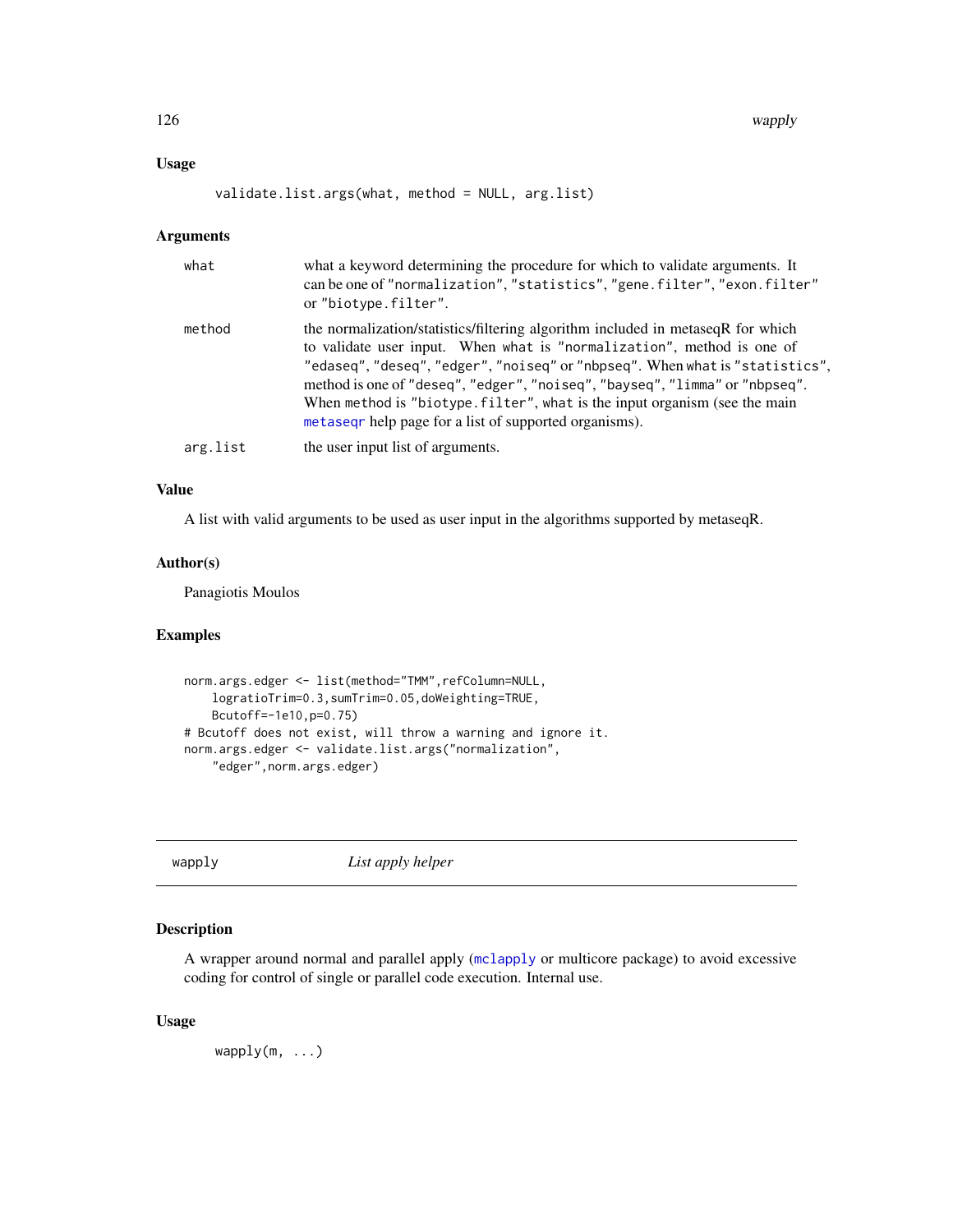#### <span id="page-126-0"></span>wp.adjust 127

# Arguments

|          | a logical indicating whether to execute in parallel or not. |
|----------|-------------------------------------------------------------|
| $\cdots$ | the rest arguments to lapply (or mclapply)                  |

## Author(s)

Panagiotis Moulos

## Examples

```
multic <- check.parallel(0.8)
# Test meaningful only in machines where parallel computation
# supported
if (multic) {
    system.time(r<-wapply(TRUE,1:10,function(x) runif(1e+6)))
    system.time(r<-wapply(FALSE,1:10,function(x) runif(1e+6)))
}
```
wp.adjust *Multiple testing correction helper*

# Description

A wrapper around the [p.adjust](#page-0-0) function to include also the qvalue adjustment procedure from the qvalue package. Internal use.

# Usage

wp.adjust(p, m)

## Arguments

| p | a vector of p-values.                             |
|---|---------------------------------------------------|
| m | the adjustment method. See the help of p. adjust. |

## Author(s)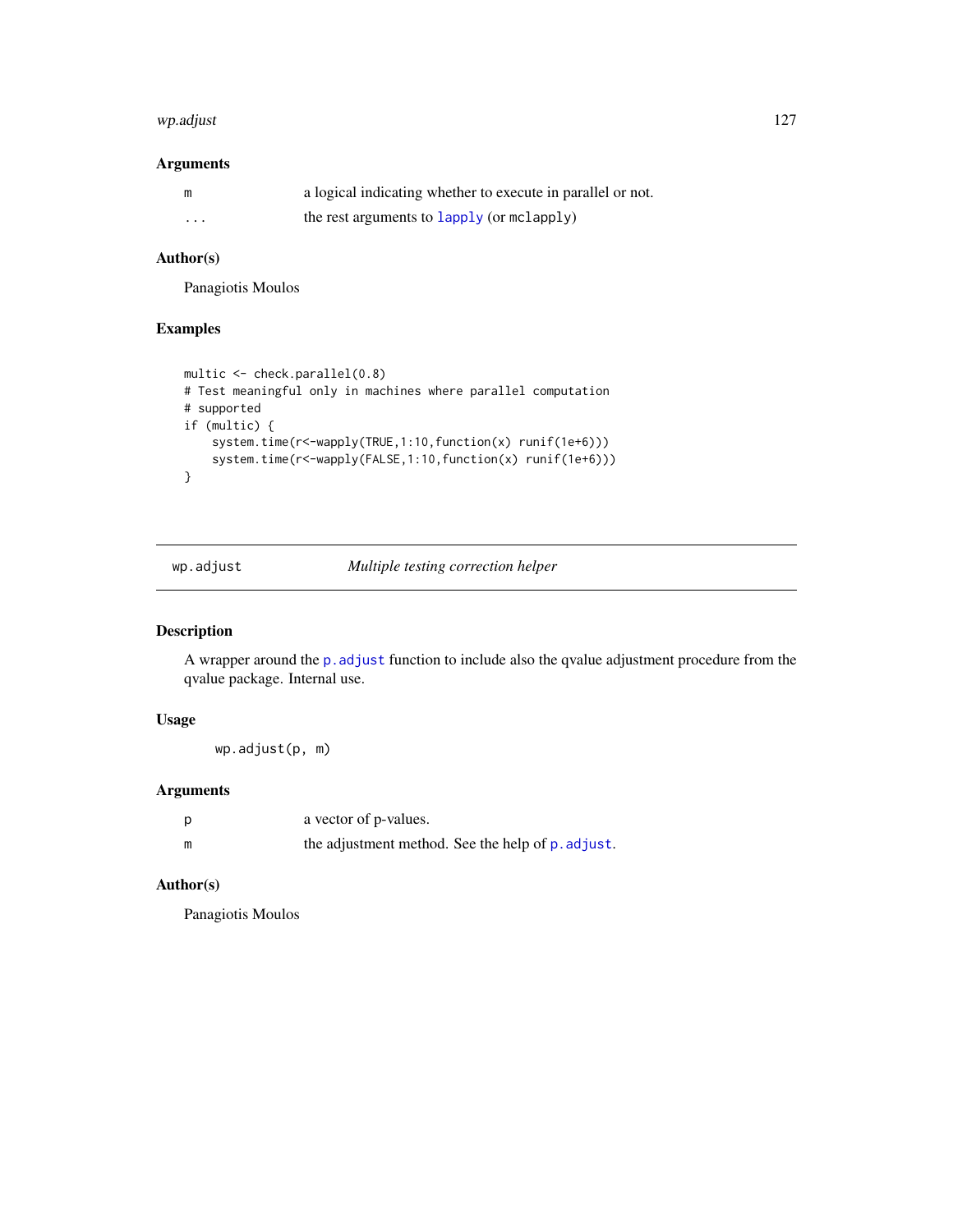# **Index**

∗Topic datasets hg19.exon.counts, [65](#page-64-0) libsize.list.hg19, [65](#page-64-0) libsize.list.mm9, [66](#page-65-0) mm9.gene.counts, [106](#page-105-0) sample.list.hg19, [116](#page-115-0) sample.list.mm9, [117](#page-116-0) ∗Topic package metaseqR-package, [5](#page-4-0) as.class.vector, [5](#page-4-0) build.export, [6](#page-5-0) calc.f1score, [7](#page-6-0) calc.otr, [8](#page-7-0) cddat, [9,](#page-8-0) *10* cdplot, [10](#page-9-0) check.contrast.format, [11](#page-10-0) check.file.args, [11](#page-10-0) check.graphics.file, [12](#page-11-0) check.graphics.type, [12](#page-11-0) check.libsize, [13](#page-12-0) check.main.args, [13](#page-12-0) check.num.args, [14](#page-13-0) check.packages, [15](#page-14-0) check.parallel, [16](#page-15-0) check.text.args, [16](#page-15-0) combine.bonferroni, [17](#page-16-0) combine.maxp, [18](#page-17-0) combine.minp, [18](#page-17-0) combine.simes, [19](#page-18-0) combine.weight, [20](#page-19-0) construct.gene.model, [20,](#page-19-0) *44*, *92* cor, *29* diagplot.avg.ftd, [21](#page-20-0) diagplot.boxplot, [23](#page-22-0) diagplot.cor, [24](#page-23-0) diagplot.de.heatmap, [25](#page-24-0)

diagplot.edaseq, [26](#page-25-0) diagplot.filtered, [27,](#page-26-0) *96* diagplot.ftd, *21, 22*, [28](#page-27-0) diagplot.mds, [29](#page-28-0) diagplot.metaseqr, *26*, [30,](#page-29-0) *32*, *34* diagplot.noiseq, [32,](#page-31-0) *34* diagplot.noiseq.saturation, *33*, [34,](#page-33-0) *96* diagplot.pairs, [35](#page-34-0) diagplot.roc, [36](#page-35-0) diagplot.venn, [37,](#page-36-0) *84* diagplot.volcano, [38](#page-37-0) disp, [40](#page-39-0) downsample.counts, [40](#page-39-0) estimate.aufc.weights, [41,](#page-40-0) *63* estimate.sim.params, [42,](#page-41-0) *42*, *79* filter.exons, [44](#page-43-0) filter.genes, [45](#page-44-0) filter.high, [46](#page-45-0) filter.low, [46](#page-45-0) formatC, *72* get.annotation, *6*, *20*, *27*, *30*, *32*, *44, 45*, [47,](#page-46-1) *49*, *103*, *114, 115* get.arg, [48](#page-47-0) get.biotypes, [49](#page-48-0) get.bs.organism, [49](#page-48-0) get.dataset, [50](#page-49-0) get.defaults, *48*, [51,](#page-50-1) *99*, *117* get.ensembl.annotation, [52](#page-51-0) get.exon.attributes, [53](#page-52-0) get.gc.content, [53](#page-52-0) get.gene.attributes, [54](#page-53-0) get.host, [55](#page-54-0) get.preset.opts, [55](#page-54-0) get.strict.biofilter, [56](#page-55-0) get.ucsc.annotation, *53*, [57](#page-56-0) get.ucsc.credentials, [58](#page-57-0) get.ucsc.dbl, [58](#page-57-0)